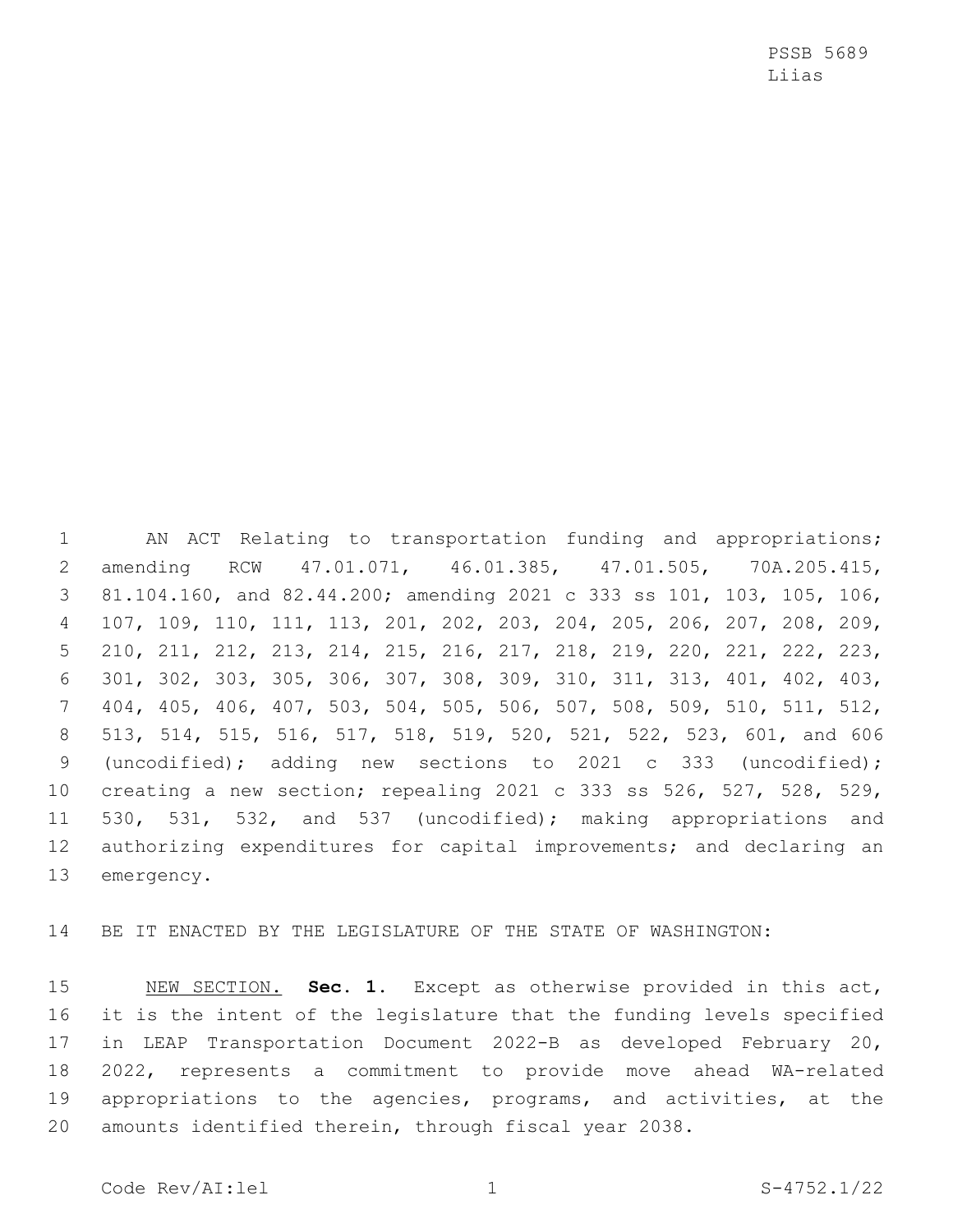## **2021-2023 FISCAL BIENNIUM**

### **GENERAL GOVERNMENT AGENCIES—OPERATING**

 **Sec. 101.** 2021 c 333 s 101 (uncodified) is amended to read as follows: 4

#### **FOR THE DEPARTMENT OF ARCHAEOLOGY AND HISTORIC PRESERVATION**

6 Motor Vehicle Account—State Appropriation. . . . . . . ((\$546,000))  $7 \frac{\$555}{000}$ 

 **Sec. 102.** 2021 c 333 s 103 (uncodified) is amended to read as follows: 9

## **FOR THE OFFICE OF FINANCIAL MANAGEMENT**

| 11 | Motor Vehicle Account-State Appropriation. ((\$1,441,0000))    |
|----|----------------------------------------------------------------|
| 12 | \$1,034,000                                                    |
| 13 | Puget Sound Ferry Operations Account-State                     |
| 14 |                                                                |
| 15 | Multimodal Transportation Account-State                        |
| 16 |                                                                |
| 17 | TOTAL APPROPRIATION. $($ $($ $\frac{21}{7}, \frac{817}{7000})$ |
| 18 | \$1,410,000                                                    |

 The appropriations in this section are subject to the following 20 conditions and limitations:

 \$250,000 of the multimodal transportation account—state appropriation is provided solely for the office of financial management, in collaboration with the Washington department of transportation and the office of the chief information officer, to conduct an evaluation of short term and long term facility and information technology needs. In conducting the evaluation, the office of financial management may contract with an entity with direct expertise in this area. The office of financial management must submit a final report of their evaluation by October 1, 2022. The evaluation must be coordinated with any legislatively directed study regarding leased space. The evaluation must include, but is not 32 limited to:

 (1) Development of a status quo scenario based on current policy and projections and two alternative scenarios of the number of people and percentage of staff in telework status on a permanent basis with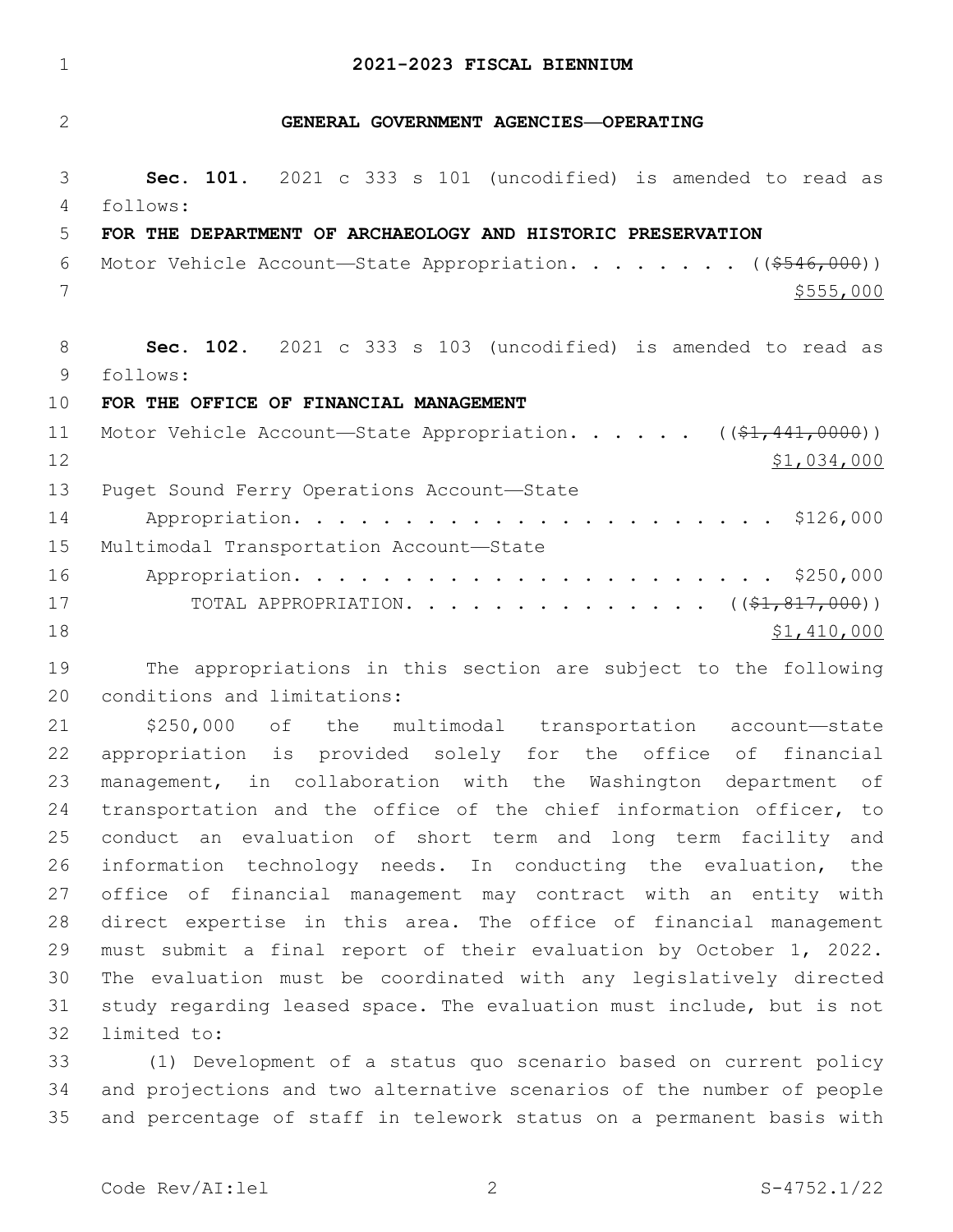one alternative being the minimum feasible level of teleworking and one alternative being the maximum feasible level of teleworking;

 (2) Current and projected facility needs by location and function for the scenarios in subsection (1) of this section;

 (3) The specific number of employees and percentage of the workforce expected to be teleworking by location and function and the anticipated impact on facility space needs for the scenarios in 8 subsection (1) of this section;

 (4) Analysis of opportunities to colocate with other state, local, and other public agencies to reduce costs and improve cost-11 efficiency;

 (5) Detailed information on any increased costs, such as end-user devices, software, technology infrastructure, and other types of assistance needed to meet the teleworking levels in each of the 15 scenarios in subsection (1) of this section;

 (6) Detailed information on any reduced costs, such as leases, facility maintenance, and utilities, resulting from the projected teleworking levels for the scenarios in subsection (1) of this 19 section; and

 (7) Cost-benefit analysis detailing the net impact of teleworking on facility and total costs for the scenarios in subsection (1) of 22 this section.

 **Sec. 103.** 2021 c 333 s 105 (uncodified) is amended to read as follows: 24

- **FOR THE DEPARTMENT OF AGRICULTURE**
- 26 Motor Vehicle Account-State Appropriation. . . . . . ((\$1,346,000)) 27 \$1,373,000

 **Sec. 104.** 2021 c 333 s 106 (uncodified) is amended to read as follows: 29

 **FOR THE LEGISLATIVE EVALUATION AND ACCOUNTABILITY PROGRAM COMMITTEE** 31 Motor Vehicle Account—State Appropriation. . . . . . . ((\$668,000))  $32 \div 5674,000$ 

 **Sec. 105.** 2021 c 333 s 107 (uncodified) is amended to read as follows: 34

**FOR THE EVERGREEN STATE COLLEGE**

Motor Vehicle Account—State Appropriation. . . . . . . . . . \$150,000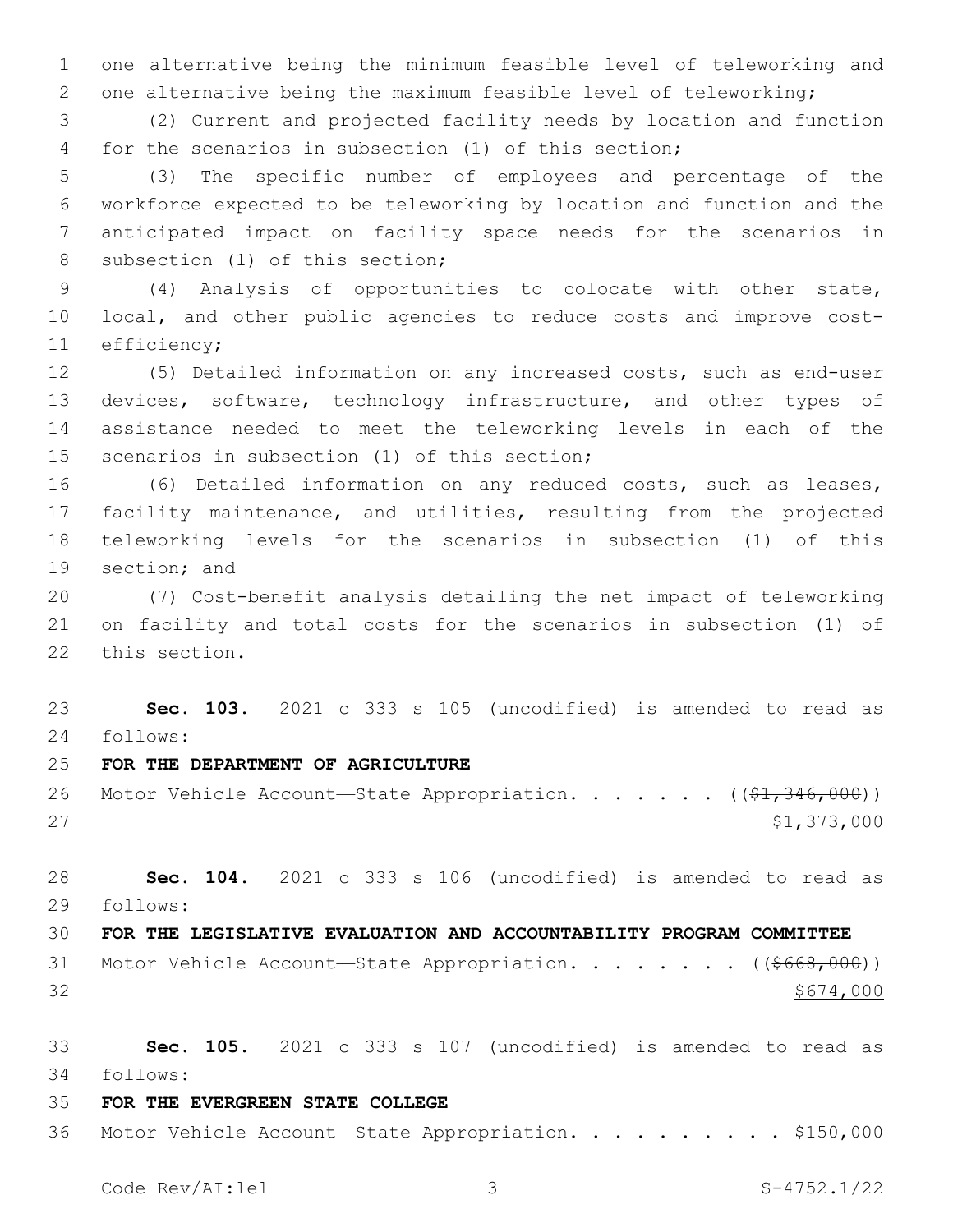The appropriation in this section is subject to the following conditions and limitations: The total appropriation in this section is provided solely for the Washington state institute for public policy to conduct a cost-benefit analysis for an exclusive or partial American steel requirement for future transportation contracts and subcontracts authorized in the transportation budget. This cost- benefit analysis must, to the extent feasible: (1) Compare existing types and uses of steel to made in America steel alternatives including evaluation of quality; (2) examine benefits to Washington workers and the Washington economy; (3) examine lifecycle and embodied carbon greenhouse gas emissions; (4) identify requirements for purchasing American steel that minimize costs and maximize benefits; and (5) evaluate American steel requirements or preferences in other states. The Washington state institute for public policy may solicit input for the analysis from representatives of interested parties to include, but not be limited to, the construction and manufacturing sectors, organized labor in the construction and manufacturing sectors, cities, counties, American steel manufacturing companies, environmental advocacy organizations, and appropriate state agencies. A final report is due to the legislature by December 21 1,  $((2021))$  2022.

 **Sec. 106.** 2021 c 333 s 109 (uncodified) is amended to read as follows: 23

**FOR THE BOARD OF PILOTAGE COMMISSIONERS**

25 Pilotage Account—State Appropriation. . . . . . . .  $($   $($ \$5,777,000))  $$6,269,000$ 

 The appropriation in this section is subject to the following 28 conditions and limitations:

 (1) \$2,926,000 of the pilotage account—state appropriation is provided solely for self-insurance liability premium expenditures; however, this appropriation is contingent upon the board:

 (a) Annually depositing the first \$150,000 collected through Puget Sound pilotage district pilotage tariffs into the pilotage 34 account: and

 (b) Assessing a self-insurance premium surcharge of \$16 per pilotage assignment on vessels requiring pilotage in the Puget Sound 37 pilotage district.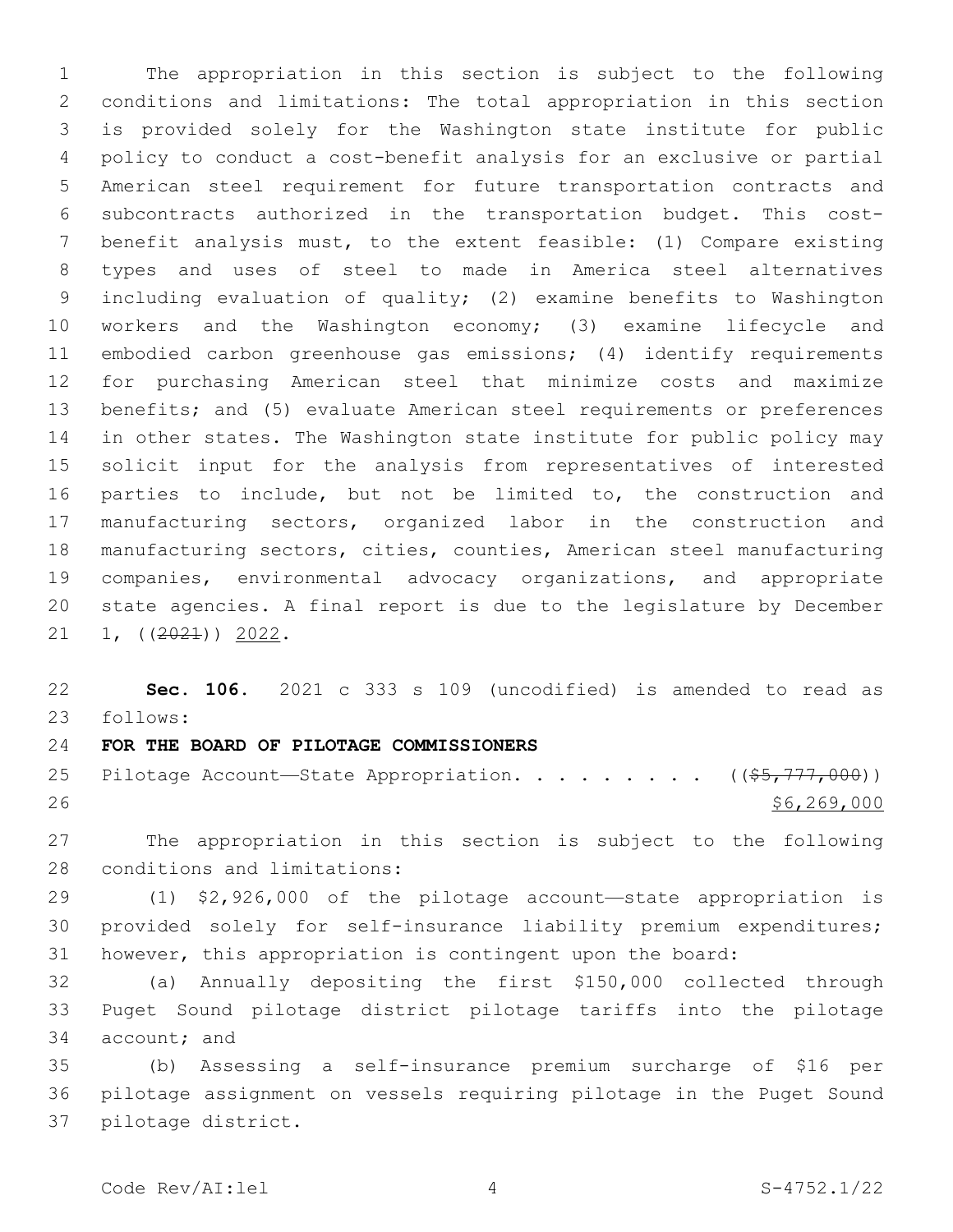(2) The board of pilotage commissioners shall file the annual report to the governor and chairs of the transportation committees required under RCW 88.16.035(1)(f) by September 1, 2021, and annually thereafter. The report must include the continuation of policies and procedures necessary to increase the diversity of pilots, trainees, and applicants, including a diversity action plan. The diversity action plan must articulate a comprehensive vision of the board's diversity goals and the steps it will take to reach those goals.

 **Sec. 107.** 2021 c 333 s 110 (uncodified) is amended to read as follows: 10

**FOR THE HOUSE OF REPRESENTATIVES**

12 Motor Vehicle Account-State Appropriation. . . . . . ((\$3,210,000)) \$1,577,000

 **Sec. 108.** 2021 c 333 s 111 (uncodified) is amended to read as follows: 15

**FOR THE SENATE**

17 Motor Vehicle Account—State Appropriation. . . . . . ((\$3,085,000)) \$1,518,000

 **Sec. 109.** 2021 c 333 s 113 (uncodified) is amended to read as follows: 20

**FOR THE JOINT LEGISLATIVE AUDIT AND REVIEW COMMITTEE**

22 Puget Sound ((Ferry)) Capital Construction Account

23 ((Fruget Sound Capital Construction

24 Account}))—State Appropriation. . . . . . . . . . . . \$300,000 25 Multimodal Transportation Account-State Appropriation. . . . . . . . . . . . . . . . . . . . . . \$200,000

TOTAL APPROPRIATION. . . . . . . . . . . . . . . . . \$500,000

 The appropriations in this section are subject to the following 29 conditions and limitations:

30 (1) \$300,000 of the Puget Sound ((ferry)) capital construction 31 account ((<del>[Puget Sound capital construction account]</del>))—state is provided solely for an independent review of the design-build contracting process for the hybrid-electric Olympic class vessels. The review must evaluate, at minimum, the department's cost estimation and cost management practices relating to the design and construction of the first hybrid-electric vessel. The review must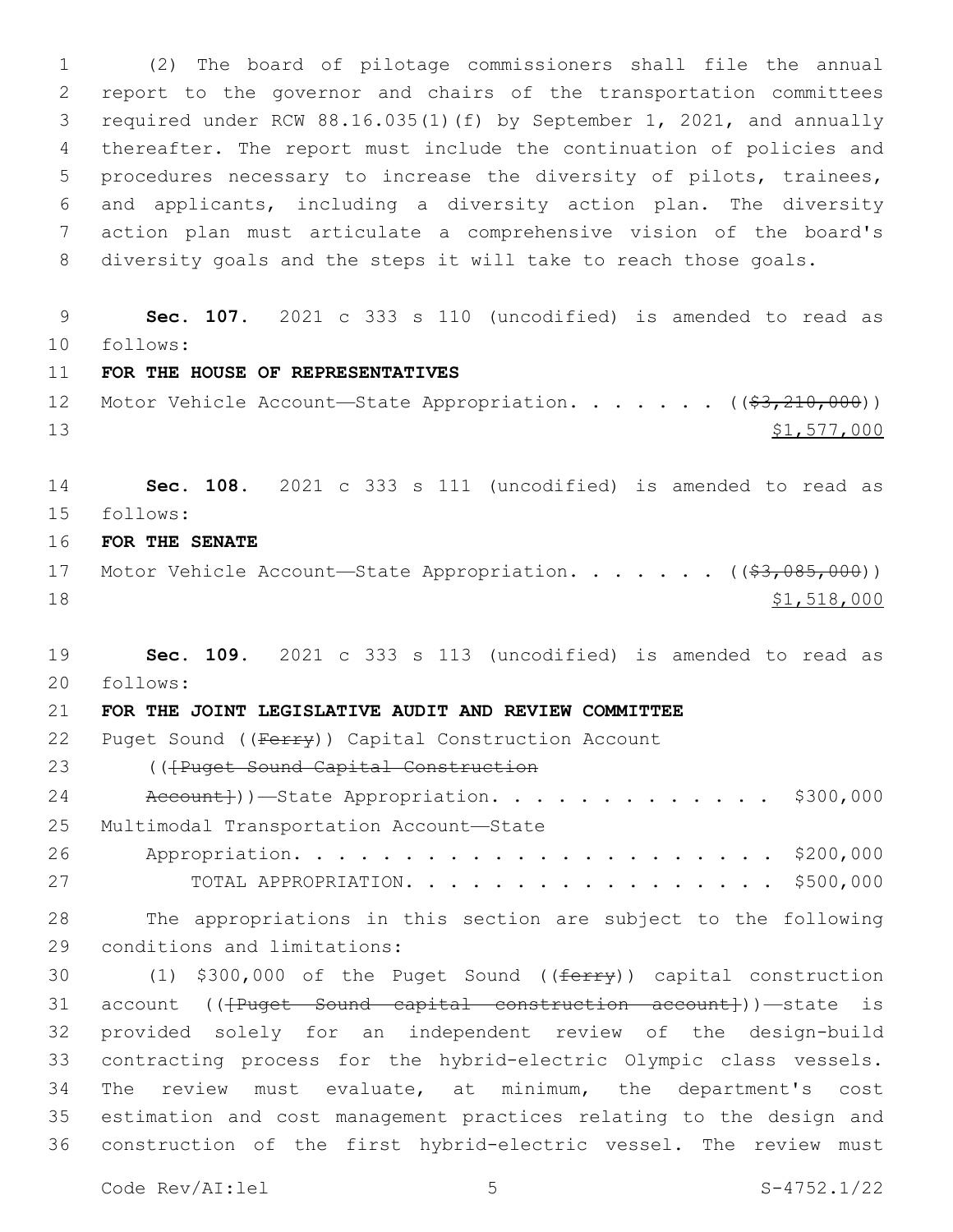include recommendations to benefit the full program for the design and construction of five hybrid-electric vessels. The joint legislative audit and review committee must report to the legislature 4 with the findings by October 1, 2022.

 (2) \$200,000 of the multimodal transportation account—state appropriation is provided solely for the joint legislative audit and review committee to conduct a review of the method used to determine the rates for leasing state-owned lands and air space to a regional transit authority. As part of this review, the committee must examine and evaluate the accounting and valuation methodology for debits and credits used in the land bank accounting program utilized by the department of transportation and a regional transit authority. The review must also provide an evaluation of the specific type of lease agreements used for air space leasing by the department of transportation with a regional transit authority and the valuation methodology used to determine the lease rate for the property and the cost and benefits of long-term leases based on the periodic land value appraisals under the terms of the land bank agreement. The committee must identify the full cost to the state transportation system if the entire plan for land and air rights leases by a regional transit authority is undertaken at full economic rent, and the difference in costs to the regional transit authority if the leases were to be issued at less than economic rent, including a scenario in which the value of the land and air rights are discounted by the federal share of the funds that were used to acquire or improve the property originally. The committee shall complete the review and provide a report to the transportation committees of the 28 legislature by December 1, 2022.

 NEW SECTION. **Sec. 110.** A new section is added to 2021 c 333 (uncodified) to read as follows: 30

# **FOR THE DEPARTMENT OF COMMERCE**

32 Multimodal Transportation Account-Federal

|    | 34 Move Ahead WA Flexible Account-State Appropriation. \$10,000 |  |
|----|-----------------------------------------------------------------|--|
| 35 | TOTAL APPROPRIATION. \$1,010,000                                |  |

 The appropriation in this section is subject to the following conditions and limitations:37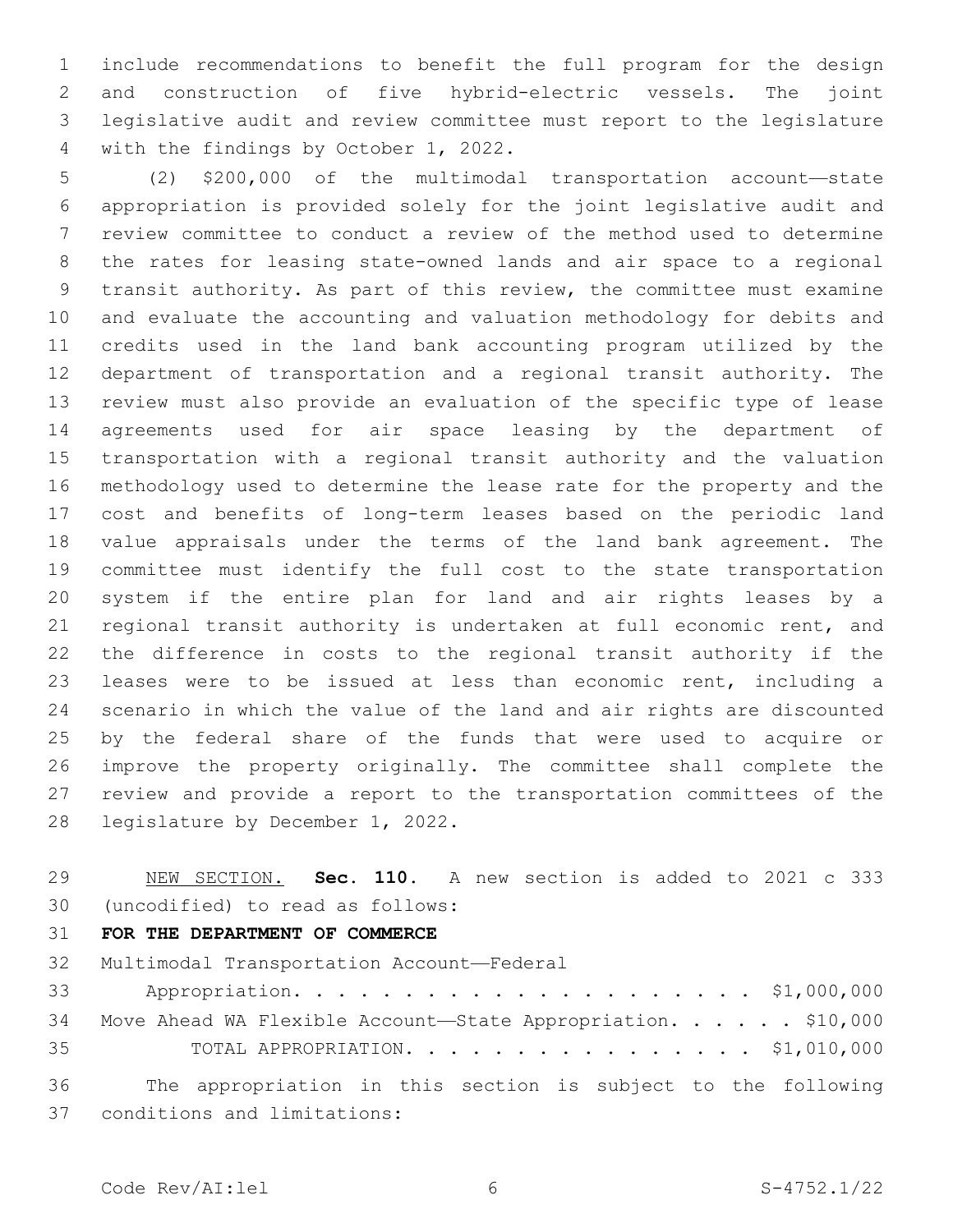(1) \$1,000,000 of the multimodal transportation account—federal appropriation is provided solely for staff support for the interagency electric vehicle coordinating council created in Senate Bill No. 5974, in order to help implement the national electric vehicle program funded in the federal infrastructure investment and jobs act (P.L. 117-58).6

 (2) \$10,000 of the move ahead WA flexible account—state appropriation is provided solely for development of a process to select projects to advance the research, development, or manufacturing of sustainable aviation technologies. The purpose is to support adoption of zero emissions aircraft and sustainable aviation fuels, reduce harmful aviation-related emissions, and reduce the aviation industry's reliance on fossil fuels. Sustainable aviation projects may include, but are not limited to, the development of:

15 (a) Batteries;

16 (b) Electric motors;

17 (c) Sustainable fuels;

18 (d) Hydrogen electrolyzers and storage; and

 (e) Activities that support the supply chain of (a) through (d) 20 of this subsection.

 The department may solicit advice and industry expertise to 22 identify projects, including consulting the department of transportation, and may contract for assistance, as necessary. The department shall submit a report to the transportation committees of the legislature by December 1, 2022, identifying the selected sustainable aviation projects for funding by the legislature.

(End of part)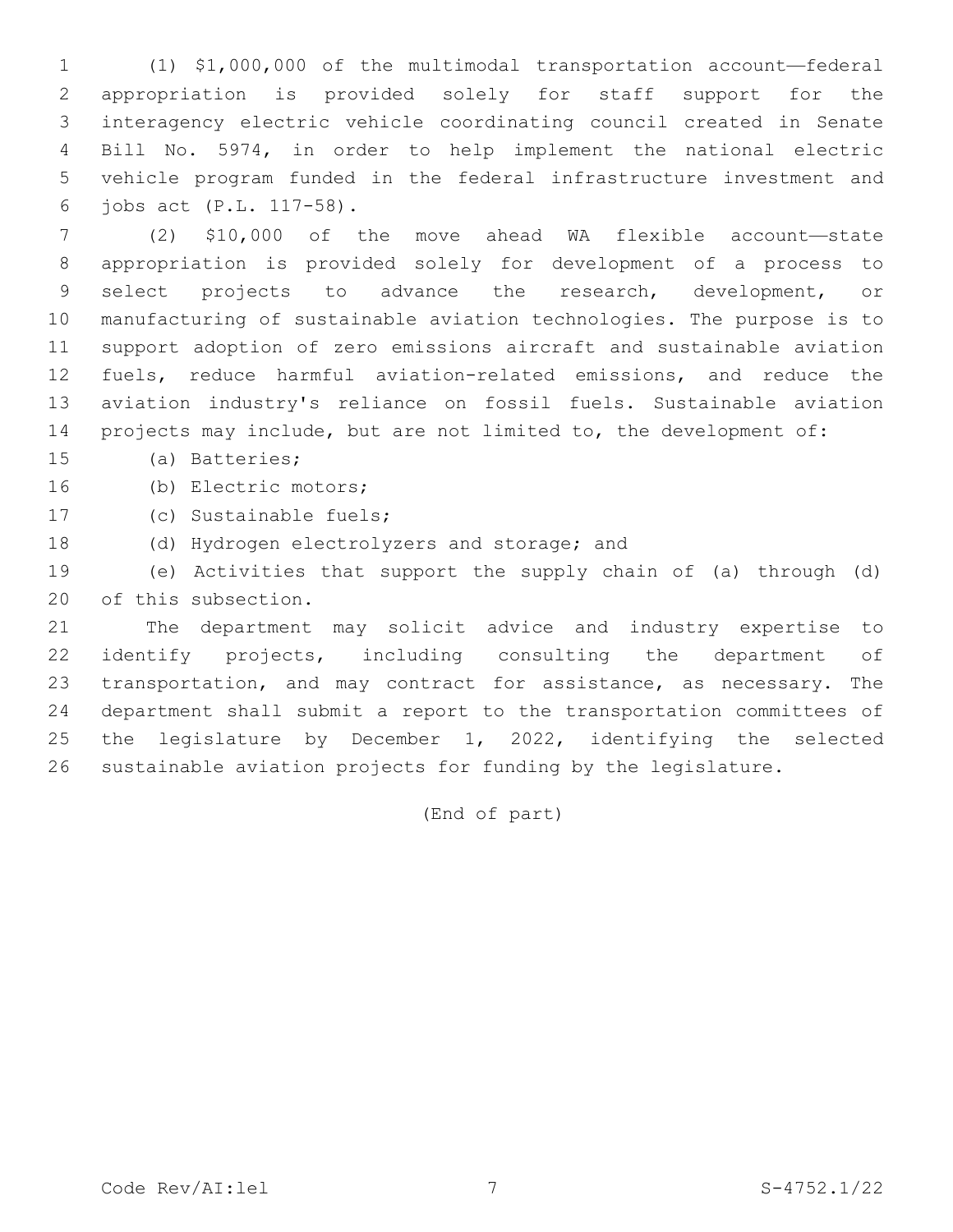**Sec. 201.** 2021 c 333 s 201 (uncodified) is amended to read as follows: 3 **FOR THE WASHINGTON TRAFFIC SAFETY COMMISSION** 5 Highway Safety Account—State Appropriation. . . . . ((\$4,625,000))  $\frac{1}{2}$   $\frac{1}{2}$   $\frac{987}{200}$ 7 Highway Safety Account—Federal Appropriation. . . . . ((\$27,202,000)) 8 \$27,818,000 9 Highway Safety Account-Private/Local Appropriation. . . . . \$60,000 Cooper Jones Active Transportation Safety Account— 11 State Appropriation. . . . . . . . . . . . . . . . . . \$400,000 12 School Zone Safety Account—State Appropriation. . . . . . \$850,000 13 TOTAL APPROPRIATION. . . . . . . . . . . . . ((\$32,737,000)) 14 \$34,115,000

 The appropriations in this section are subject to the following 16 conditions and limitations:

 (1) The Washington traffic safety commission may oversee a demonstration project in one county, coordinating with a public transportation benefit area (PTBA) and the department of transportation, to test the feasibility and accuracy of the use of automated enforcement technology for high occupancy vehicle (HOV) lane passenger compliance. All costs associated with the demonstration project must be borne by the participating public transportation benefit area. Any photograph, microphotograph, or electronic images of a driver or passengers are for the exclusive use of the PTBA in the determination of whether an HOV passenger violation has occurred to test the feasibility and accuracy of automated enforcement under this subsection and are not open to the public and may not be used in a court in a pending action or proceeding. All photographs, microphotographs, and electronic images must be destroyed after determining a passenger count and no later than the completion of the demonstration project. No warnings or notices of infraction may be issued under the demonstration project.

 For purposes of the demonstration project, an automated enforcement technology device may record an image of a driver and passenger of a motor vehicle. The county and PTBA must erect signs marking the locations where the automated enforcement for HOV 38 passenger requirements is occurring.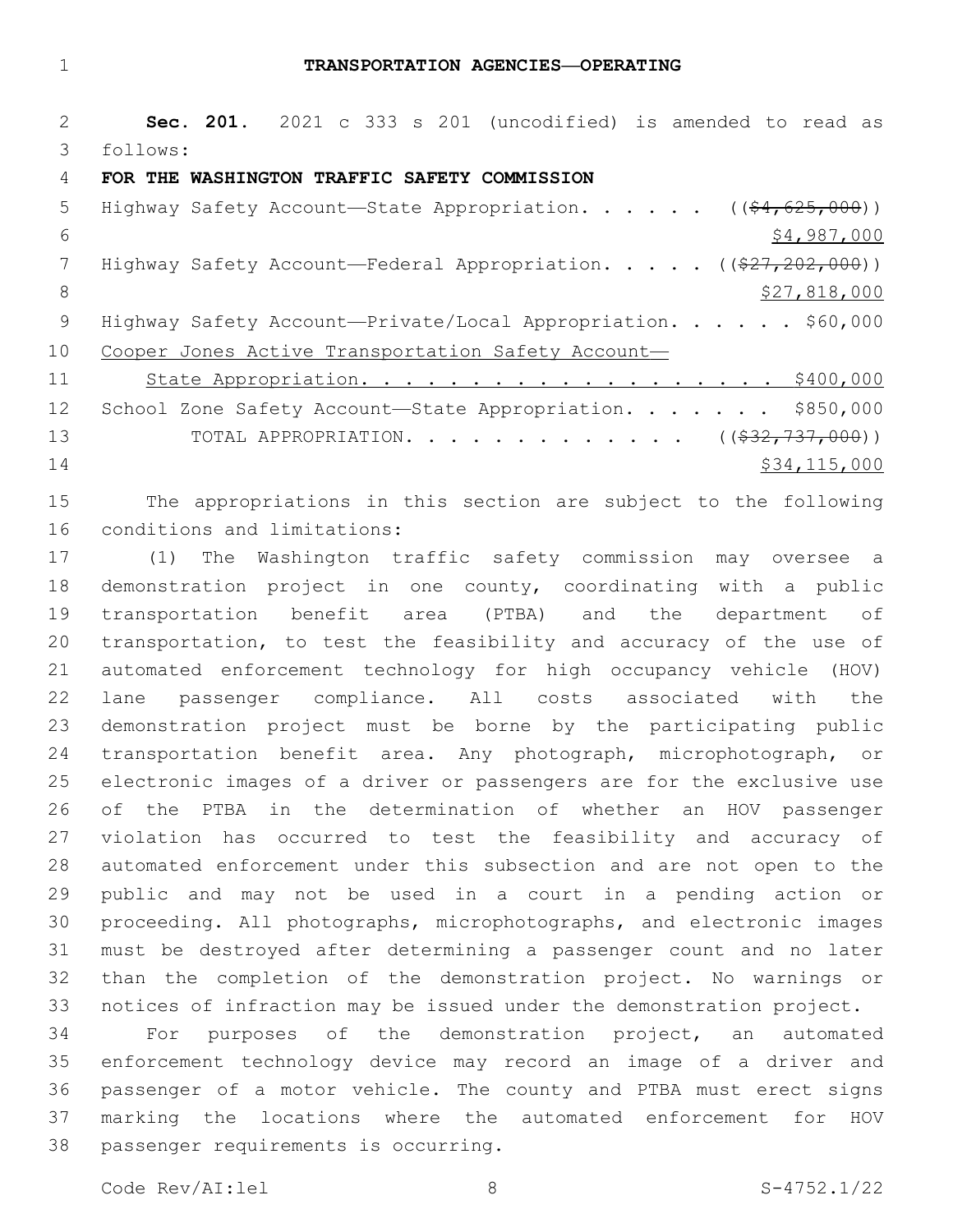The PTBA, in consultation with the Washington traffic safety commission, must provide a report to the transportation committees of the legislature with the number of violations detected during the demonstration project, whether the technology used was accurate and any recommendations for future use of automated enforcement technology for HOV lane enforcement by June 30, ((2022)) 2023.

 (2) The Washington traffic safety commission may oversee a pilot program in up to three cities implementing the use of automated vehicle noise enforcement cameras in zones that have been designated 10 by ordinance as "Stay Out of Areas of Racing."

 (a) Any programs authorized by the commission must be authorized 12 by December 31, 2022.

 (b) If a city has established an authorized automated vehicle noise enforcement camera pilot program under this section, the compensation paid to the manufacturer or vendor of the equipment used must be based upon the value of the equipment and services provided 17 or rendered in support of the system.

 (c) Any city administering a pilot program overseen by the traffic safety commission shall use the following guidelines to 20 administer the program:

 (i) Automated vehicle noise enforcement camera may record photographs or audio of the vehicle and vehicle license plate only while a violation is occurring. The picture must not reveal the face 24 of the driver or of passengers in the vehicle;

 (ii) The law enforcement agency of the city or county government shall install two signs facing opposite directions within 200 feet, or otherwise consistent with the uniform manual on traffic control devices, where the automated vehicle noise enforcement camera is used 29 that state "Street Racing Noise Pilot Program in Progress";

 (iii) Cities testing the use of automated vehicle noise enforcement cameras must post information on the city website and notify local media outlets indicating the zones in which the automated vehicle noise enforcement cameras will be used;

 (iv) A city may only issue a warning notice with no penalty for a violation detected by automated vehicle noise enforcement cameras in a Stay Out of Areas of Racing zone. Warning notices must be mailed to the registered owner of a vehicle within fourteen days of the 38 detected violation;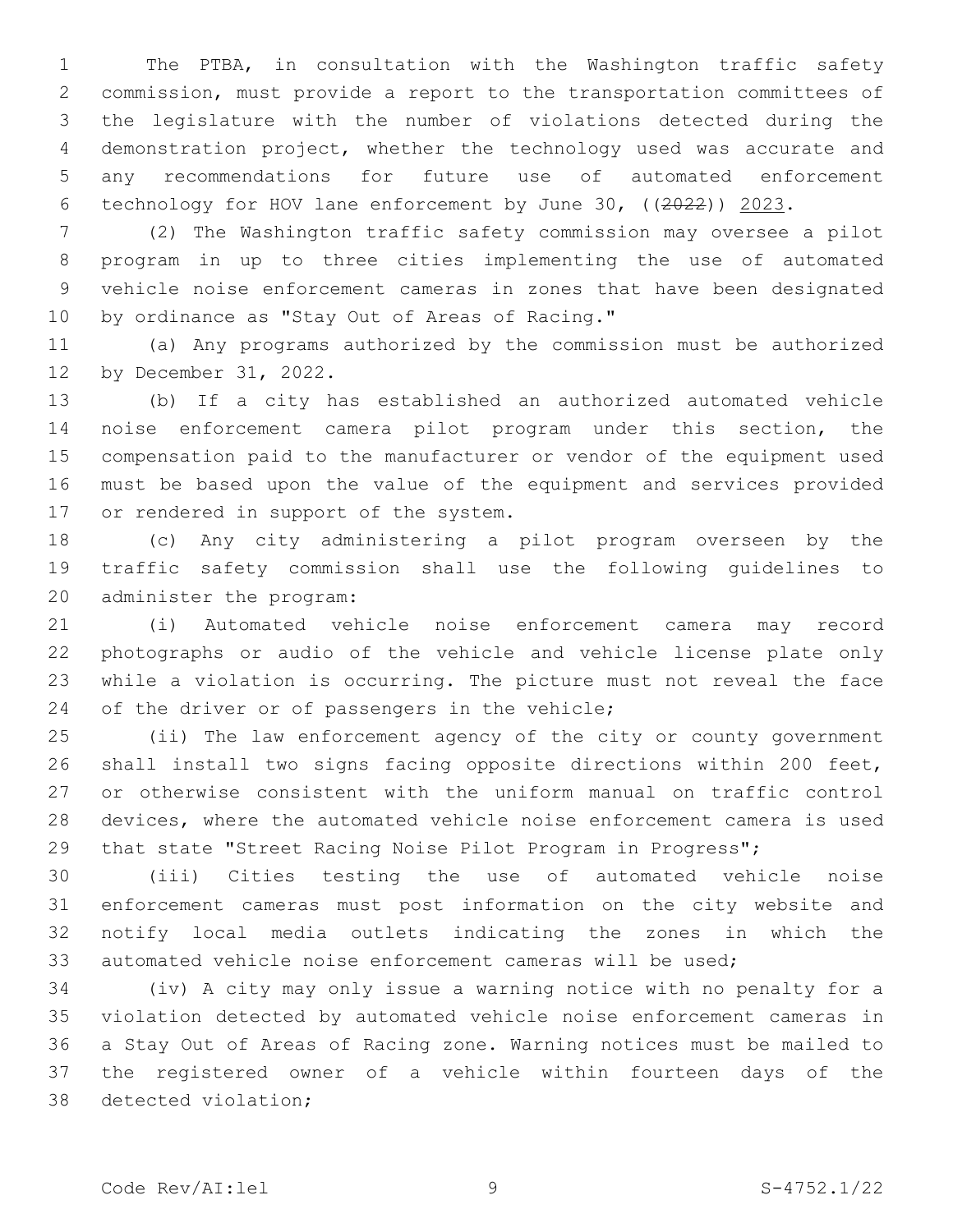(v) A violation detected through the use of automated vehicle noise enforcement cameras is not part of the registered owner's driving record under RCW 46.52.101 and 46.52.120;3

 (vi) Notwithstanding any other provision of law, all photographs, videos, microphotographs, audio recordings, or electronic images prepared under this section are for the exclusive use of law enforcement in the discharge of duties under this section and are not open to the public and may not be used in a court in a pending action or proceeding. No photograph, microphotograph, audio recording, or electronic image may be used for any purpose other than the issuance of warnings for violations under this section or retained longer than necessary to issue a warning notice as required under this subsection 13  $(2)$ ; and

 (vii) By June 30, 2023, the participating cities shall provide a report to the commission and appropriate committees of the legislature regarding the use, public acceptance, outcomes, warnings issued, data retention and use, and other relevant issues regarding automated vehicle noise enforcement cameras demonstrated by the pilot 19 projects.

 (3) The Washington traffic safety commission shall coordinate with each city that implements a pilot program as authorized in RCW 46.63.170, chapter 224, Laws of 2020 to provide the transportation committees of the legislature with the following information by June 30, 2023:24

 (a) The number of warnings and infractions issued to first-time 26 violators under the pilot program;

 (b) The number of warnings and infractions issued to the registered owners of vehicles that are not registered with an address located in the city conducting the pilot program; and

 (c) The frequency with which warnings and infractions are issued 31 on weekdays versus weekend days.

 (4) \$400,000 of the Cooper Jones active transportation safety account—state appropriation is provided solely for grant projects or programs for bicycle, pedestrian, and nonmotorist safety improvement administered by the commission in consultation with the Cooper Jones active transportation safety council. However, the funds must be held in unallotted status until the commission submits a spending plan to the transportation committees of the legislature and the governor.

 (5) \$535,000 of the highway safety account—federal appropriation is provided solely for costs related to Substitute Senate Bill No. Code Rev/AI:lel 10 S-4752.1/22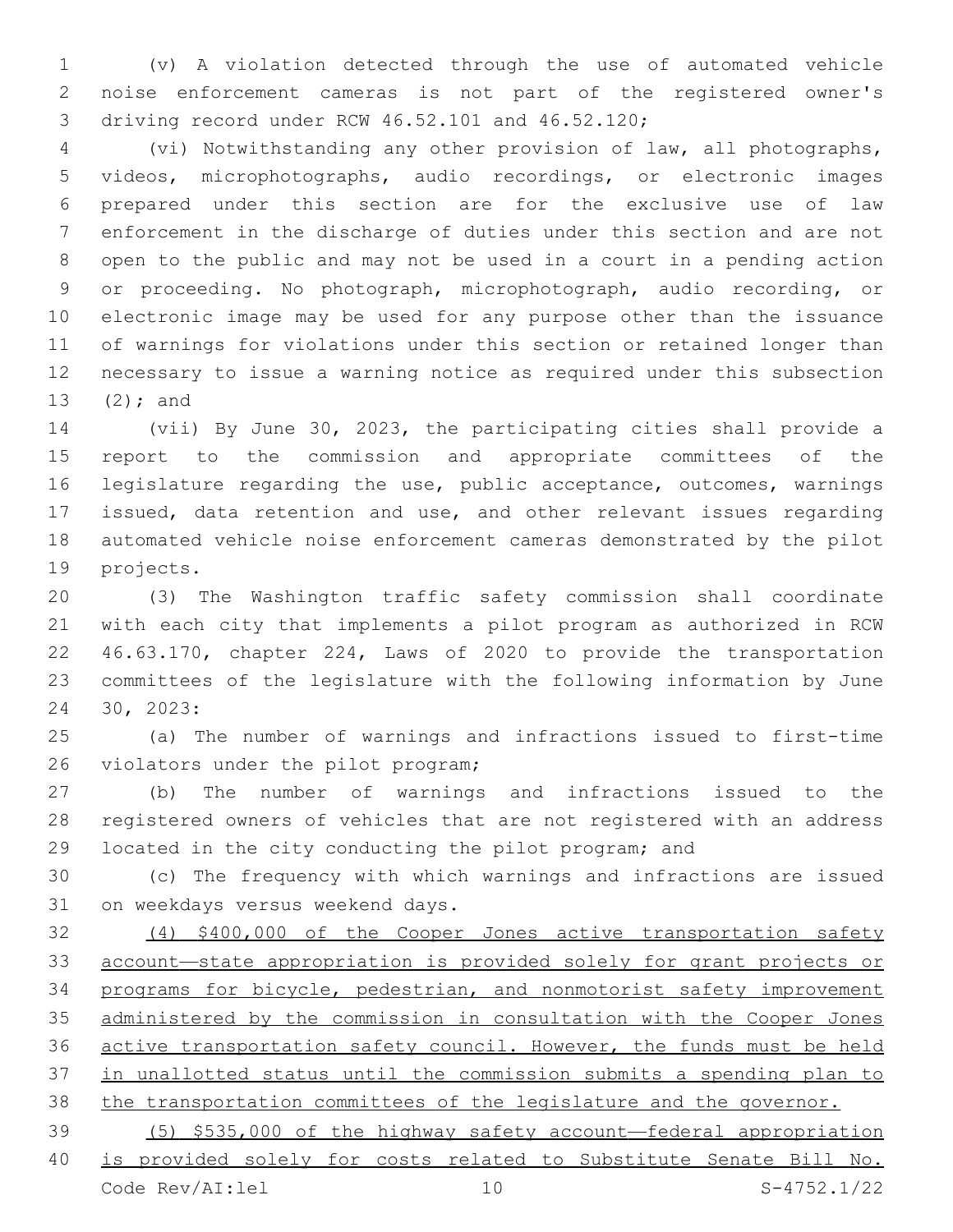5907 (roadside safety measures). If Substitute Senate Bill No. 5907 is not enacted by June 30, 2022, then the amount provided in this 3 subsection lapses. (6) \$350,000 of the highway safety account—state appropriation is provided solely for the commission to study the illegal use of personal electronic devices by vehicle drivers in areas of the state with high collision rates. At least one of the locations studied must include an area where bicycle and pedestrian safety has been impacted by motor vehicle collisions. In conducting the study, the commission shall utilize methodology and technology to determine the percent of drivers illegally using personal electronic devices and the most common types of these violations. **Sec. 202.** 2021 c 333 s 202 (uncodified) is amended to read as follows: 14 **FOR THE COUNTY ROAD ADMINISTRATION BOARD** 16 Rural Arterial Trust Account—State Appropriation. . . ((\$1,134,000)) \$1,158,000 18 Motor Vehicle Account—State Appropriation. . . . . . ((\$4,760,000)) \$4,804,000 20 County Arterial Preservation Account-State 21 Appropriation. . . . . . . . . . . . . . . . . (  $(\frac{21}{7669},000)$  ) \$1,696,000 23 TOTAL APPROPRIATION. . . . . . . . . . . . . . ((\$7,563,000)) \$7,658,000 The appropriations in this section are subject to the following 26 conditions and limitations: (1) \$2,000,000 of the motor vehicle account—state appropriation is provided solely for deposit into the county road administration 29 board emergency loan account-state account. (2) Within appropriated funds, the county road administration board may opt in as provided under RCW 70A.02.030 to assume all of the substantive and procedural requirements of covered agencies under chapter 70A.02 RCW. The board shall include in its 2022 annual report 34 to the legislature a progress report on opting into the healthy environment for all act and a status report on diversity, equity, and inclusion within the board's jurisdiction.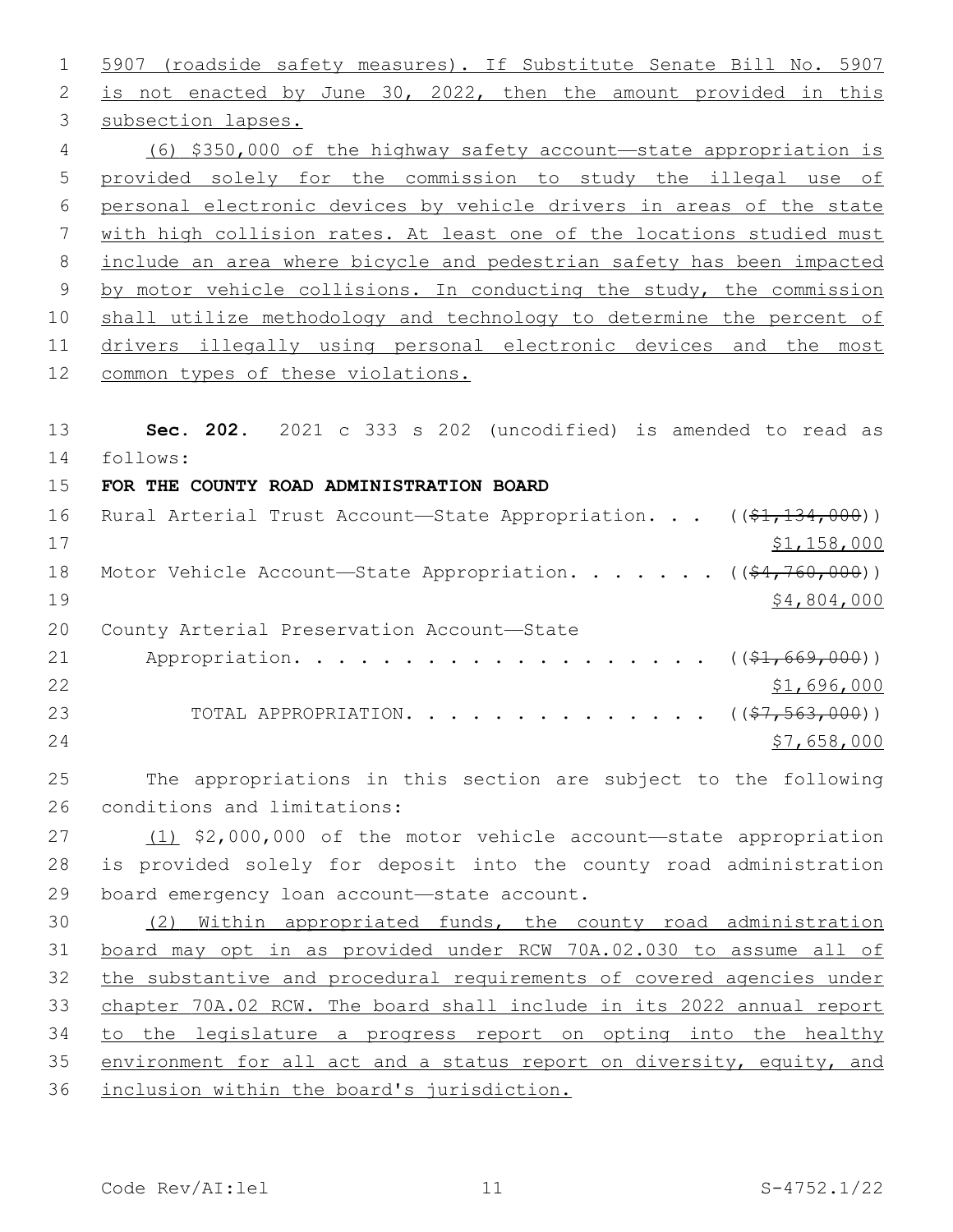**Sec. 203.** 2021 c 333 s 203 (uncodified) is amended to read as follows: 2 **FOR THE TRANSPORTATION IMPROVEMENT BOARD** 4 Transportation Improvement Account-State 5 Appropriation. . . . . . . . . . . . . . . . . (  $(\frac{64,510,000}{5})$  \$4,571,000 The appropriations in this section are subject to the following 8 conditions and limitations: Within appropriated funds, the transportation improvement board may opt in as provided under RCW 70A.02.030 to assume all of the substantive and procedural requirements of covered agencies under chapter 70A.02 RCW. The board shall include in its 2022 annual report to the legislature a progress 13 report on opting into the healthy environment for all act and a status report on diversity, equity, and inclusion within the board's jurisdiction. **Sec. 204.** 2021 c 333 s 204 (uncodified) is amended to read as follows: 17 **FOR THE JOINT TRANSPORTATION COMMITTEE** 19 Motor Vehicle Account—State Appropriation. . . . . . ((\$2,679,000)) \$2,704,000 21 Multimodal Transportation Account-State 22 Appropriation. . . . . . . . . . . . . . . . . . (  $(*420,000)$  ) \$1,320,000 24 Waste Tire Removal Account—State Appropriation. . . . . . \$200,000 25 TOTAL APPROPRIATION. . . . . . . . . . . . . . ((\$3,099,000)) \$4,224,000 The appropriations in this section are subject to the following 28 conditions and limitations: (1)(a) \$250,000 of the motor vehicle account—state appropriation is for the joint transportation committee to convene a vehicle registration payment work group to study and recommend new options for payment of vehicle fees or taxes due at the time of application 33 for vehicle registration. (b) The work group must consist of, but is not limited to, the following members: A representative of the department of licensing, a representative of county auditors, a representative of subagents, a representative of local taxing authorities imposing a fee or tax due

Code Rev/AI:lel 12 S-4752.1/22

at the time of application for vehicle registration, a representative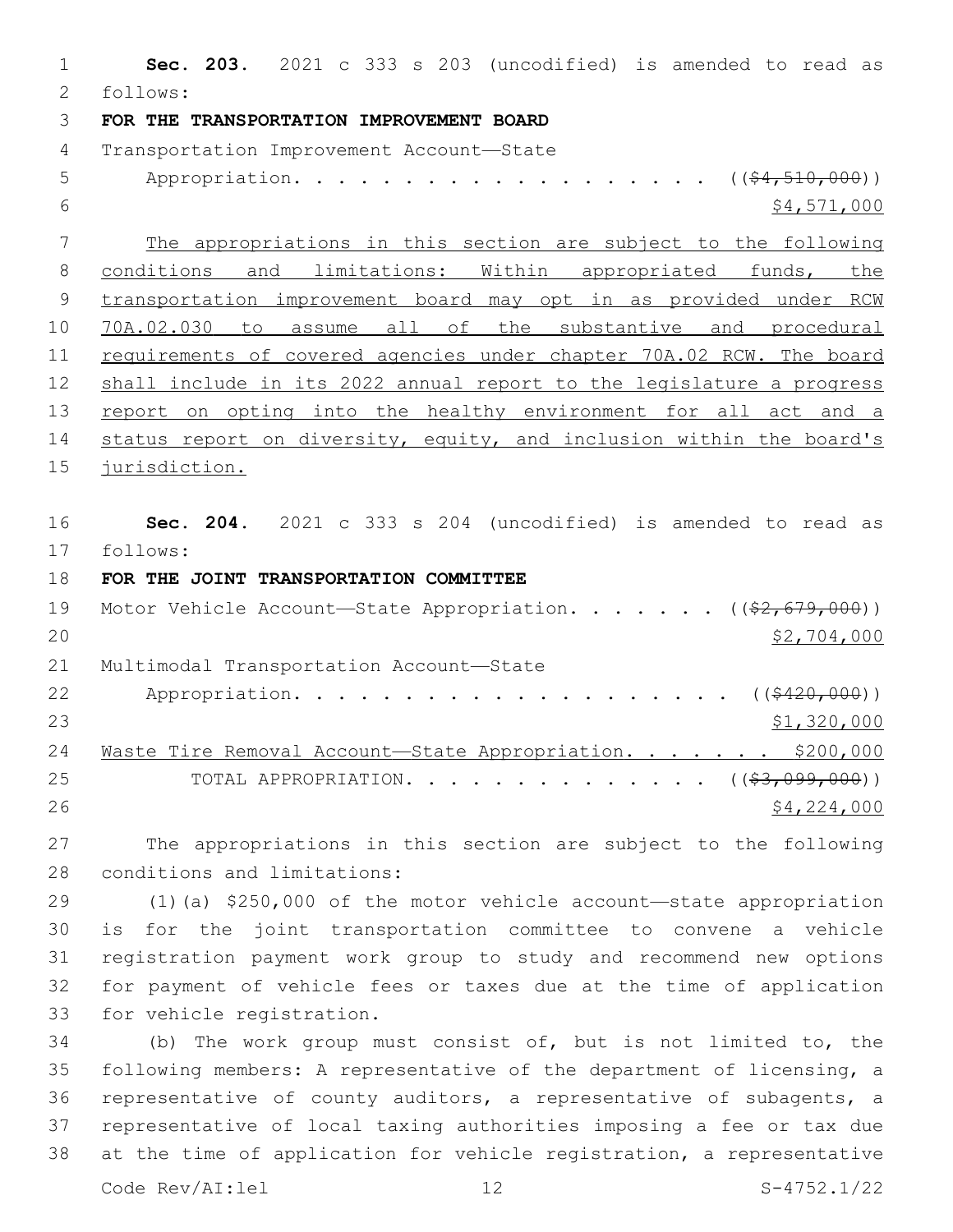of a city offering or considering a rebate program for vehicle fees or taxes due at the time of application for vehicle registration, a representative of vehicle owners subject to a motor vehicle excise tax, a representative of vehicle owners subject to an electric car or transportation electrification fee, and an advocate for multimodal transportation options. Work group members are eligible for reimbursement or allowance for expenses pursuant to RCW 43.03.220.

 (c) The work group must engage with members of the public who are interested in new options for payment of fees or taxes due at the time of application for vehicle registration, including persons from communities of color, low-income households, vulnerable populations, and displaced communities. Input from members of the public must inform the work group's recommendations. The work group must notify members of the public of opportunities to engage through a variety of communication channels including, but not limited to, the following: Outreach through community organizations, print and broadcast media, 17 and social media.

 (d) The work group's recommendations must include, but are not 19 limited to, the following:

 (i) Options to provide or encourage rebates to vehicle owners who pay taxes and fees due at the time of application for vehicle 22 registration;

 (ii) An agreed upon service fee structure for vehicle 24 registration payment plans;

(iii) An agreed upon service fee revenue allocation method;

 (iv) A process to allow agents and subagents to determine if a vehicle owner has paid all taxes and fees due prior to renewal of a 28 vehicle registration;

 (v) Options for reducing revenue loss due to missed payments, transfer of the certificate of title, or registration of a vehicle 31 out of state; and

 (vi) Options to reduce impacts to communities of color, low-income households, vulnerable populations, and displaced communities.

 (e) A report of the work group's findings and recommendations is due to the transportation committees of the legislature by September 30, 2022.

 (2) \$50,000 of the motor vehicle account—state appropriation is for the joint transportation committee to contract for a legal consultant to analyze and recommend options for the formation of a bistate bridge authority for the purpose of constructing, financing, Code Rev/AI:lel 13 S-4752.1/22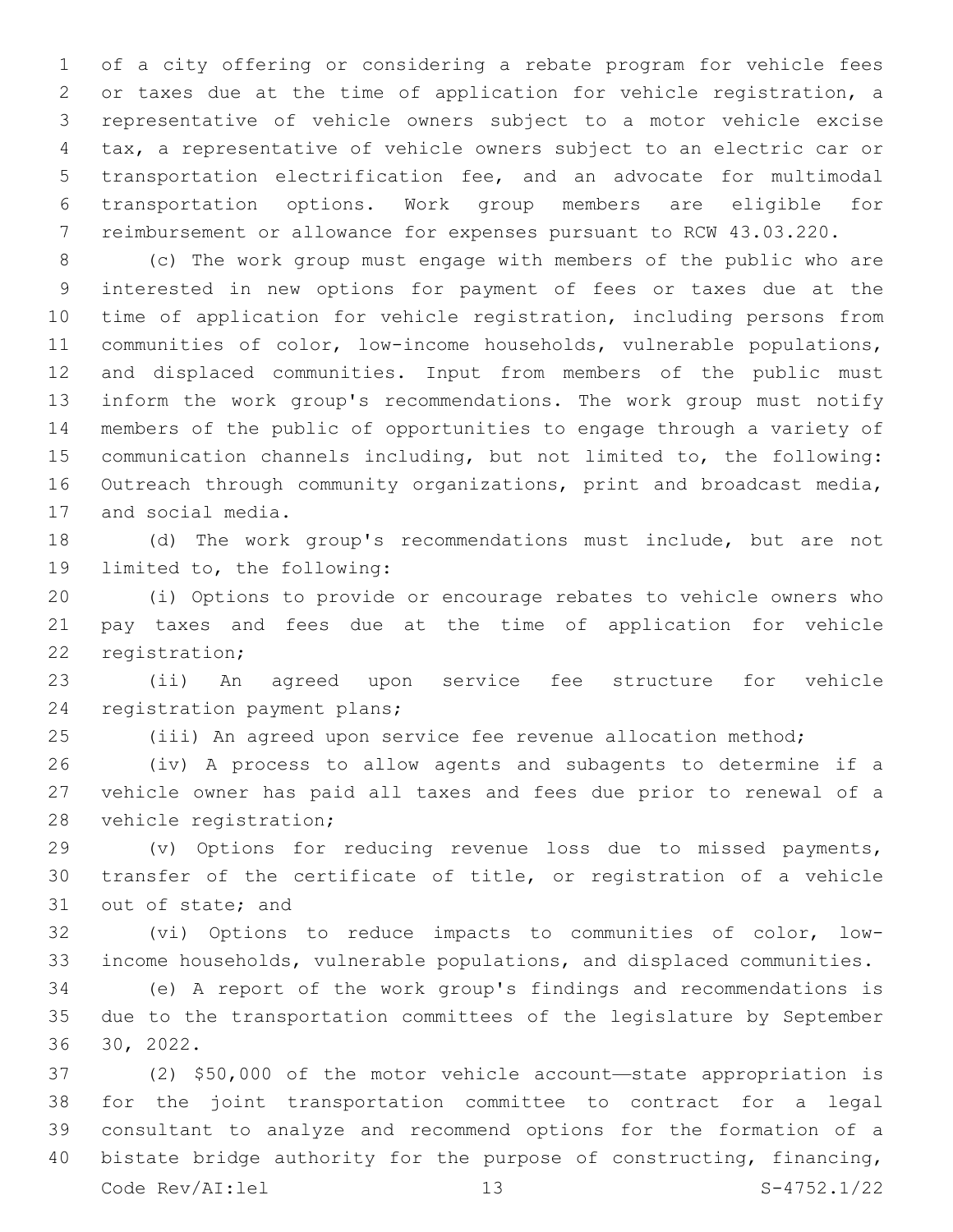operating and maintaining a new replacement bridge over the Columbia River near Hood River connecting Klickitat county in Washington to Hood River county in Oregon. The consultant may confer with the Hood River Bistate Working Group to understand the work and analysis that 5 has been completed.

 The Washington interlocal cooperation act, chapter 39.34 RCW, authorizes public agencies to contract with other public agencies via interlocal agreements that enable cooperation among the agencies to perform governmental activities and deliver public services, including agreements with public entities in other states. Such interstate agreements are deemed interstate compacts. The legal analysis must identify and recommend alternative and/or additional statutory authority that would be necessary to allow for the formation of a local government bistate bridge authority or governance structure for the Hood River Bridge replacement that at a 16 minimum may:

17 (a) Issue bonds for bridge construction;

18 (b) Collect tolls; and

(c) Secure and administer state or federal grants and loans.

 The legal analysis must be presented to the transportation committees of the legislature by September 30, 2021.

 (3) \$220,000 of the multimodal transportation account—state appropriation is for overseeing a consultant study to provide recommendations related to the Washington state department of transportation's role in broadband service expansion efforts as directed in chapter 258, Laws of 2021 (broadband along state highways). If chapter 258, Laws of 2021 (broadband along state highways) is not enacted by June 30, 2021, the amount provided in 29 this subsection lapses.

 (4) \$215,000 of the motor vehicle account—state appropriation is provided solely for the joint transportation committee, from amounts set aside out of statewide fuel taxes distributed to cities according to RCW 46.68.110(2), to convene a study on the impacts of current and historical city transportation investments on designated populations, including communities of color, low-income households, vulnerable populations, and displaced communities. The study must identify and measure the true costs of underinvestment of accessible transportation for designated populations, including the secondary impacts to public health, economic opportunity, educational access, and environmental risk factors. The assessment must include specific Code Rev/AI:lel 14 S-4752.1/22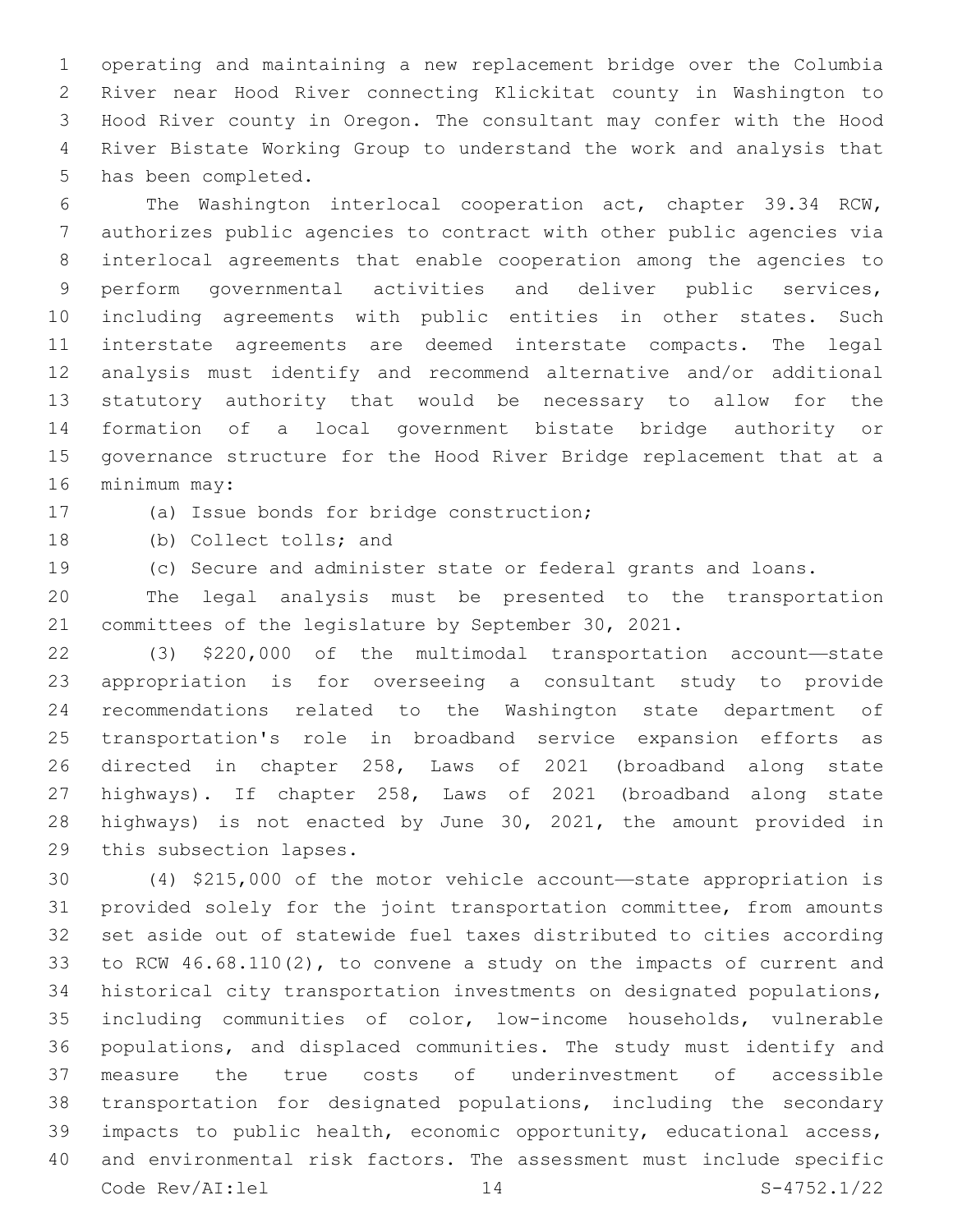approaches to addressing existing inequities within cities, as well as recommendations to develop best practices to improve, diversify, and expand city transportation investments. A report must be provided to the office of financial management and the transportation committees of the legislature by December 20, 2022.

 (5) \$400,000 of the motor vehicle account—state appropriation is for the development of a workforce plan for the Washington state ferries which addresses recruitment, retention, diversity, training needs, leadership development, succession planning and other elements needed to ensure sufficient and cost-effective crewing and staffing of the ferry system. In developing the scope of work for the plan and throughout plan development, the joint transportation committee must solicit input from representatives of the Washington state ferries division and the human resources division of the Washington state department of transportation. Represented employee groups must also be consulted as part of plan development. The plan must include a roadmap for Washington state ferries to comprehensively address persistent staffing challenges and strategically position itself for its future workforce needs. The joint transportation committee must issue an interim report identifying short-term strategies to reduce reliance on overtime for staffing day-to-day ferry service. The interim report is due to the transportation committees of the legislature by January 1, 2022. The final report is due to the transportation committees of the legislature by December 20, 2022.

 (6) \$200,000 of the multimodal transportation account—state appropriation is for the joint transportation committee to update the Washington State Short Line Rail Inventory and Needs Assessment, prepared in 2015, and to facilitate a stakeholder process to assess the effectiveness of state support for short line rail infrastructure based on current and future short line rail infrastructure needs. This assessment must include consideration of current state grant and loan programs, including state investment in nonstate owned short lines, the state's role and investments in the Palouse River and Coulee City (PCC) rail system, and any other ongoing state activities related to short line rail infrastructure. The joint transportation committee must solicit input from all regions of the state from representatives of: Short line rail infrastructure owners, short line rail operators, short line rail customers from representative industries, ports served by short line rail infrastructure, the Washington state department of transportation, the utilities and Code Rev/AI:lel 15 S-4752.1/22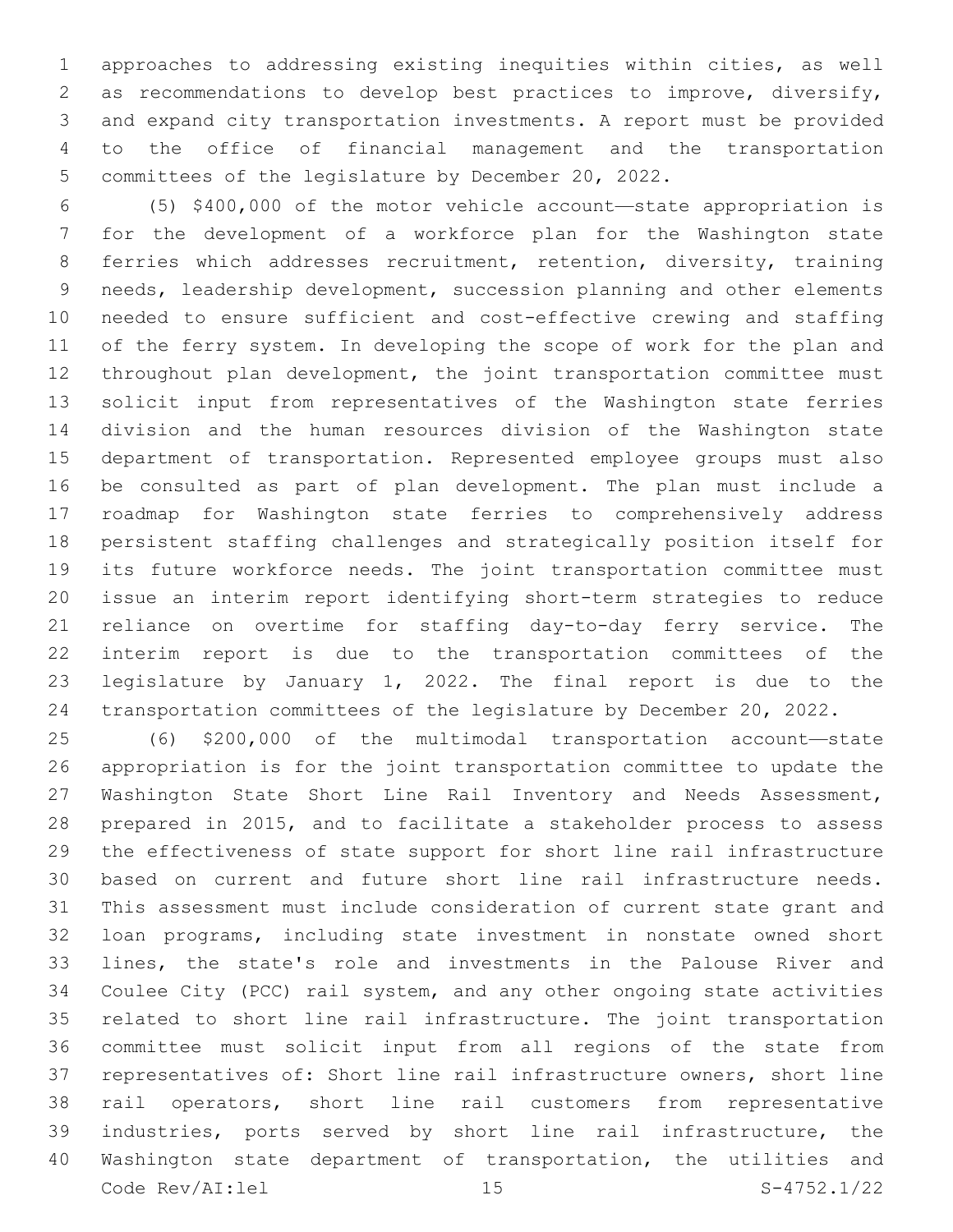transportation commission, and other relevant stakeholders as identified by the joint transportation committee. A report with recommendations to enhance the state's support for short line rail infrastructure is due to the transportation committees of the 5 legislature by January 1, 2022.

 (7)(a) \$200,000 of the motor vehicle account—state appropriation is for the joint transportation committee to develop a truck parking action plan with recommendations for immediate next steps for near- term and lasting change in the availability of truck parking for short-haul and long-distance commercial vehicle drivers who require reasonable accommodations for parking commercial motor vehicles, 12 obtaining adequate services, and complying with federal rest requirements. For each opportunity identified, the action plan must:

14 (i) Assess the magnitude of potential impact;

(ii) Assess the potential difficulty level of implementation; and

 (iii) Explain barriers to success and specific steps required to 17 overcome them.

 (b) The action plan must focus on approaches that would be most impactful and feasible and may include, but not be limited to:

(i) Specific cooperative private sector and government actions;

 (ii) Legal and regulatory frameworks at the state level to drive 22 private and/or public-sector action;

 (iii) Incentive-based government programs to spur private sector 24 innovation and investment; and

 (iv) Direct government action at the state, regional, and/or 26 local level.

 (c) The action plan must identify specific, promising projects and approaches, and provide a clear roadmap to what is needed to drive real, substantial improvements in truck parking.

 (d) Outreach for action plan input, including on the feasibility of each opportunity evaluated, must include outreach to representatives of: The trucking industry; truck labor organizations; the shipping industry; truck stop owners; commercial freight delivery recipients, including warehouse and retail recipients; the association of Washington cities; the Washington state association of counties; the Washington state department of transportation; the Washington state patrol; and an academic or research institution that can provide input on technical components of the plan.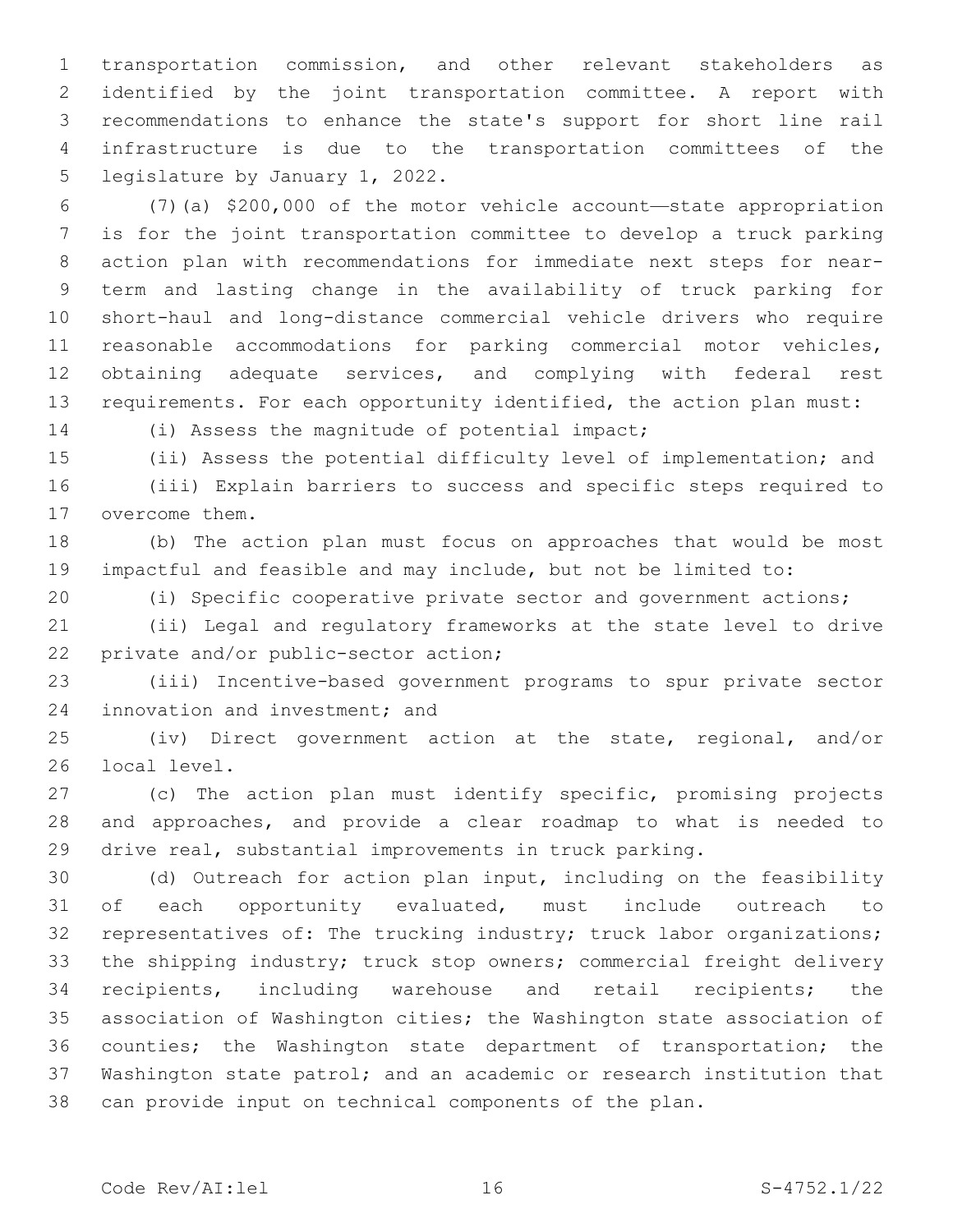(e) A concise action plan with specific recommended next steps is due to the transportation committees of the legislature by January 1, 2022.3

 (8) \$400,000 of the multimodal transportation account—state appropriation is for the joint transportation committee to contract with Western Washington University to conduct a study to determine how many nondrivers are in Washington state and the demographics of this population. Western Washington University is directed to conduct a survey, conduct research, develop a dataset, and conduct analysis 10 on the nondriving population of Washington state. The analysis must 11 include, but is not limited to: (a) Reasons for not driving; (b) 12 demographics of who is not driving to include age, disability status, 13 rural or urban residence, and other available demographic information; and (c) availability of transportation options for nondrivers and the impact those options have on their access to 16 services, economic opportunity, recreation, education, and other aspects of community life. A report must be provided to the transportation committees of the legislature by February 1, 2023.

 (9) \$250,000 of multimodal transportation account—state appropriation is for a comprehensive evaluation of the Washington state patrol's fleet of Cessna aircraft. The evaluation must include, but is not limited to, the following: (a) An assessment of the 23 current use and performance, including outcomes measures, associated 24 with the aircraft; (b) the timing of any needed replacement of the 25 aircraft; (c) the feasibility, cost, and benefits associated with replacing the aircraft with ones powered by alternative fuel; and (d) 27 a review of innovative technologies, including unmanned aerial aircraft, to achieve the desired outcomes. The final report must be submitted by December 1, 2022.

 (10)(a) \$250,000 of the multimodal transportation account—state appropriation is for a joint transportation committee study of statewide transit service benchmarks. Elements of the study include:

 (i) Development of definitions of frequent fixed route transit and accessible frequent fixed route transit; and

 (ii) Identification of, to the extent possible using existing data, current gaps in frequent fixed route transit and accessible walking routes to frequent fixed route transit stops.

 (b) An initial report is due by December 15, 2022, that proposes a definition of frequent transit and documents how many people in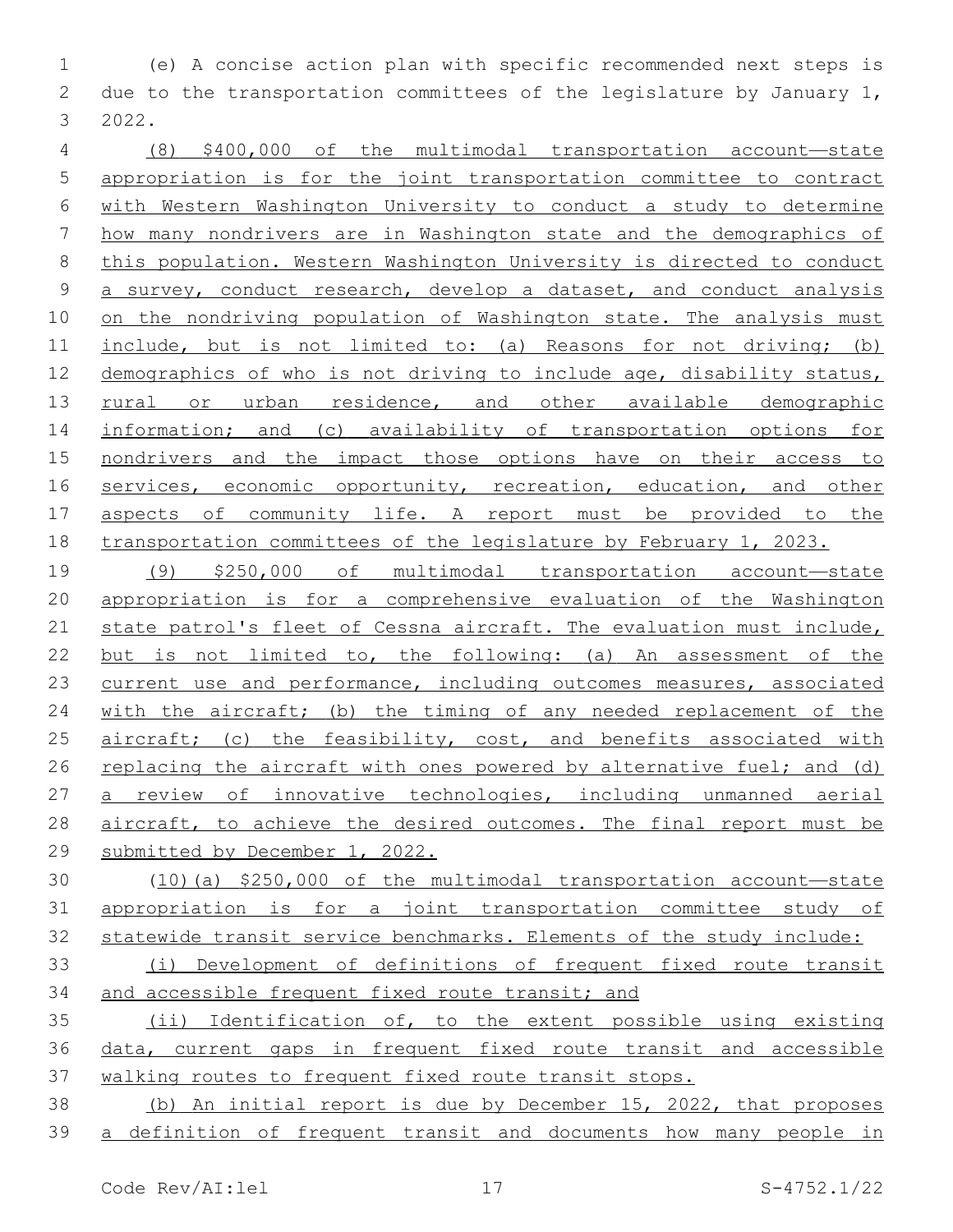Washington live within one half mile walk of frequent transit. A final report is due by June 30, 2023, that identifies gaps in 3 accessible frequent transit, analyzed for disparities in race, age, 4 and disability, and develops funding scenarios to address the 5 identified gaps.

 (11) \$200,000 of the waste tire removal account—state appropriation is for a comprehensive evaluation of the waste tire cleanup program. The evaluation must include, but is not limited to, the following: (a) An inventory of all major tire piles that exist by county and an identification of whether those tire piles are on public or private lands; (b) an assessment of the ability to recover tire cleanup and disposal costs from the responsible parties for each 13 of those sites; and (c) an inventory of major tire piles that were previously placed in marine waters in an attempt to establish 15 artificial reefs, including a review of the environmental and safety issues associated with those marine tire piles. Based on the information gathered, the final report must include recommendations for the highest and best use of approximately \$3,000,000 in time- limited resources for tire pile cleanup activities and recommendations to improve the department of ecology's current waste 21 tire cleanup program in the future.

 **Sec. 205.** 2021 c 333 s 205 (uncodified) is amended to read as follows: 23 **FOR THE TRANSPORTATION COMMISSION** 25 Motor Vehicle Account—State Appropriation. . . . . .  $($   $($ \$2,438,000))  $$2,809,000$ 27 Interstate 405 and State Route Number 167 Express 28 Toll Lanes Account—State Appropriation. . . . . . ((\$127,000))  $\frac{$377,000}{2}$ 30 State Route Number 520 Corridor Account-State Appropriation. . . . . . . . . . . . . . . . . . . . . . \$276,000 32 Tacoma Narrows Toll Bridge Account-State Appropriation. . . . . . . . . . . . . . . . . . . . . . \$180,000 Alaskan Way Viaduct Replacement Project Account— 35 State Appropriation. . . . . . . . . . . . . . . . . . \$172,000 36 TOTAL APPROPRIATION. . . . . . . . . . . . . ((<del>\$3,193,000</del>)) \$3,814,000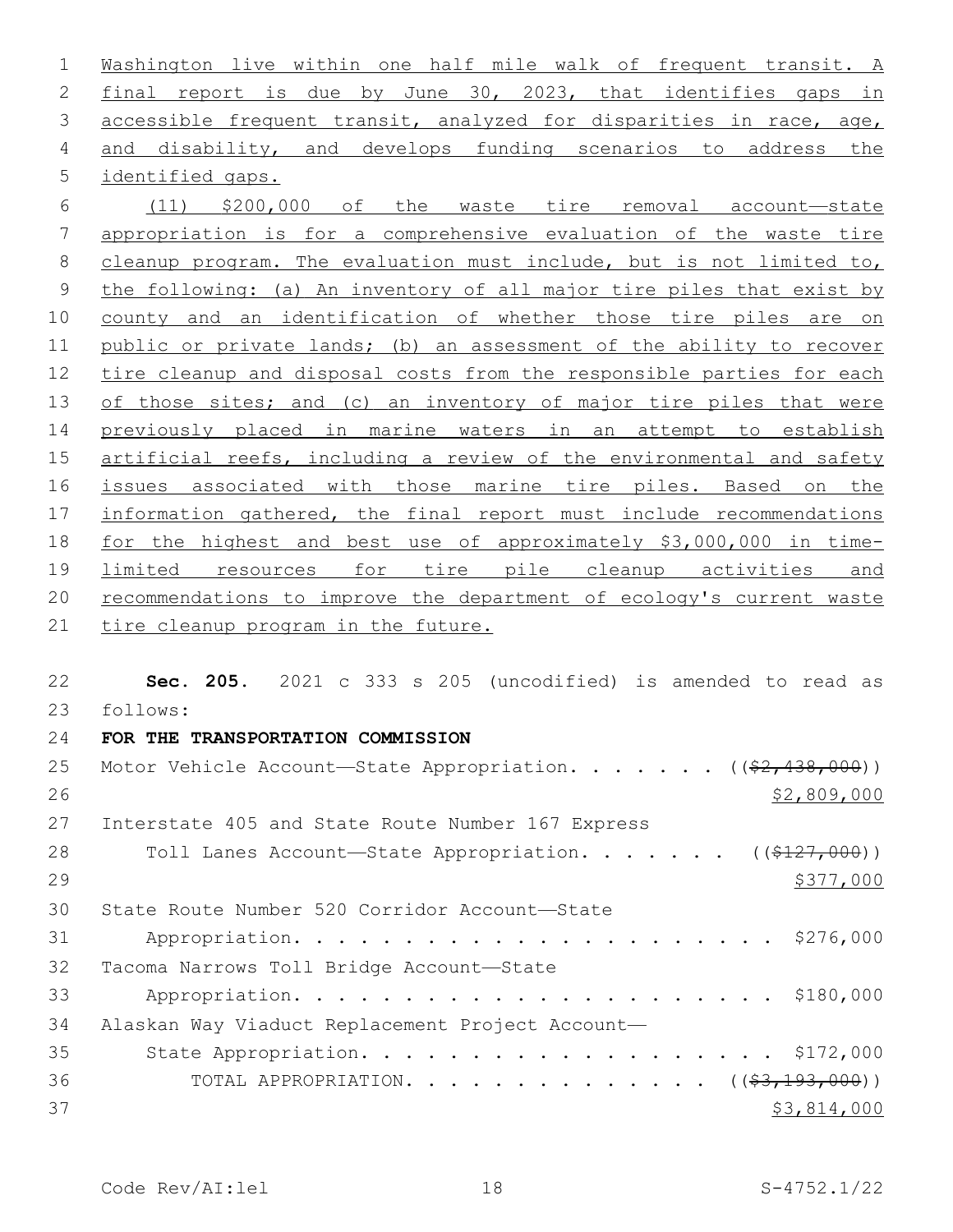The appropriations in this section are subject to the following 2 conditions and limitations:

 (1) The commission shall reconvene the road usage charge steering committee, with the same membership described in chapter 297, Laws of 2018, and shall periodically report to the steering committee with updates on activities undertaken in accordance with the federal grant awarded July 2020 ("Forward Drive"). A year-end update on the status of any federally-funded project for which federal funding is secured must be provided to the governor's office and the transportation committees of the legislature by January 1, 2022, and by January 1, 2023. Any legislative vacancies on the steering committee must be appointed by the speaker of the house of representatives for a house 13 of representatives member vacancy, and by the president of the senate 14 for a senate member vacancy.

 $((+3+))$   $(2)$  \$127,000 of the Interstate 405 and state route number 167 express toll lanes account—state appropriation, \$276,000 of the state route number 520 corridor account—state appropriation, \$180,000 of the Tacoma Narrows toll bridge account—state appropriation, and \$172,000 of the Alaskan Way viaduct replacement project account—state appropriation are provided solely for the transportation commission's proportional share of time spent supporting tolling operations for 22 the respective tolling facilities.

 (3) \$500,000 of the motor vehicle account—state appropriation is provided solely for the commission to conduct a pilot program in one 25 or more regions of the state to support reforming electric vehicle incentives to prioritize getting the largest gasoline users to switch 27 to electric vehicles first. The purpose of the pilot program is to 28 significantly advance policymakers' understanding around the dynamics impacting the consumer decisions to transition from a fossil-fueled vehicle to an electric vehicle, and the long-term implications and effectiveness of continued incentivization of expanded adoption. The commission may determine how best to cost-effectively identify pilot program participants, which may include recruiting broadly from the general population, especially in areas with higher concentrations of low-MPG vehicles in suburban, exurban, and rural areas, and then screening those who volunteer to validate their gasoline superuser status with independent data sources. A preliminary report on the pilot program must be submitted to the transportation committees of 39 the legislature and the governor by July  $1, 2023$ . The legislature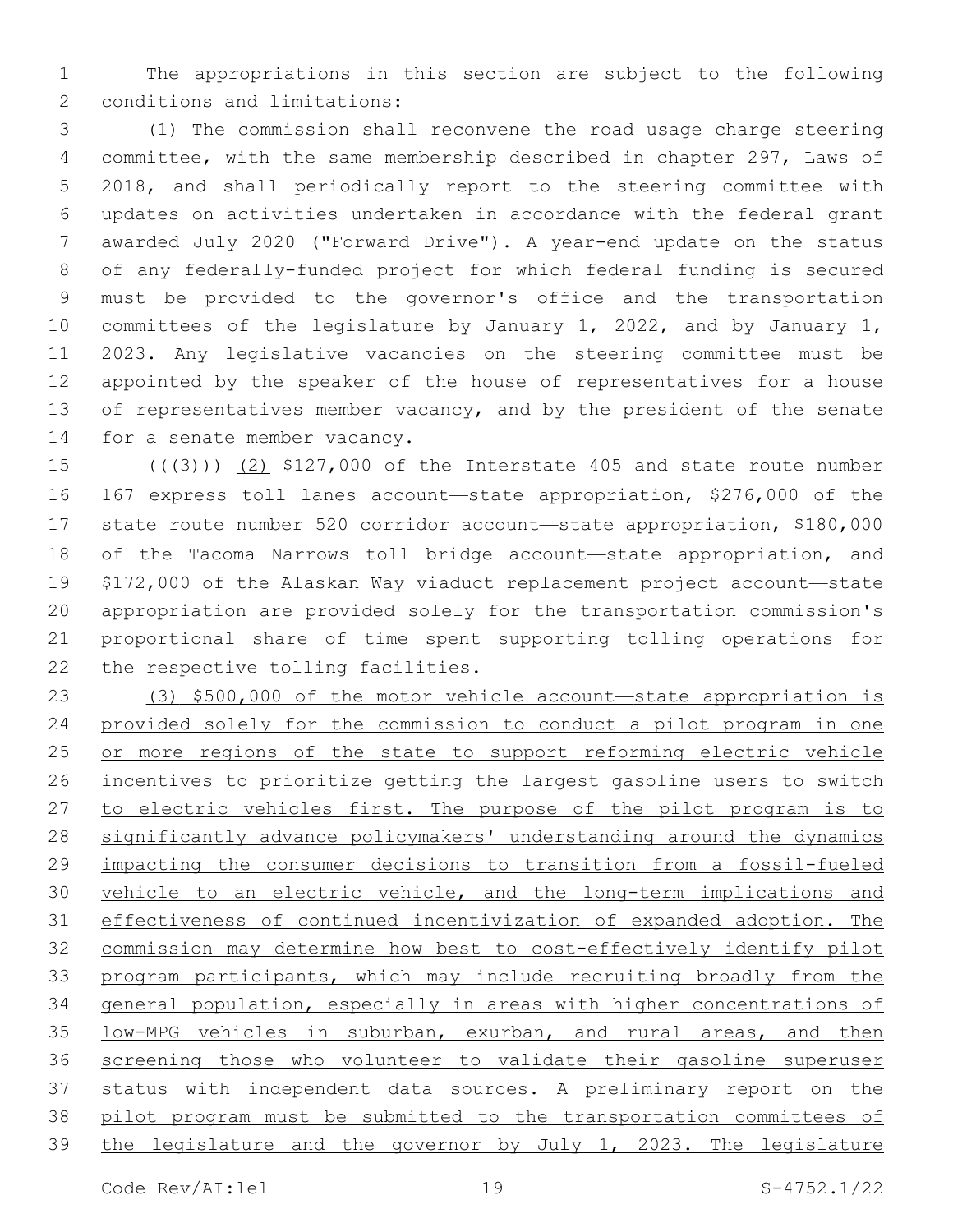| $\mathbf{1}$ | intends the pilot program will result in the collection of data to    |
|--------------|-----------------------------------------------------------------------|
| 2            | determine, at a minimum, the following:                               |
| 3            | (a) Which superusers of gasoline can switch to electric vehicles      |
| 4            | for all their driving needs;                                          |
| 5            | (b) How much money can superusers save by switching to electric       |
| 6            | vehicles;                                                             |
| 7            | (c) How many gallons of gasoline are displaced by superusers          |
| 8            | switching to electric vehicles;                                       |
| 9            | (d) What incentive(s) do superusers need to make the switch to        |
| 10           | electric vehicles;                                                    |
| 11           | (e) What are superuser attitudes and perceptions about electric       |
| 12           | vehicles, both before and after driving an electric vehicle for two   |
| 13           | months;                                                               |
| 14           | What barriers, concerns, and cultural proclivities are held<br>(f)    |
| 15           | by superusers in relation to electric vehicles; and                   |
| 16           | (g) What messages are most effective for transitioning superusers     |
| 17           | to electric vehicles.                                                 |
| 18           | Within the parameters established by RCW 47.56.880, the<br>(4)        |
| 19           | commission shall review toll revenue performance on the Interstate    |
| 20           | 405 and state route number 167 corridor and adjust Interstate 405     |
| 21           | tolls as appropriate to increase toll revenue to provide sufficient   |
| 22           | funds for payments of future debt pursuant to RCW 47.10.896 and to    |
| 23           | support improvements to the corridor. The commission may consider     |
| 24           | adjusting maximum toll rates, minimum toll rates, time-of-day rates,  |
| 25           | restricting direct access ramps to transit and HOV vehicles only, or  |
| 26           | any combination thereof, in setting tolls to increase toll revenue.   |
| 27           | The direction in this subsection is deemed consistent with the        |
| 28           | general intent of the move ahead WA transportation funding proposal.  |
| 29           | (5) \$250,000 of the Interstate 405 and state route number 167        |
| 30           | express toll lanes account-state appropriation is provided solely for |
| 31           | the transportation commission to develop a design and plan for        |
| 32           | carrying out a low-income driver tolling relief pilot, based upon the |
| 33           | findings and recommendations contained in the final low-income        |
| 34           | tolling study report issued by the commission in August 2021.         |
| 35           | (a) Under the pilot program, qualifying drivers of the Interstate     |
| 36           | 405 and state route number 167 express toll lanes could be eligible   |
| 37           | for discounts or other relief related to their usage of express toll  |
| 38           | lanes. The transportation commission may secure private sector        |
| 39           | expertise to conduct all or a portion of this study. In conducting    |
| 40           | this study, the transportation commission shall partner with both the |
|              | 20<br>Code Rev/AI:lel<br>$S-4752.1/22$                                |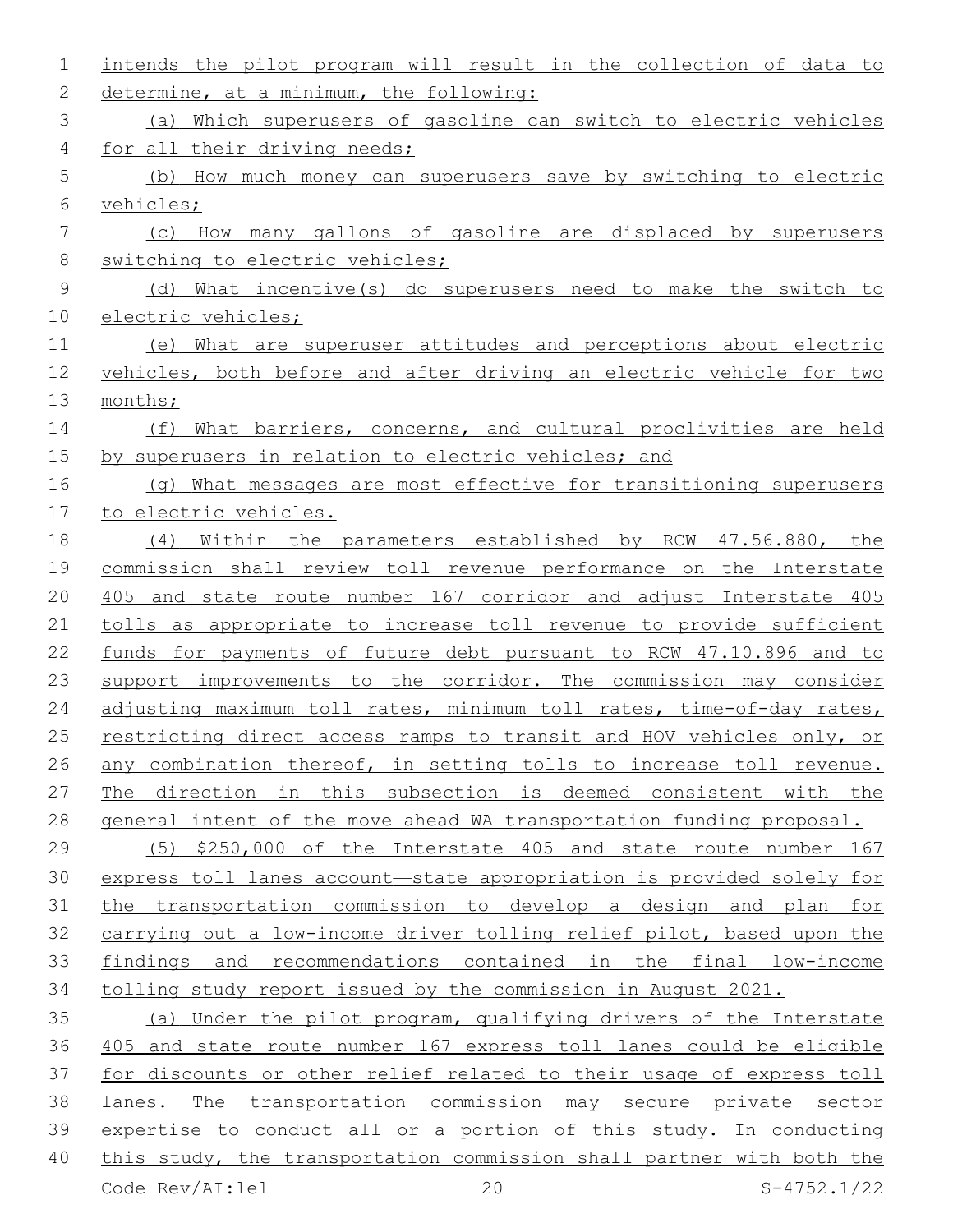| 1             | department of transportation and the department of social and health  |
|---------------|-----------------------------------------------------------------------|
| 2             | services. The study shall include, but not be limited to, the         |
| 3             | following activities:                                                 |
| 4             | (i) Developing an implementation plan and timeline for the pilot      |
| 5             | program, including identifying next steps following this study, for   |
| 6             | launching the pilot program that would be of limited duration, and    |
| 7             | establishing approaches to evaluating the pilot program's             |
| 8             | performance;                                                          |
| $\mathcal{G}$ | (ii) Convening an advisory committee comprising individuals           |
| 10            | representing the interests of low-income drivers of the express toll  |
| 11            | lanes, to quide the development of concepts and the implementation    |
| 12            | plan for the pilot program;                                           |
| 13            | (iii) Developing an estimate of the costs related to implementing     |
| 14            | a pilot program and the expected revenue impacts of the pilot program |
| 15            | on the express toll lanes during the proposed pilot program period.   |
| 16            | (b) In addition, the study may include the following activities:      |
| 17            | (i) Designing a concept of operations for a low-income toll           |
| 18            | discount pilot program that would offer up to three concepts for      |
| 19            | increasing access and offering toll discounts and/or exemptions to    |
| 20            | qualified low-income drivers using the express toll lanes;            |
| 21            | (ii) Assessing applicability of discounts to other<br>toll            |
| 22            | facilities.                                                           |
| 23            | The transportation commission shall provide a report of<br>(C)        |
| 24            | findings and recommendations to the transportation committees of the  |
| 25            | legislature by no later than December 31, 2023.                       |
|               |                                                                       |
| 26            | Sec. 206. 2021 c 333 s 206 (uncodified) is amended to read as         |
| 27            | follows:                                                              |
| 28            | FOR THE FREIGHT MOBILITY STRATEGIC INVESTMENT BOARD                   |
| 29            | Freight Mobility Investment Account-State                             |
| 30            | Appropriation.<br>( ( \$831,000) )                                    |
| 31            | \$841,000                                                             |
| 32            | The appropriations in this section are subject to the following       |
| 33            | conditions and limitations: Within appropriated funds, the freight    |
| 34            | mobility strategic investment board may opt in as provided under RCM  |
| 35            | 70A.02.030 to assume all of the substantive and procedural            |
| 36            | requirements of covered agencies under chapter 70A.02 RCW. The board  |
| 37            | shall include in its 2022 annual report to the legislature a progress |
| 38            | report on opting into the healthy environment for all act and a       |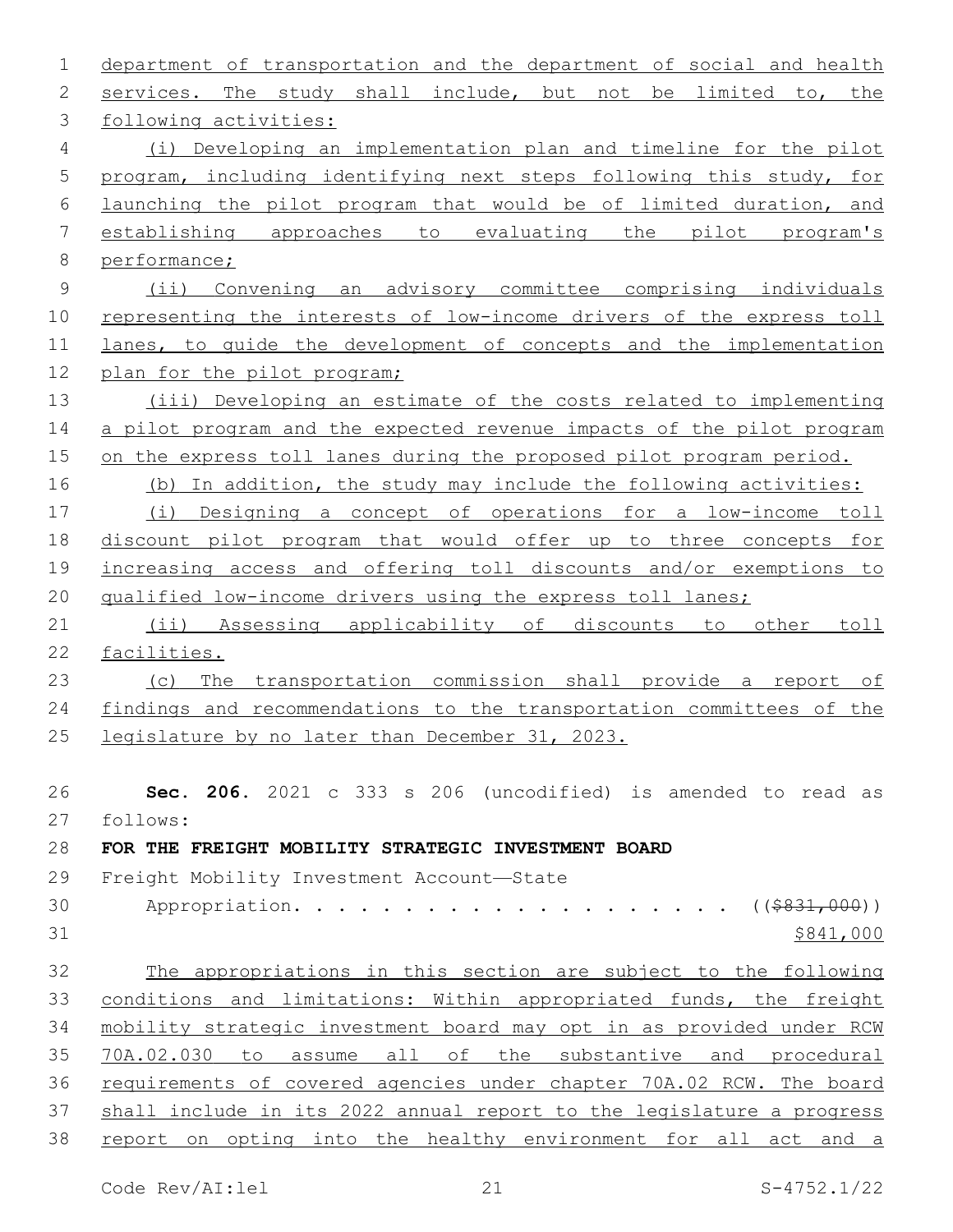1 status report on diversity, equity, and inclusion within the board's

2 jurisdiction.

3 **Sec. 207.** 2021 c 333 s 207 (uncodified) is amended to read as follows: 4 5 **FOR THE WASHINGTON STATE PATROL** 6 State Patrol Highway Account—State Appropriation. . ((\$517,391,000)) 7 \$520,630,000 8 State Patrol Highway Account—Federal Appropriation. . ((\$15,838,000)) 9 \$16,145,000 10 State Patrol Highway Account—Private/Local 11 Appropriation. . . . . . . . . . . . . . . . . (  $(\frac{24,267,000}{2})$ 12 \$4,320,000 13 Highway Safety Account—State Appropriation. . . . . ((\$1,214,000)) 14  $\frac{$1,287,000}{ }$ 15 Ignition Interlock Device Revolving Account-State 16 Appropriation. . . . . . . . . . . . . . . . . (  $(\frac{25}{1000})$  ) 17 \$2,270,000 18 Multimodal Transportation Account-State 19 Appropriation. . . . . . . . . . . . . . . . . . ( $(\frac{2288,000}{1000})$  $20$ 21 State Route Number 520 Corridor Account-State 22 Appropriation. . . . . . . . . . . . . . . . . . . . . . \$433,000 23 Tacoma Narrows Toll Bridge Account-State 24 Appropriation. . . . . . . . . . . . . . . . . . . . . . \$77,000 I-405 and SR 167 Express Toll Lanes Account—State25 26 Appropriation. . . . . . . . . . . . . . . . . . . . . \$1,348,000 27 TOTAL APPROPRIATION. . . . . . . . . . . . ((\$545,909,000))  $28$   $5546,803,000$ 29 The appropriations in this section are subject to the following

30 conditions and limitations:

 (1) Washington state patrol officers engaged in off-duty uniformed employment providing traffic control services to the department of transportation or other state agencies may use state patrol vehicles for the purpose of that employment, subject to guidelines adopted by the chief of the Washington state patrol. The Washington state patrol must be reimbursed for the use of the vehicle 37 at the prevailing state employee rate for mileage and hours of usage,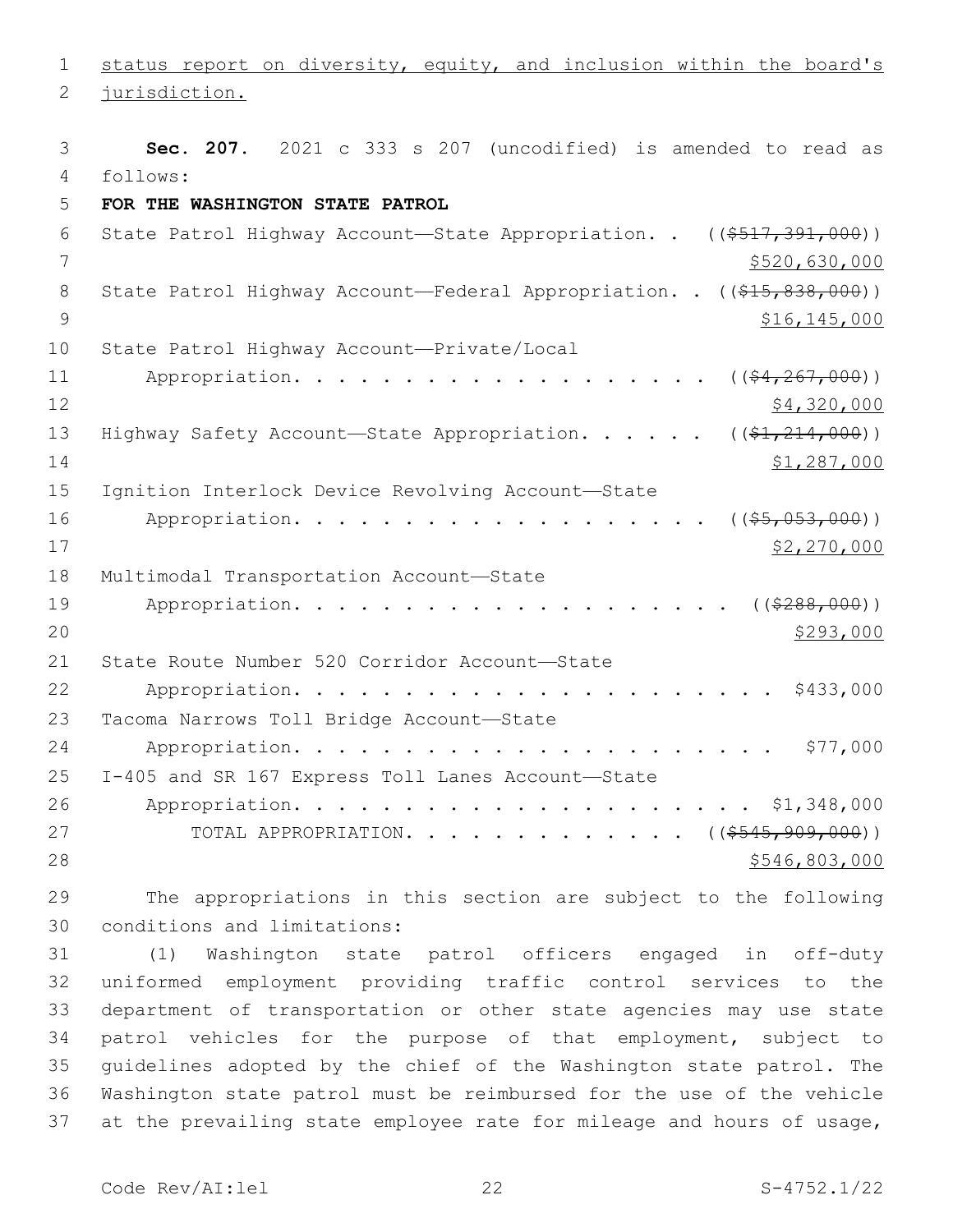subject to guidelines developed by the chief of the Washington state 2 patrol.

 (2) \$580,000 of the state patrol highway account—state appropriation is provided solely for the operation of and administrative support to the license investigation unit to enforce vehicle registration laws in southwestern Washington. The Washington state patrol, in consultation with the department of revenue, shall maintain a running estimate of the additional vehicle registration fees, sales and use taxes, and local vehicle fees remitted to the state pursuant to activity conducted by the license investigation unit. Beginning October 1, 2021, and quarterly thereafter, the Washington state patrol shall submit a report detailing the additional revenue amounts generated since January 1, 2021, to the director of the office of financial management and the transportation committees of the legislature. At the end of the calendar quarter in which it is estimated that more than \$625,000 in state sales and use taxes have been remitted to the state since January 1, 2021, the Washington state patrol shall notify the state treasurer and the 19 state treasurer shall transfer funds pursuant to section 406 ((of 20 this act)), chapter 333, Laws of 2021.

 (3) \$4,000,000 of the state patrol highway account—state appropriation is provided solely for a third arming and a third trooper basic training class. The cadet class is expected to graduate 24 in June 2023.

 (4) By December 1st of each year during the 2021-2023 biennium**,**  the Washington state patrol must report to the house and senate transportation committees on the status of recruitment and retention 28 activities as follows:

(a) A summary of recruitment and retention strategies;

 (b) The number of transportation funded staff vacancies by major 31 category;

 (c) The number of applicants for each of the positions by these 33 categories;

34 (d) The composition of workforce;

 (e) Other relevant outcome measures with comparative information 36 with recent comparable months in prior years; and

 (f) Activities related to the implementation of the agency's workforce diversity plan, including short-term and long-term, specific comprehensive outreach and recruitment strategies to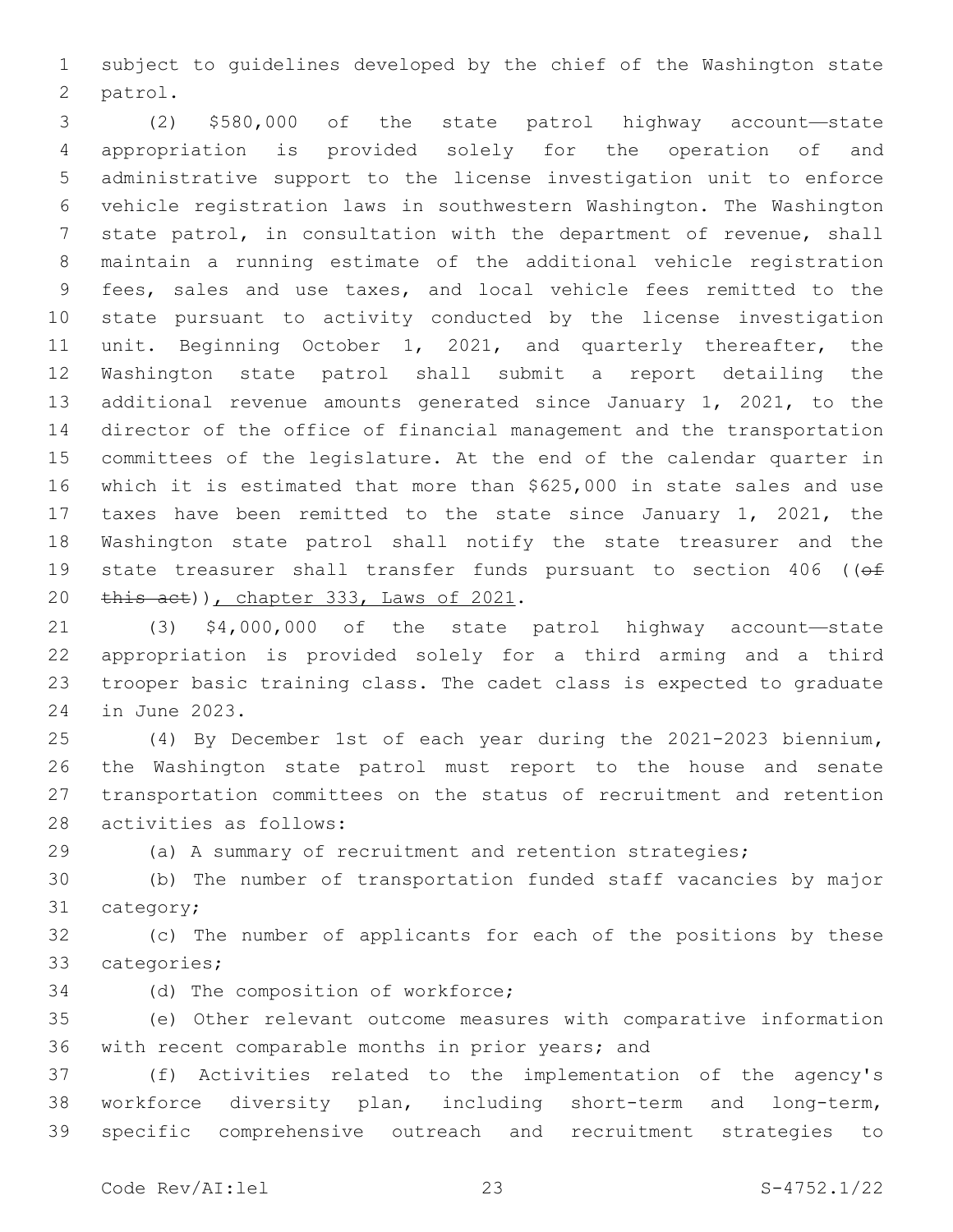increase populations underrepresented within both commissioned and 2 noncommissioned employee groups.

 (5) \$493,000 of the state patrol highway account—state appropriation is provided solely for aerial criminal investigation tools, including software licensing and maintenance, and annual certification, and is subject to the conditions, limitations, and 7 review requirements of section 701 ((of this act)), chapter 333, Laws 8 of 2021.

9 (6) ((\$7,962,000)) \$6,396,000 of the state patrol highway account —state appropriation is provided solely for the land mobile radio system replacement, upgrade, and other related activities. Beginning January 1, 2022, the Washington state patrol must report semiannually to the office of the state chief information officer on the progress related to the projects and activities associated with the land mobile radio system, including the governance structure, outcomes achieved in the prior six month time period, and how the activities are being managed holistically as recommended by the office of the chief information officer. At the time of submittal to the office of the state chief information officer, this report shall be transmitted to the office of financial management and the house and senate 21 transportation committees.

 (7) \$510,000 of the ignition interlock device revolving account— state appropriation is provided solely for the ignition interlock program at the Washington state patrol to provide funding for two staff to work and provide support for the program in working with manufacturers, service centers, technicians, and participants in the 27 program.

 (8) \$1,348,000 of the Interstate 405 and state route number 167 express toll lanes account—state appropriation, \$433,000 of the state route number 520 corridor account—state appropriation, and \$77,000 of the Tacoma Narrows toll bridge account—state appropriation are provided solely for the Washington state patrol's proportional share of time spent supporting tolling operations and enforcement for the 34 respective tolling facilities.

 (9) \$289,000 of the state patrol highway account—state appropriation is provided solely for the replacement of 911 workstations.37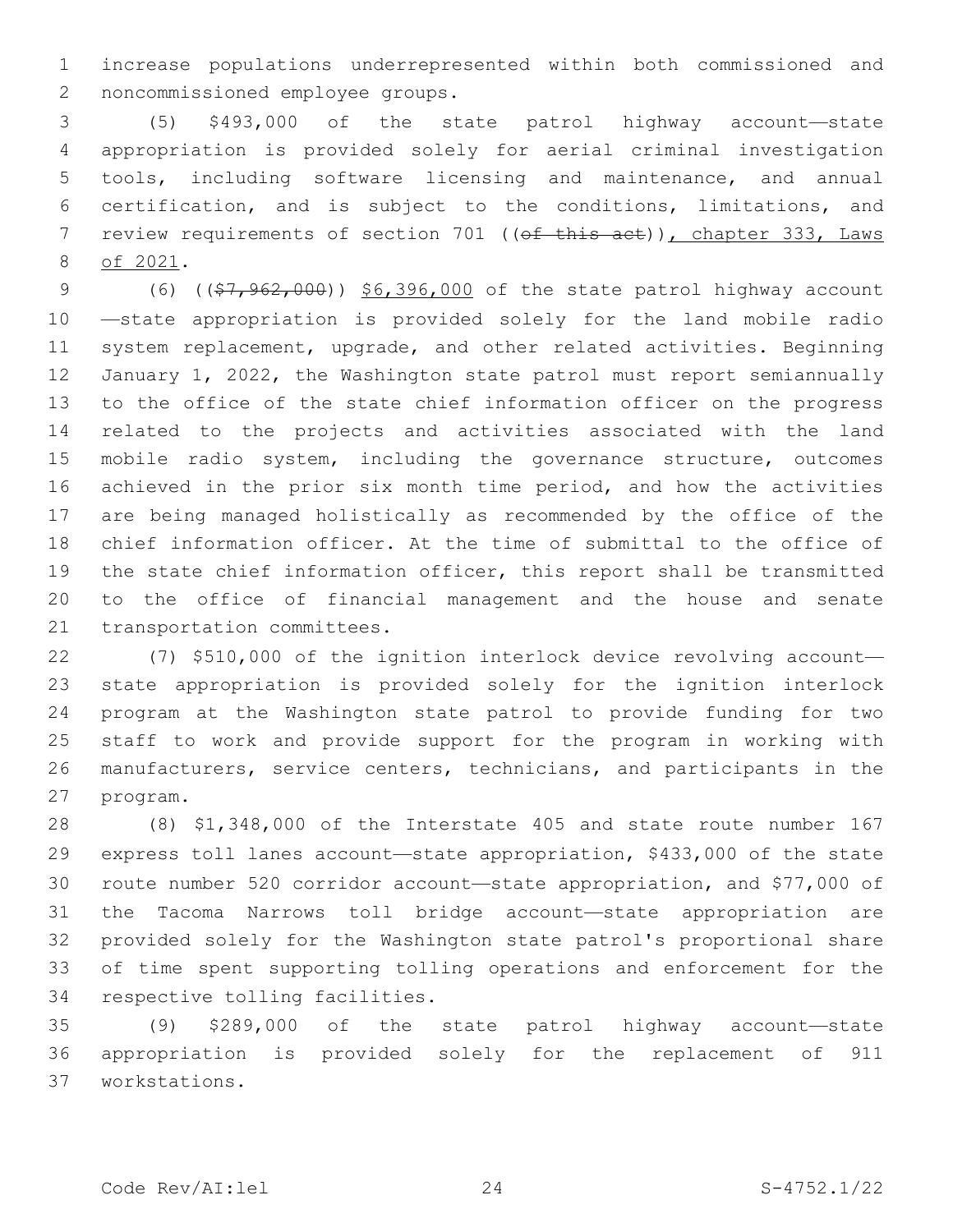(10) \$35,000 of the state patrol highway account—state appropriation is provided solely for the replacement of bomb response 3 equipment.

 (11) \$713,000 of the state patrol highway account—state appropriation is provided solely for information technology 6 infrastructure maintenance.

 (12) The Washington state patrol must provide a report to the office of financial management and the house and senate transportation committees on its plan for implementing a transition to cloud computing and storage with its 2023-2025 budget submittal.

 (13) \$945,000 of the state patrol highway account—state appropriation is provided solely for implementation of chapter 329, 13 Laws of 2021 (custodial interrogations). ((<del>If chapter 329, Laws of</del> 2021 (custodial interrogations) is not enacted by June 30, 2021, the 15 amount provided in this subsection lapses.))

 (14) \$46,000 of the state patrol highway account—state appropriation is provided solely for implementation of chapter 320, 18 Laws of 2021 (peace officer tactics). ((If chapter 320, Laws of 2021 19 (peace officer tactics) is not enacted by June 30, 2021, the amount provided in this subsection lapses.))

 (15) \$46,000 of the state patrol highway account—state appropriation is provided solely for implementation of chapter 324, 23 Laws of 2021 (use of force by officers). ((<del>If chapter 324, Laws of</del> 24 2021 (use of force by officers) is not enacted by June 30, 2021, the 25 amount provided in this subsection lapses.))

 (16)(a) The legislature finds that the water connection extension constructed by the Washington state patrol from the city of Shelton's water facilities to the Washington state patrol academy was necessary to meet the water supply needs of the academy. The legislature also finds that the water connection provides an ongoing water supply that is necessary to the operation of the training facility, that the state is making use of the water connection for these public activities, and that any future incidental use of the municipal infrastructure put in place to support these activities will not impede the Washington state patrol's ongoing use of the water 36 connection extension.

 (b) \$2,220,000 of the transfer from the waste tire removal account to the motor vehicle fund, as required under RCW 70A.205.425, reimburses the motor vehicle fund for the portion of the water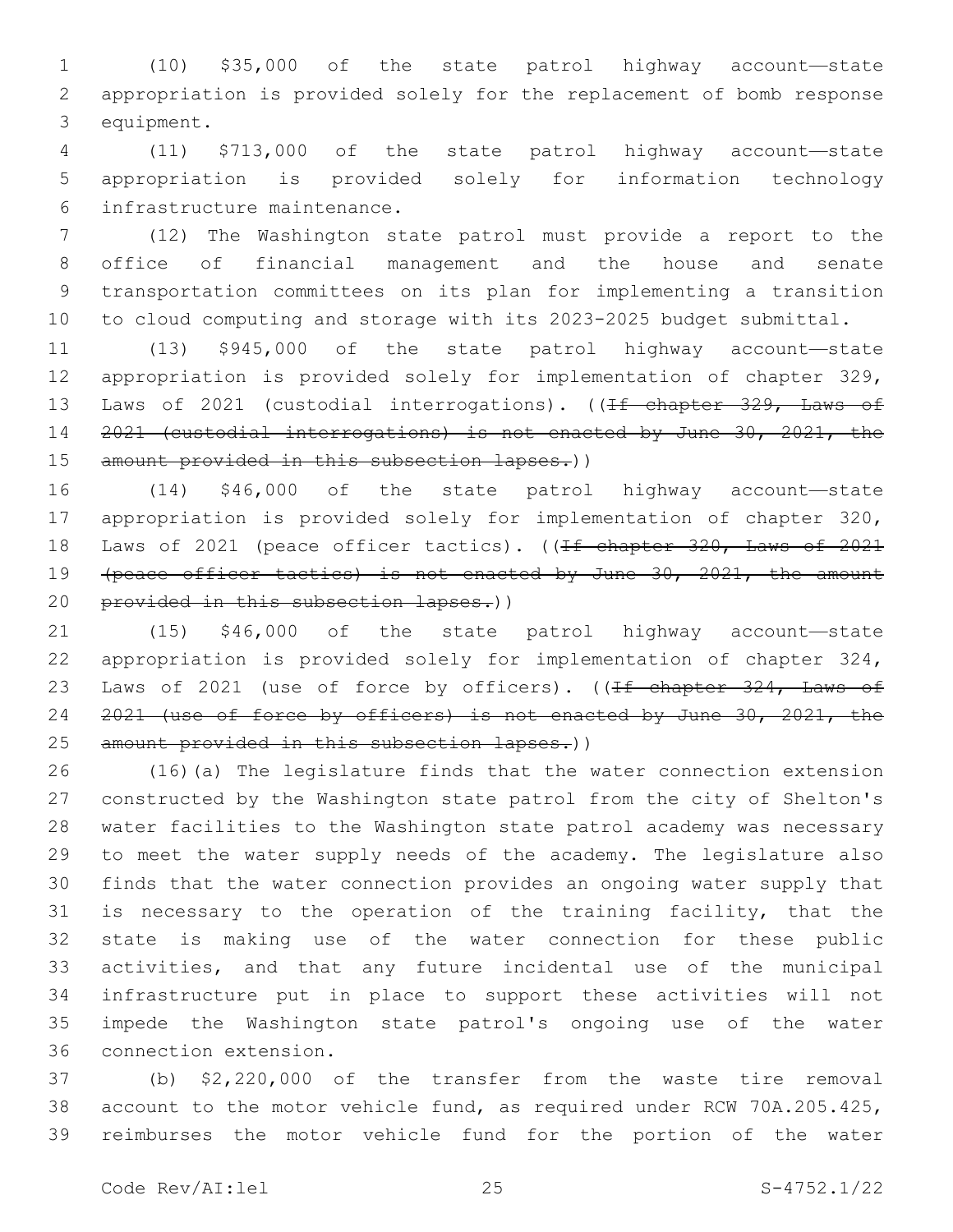project costs assigned by the agreement to properties, other than the Washington state patrol academy, that make use of the water connection while the agreement remains in effect. This reimbursement to the motor vehicle fund is intended to address any possibility that the termination of this agreement could be determined to result in the unconstitutional use of 18th amendment designated funds for nonhighway purposes under the constitution of the state of Washington; however, this transfer is not intended to indicate that the incidental use of this infrastructure by these properties necessarily requires such reimbursement under the state Constitution. Immediately following the transfer of funds, Washington state patrol and the city of Shelton shall meet to formally update the terms of their "Agreement for Utility Connection and Reimbursement of Water Extension Expenses" executed on June 12, 2017, to reflect the intent 15 of the proviso.

 (17) The appropriations in this section provide sufficient funding for state patrol staffing assuming vacancy savings which may change over time. Funding for staffing will be monitored and adjusted in the ((2022)) 2023 supplemental budget to restore funding as 20 authorized staffing levels are achieved.

 (18) \$1,000,000 of the state patrol highway account—state appropriation is provided solely for additional diversity, equity, 23 and inclusion efforts, including contracting for external psychological examinations and additional contracted independent 25 consultant work and oversight by the state office of equity. In 26 coordination with the state office of equity, the state patrol must 27 annually update the diversity, equity, and inclusion strategic 28 recruitment and retention plan to reflect activities completed, new 29 strategies, and next steps.

 (19) \$793,000 of the state patrol highway account—state 31 appropriation is provided solely for the tenant improvements and 32 higher than expected equipment costs for the toxicology lab in Federal Way, and preparing a report on the current cost recovery 34 mechanisms and opportunities for expanding these cost recovery mechanisms in the future. The report must be submitted to the governor and the transportation committees of the legislature by November 1, 2022.

 (20) \$14,788,000 of the state patrol highway account—state appropriation is provided solely for contingency funding to address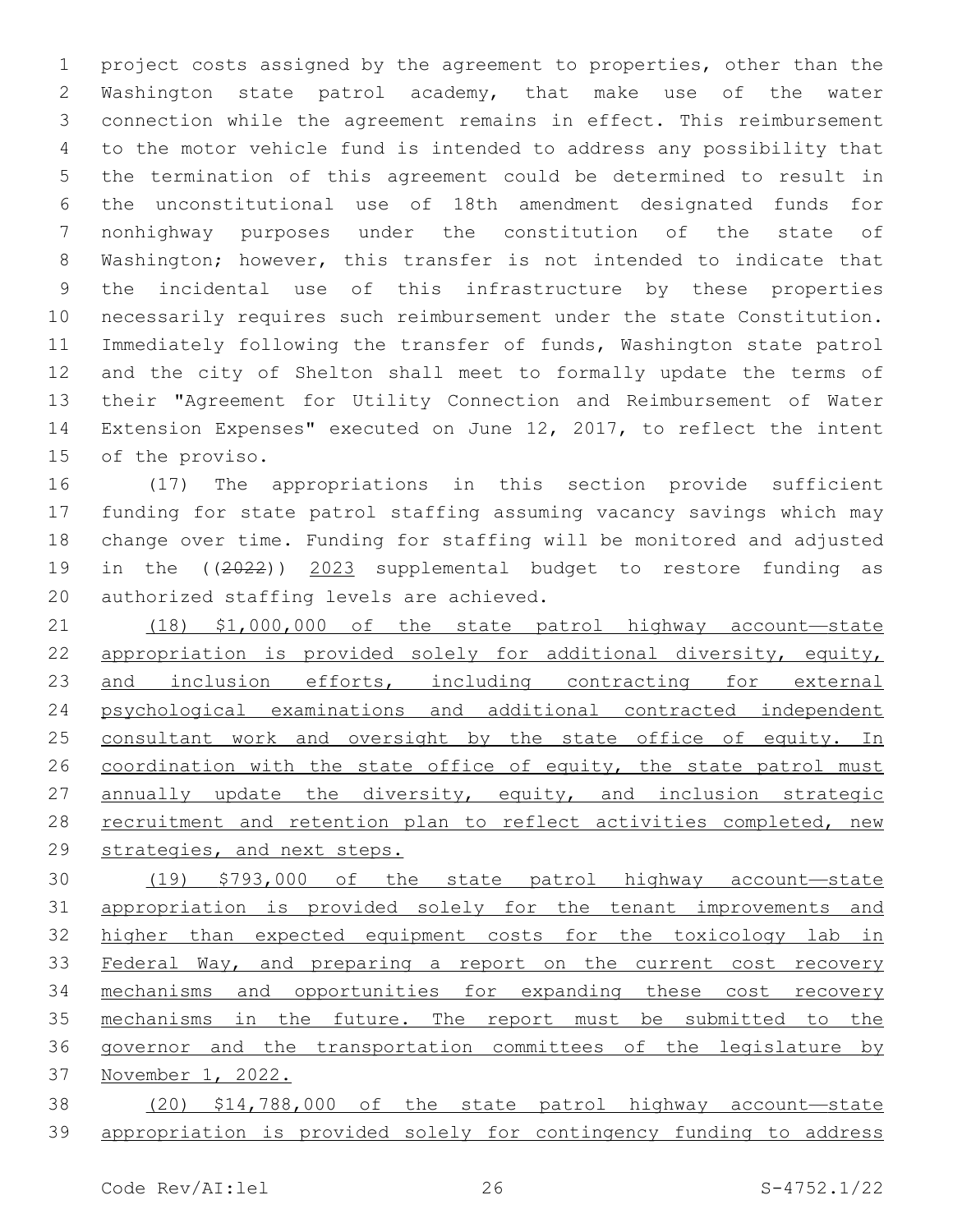emergent issues related to mitigating negative impacts of the high level of commissioned and noncommissioned staff vacancies. Potential 3 uses of the funding include, but are not limited to, the following: Operating a miniacademy and training opportunities for lateral transfers from other agencies; increased overtime, travel, and other related costs; increased contracting to maintain adequate service levels; and unanticipated facility and equipment needs. By January 1, 2023, the state patrol must submit a report to the governor and the transportation committees of the legislature detailing the specific expenditures made from the contingency funding provided in this 11 subsection. (21) \$122,000 of the state patrol highway account—state 13 appropriation, \$1,000 of the highway safety account-state appropriation, and \$4,000 of the ignition interlock account—state 15 appropriation are provided solely for implementation of chapter . . . (Senate Bill No. 5726), Laws of 2022 (interruptive military service 17 credit for members of the state retirement systems). If chapter . . . (Senate Bill No. 5726), Laws of 2022 is not enacted by June 30, 2022, the amount provided in this subsection lapses. **Sec. 208.** 2021 c 333 s 208 (uncodified) is amended to read as

follows: 21 22 **FOR THE DEPARTMENT OF LICENSING** 23 Marine Fuel Tax Refund Account-State Appropriation. . . . . \$34,000 24 Motorcycle Safety Education Account-State 25 Appropriation. . . . . . . . . . . . . . . . . (  $(\frac{24}{64}, \frac{894}{600})$  )  $26$  \$4,968,000 27 Limited Fish and Wildlife Account-State 28 Appropriation. . . . . . . . . . . . . . . . . . (  $(\frac{2917,000}{100})$  $29$   $\frac{$919,000}{ }$ 30 Highway Safety Account—State Appropriation. . . . ((\$241,868,000)) 31 \$235,743,000 32 Highway Safety Account—Federal Appropriation. . . . . . . \$1,294,000 33 Motor Vehicle Account—State Appropriation. . . . . ((\$73,327,000))  $34$   $$77,905,000$ 35 Motor Vehicle Account—Federal Appropriation. . . . . . ((\$150,000))  $36$   $\frac{$400,000}{900}$ 37 Motor Vehicle Account—Private/Local Appropriation. . . ((\$6,600,000))  $38$  \$1,336,000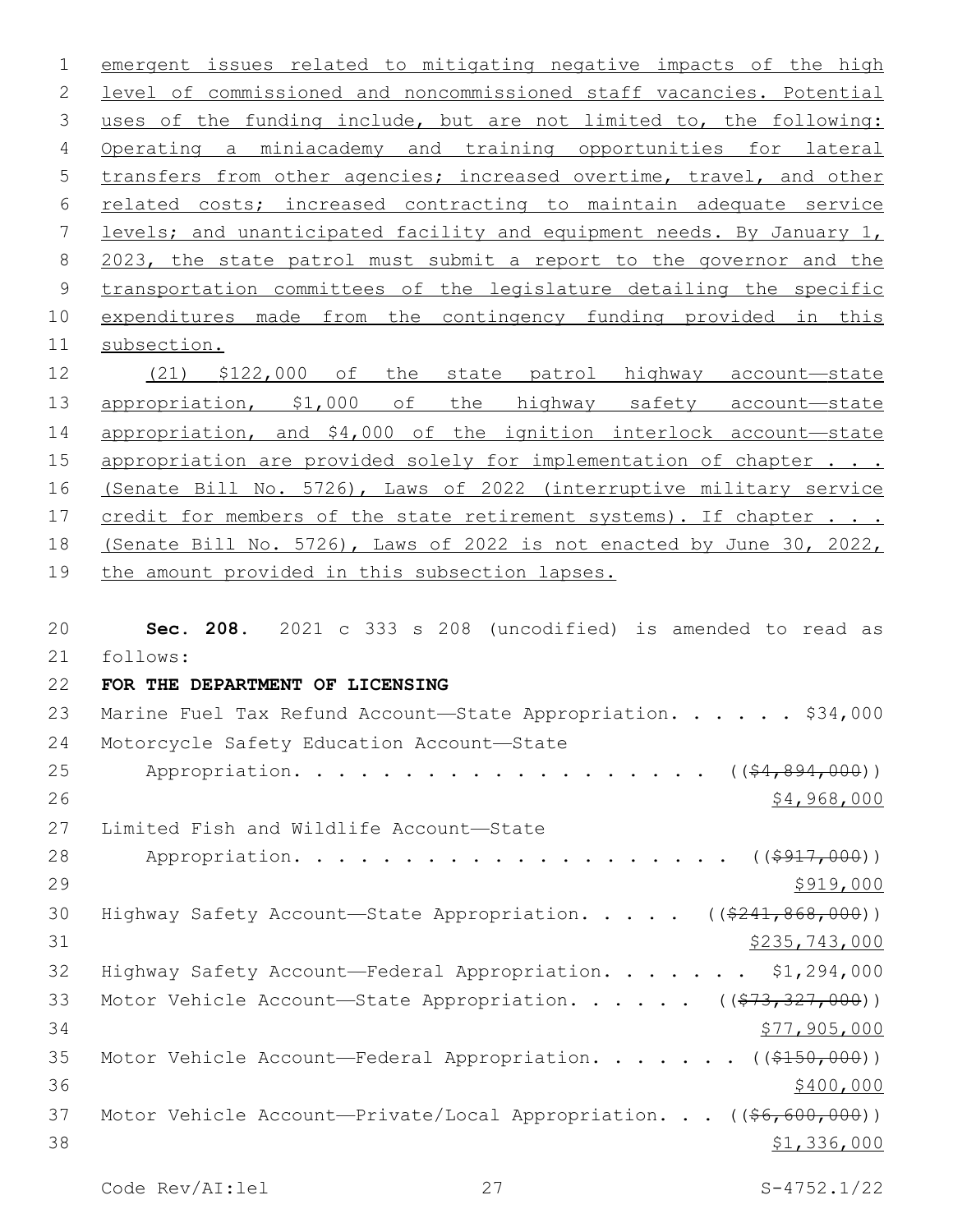| $\mathbf 1$   | Ignition Interlock Device Revolving Account-State                     |
|---------------|-----------------------------------------------------------------------|
| 2             | Appropriation.<br>$((\$6,071,000))$                                   |
| 3             | \$6,101,000                                                           |
| 4             | Department of Licensing Services Account-State                        |
| 5             | Appropriation.<br>$($ $($ $$8, 157, 000)$ $)$                         |
| 6             | \$7,828,000                                                           |
| 7             | License Plate Technology Account-State Appropriation                  |
| 8             | $($ $(*4, 250, 000)$ )                                                |
| $\mathcal{G}$ | \$4,060,000                                                           |
| 10            | Abandoned Recreational Vehicle Account-State                          |
| 11            | ( ( \$3, 066, 000) )<br>Appropriation.                                |
| 12            | \$3,070,000                                                           |
| 13            | Limousine Carriers Account-State Appropriation.<br>\$110,000          |
| 14            | ( ( \$405,000) )<br>Electric Vehicle Account-State Appropriation.     |
| 15            | \$414,000                                                             |
| 16            |                                                                       |
|               | DOL Technology Improvement & Data Management                          |
| 17            | Account-State Appropriation.<br>( ( \$748,000) )                      |
| 18            | \$813,000                                                             |
| 19            | Agency Financial Transaction Account-State                            |
| 20            | ( ( \$21, 257, 000) )<br>Appropriation.                               |
| 21            | \$22, 257, 000                                                        |
| 22            | ((Driver Licensing Technology Support Account-                        |
| 23            | State Appropriation. \$1,373,000))                                    |
| 24            | Move Ahead WA Flexible Account-State Appropriation. \$1,691,000       |
| 25            | TOTAL APPROPRIATION. ( $(\frac{2374}{5274}, \frac{521}{900})$ )       |
| 26            | \$368,943,000                                                         |
| 27            | The appropriations in this section are subject to the following       |
| 28            | conditions and limitations:                                           |
| 29            | (1) \$1,100,000 of the highway safety account-state appropriation     |
| 30            | is provided solely for the department to provide an interagency       |
| 31            | transfer to the department of social and health services, children's  |
| 32            | administration division for the purpose of providing driver's license |

 support to a larger population of foster youth than is already served within existing resources. Support services include reimbursement of driver's license issuance costs, fees for driver training education, 36 and motor vehicle liability insurance costs.

37 (2) The appropriations in this section assume implementation by 38 the department of cost recovery mechanisms to recoup at least 39 \$21,257,000 during the 2021-2023 biennium in credit card and other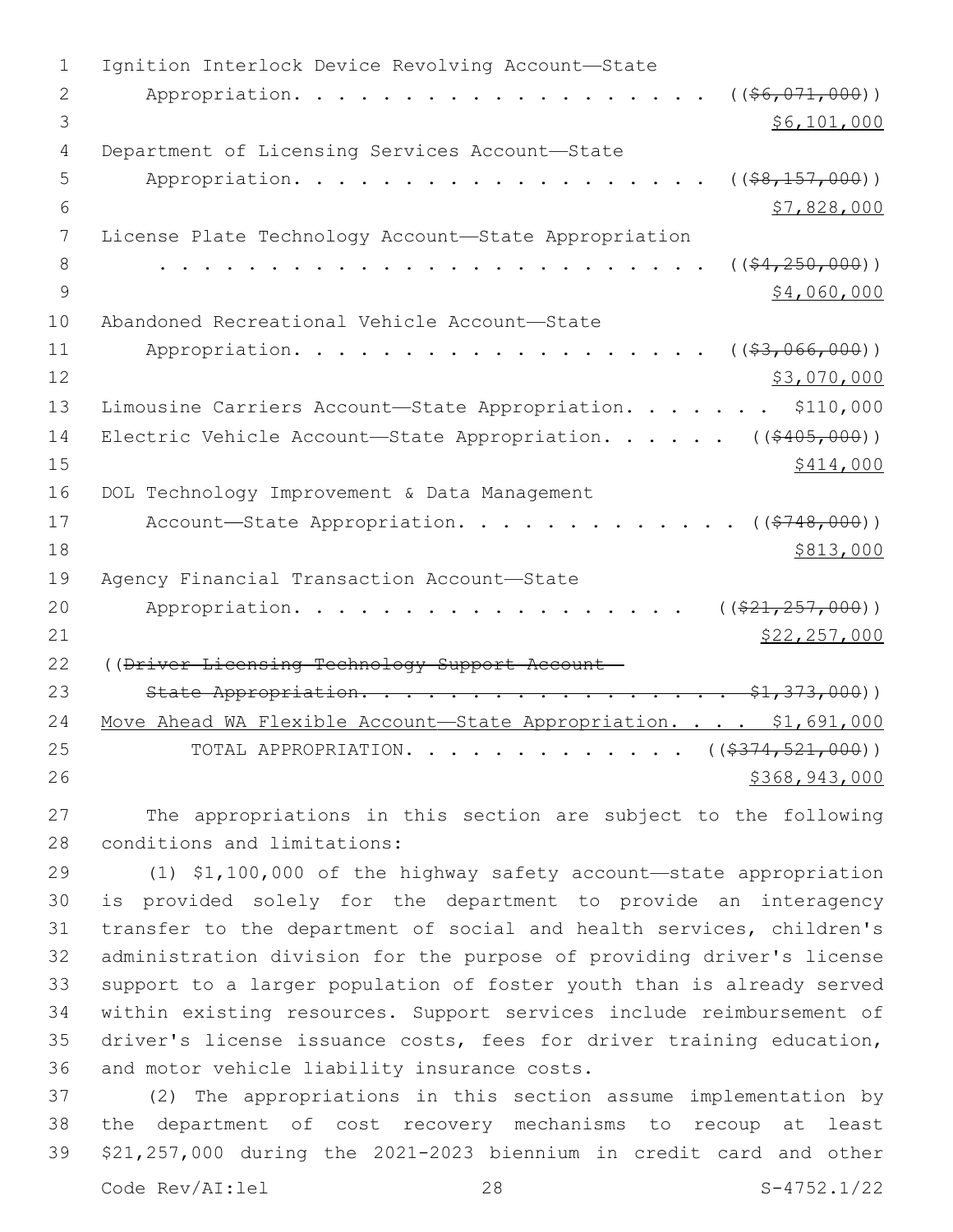financial transaction costs as part of charges imposed for driver and vehicle fee transactions. During the 2021-2023 fiscal biennium, the department must report any amounts recovered to the office of financial management and appropriate committees of the legislature on 5 a quarterly basis.

 (3)(a) For the 2021-2023 biennium, the department shall charge \$6,600,000 for the administration and collection of a motor vehicle excise tax on behalf of a regional transit authority, as authorized under RCW 82.44.135. The amount in this subsection must be deducted before distributing any revenues to a regional transit authority.

 (b) \$100,000 of the motor vehicle account—state appropriation is provided solely for the department to work with the regional transit authority imposing a motor vehicle excise tax pursuant to RCW 81.104.160 and transportation benefit districts imposing vehicle fees pursuant to RCW 82.80.140, and other relevant parties, to determine cost recovery options for the administration and collection of the 17 taxes and fees. The options must include:

 (i) Full cost recovery for the direct and indirect expenses by 19 the department of licensing, subagents, and counties;

 (ii) Marginal cost recovery for the direct and indirect expenses 21 by the department of licensing, subagents, and counties;

 (iii) The estimated costs if the regional transit authority or transportation benefit districts had to contract out the entire collection and administrative activity with a nongovernmental entity.

 (4) \$12,000 of the motorcycle safety education account—state appropriation, \$2,000 of the limited fish and wildlife account—state appropriation, \$728,000 of the highway safety account—state appropriation, \$238,000 of the motor vehicle account—state appropriation, \$10,000 of the ignition interlock device revolving account—state appropriation, and \$10,000 of the department of licensing services account—state appropriation are provided solely for the department to redesign and improve its online services and website, and are subject to the conditions, limitations, and review 34 requirements of section 701 ((of this act)), chapter 333, Laws of 35 2021.

 (5) \$28,636,000 of the highway safety account—state appropriation is provided solely for costs necessary to accommodate increased demand for enhanced drivers' licenses and enhanced identicards. The department shall report on a quarterly basis on the use of these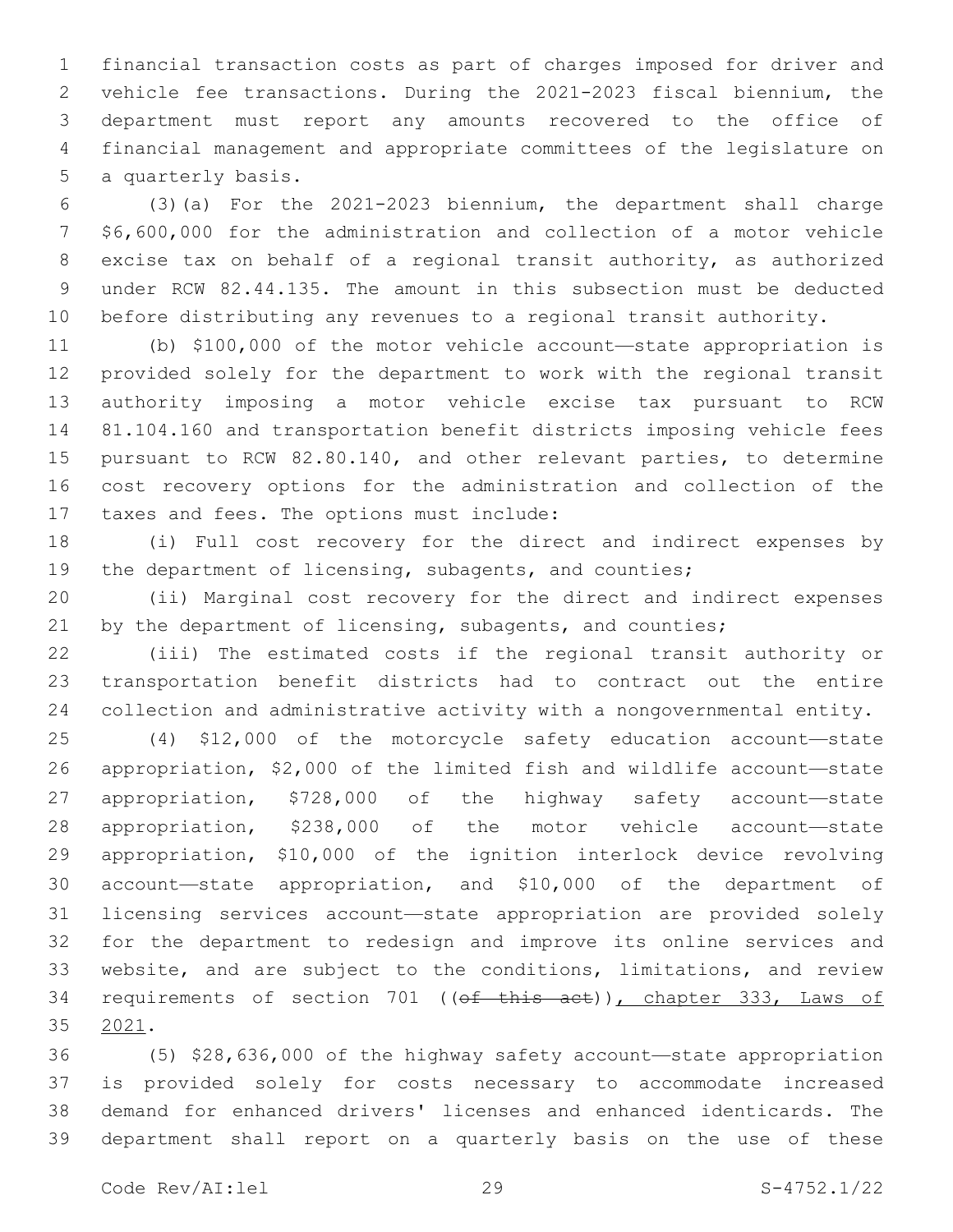funds, associated workload, and information with comparative information with recent comparable months in prior years. The report must include detailed statewide and by licensing service office information on staffing levels, average monthly wait times, the number of enhanced drivers' licenses and enhanced identicards issued/ renewed, and the number of primary drivers' licenses and identicards issued/renewed. Within the amounts provided in this subsection, the department shall implement efficiency measures to reduce the time for licensing transactions and wait times including, but not limited to, the installation of additional cameras at licensing service offices that reduce bottlenecks and align with the "keep your customer" 12 initiative.

 (6) \$500,000 of the highway safety account—state appropriation is provided solely for communication and outreach activities necessary to inform the public of federally acceptable identification options including, but not limited to, enhanced drivers' licenses and enhanced identicards. The department shall continue the outreach plan that includes informational material that can be effectively communicated to all communities and populations in Washington. To accomplish this work, the department shall contract with an external vendor with demonstrated experience and expertise in outreach and marketing to underrepresented communities in a culturally responsive 23 fashion.

 (7) ((\$523,000)) \$593,000 of the highway safety account—state appropriation is provided solely for the implementation of chapter 26 158, Laws of 2021 (DOL issued documents). ((If chapter 158, Laws of 2021 is not enacted by June 30, 2021, the amount provided in this 28 subsection lapses.))

29 (8) ((\$1,373,000)) \$929,000 of the ((driver licensing technology support)) highway safety account—state appropriation is provided solely for the implementation of chapter 240, Laws of 2021 32 (suspension of licenses for traffic infractions). ( $\sqrt{1 + \text{chapter } 240}$ , Laws of 2021 is not enacted by June 30, 2021, the amount provided in 34 this subsection lapses.))

 (9) \$23,000 of the highway safety account—state appropriation is 36 provided solely for the implementation of chapter 10 (((Engrossed 37 Substitute House Bill No. 1078))), Laws of 2021 (restoring voter 38 eligibility after felony conviction).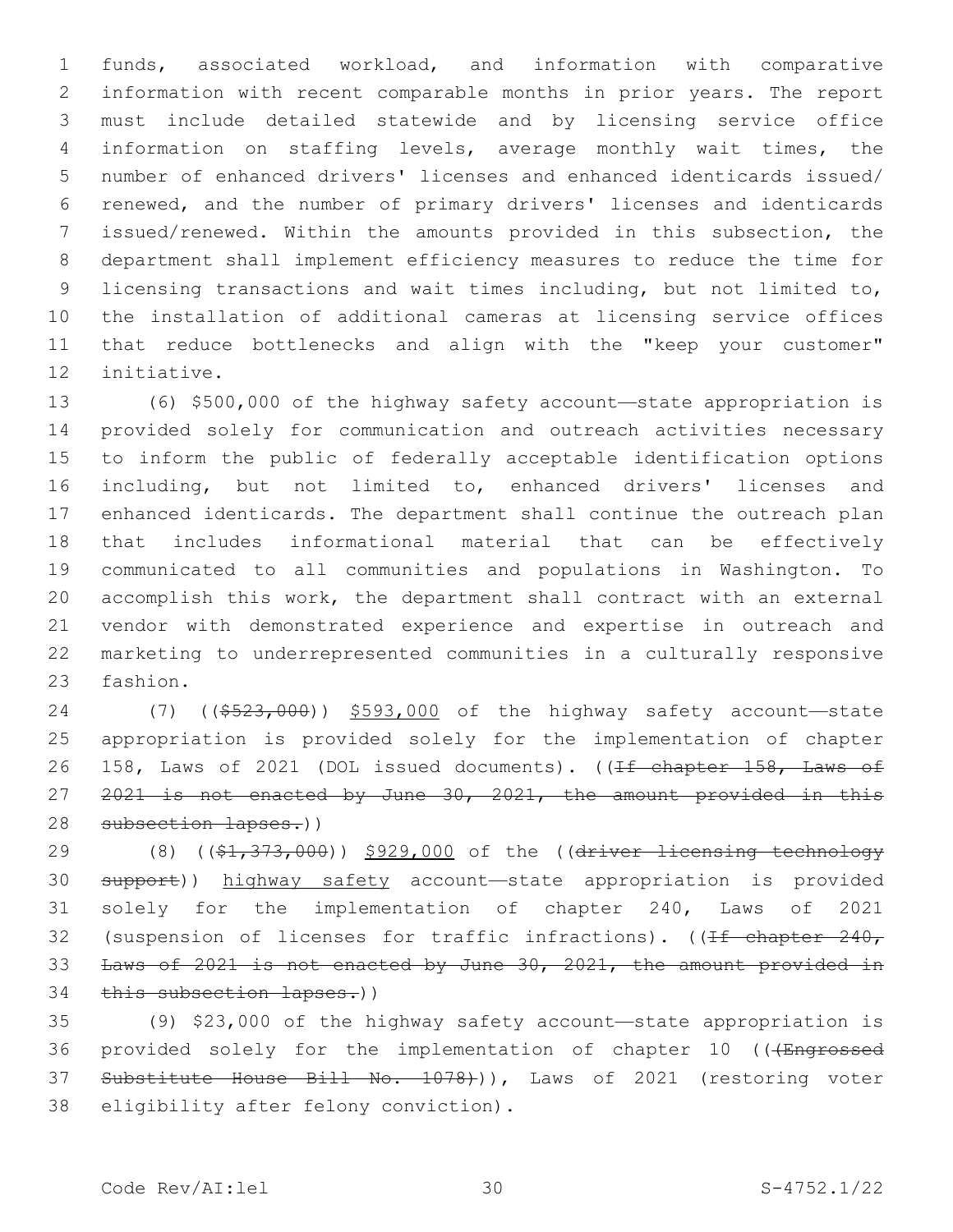(10) \$3,074,000 of the abandoned recreational vehicle disposal account—state appropriation is provided solely for providing reimbursements in accordance with the department's abandoned recreational vehicle disposal reimbursement program. It is the intent of the legislature that the department prioritize this funding for allowable and approved reimbursements and not to build a reserve of funds within the account. During the 2021-2023 fiscal biennium, the department must report any amounts recovered to the office of financial management and appropriate committees of the legislature on 10 a quarterly basis.

 (11)(a) \$54,000 of the motor vehicle account—state appropriation is provided solely for the issuance of nonemergency medical transportation vehicle decals to implement the high occupancy vehicle 14 lane access pilot program established in section 216 (( $\theta$ f this act)), chapter 333, Laws of 2021. A for hire nonemergency medical transportation vehicle is a vehicle that is a "for hire vehicle" under RCW 46.04.190 that provides nonemergency medical transportation, including for life-sustaining transportation purposes, to meet the medical transportation needs of individuals traveling to medical practices and clinics, cancer centers, dialysis 21 facilities, hospitals, and other care providers.

 (b) As part of this pilot program, the owner of a for hire nonemergency medical transportation vehicle may apply to the department, county auditor or other agent, or subagent appointed by 25 the director, for a high occupancy vehicle exempt decal for a for hire nonemergency medical transportation vehicle. The high occupancy vehicle exempt decal allows the for hire nonemergency medical transportation vehicle to use a high occupancy vehicle lane as specified in RCW 46.61.165 and 47.52.025 during the 2021-2023 fiscal biennium.30

 (c) For the exemption in this subsection to apply to a for hire nonemergency medical transportation vehicle, the decal:

 (i) Must be displayed on the vehicle so that it is clearly 34 visible from outside the vehicle;

 (ii) Must identify that the vehicle is exempt from the high 36 occupancy vehicle requirements; and

(iii) Must be visible from the rear of the vehicle.

 (d) The owner of a for hire nonemergency medical transportation vehicle or the owner's representative must apply for a high occupancy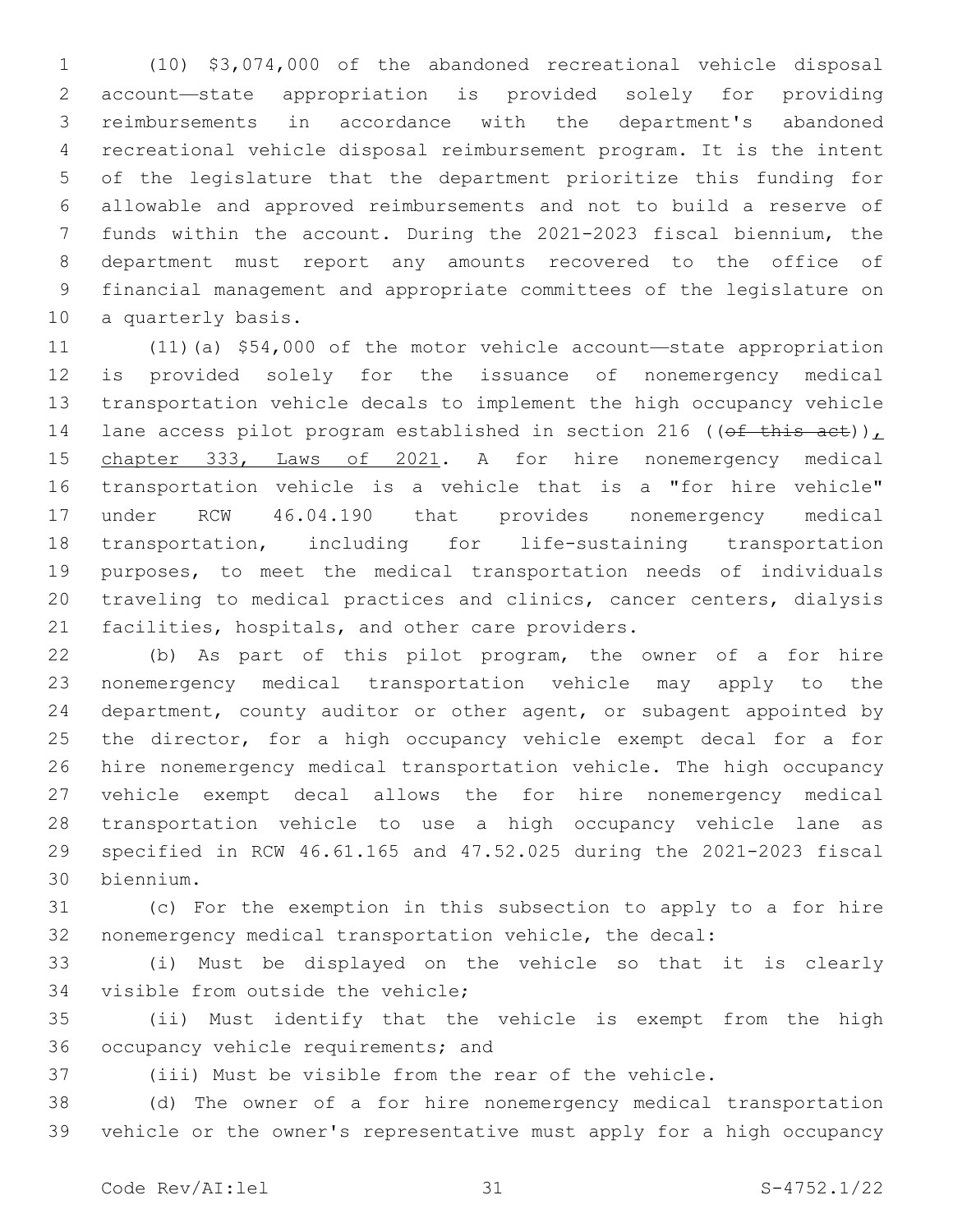vehicle exempt decal on a form provided or approved by the 2 department. The application must include:

 (i) The name and address of the person who is the owner of the vehicle;4

 (ii) A full description of the vehicle, including its make, model, year, and the vehicle identification number;

(iii) The purpose for which the vehicle is principally used;

 (iv) An attestation signed by the vehicle's owner or the owner's representative that the vehicle's owner has a minimum of one contract

 or service agreement to provide for hire transportation services for medical purposes with one or more of the following entities: A health insurance company; a hospital, clinic, dialysis center, or other medical institution; a day care center, retirement home, or group home; a federal, state, or local agency or jurisdiction; or a broker who negotiates these services on behalf of one or more of these 16 entities; and

 (v) Other information as required by the department upon 18 application.

 (e) The department, county auditor or other agent, or subagent appointed by the director shall collect the fee required under (f) of this subsection when issuing a high occupancy vehicle exempt decal.

 (f) The department, county auditor or other agent, or subagent, is required to collect a \$5 fee when issuing a decal under this subsection, in addition to any other fees and taxes required by law.

 (g) A high occupancy vehicle exempt decal expires June 30, 2023, and must be marked to indicate its expiration date. The decal may be renewed if the pilot program is continued past the date of a decal's expiration. The status as an exempt vehicle continues until the high occupancy vehicle exempt decal is suspended or revoked for misuse, the vehicle is no longer used as a for hire nonemergency medical transportation vehicle, or the pilot program established in section 32 216 ((ef this act)), chapter 333, Laws of 2021 is terminated.

 (h) The department may adopt rules to implement this subsection. (12) \$434,000 of the highway safety account—state appropriation 35 is provided solely for the implementation of the Thurston county superior court order in *Pierce et al. v. Department of Licensing*. (13) \$5,264,000 of the motor vehicle account—state appropriation

 is provided solely for the department to reduce the charges to a regional transit authority for the administration and collection of a motor vehicle excise tax as authorized under RCW 82.44.135. To be Code Rev/AI:lel 32 S-4752.1/22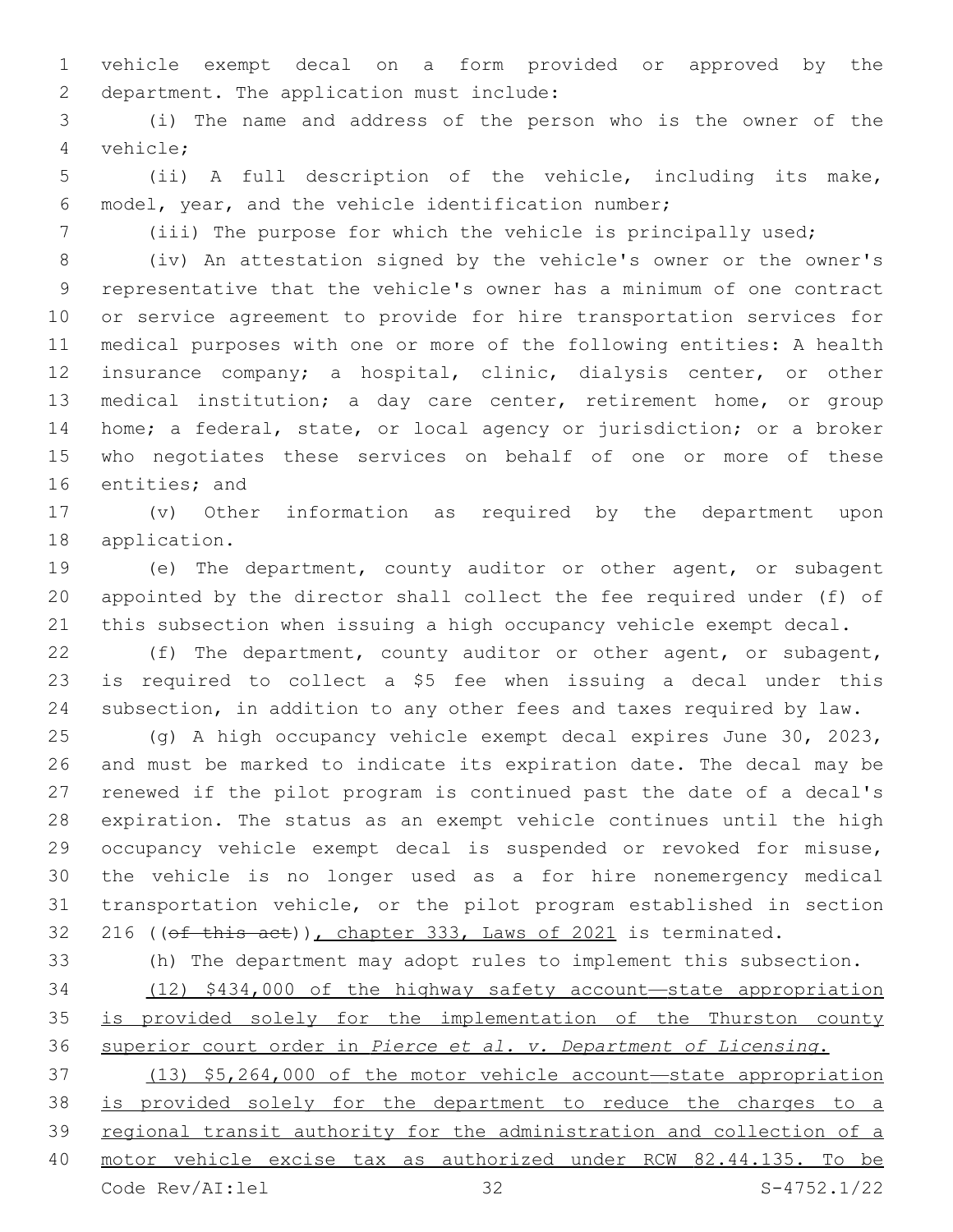eligible to receive this funding, the regional transit authority must have adopted a zero-fare policy by October 1, 2022, that, at a minimum, allows passengers 18 years of age and younger to ride free 4 of charge on all modes provided by the authority. If the regional transit authority has not adopted a zero-fare policy that allows passengers 18 years of age and younger to ride free of charge on all modes provided by the authority by October 1, 2022, the amount provided in this subsection lapses and the department shall charge the regional transit authority a minimum of \$6,600,000 for the biennium for the administration and collection of a motor vehicle excise tax, which charges must be deducted before distributing any 12 revenues to the regional transit authority.

13 (14) The department shall consult with the department of corrections and state board for community and technical colleges to develop a pilot program that allows incarcerated individuals to participate in a prerelease commercial driver training program.

 (15) \$100,000 of the highway safety account—state appropriation is provided solely for the department to lead a study on the 19 potential impacts that current licensing requirements, including required training hours, and testing requirements may have on the shortage of commercial drivers, and whether adjustments to these requirements may be warranted to help alleviate the shortage. In completing the study, the department must consult with the workforce 24 training board, state board for community and technical colleges, organizations representing commercial drivers, and organizations representing businesses or government entities that rely on commercial drivers. The report must be submitted to the governor and the transportation committees of the legislature by December 1, 2022.

 (16) \$965,000 of the motor vehicle account—state appropriation is provided solely for the increased costs associated with delays in the production of license plates, and to provide a report detailing license plate inventory practices and whether those practices should be changed to guard against potential future plate production delays. The report must be submitted to the governor and the transportation committees of the legislature by December 1, 2022.

 (17) \$550,000 of the move ahead WA flexible account—state 37 appropriation is provided solely for an interagency transfer to the department of children, youth, and families to provide driver's license support to a larger population of foster youth than is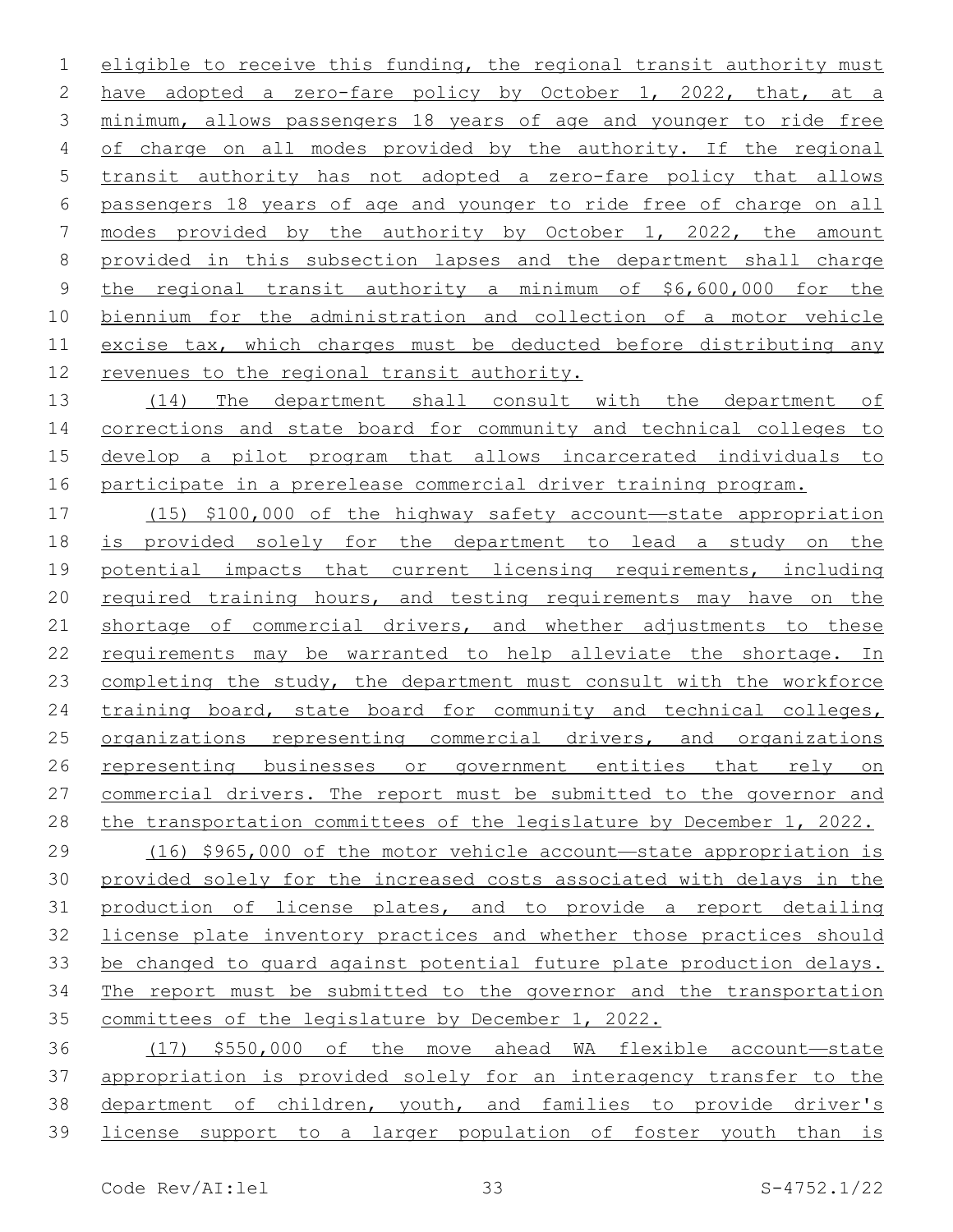currently being served. Support services include reimbursement of 2 driver's license issuance costs, fees for driver training education, 3 and motor vehicle liability insurance costs.

 (18) \$1,000,000 of the move ahead WA flexible account—state appropriation is provided solely for estimated implementation costs associated with new revenues.

 (19) \$141,000 of the move ahead WA flexible account—state appropriation is provided solely for Substitute Senate Bill No. 5815 (homeless identicard). If Substitute Senate Bill No. 5815 is not enacted by June 30, 2022, then the amount provided in this subsection lapses.

 (20) \$251,000 of the highway safety account—state appropriation is provided solely for costs related to Substitute Senate Bill No. 5907 (roadside safety measures). If Substitute Senate Bill No. 5907 is not enacted by June 30, 2022, then the amount provided in this subsection lapses.

 (21) \$28,000 of the motor vehicle account—state appropriation is 18 provided solely for the implementation of chapter . . . (Senate Bill No. 5750), Laws of 2022 (state leadership board) and making improvements to the annual information submitted by special license plate sponsoring organizations pursuant to RCW 46.18.120(2). The 22 improvements must include, but are not limited to, the following: An annual budget for the sponsoring organization's activities in the preceding year; information regarding private and other governmental 25 support for the activities of the sponsoring organization; and a 26 description of the number of people served or services delivered, as appropriate, by the sponsoring organization in the preceding year. If chapter . . . (Substitute Senate Bill No. 5750), Laws of 2022 is not enacted by June 30, 2022, the amount provided in this subsection lapses.

 (22) \$268,000 of the highway safety account—state appropriation is provided solely for the implementation of chapter . . . (Engrossed Senate Bill No. 5054), Laws of 2022 (impaired driving). If chapter . . . (Engrossed Senate Bill No. 5054), Laws of 2022 is not enacted by June 30, 2022, the amount provided in this subsection lapses.

 (23) \$113,000 of the highway safety account—state appropriation 38 is provided solely for the implementation of chapter. (Substitute Senate Bill No. 5631), Laws of 2022 (human trafficking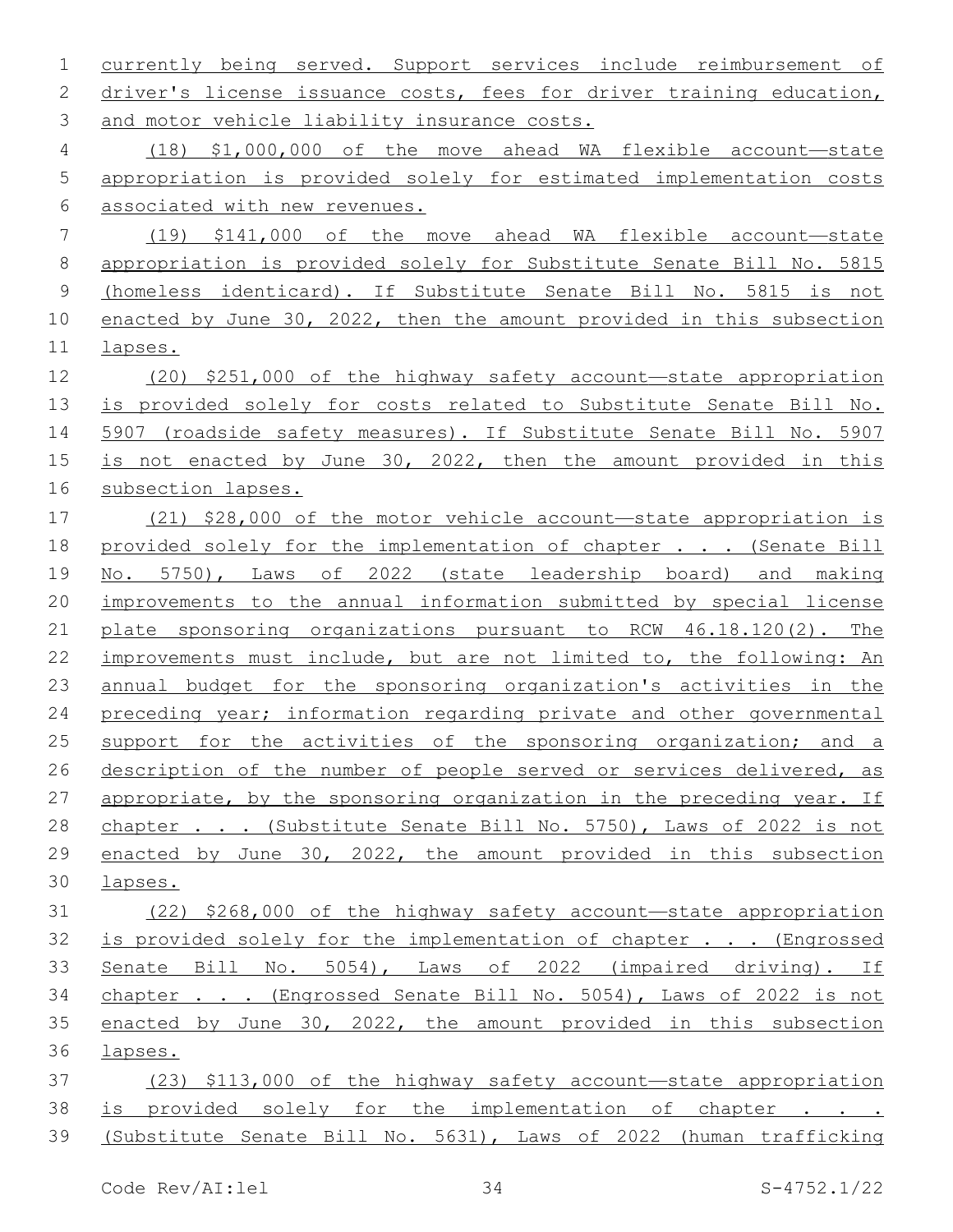disqualification for a commercial driver's license). If chapter . . . (Substitute Senate Bill No. 5631), Laws of 2022 is not enacted by June 30, 2022, the amount provided in this subsection lapses.

 (24) \$18,000 of the motor vehicle account—state appropriation is provided solely for the implementation of chapter . . . (Substitute Senate Bill No. 5741), Laws of 2022 (patches pal special license plates). If chapter . . . (Substitute Senate Bill No. 5741), Laws of 2022 is not enacted by June 30, 2022, the amount provided in this subsection lapses.

 (25) \$33,000 of the motor vehicle account—state appropriation is 11 provided solely for the implementation of chapter . . . (Second Substitute Senate Bill No. 5085), Laws of 2022 (electric 13 motorcycles). If chapter . . . (Second Substitute Senate Bill No. 5085), Laws of 2022 is not enacted by June 30, 2022, the amount 15 provided in this subsection lapses.

 (26) \$150,000 of the highway safety account—state appropriation is provided solely for the establishment of a dedicated coordinator position to improve the accessibility to the department's facilities and online services for disabled customers and staff. By January 1, 2023, the department shall submit an implementation plan for the accessibility improvements for the ensuing biennium to the legislative transportation committees and the office of financial management.

 (27) \$350,000 of the highway safety account—state appropriation is provided solely to expand driver's license assistance and support 26 services in King county with an existing provider that is already providing these services to low-income immigrant and refugee women.

 (28) \$4,594,000 of the highway safety account—state appropriation, \$1,457,000 of the motor vehicle account—state appropriation, \$160,000 of the department of licensing services account—state appropriation, and \$83,000 of the department of licensing technology improvement and data management account—state appropriation are provided solely for contingency funding to address emergent issues related to mitigating negative impacts of the high level of staff vacancies and agency operations and customer service levels. Potential uses of the funding include, but are not limited to, the following: Increased overtime, travel, and other related costs; increased contracting to maintain adequate service levels; and unanticipated facility and equipment needs. By January 1, 2023, the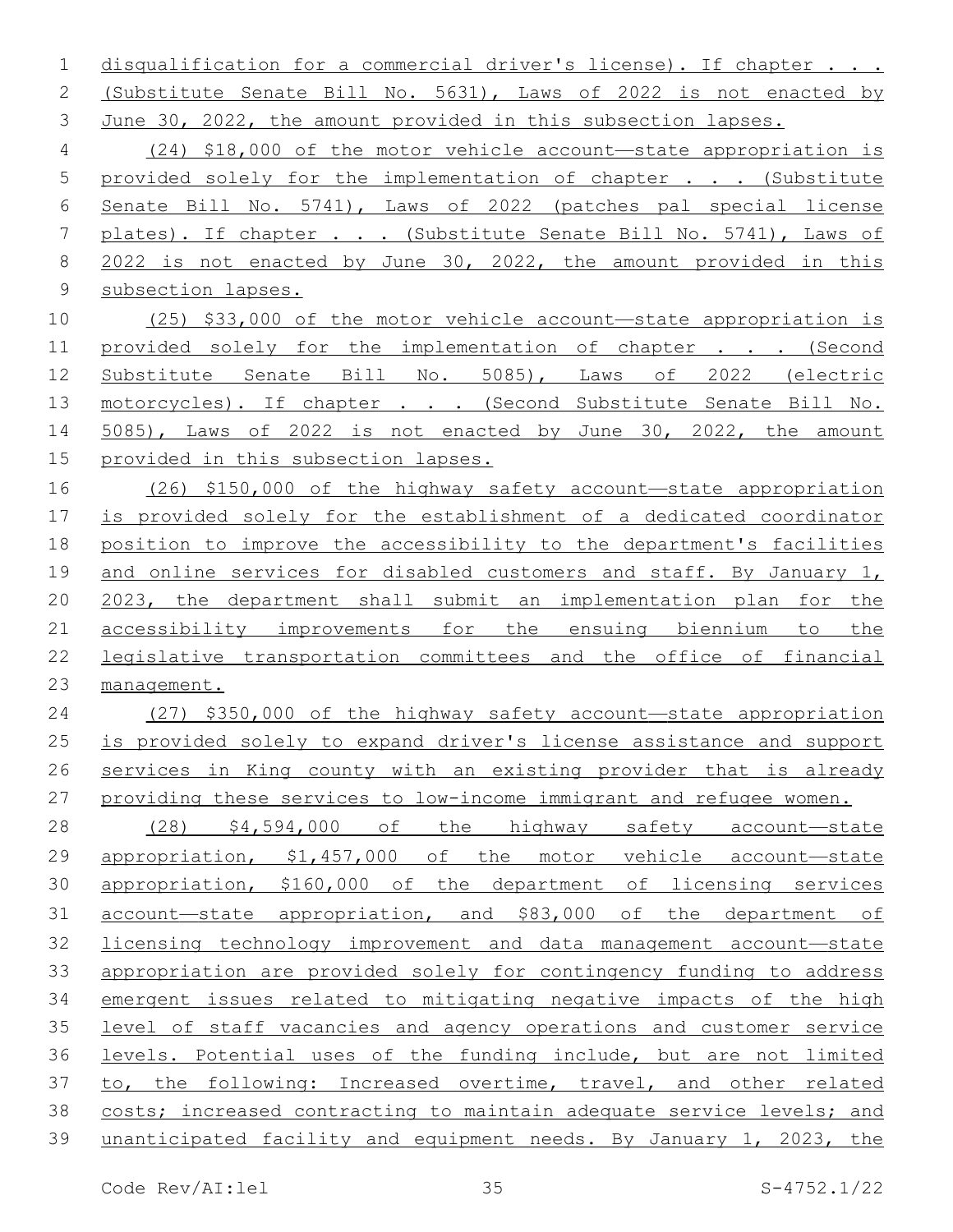department shall submit a report to the governor and the legislative transportation committees detailing the specific expenditures made from the contingency funding provided in this subsection.

 (29) The department shall contract with a third-party consultant to convene a work group to review the legal findings and holdings by the Washington Supreme Court in *City of Seattle v. Long* to make recommendations in amending provisions concerning the towing and impound of vehicles under chapter 46.55 RCW. The work group must include relevant stakeholders including, but not limited to, vehicle 10 resident advocates, nonprofit legal services organizations, tow truck 11 operators or associations, municipal court representatives, fire chiefs and marshals, and representatives from cities and counties. 13 The work group must meet at least three times and evaluate the 14 following: The need to identify additional parties authorized to 15 receive notice of and redeem impounded vehicles used as residences; the most effective and appropriate methods to identify vehicles used 17 as residences before and after impound; the need to modify impound 18 notice periods and forms; the need to modify impound hearing and public auction procedures and timelines for vehicles used as residences; the need to modify retention policies and timelines 21 concerning impounded vehicles used as residences; which factors and considerations are appropriate for courts to evaluate when determining if towing and storage fees are excessive; the appropriate persons or entities and process to reimburse tow truck operators when 25 excessive towing and storage fees are reduced; any other necessary procedural modifications or protections required, including homestead 27 act protections, concerning impounded vehicles used as residences; and any other technical amendments or policy considerations discussed by the work group. The third-party consultant must issue a final report, including any work group findings and recommended legislative changes, to the appropriate committees of the legislature and the governor by December 1, 2022.

 **Sec. 209.** 2021 c 333 s 209 (uncodified) is amended to read as follows: 34 **FOR THE DEPARTMENT OF TRANSPORTATION—TOLL OPERATIONS AND MAINTENANCE —PROGRAM B** 37 State Route Number 520 Corridor Account-State 38 Appropriation. . . . . . . . . . . . . . . . ((\$53,689,000))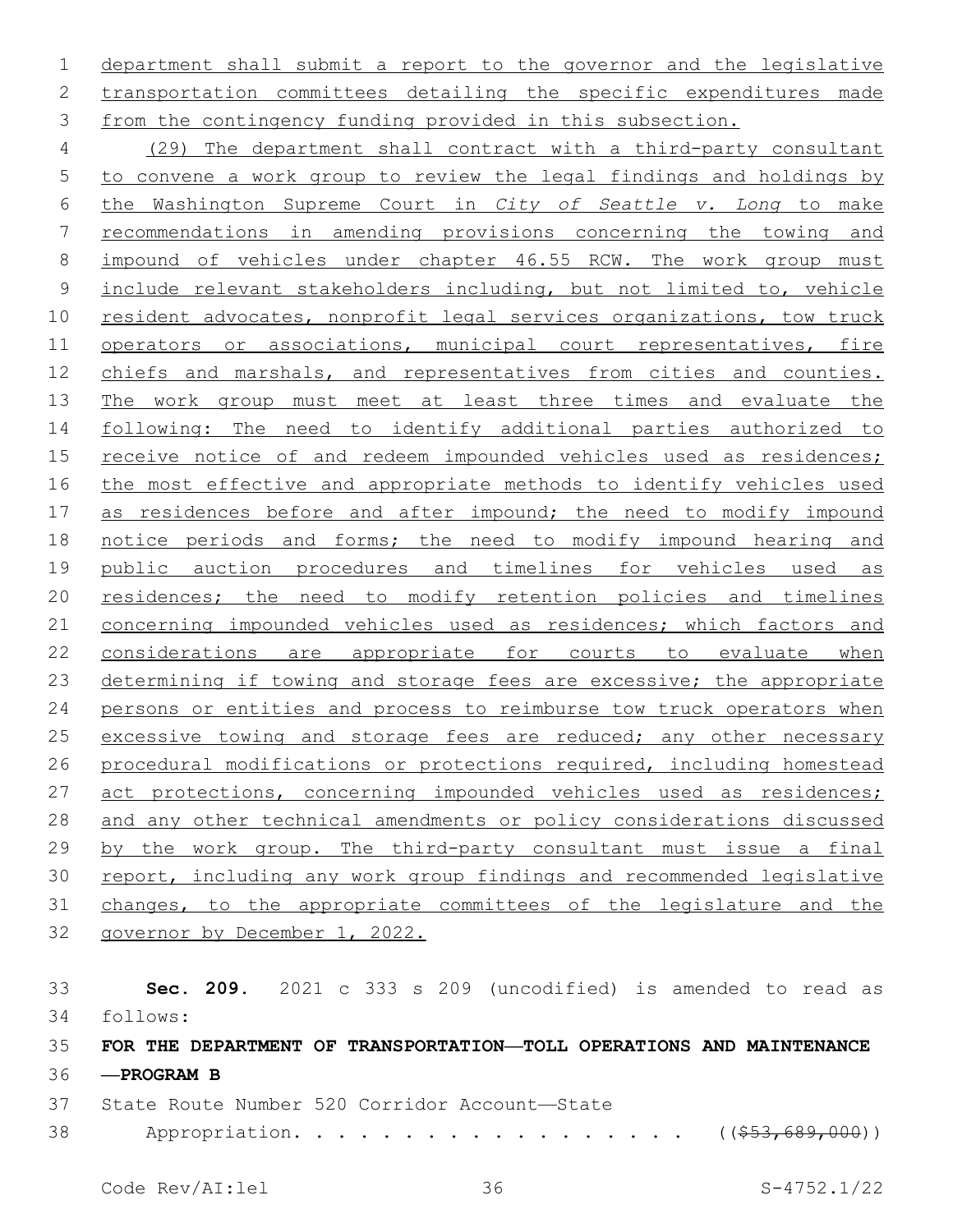```
1 $58,268,000
```

| $\mathcal{L}$ | State Route Number 520 Civil Penalties Account-State                        |
|---------------|-----------------------------------------------------------------------------|
| 3             | Appropriation. ( $(\frac{24.122.000}{1})$                                   |
| 4             | \$4,136,000                                                                 |
| 5             | Tacoma Narrows Toll Bridge Account-State                                    |
| 6             | Appropriation.<br>$((\$29,809,000))$                                        |
|               | \$34,389,000                                                                |
| 8             | Alaskan Way Viaduct Replacement Project Account-                            |
| 9             | State Appropriation.<br>$((\$20, 840, 000))$                                |
| 10            | \$21,699,000                                                                |
| 11            | Interstate 405 and State Route Number 167 Express                           |
| 12            | Toll Lanes Account-State Appropriation. ( $(\frac{23}{7}\frac{910}{000})$ ) |
| 13            | \$21,268,000                                                                |
| 14            | TOTAL APPROPRIATION. ( $(\frac{2132}{132191000})$ )                         |
| 15            | \$139,760,000                                                               |
|               |                                                                             |

 The appropriations in this section are subject to the following 17 conditions and limitations:

 (1) \$1,300,000 of the Tacoma Narrows toll bridge account—state appropriation and \$12,484,000 of the state route number 520 corridor account—state appropriation are provided solely for the purposes of addressing unforeseen operations and maintenance costs on the Tacoma Narrows bridge and the state route number 520 bridge, respectively. The office of financial management shall place the amounts provided in this subsection, which represent a portion of the required minimum fund balance under the policy of the state treasurer, in unallotted status. The office may release the funds only when it determines that all other funds designated for operations and maintenance purposes 28 have been exhausted.

 (2) As long as the facility is tolled, the department must provide annual reports to the transportation committees of the legislature on the Interstate 405 express toll lane project performance measures listed in RCW 47.56.880(4). These reports must include:33

 (a) Information on the travel times and travel time reliability (at a minimum, average and 90th percentile travel times) maintained during peak and nonpeak periods in the express toll lanes and general purpose lanes for both the entire corridor and commonly made trips in the corridor including, but not limited to, northbound from Bellevue to Rose Hill, state route number 520 at NE 148th to Interstate 405 at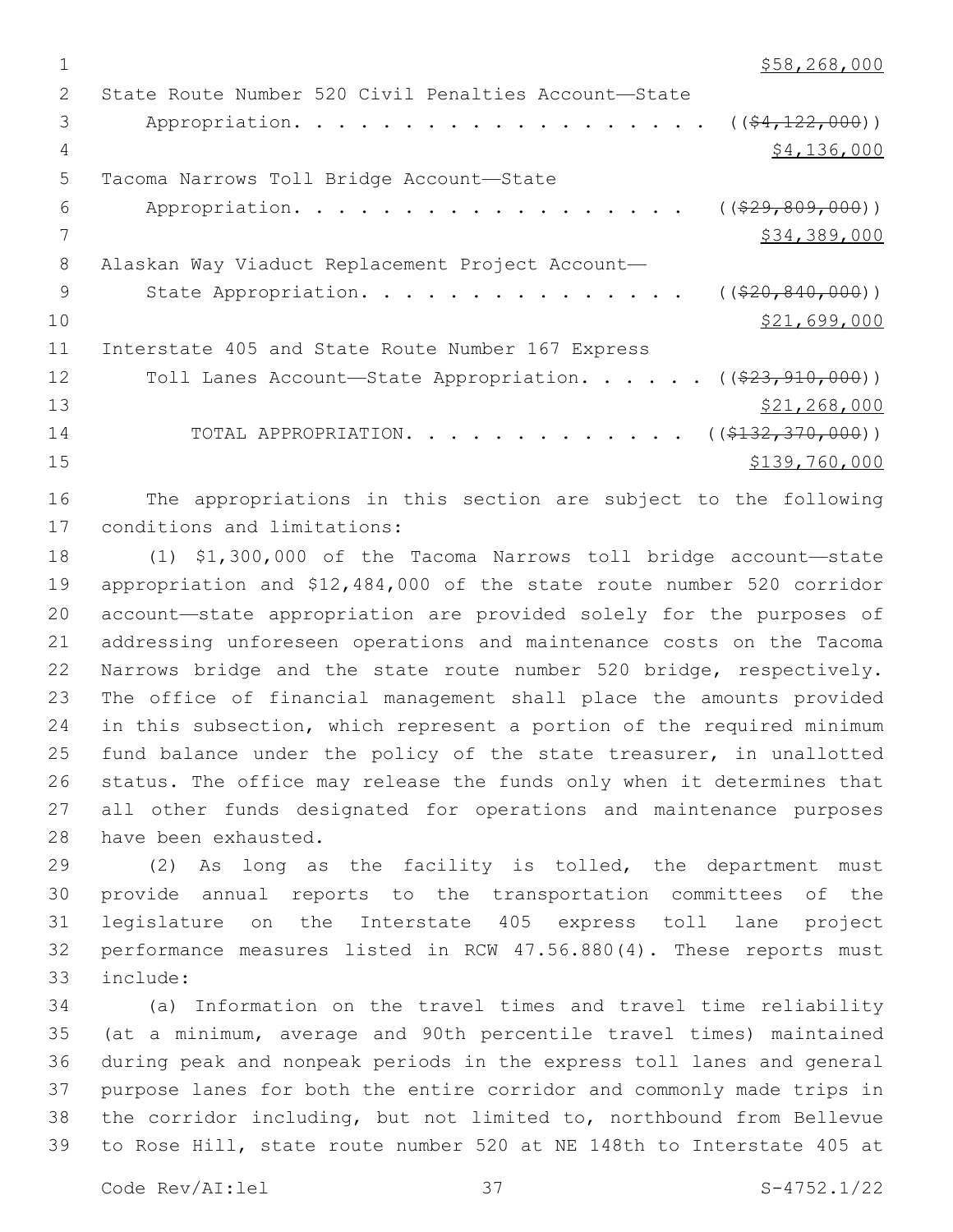state route number 522, Bellevue to Bothell (both NE 8th to state route number 522 and NE 8th to state route number 527), and a trip internal to the corridor (such as NE 85th to NE 160th) and similar 4 southbound trips;

 (b) A month-to-month comparison of travel times and travel time reliability for the entire corridor and commonly made trips in the corridor as specified in (a) of this subsection since implementation of the express toll lanes and, to the extent available, a comparison to the travel times and travel time reliability prior to 10 implementation of the express toll lanes;

 (c) Total express toll lane and total general purpose lane traffic volumes, as well as per lane traffic volumes for each type of lane (i) compared to total express toll lane and total general purpose lane traffic volumes, as well as per lane traffic volumes for 15 each type of lane, on this segment of Interstate 405 prior to implementation of the express toll lanes and (ii) compared to total express toll lane and total general purpose lane traffic volumes, as well as per lane traffic volumes for each type of lane, from month to month since implementation of the express toll lanes; and

 (d) Underlying congestion measurements, that is, speeds, that are being used to generate the summary graphs provided, to be made 22 available in a digital file format.

 (3)(a) \$708,000 of the Interstate 405 and state route number 167 express toll lanes account—state appropriation, \$1,651,000 of the state route number 520 corridor account—state appropriation, \$709,000 of the Tacoma Narrows toll bridge account—state appropriation, and \$932,000 of the Alaskan Way viaduct replacement project account—state appropriation are provided solely for the reappropriation of unspent funds on the new tolling back office system from the 2019-2021 biennium, and are subject to the conditions, limitations, and review 31 provided in section 701 ((of this act)), chapter 333, Laws of 2021.

 (b) The department shall continue to work with the office of financial management, office of the chief information officer, and the transportation committees of the legislature on the project management plan that includes a provision for independent verification and validation of contract deliverables from the successful bidder and a provision for quality assurance that includes reporting independently to the office of the chief information officer on an ongoing basis during system implementation.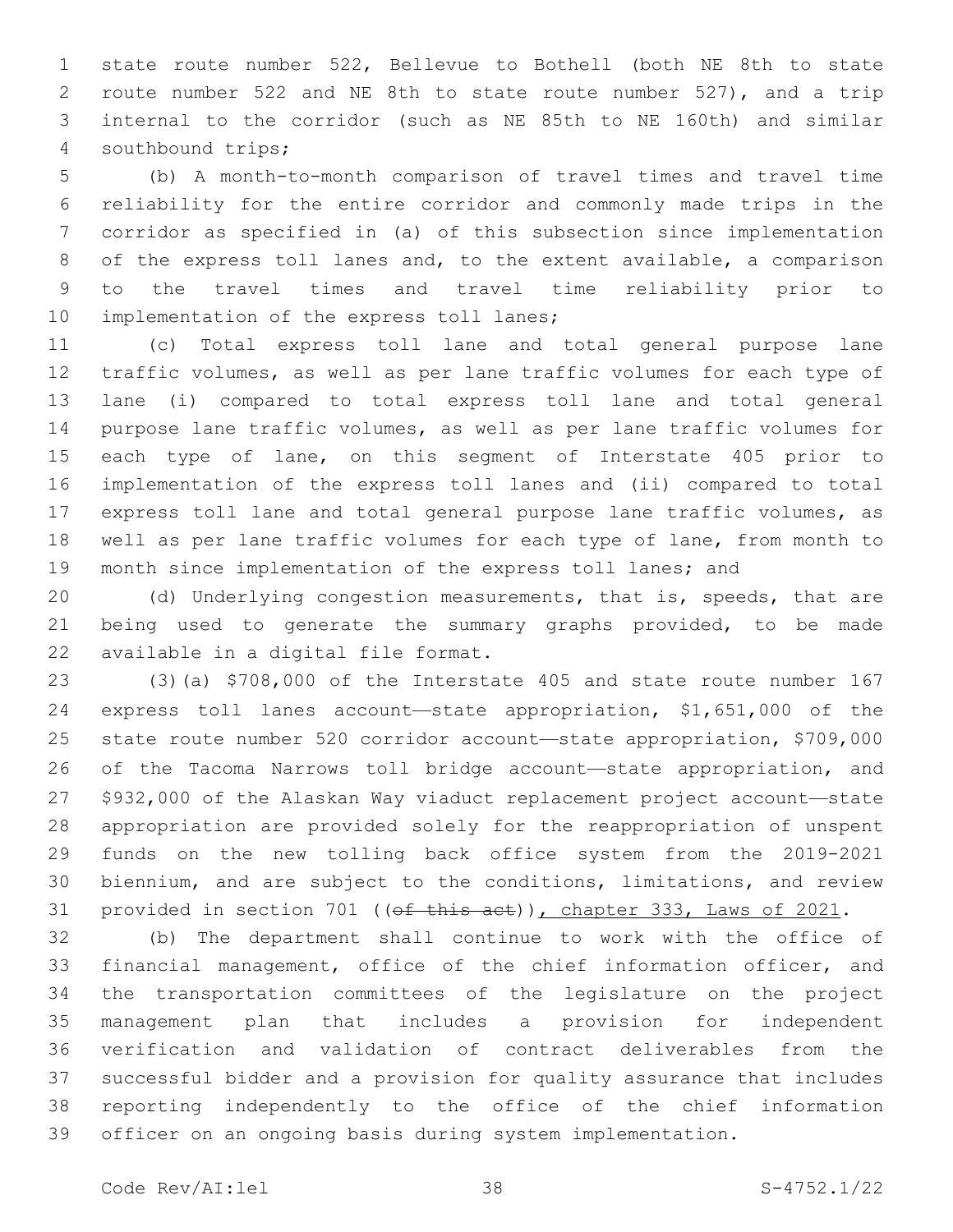(c) The office of financial management shall place the amounts provided in this subsection in unallotted status until the department submits a detailed progress report on the progress of the new tolling back office system. The director of the office of financial management or their designee shall consult with the chairs and ranking members of the transportation committees of the legislature 7 prior to making a decision to allot these funds.

8 (4) (( $\Theta$ ut of funding appropriated in this section,))  $$121,000$  of the Interstate 405 and state route number 167 express toll lanes account—state appropriation, \$288,000 of the state route number 520 corridor account—state appropriation, \$128,000 of the Tacoma Narrows 12 toll bridge account—state appropriation, and \$163,000 of the Alaskan Way viaduct replacement project account—state appropriation are 14 provided solely for the department ((shall)) to contract with the state auditor's office for a performance audit of the department's project to replace its electronic toll collection system. The audit should include an evaluation of the department's project planning, vendor procurement, contract management and project oversight. The final report is to be issued by December 31, 2022. The state auditor will transmit copies of the report to the jurisdictional committees 21 of the legislature and the department.

 (5) The department shall make detailed annual reports to the transportation committees of the legislature and the public on the 24 department's web site on the following:

 (a) The use of consultants in the tolling program, including the 26 name of the contractor, the scope of work, the type of contract, 27 timelines, deliverables, any new task orders, and any extensions to 28 existing consultant contracts;

 (b) The nonvendor costs of administering toll operations, including the costs of staffing the division, consultants, and other personal service contracts required for technical oversight and management assistance, insurance, payments related to credit card processing, transponder purchases and inventory management, facility 34 operations and maintenance, and other miscellaneous nonvendor costs;

 (c) The vendor-related costs of operating tolled facilities, including the costs of the customer service center, cash collections on the Tacoma Narrows bridge, electronic payment processing, and toll collection equipment maintenance, renewal, and replacement;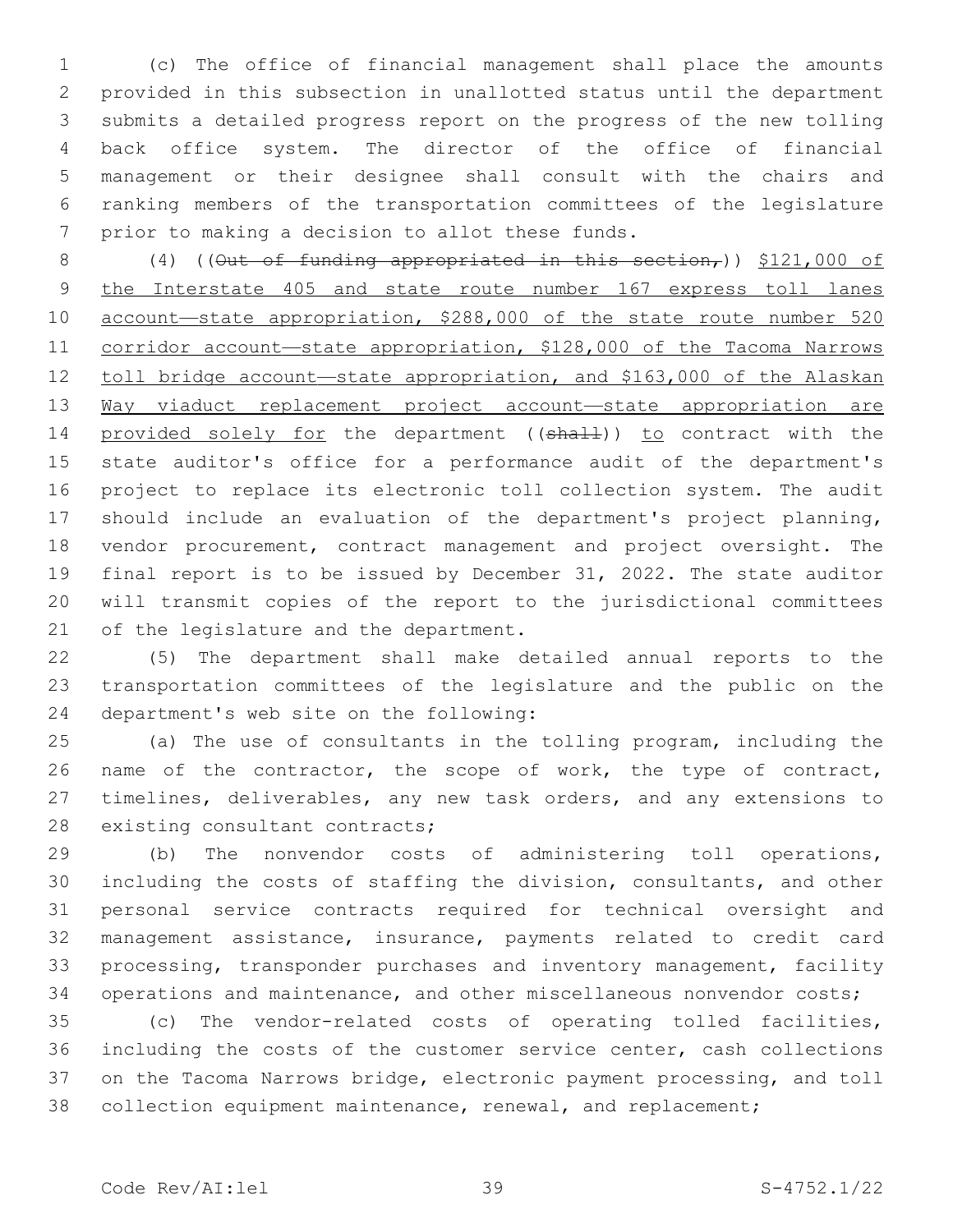(d) The toll adjudication process, including a summary table for 2 each toll facility that includes:

(i) The number of notices of civil penalty issued;

 (ii) The number of recipients who pay before the notice becomes a 5 penalty;

 (iii) The number of recipients who request a hearing and the 7 number who do not respond;

8 (iv) Workload costs related to hearings;

(v) The cost and effectiveness of debt collection activities; and

(vi) Revenues generated from notices of civil penalty; and

 (e) A summary of toll revenue by facility on all operating toll facilities and express toll lane systems, and an itemized depiction 13 of the use of that revenue.

 (6) During the 2021-2023 fiscal biennium, the department plans to issue a request for proposals as the first stage of a competitive procurement process that will replace the toll equipment and select a new tolling operator for the Tacoma Narrows Bridge. The request for proposals and subsequent competitive procurement must incorporate elements that prioritize the overall goal of lowering costs per transaction for the facility, such as incentives for innovative approaches which result in lower transactional costs, requests for 22 efficiencies on the part of the bidder that lower operational costs, and incorporation of technologies such as self-serve credit card machines or other point-of-payment technologies that lower costs or 25 improve operational efficiencies.

 (7) \$19,908,000 of the Alaskan Way viaduct replacement project account—state appropriation is provided solely for the new state route number 99 tunnel toll facility's expected share of collecting toll revenues, operating customer services, and maintaining toll collection systems. The legislature expects to see appropriate reductions to the other toll facility accounts once tolling on the new state route number 99 tunnel toll facility stabilizes and any previously incurred costs for start-up of the new facility are charged back to the Alaskan Way viaduct replacement project account. The office of financial management shall closely monitor the application of the cost allocation model and ensure that the new state route number 99 tunnel toll facility is adequately sharing costs and the other toll facility accounts are not being overspent or subsidizing the new state route number 99 tunnel toll facility.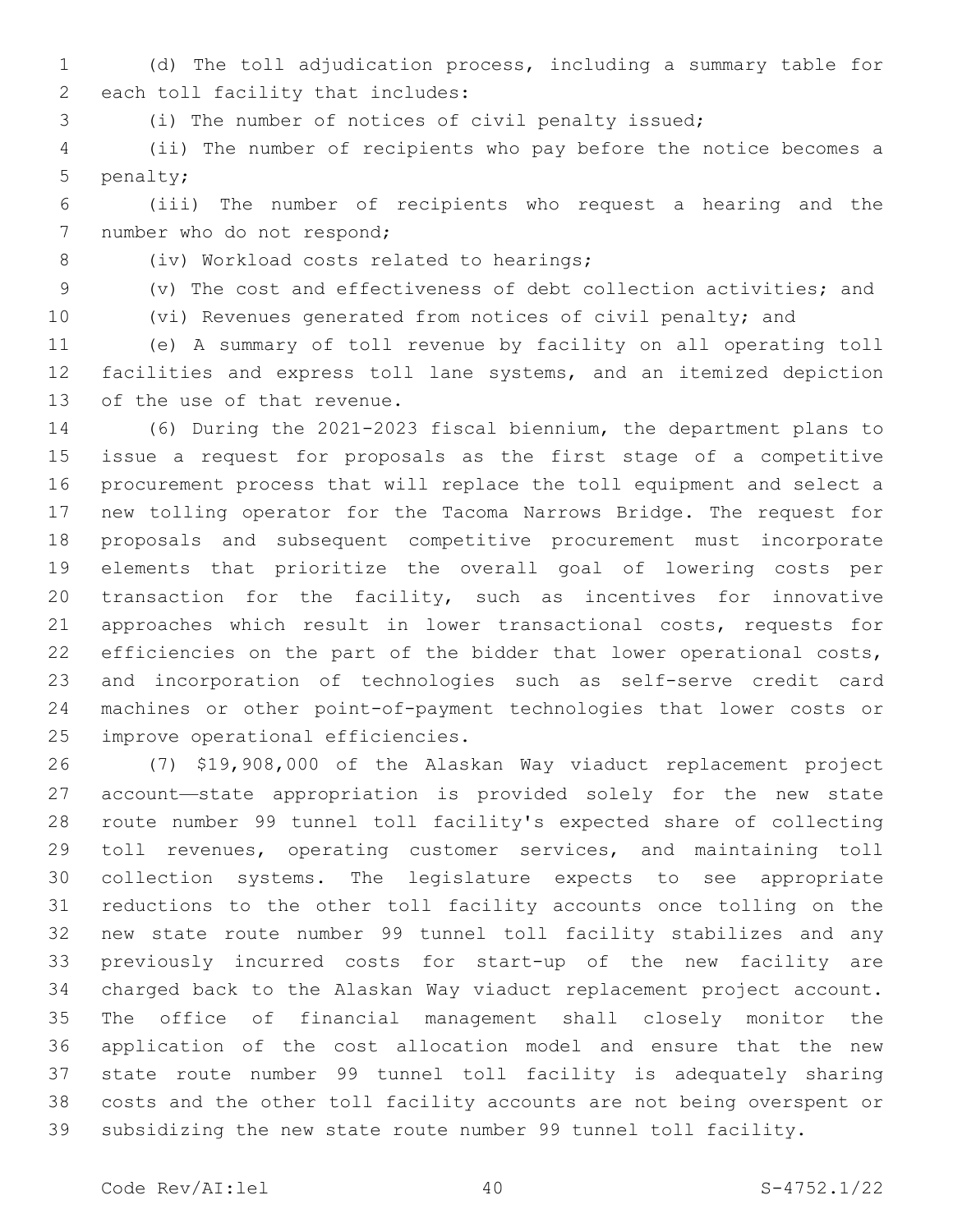(8) The department shall submit a plan to the legislature for the Interstate 405 and state route number 167 express toll lanes account detailing how bond proceeds can cover the proposed construction plan on the Interstate 405 and state route number 167 express toll lane corridor outlined on LEAP Transportation Document 2021-1 as developed 6 April 23, 2021, by January 1, 2022.

7 (9) ((\$1,516,000)) \$4,554,000 of the state route number 520 8 corridor account—state appropriation  $((\pm s))$  and \$580,000 of the 9 Tacoma Narrows toll bridge account-state appropriation are provided solely for the increased costs of insurance for the state route number 520 floating bridge and the Tacoma Narrows bridge. The department shall conduct an evaluation of the short and long-term costs and benefits including risk mitigation of self-insurance as compared to the commercial insurance option for the state route number 520 floating bridge, as allowed under the terms of the state route number 520 master bond resolution. By December 15, 2021, the department shall report to the legislature on the results of this 18 evaluation.

 (10) As part of the department's 2023-2025 biennial budget request, the department shall update the cost allocation recommendations that assign appropriate costs to each of the toll funds for services provided by relevant Washington state department of transportation programs, the Washington state patrol, and the transportation commission. The recommendations shall be based on updated traffic and toll transaction patterns and other relevant 26 factors.

 (11) All amounts provided for operations and maintenance expenses on the SR 520 facility from the state route number 520 corridor account during the 2021-2023 fiscal biennium in this act, up to a maximum of \$59,567,000, are derived from the receipt of federal American rescue plan act of 2021 funds and not toll revenues.

 **Sec. 210.** 2021 c 333 s 210 (uncodified) is amended to read as follows: 33 **FOR THE DEPARTMENT OF TRANSPORTATION—INFORMATION TECHNOLOGY—PROGRAM C** 36 Transportation Partnership Account-State 37 Appropriation. . . . . . . . . . . . . . . . . (  $(\frac{21}{277}, 000)$  ) \$1,404,000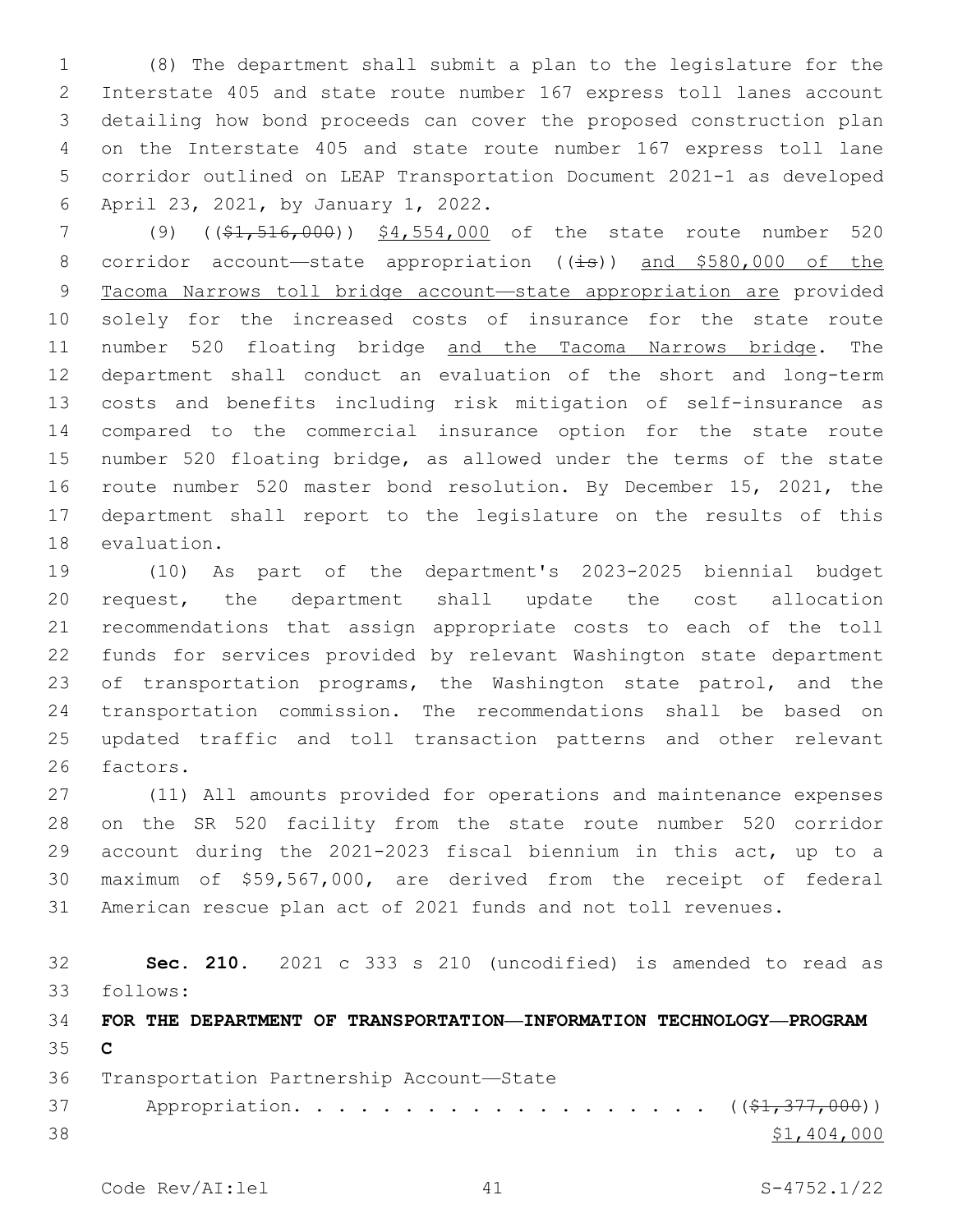1 Motor Vehicle Account-State Appropriation. . . . . ((\$97,026,000)) 2 \$99,485,000 3 Puget Sound Ferry Operations Account-State 4 Appropriation. . . . . . . . . . . . . . . . . . (  $(\frac{263,000}{1})$  $5 - 5$ Multimodal Transportation Account—State6 7 Appropriation. . . . . . . . . . . . . . . . . . . ((\$6,986,000))  $8$   $$6,888,000$ 9 Transportation 2003 Account (Nickel Account)—State 10 Appropriation. . . . . . . . . . . . . . . . . ( (<del>\$1,393,000</del>)) 11 \$1,416,000 12 TOTAL APPROPRIATION. . . . . . . . . . . . ((\$107,045,000)) 13 \$109,500,000

14 The appropriations in this section are subject to the following 15 conditions and limitations:

 (1) \$4,273,000 of the multimodal transportation account—state appropriation and \$4,273,000 of the motor vehicle account—state appropriation are provided solely for the department's cost related to the one Washington project, and is subject to the conditions, 20 limitations, and review requirements of section 701 (( $\theta$ f this act)), 21 chapter 333, Laws of 2021.

 (2) \$1,299,000 of the motor vehicle account—state appropriation and \$64,000 of the multimodal transportation account—state appropriation are provided solely for contingency funding to address emergent issues related to mitigating negative impacts of the high 26 level of staff vacancies. Potential uses of the funding include, but 27 are not limited to, the following: Increased overtime, travel, and other related costs; increased contracting to maintain adequate 29 service levels; and unanticipated facility and equipment needs. By January 1, 2023, the department must submit a report to the governor and the transportation committees of the legislature detailing the specific expenditures made from the contingency funding provided in this subsection.

34 **Sec. 211.** 2021 c 333 s 211 (uncodified) is amended to read as follows: 35 36 **FOR THE DEPARTMENT OF TRANSPORTATION—FACILITY MAINTENANCE,**  37 **OPERATIONS, AND CONSTRUCTION—PROGRAM D—OPERATING** 38 Motor Vehicle Account—State Appropriation. . . . . ((\$35,574,000))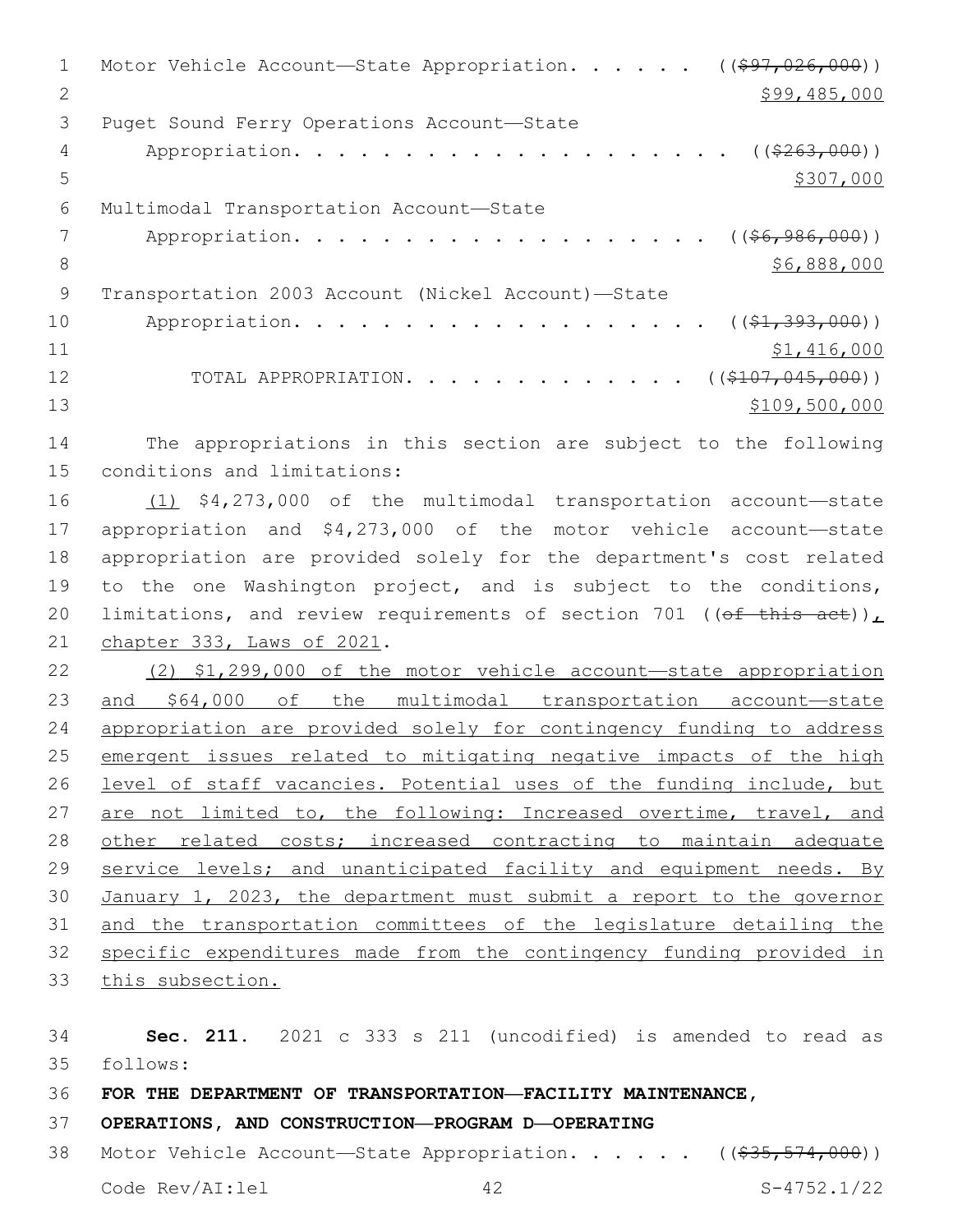$\frac{1}{337,435,000}$ 

2 State Route Number 520 Corridor Account-State Appropriation. . . . . . . . . . . . . . . . . . . . . . \$34,000 4 TOTAL APPROPRIATION. . . . . . . . . . . . . ((\$35,608,000))  $5 - 5$  \$37,469,000

 NEW SECTION. **Sec. 212.** A new section is added to 2021 c 333 (uncodified) to read as follows: 7

 **FOR THE DEPARTMENT OF TRANSPORTATION—TRANSPORTATION EQUIPMENT FUND— PROGRAM E**

10 Motor Vehicle Account-State Appropriation. . . . . . . . \$9,167,000 The appropriation in this section is subject to the following 12 conditions and limitations:

 (1) \$7,167,000 of the motor vehicle account—state appropriation is provided solely for the department's costs related to replacing obsolete transportation equipment. The appropriations to the department in this section must be expended to maximize the amount of obsolete equipment replaced in the 2021-2023 biennium. To accomplish this, the department may transfer some or all of the motor vehicle account—state appropriation in this section to the department's other operating programs for the purpose of maximizing federal or other indirect cost recovery, and the funding available for the replacement 22 of the obsolete equipment.

 (2) \$2,000,000 of the motor vehicle account—state appropriation is provided solely for the department's costs related to replacing snow removal equipment. The appropriations to the department in this section must be expended to maximize the amount of snow removal equipment replaced in the 2021-2023 biennium. To accomplish this, the department may transfer some or all of the motor vehicle account— state appropriation in this section to the department's other operating programs for the purpose of maximizing federal or other 31 indirect cost recovery, and the funding available for the replacement 32 of the obsolete equipment.

 **Sec. 213.** 2021 c 333 s 212 (uncodified) is amended to read as follows: 34

 **FOR THE DEPARTMENT OF TRANSPORTATION—AVIATION—PROGRAM F** 36 Aeronautics Account—State Appropriation. . . . . . . ((\$8,055,000)) \$9,112,000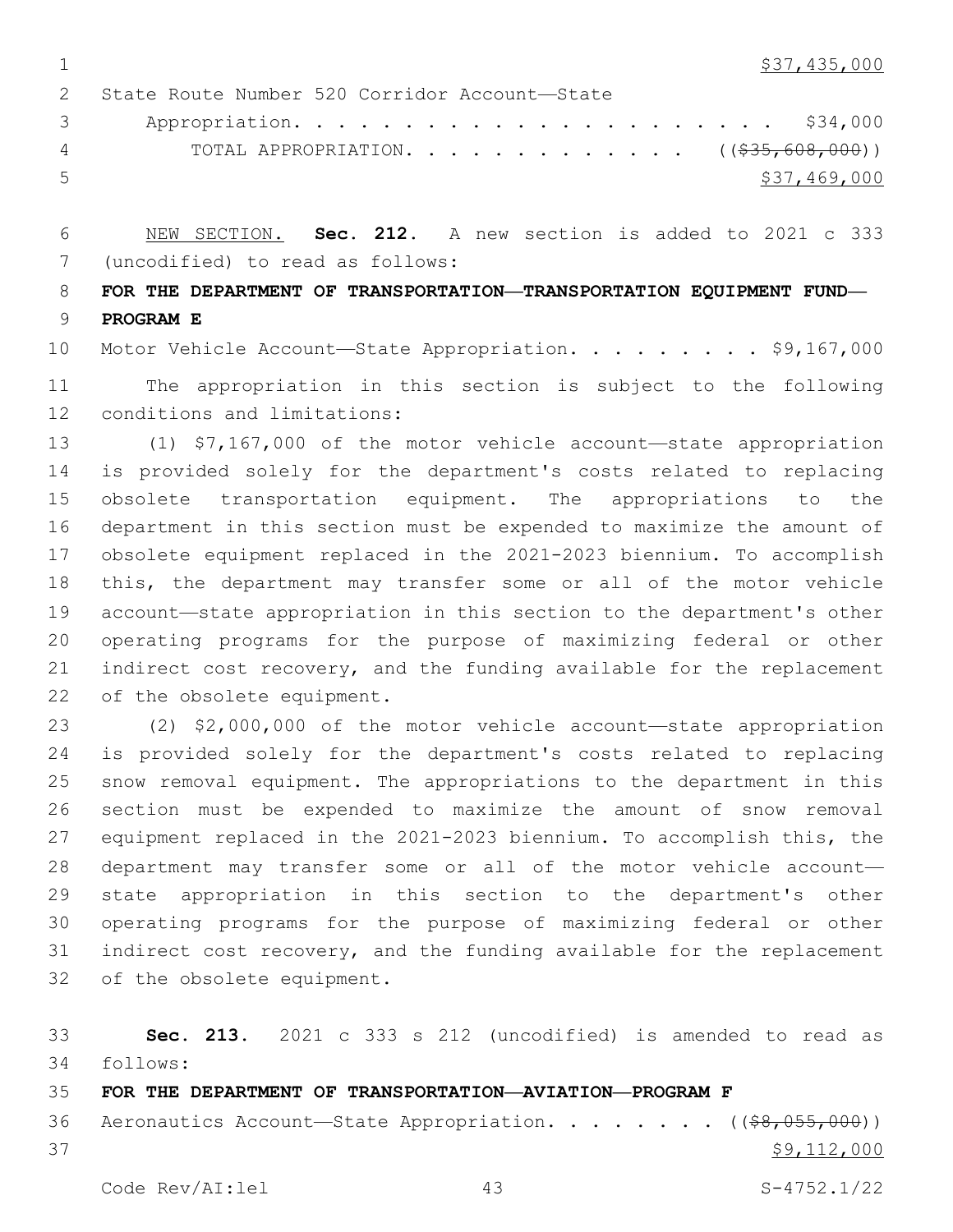|     | 1 Aeronautics Account—Federal Appropriation. \$3,916,000       |
|-----|----------------------------------------------------------------|
|     | 2 Aeronautics Account-Private/Local Appropriation. \$60,000    |
|     | 3 Move Ahead WA Flexible Account-State Appropriation. \$10,000 |
| 4   | TOTAL APPROPRIATION. ( $(\frac{212}{122031000})$ )             |
| - 5 | \$13,098,000                                                   |

 The appropriations in this section are subject to the following 7 conditions and limitations:

 (1) \$2,888,000 of the aeronautics account—state appropriation is provided solely for the airport aid grant program, which provides competitive grants to public use airports for pavement, safety, 11 maintenance, planning, and security.

 (2) \$257,000 of the aeronautics account—state appropriation is provided solely for supporting the commercial aviation coordinating 14 commission, pursuant to section 718 ((ef this act)), chapter 333, 15 Laws of 2021.

 (3) \$280,000 of the aeronautics account—state appropriation is provided solely for the implementation of chapter 131, Laws of 2021 (unpiloted aircraft system state coordinator). If chapter 131, Laws of 2021 is not enacted by June 30, 2021, the amount provided in this 20 subsection lapses.

 (4) \$10,000 of the move ahead WA flexible account—state appropriation is provided solely for the creation of a sustainable 23 aviation grant program for airports. The purpose of the grant program 24 is to support adoption of zero emissions aircraft and sustainable 25 aviation fuels, reduce harmful aviation-related emissions, and reduce 26 the aviation industry's reliance on fossil fuels. Sustainable 27 aviation projects may include, but are not limited to: (a) Sustainable aviation fuel storage; (b) electrification of ground support equipment; (c) electric aircraft charging infrastructure; (d) airport clean power production; or (e) electric vehicle charging stations whose infrastructure also supports ground support equipment and electric aircraft charging. The department must select projects, which may include planning, to propose to the legislature for 34 funding. The department shall submit a report to the transportation committees of the legislature by December 1, 2022, identifying the selected sustainable aviation projects for funding by the legislature.

 (5) \$1,000,000 of the aeronautics account—state appropriation is provided solely for move ahead WA aviation grants.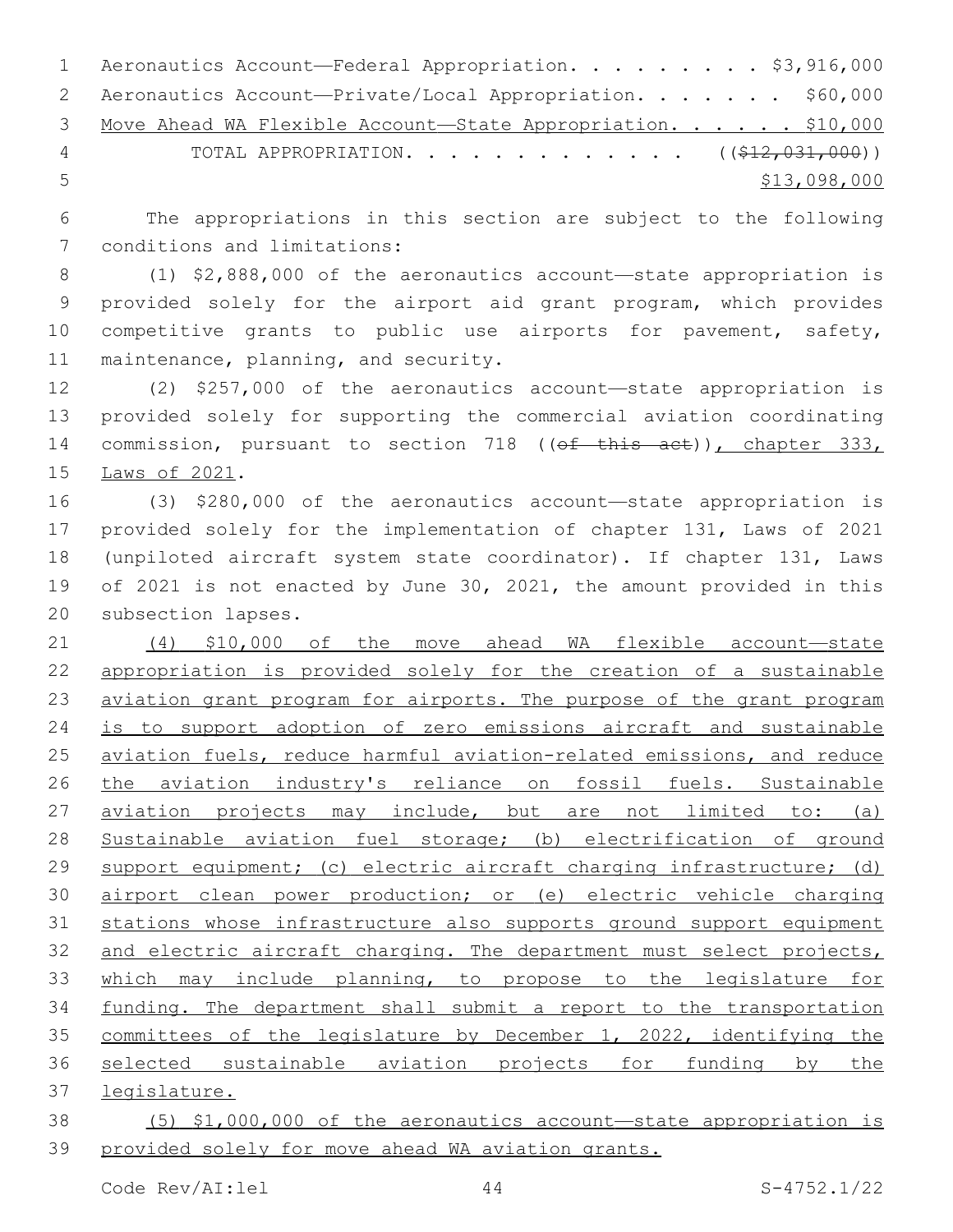**Sec. 214.** 2021 c 333 s 213 (uncodified) is amended to read as follows: 2 **FOR THE DEPARTMENT OF TRANSPORTATION—PROGRAM DELIVERY MANAGEMENT AND SUPPORT—PROGRAM H** 5 Motor Vehicle Account—State Appropriation. . . . . ((\$59,138,000))  $$57,320,000$ 7 Motor Vehicle Account—Federal Appropriation. . . . . . . . \$500,000 8 Multimodal Transportation Account-State Appropriation. . . . . . . . . . . . . . . . . . . . . . \$758,000 10 TOTAL APPROPRIATION. . . . . . . . . . . . ((<del>\$60,396,000</del>)) 11 \$58,578,000

 The appropriations in this section are subject to the following 13 conditions and limitations:

 (1) The legislature recognizes that the trail known as the Rocky Reach Trail, and its extensions, serve to separate motor vehicle traffic from pedestrians and bicyclists, increasing motor vehicle safety on state route number 2 and the coincident section of state route number 97. Consistent with chapter 47.30 RCW and pursuant to RCW 47.12.080, the legislature declares that transferring portions of WSDOT Inventory Control (IC) No. 2-09-04686 containing the trail and associated buffer areas to the Washington state parks and recreation commission is consistent with the public interest. The legislature directs the department to transfer the property to the Washington 24 state parks and recreation commission.

 (a) The department must be paid fair market value for any portions of the transferred real property that is later abandoned, vacated, or ceases to be publicly maintained for trail purposes.

 (b) Prior to completing the transfer in this subsection (1), the department must ensure that provisions are made to accommodate private and public utilities and any facilities that predate the department's acquisition of the property, at no cost to those entities. Prior to completing the transfer, the department shall also ensure that provisions, by fair market assessment, are made to accommodate other private and public utilities and any facilities that have been legally allowed by permit or other instrument.

 (c) The department may sell any adjoining property that is not necessary to support the Rocky Reach Trail and adjacent buffer areas only after the transfer of trail-related property to the Washington state parks and recreation commission is complete. Adjoining property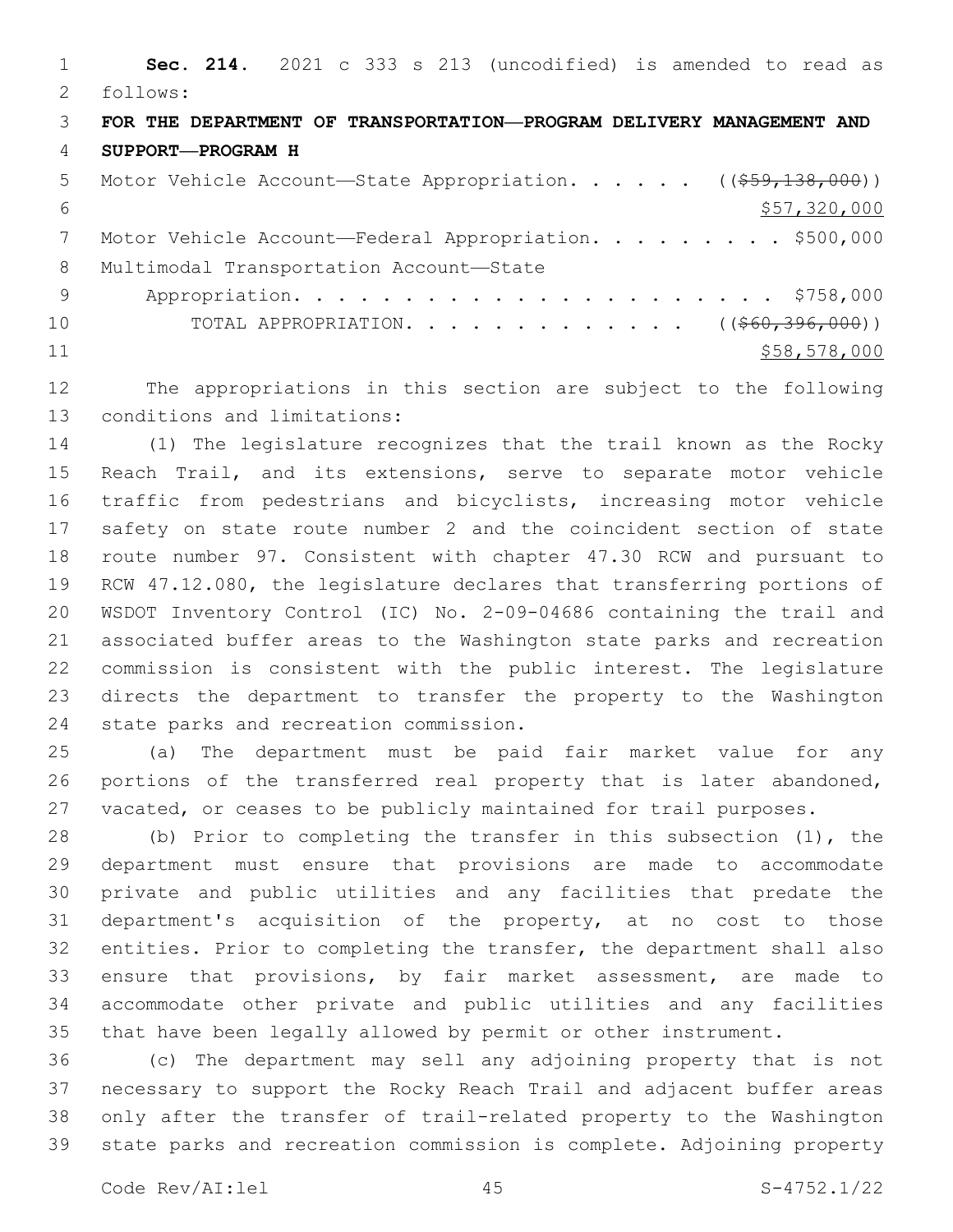owners must be given the first opportunity to acquire such property that abuts their property, and applicable boundary line or other adjustments must be made to the legal descriptions for recording 4 purposes.

 (2) With respect to Parcel 12 of the real property conveyed by the state of Washington to the city of Mercer Island under that certain quitclaim deed, dated April 19, 2000, recorded in King county under recording no. 20000425001234, the requirement in the deed that the property be used for road/street purposes only will be deemed satisfied by the department of transportation so long as commuter parking, as part of the vertical development of the property, is one 12 of the significant uses of the property.

 (3) ((\$1,600,000 of the motor vehicle account—state appropriation is provided solely for real estate services activities. Consistent with RCW 47.12.120 and during the 2021-2023 fiscal biennium, when 16 initiating, extending, or renewing any rent or lease agreements with a regional transit authority, consideration of value must be 18 equivalent to one hundred percent of economic or market rent.

 $(4)$ )) The department shall report to the transportation committees of the legislature by December 1, 2021, on the status of its efforts to consolidate franchises for broadband facilities across the state, including plans for increasing the number of consolidated 23 franchises in the future.

 $((+5+))$   $(4)$  During the 2021-2023 biennium, if the department takes possession of the property situated in the city of Edmonds for which a purchase agreement was executed between Unocal and the department in 2005 (Tax Parcel Number 262703-2-003-0009), and if the department confirms that the property is still no longer needed for transportation purposes, the department shall provide the city of Edmonds with the right of first purchase at fair market value in accordance with RCW 47.12.063(3) for the city's intended use of the property to rehabilitate near-shore habitat for salmon and related 33 species.

34 ((<del>(6) \$300,000</del>)) (5) \$535,000 of the motor vehicle account—state appropriation is provided solely for the implementation of chapter 36 217, Laws of 2021 (noxious weeds). ((<del>If chapter 217, Laws of 2021</del> (noxious weeds) is not enacted by June 30, 2021, the amount provided 38 in this subsection lapses.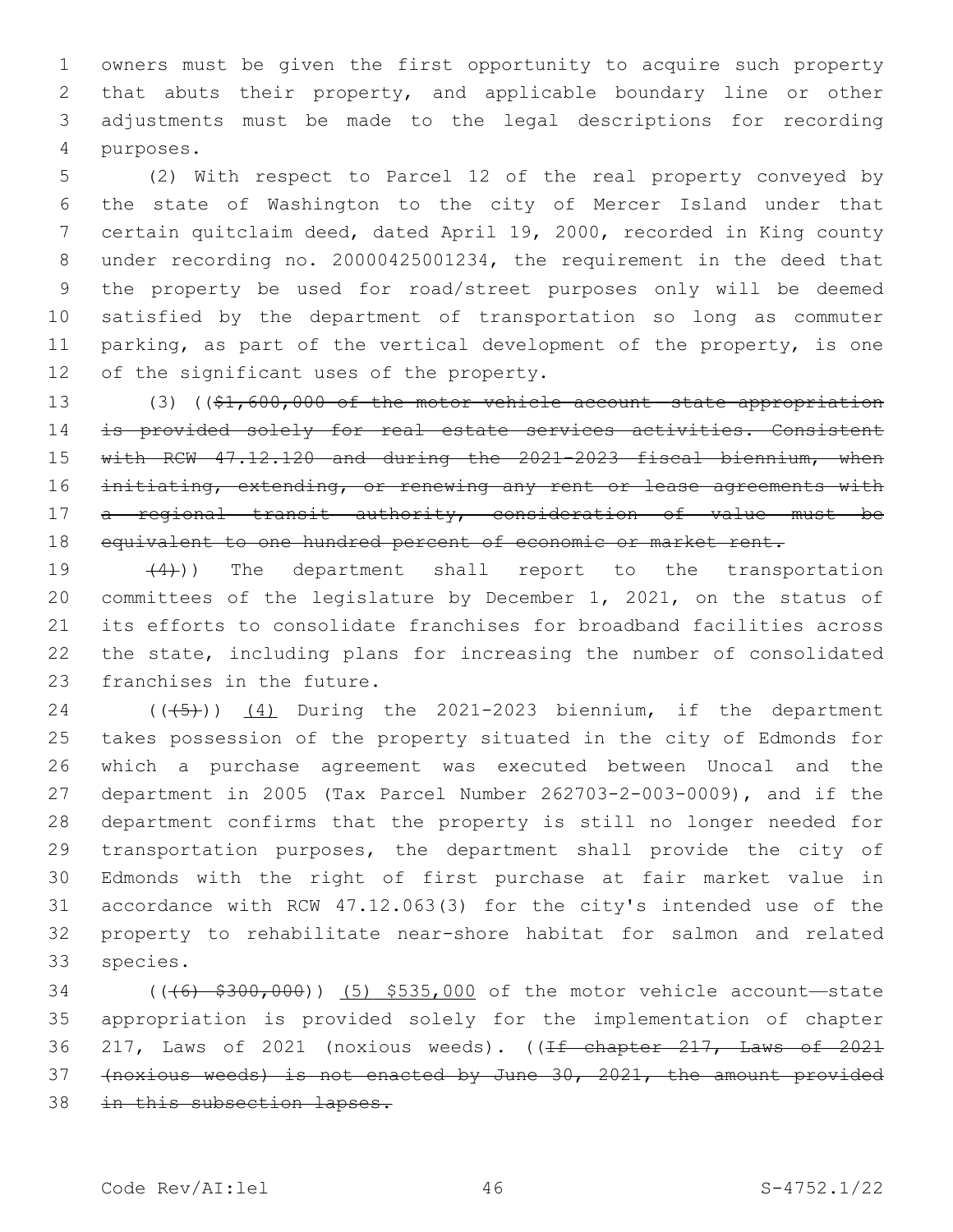(7) \$500,000)) (6) \$1,026,000 of the multimodal transportation account—state appropriation is provided solely for the implementation 3 of chapter 314, Laws of 2021 (environmental justice task force). ((If chapter 314, Laws of 2021 (environmental justice task force) is not 5 enacted by June 30, 2021, the amount provided in this subsection  $\frac{1}{1}$   $\frac{1}{1}$ 

 (7) \$1,297,000 of the motor vehicle account—state appropriation is provided solely for contingency funding to address emergent issues related to mitigating negative impacts of the high level of staff 10 vacancies. Potential uses of the funding include, but are not limited 11 to, the following: Increased overtime, travel, and other related 12 costs; increased contracting to maintain adequate service levels; and unanticipated facility and equipment needs. By January 1, 2023, the department must submit a report to the governor and the 15 transportation committees of the legislature detailing the specific expenditures made from the contingency funding provided in this subsection.

18 **Sec. 215.** 2021 c 333 s 214 (uncodified) is amended to read as 19 follows: 20 **FOR THE DEPARTMENT OF TRANSPORTATION—PUBLIC-PRIVATE PARTNERSHIPS—** 21 **PROGRAM K** 22 Motor Vehicle Account-State Appropriation. . . . . . . ((\$675,000))  $23$ 24 Electric Vehicle Account-State Appropriation. . . . . . \$9,900,000 25 Multimodal Transportation Account-State 26 Appropriation. . . . . . . . . . . . . . . . . . . . . \$3,290,000 27 Multimodal Transportation Account—Federal 28 Appropriation. . . . . . . . . . . . . . . . . . . . \$13,100,000 29 TOTAL APPROPRIATION. . . . . . . . . . . . ((<del>\$13,865,000</del>))  $30 \times 526,976,000$ 31 The appropriations in this section are subject to the following 32 conditions and limitations:

33 (1) The public-private partnerships program must continue to 34 explore retail partnerships at state-owned park and ride facilities, 35 as authorized in RCW 47.04.295.

36 (2) \$8,900,000 of the electric vehicle account—state 37 appropriation is provided solely for the clean alternative fuel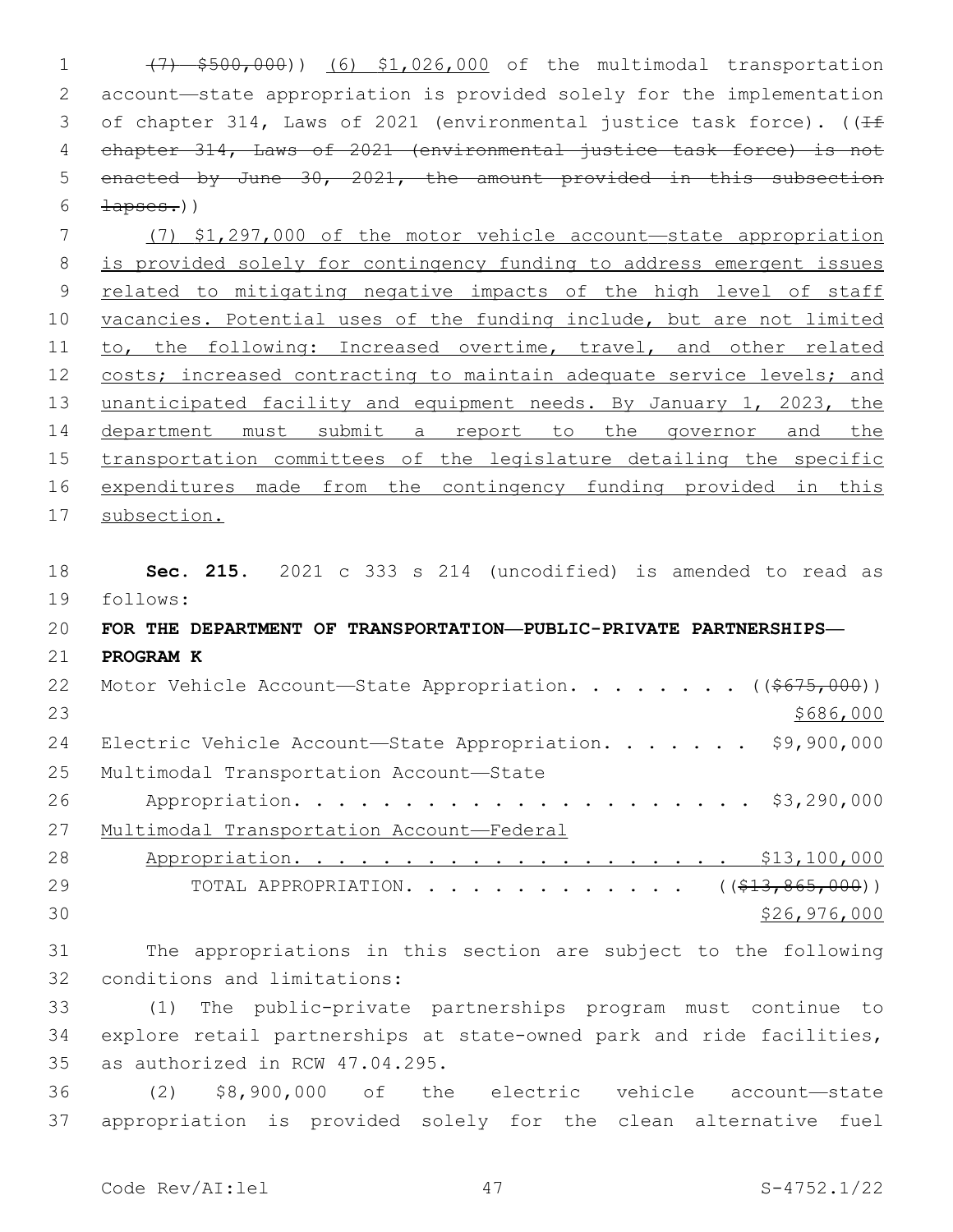vehicle charging and refueling infrastructure program in chapter 287, Laws of 2019 (advancing green transportation adoption).

 (3) \$2,400,000 of the multimodal transportation account—state appropriation is provided solely for the pilot program established under chapter 287, Laws of 2019 (advancing green transportation adoption) to provide clean alternative fuel vehicle use opportunities to underserved communities and low to moderate income members of the workforce not readily served by transit or located in transportation corridors with emissions that exceed federal or state emissions standards. Consistent with the geographical diversity element described in RCW 47.04.355(4), the legislature strongly encourages the department to consider implementing the pilot in both urban and rural communities if possible, to obtain valuable information on the needs of underserved communities located in different geographical 15 locations in Washington.

 (4) \$1,000,000 of the electric vehicle account—state appropriation and \$500,000 of the multimodal transportation account— state appropriation are provided solely for a colocated DC fast charging and hydrogen fueling station near the Wenatchee or East Wenatchee area near a state route or near or on a publicly owned facility to service passenger, light-duty and heavy-duty vehicles. The hydrogen fueling station must include a DC fast charging station colocated at the hydrogen fueling station site. Funds may be used for one or more fuel cell electric vehicles that would utilize the fueling stations. The department must contract with a public utility district that produces hydrogen in the area to own and/or manage and 27 provide technical assistance for the design, planning, permitting, construction, maintenance and operation of the hydrogen fueling station. The department and public utility district are encouraged to collaborate with and seek contributions from additional public and 31 private partners for the fueling station.

 (5) \$140,000 of the multimodal transportation account—state appropriation is provided solely for the purpose of conducting an assessment of options for the development, including potential features and costs, for a publicly available mapping and forecasting tool that provides locations and essential information of charging and refueling infrastructure to support forecasted levels of electric vehicle adoption, travel, and usage across Washington state as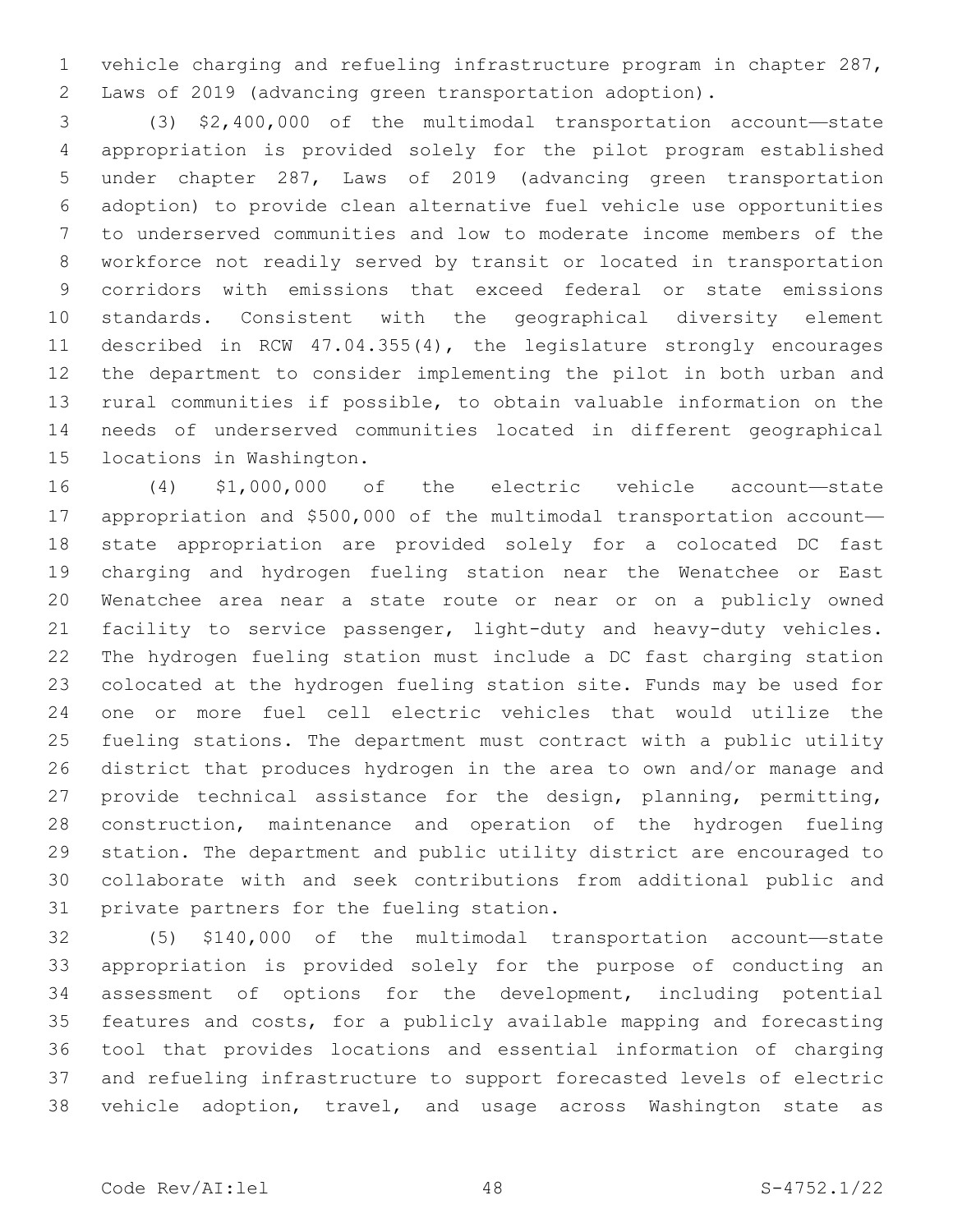1 described in chapter 300, Laws of 2021 (preparedness for a zero 2 emissions transportation future).

3 (6) \$250,000 of the multimodal transportation account—state 4 appropriation is provided solely to fund the design of an electric 5 charging mega-site project at Mount Vernon library commons.

 (7) \$13,101,000 of the multimodal transportation account—federal appropriation is provided solely to implement the national electric vehicle program, established in the federal infrastructure investment and jobs act (P.L. 117-58), as directed by the interagency electric vehicle coordinating council created in Engrossed Substitute Senate Bill No. 5974. \$353,500 of the amount provided in this subsection is 12 for staff support for the council.

13 **Sec. 216.** 2021 c 333 s 215 (uncodified) is amended to read as follows: 14

15 **FOR THE DEPARTMENT OF TRANSPORTATION—HIGHWAY MAINTENANCE—PROGRAM M** 16 Motor Vehicle Account-State Appropriation. . . . . ((\$496,925,000))  $17$  \$487,698,000 18 Motor Vehicle Account—Federal Appropriation. . . . . . . \$7,000,000 19 Motor Vehicle Account-Local Appropriation. . . . . . . . . \$17,000 20 State Route Number 520 Corridor Account-State 21 Appropriation. . . . . . . . . . . . . . . . . (  $(\frac{64,082,000)}{}$  $22$  \$4,858,000 23 Tacoma Narrows Toll Bridge Account-State 24 Appropriation. . . . . . . . . . . . . . . . . (  $(\frac{21}{7}\cdot 479.000)$  ) 25 \$1,514,000 26 Alaskan Way Viaduct Replacement Project Account— 27 State Appropriation. . . . . . . . . . . . . . . ((\$8,157,000)) 28 \$8,347,000 \$8,347,000 29 Interstate 405 and State Route Number 167 Express 30 Toll Lanes Account-State Appropriation. . . . . ((\$2,545,000))  $31$  \$2,567,000 32 Move Ahead WA Account-State Appropriation. . . . . . . \$47,000,000 33 Waste Tire Removal Account-State Appropriation. . . . . \$4,000,000 34 TOTAL APPROPRIATION. . . . . . . . . . . . ((\$520,188,000)) 35 \$563,001,000 36 The appropriations in this section are subject to the following conditions and limitations:37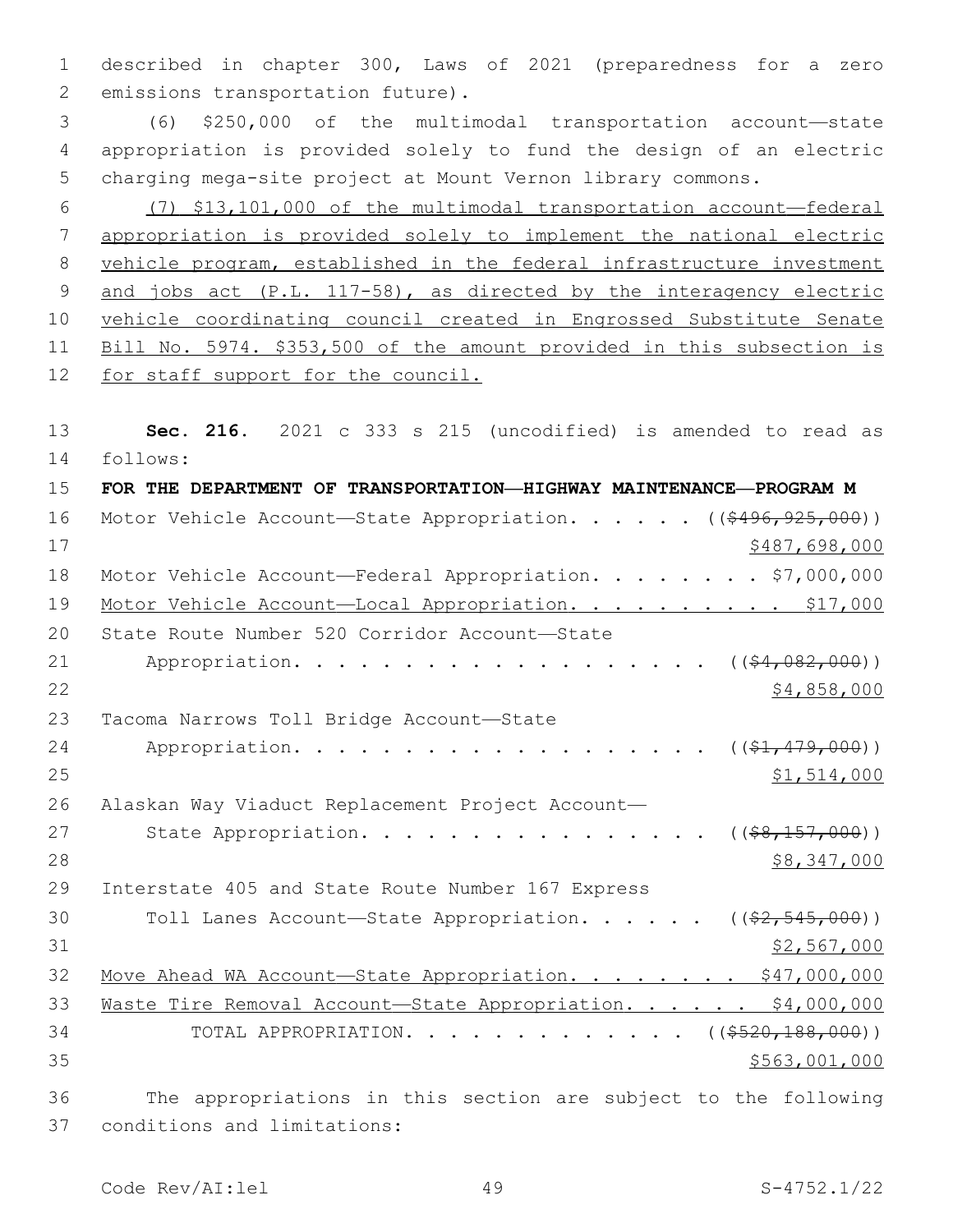(1) \$7,529,000 of the motor vehicle account—state appropriation is provided solely for utility fees assessed by local governments as authorized under RCW 90.03.525 for the mitigation of stormwater runoff from state highways. Plan and reporting requirements as required in chapter 435, Laws of 2019 (Local Stormwater Charges) shall be consistent with the January 2012 findings of the Joint Transportation Committee Report for Effective Cost Recovery Structure for WSDOT, Jurisdictions, and Efficiencies in Stormwater Management.

 (2) \$5,000,000 of the motor vehicle account—state appropriation is provided solely for a contingency pool for snow and ice removal. The department must notify the office of financial management and the transportation committees of the legislature when they have spent the base budget for snow and ice removal and will begin using the 14 contingency pool funding.

 (3) \$1,025,000 of the motor vehicle account—state appropriation is provided solely for the department to implement safety improvements and debris clean up on department-owned rights-of-way in the city of Seattle at levels above that being implemented as of January 1, 2019, to be administered in conjunction with subsection (9) of this section. The department must maintain a crew dedicated solely to collecting and disposing of garbage, clearing debris or 22 hazardous material, and implementing safety improvements where hazards exist to the traveling public, department employees, or people encamped upon department-owned rights-of-way. The department may request assistance from the Washington state patrol as necessary in order for both agencies to provide enhanced safety-related activities regarding the emergency hazards along state highway 28 rights-of-way in the Seattle area.

 (4) \$1,015,000 of the motor vehicle account—state appropriation is provided solely for a partnership program between the department and the city of Tacoma, to be administered in conjunction with subsection (9) of this section. The program shall address the safety and public health problems created by homeless encampments on the department's property along state highways within the city limits. \$570,000 is for dedicated department maintenance staff and associated clean-up costs. The department and the city of Tacoma shall enter into a reimbursable agreement to cover up to \$445,000 of the city's 38 expenses for clean-up crews and landfill costs.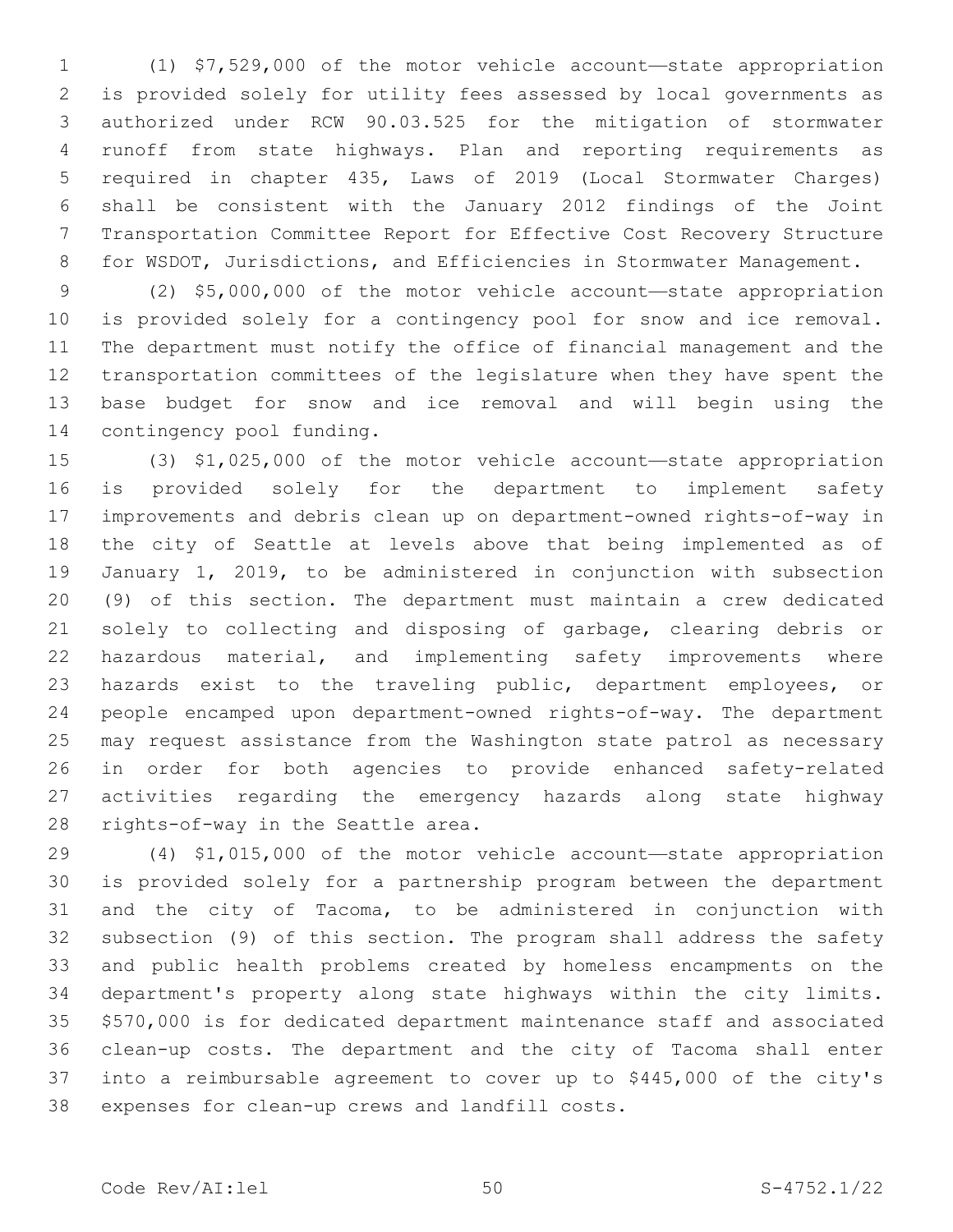(5) The department must continue a pilot program for the 2021-2023 fiscal biennium at the four highest demand safety rest areas to create and maintain an online calendar for volunteer groups to check availability of weekends for the free coffee program. The calendar must be updated at least weekly and show dates and times that are, or are not, available to participate in the free coffee program. The department must submit a report to the legislature on the ongoing pilot by December 1, 2022, outlining the costs and benefits of the online calendar pilot, and including surveys from the volunteer groups and agency staff to determine its effectiveness.

 (6) \$686,000 of the motor vehicle account—state appropriation is provided solely for reimbursing the Oregon department of transportation (ODOT) for the department's share of increased maintenance costs of six highway bridges over the Columbia River that 15 are maintained by ODOT.

 (7) \$8,290,000 of the motor vehicle account—state appropriation is provided solely for increased costs of highway maintenance 18 materials.

 (8) \$5,816,000 of the motor vehicle account—state appropriation is provided solely for a contingency pool for repairing damages to highways caused by known and unknown third parties. The department must notify the office of financial management and the transportation committees of the legislature when they have spent the base budget for third-party damage repair and will begin using the contingency 25 pool funding.

 (9)(a) \$3,000,000 of the motor vehicle account—state 27 appropriation ( $(i=s)$ ) and  $$4,000,000$  of the waste tire removal account 28 <u>—state appropriation are</u> provided solely for the department to address the risks to safety and public health associated with homeless encampments on department owned rights-of-way and for implementation of Engrossed Second Substitute Senate Bill No. 5662 32 (right-of-way camping/housing). The department must coordinate and work with local government officials and social service organizations who provide services and direct people to housing alternatives that are not in highway rights-of-way to help prevent future encampments from forming on highway rights-of-way, and may reimburse the organizations doing this outreach assistance who transition people into treatment or housing that is not on the rights-of-way or for debris clean up on highway rights-of-way. The department may hire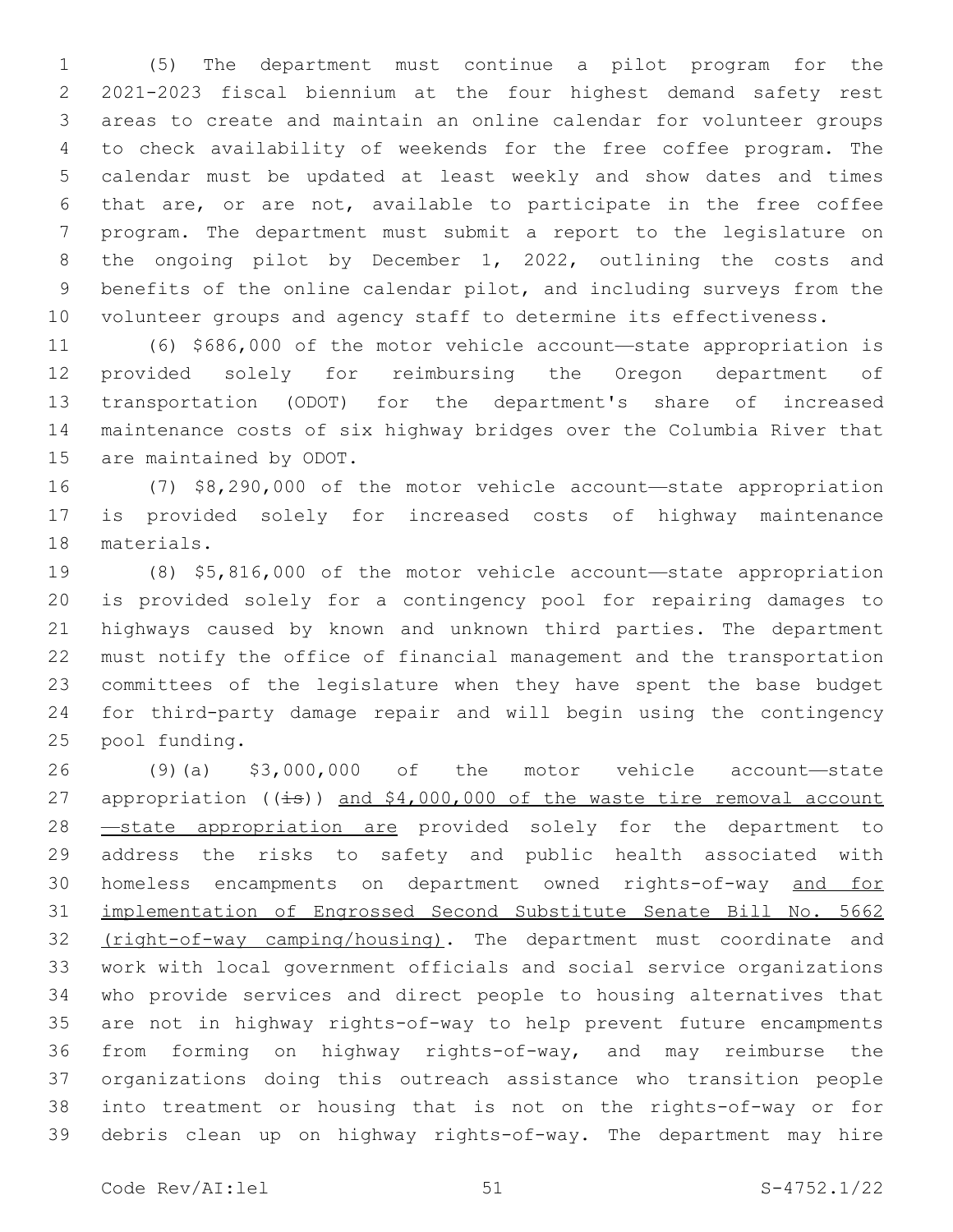crews specializing in collecting and disposing of garbage, clearing debris or hazardous material, and implementing safety improvements where hazards exist to the traveling public and department employees. The department may use these funds to either reimburse local law enforcement costs or the Washington state patrol if they are ((participating as part of a state or local government agreement to 7 provide)) providing enhanced safety ((related activities along 8 state)) to department staff during debris cleanup or during efforts to prevent future encampments from forming on highway rights-of-way.

10 (b) Beginning ((October 1, 2021)) January 1, 2023, and 11 semiannually thereafter, the office of intergovernmental coordination 12 on public right-of-way homeless encampments, assisted by the 13 Washington state patrol and the department of transportation, must jointly submit a report to the governor and the house and senate transportation committees of the legislature on the status of these 16 efforts, including:

 (i) A detailed breakout of the size, location, risk level categorization, and number of encampments on or near department-owned rights-of-way, compared to the levels during the quarter being 20 reported;

 (ii) A summary of the activities in that quarter related to addressing these encampments, including information on arrangements with local governments or other entities related to these activities;

 (iii) A description of the planned activities in the ensuing quarter to further address the emergency hazards and risks along 26 state highway rights-of-way; and

 (iv) Recommendations for executive branch or legislative action to achieve the desired outcome of reduced emergency hazards and risks 29 along state highway rights-of-way.

 (c) If Engrossed Second Substitute Senate Bill No. 5662 (right- of-way camping/housing) is not enacted by June 30, 2022, then the waste tire removal account appropriation in this subsection (9) lapses.

 (10) \$6,538,000 of the motor vehicle account—state appropriation is provided solely for contingency funding to address emergent issues related to mitigating negative impacts of the high level of staff vacancies. Potential uses of the funding include, but are not limited to, the following: Increased overtime, travel and other related costs; increased contracting to maintain adequate service levels; and unanticipated facility and equipment needs. By January 1, 2023, the Code Rev/AI:lel 52 S-4752.1/22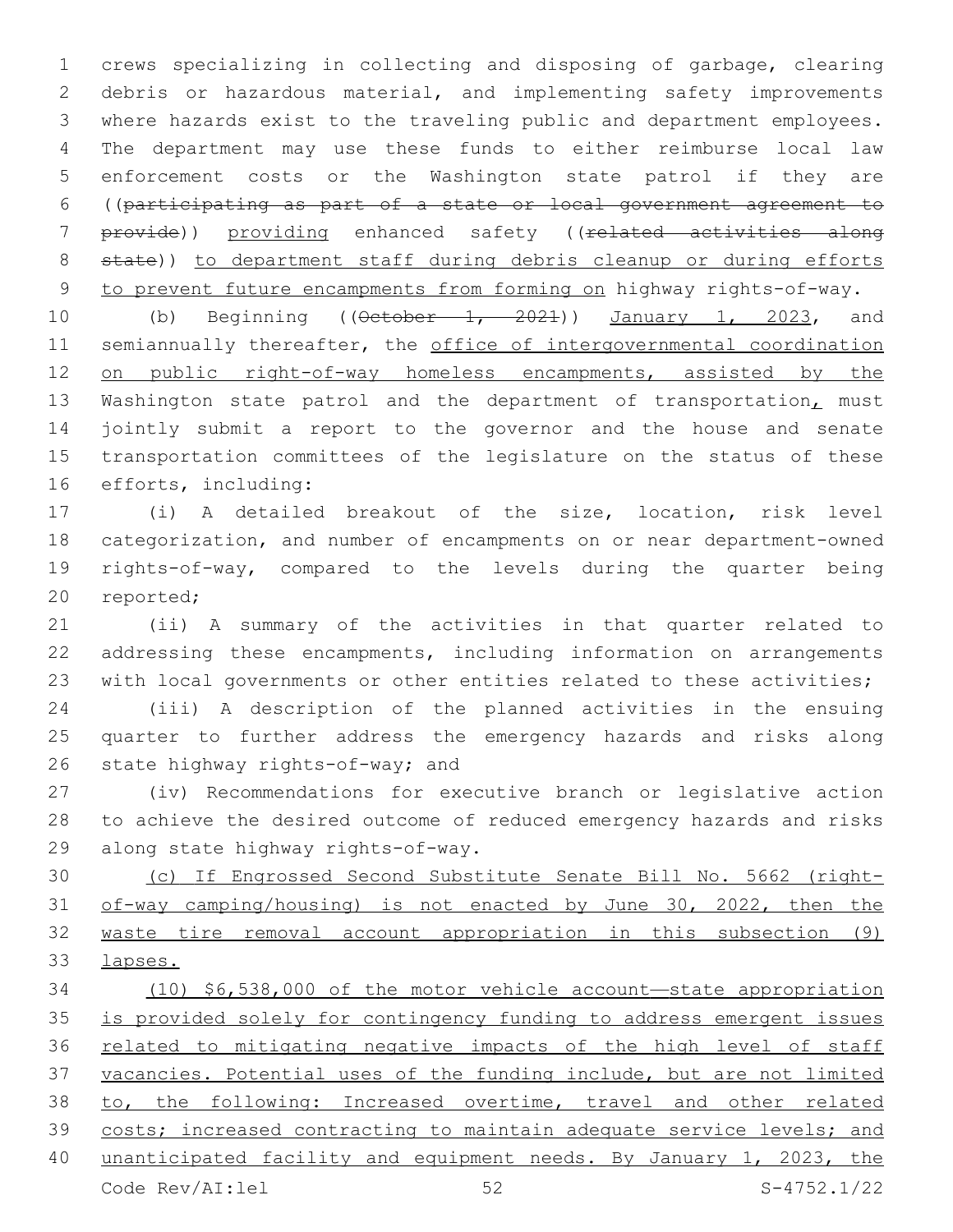department must submit a report to the governor and the transportation committees of the legislature detailing the specific expenditures made from the contingency funding provided in this subsection.4 (11) \$300,000 of the motor vehicle account—state appropriation is provided solely for costs related to Substitute Senate Bill No. 5907 (roadside safety measures). If Substitute Senate Bill No. 5907 is not enacted by June 30, 2022, then the amount provided in this subsection lapses. (12) \$5,400,000 of the motor vehicle account—state appropriation is provided solely for replacement of traffic signs and to increase the visibility of road pavement markings. Investments must replace traffic signs that do not meet the department's standards or that are faded, lacking in reflectivity, cracked, illegible, or damaged. Investments must also increase the visibility of road pavement markings during periods of low light conditions and during precipitation with pavement marking products that contain all-weather optical reflectivity capability. The request for proposals and subsequent competitive procurement for the signs shall be performed following state specifications and standards. (13) 17,000 of the motor vehicle account—local appropriation is provided solely to update existing signs along Interstate 5 in the vicinity of Seattle center. The department must install new Seattle center logos with a redesigned logo that recognizes climate pledge arena. **Sec. 217.** 2021 c 333 s 216 (uncodified) is amended to read as follows: 27 **FOR THE DEPARTMENT OF TRANSPORTATION—TRAFFIC OPERATIONS—PROGRAM Q— OPERATING** 30 Motor Vehicle Account—State Appropriation. . . . . ((\$74,406,000))  $$71,931,000$ 32 Motor Vehicle Account—Federal Appropriation. . . . . . . \$2,050,000 33 Motor Vehicle Account—Private/Local Appropriation. . . . ((\$250,000))  $\frac{$295,000}{2}$ State Route Number 520 Corridor Account—State35 Appropriation. . . . . . . . . . . . . . . . . . . . . . \$225,000 37 Tacoma Narrows Toll Bridge Account-State Appropriation. . . . . . . . . . . . . . . . . . . . . . \$40,000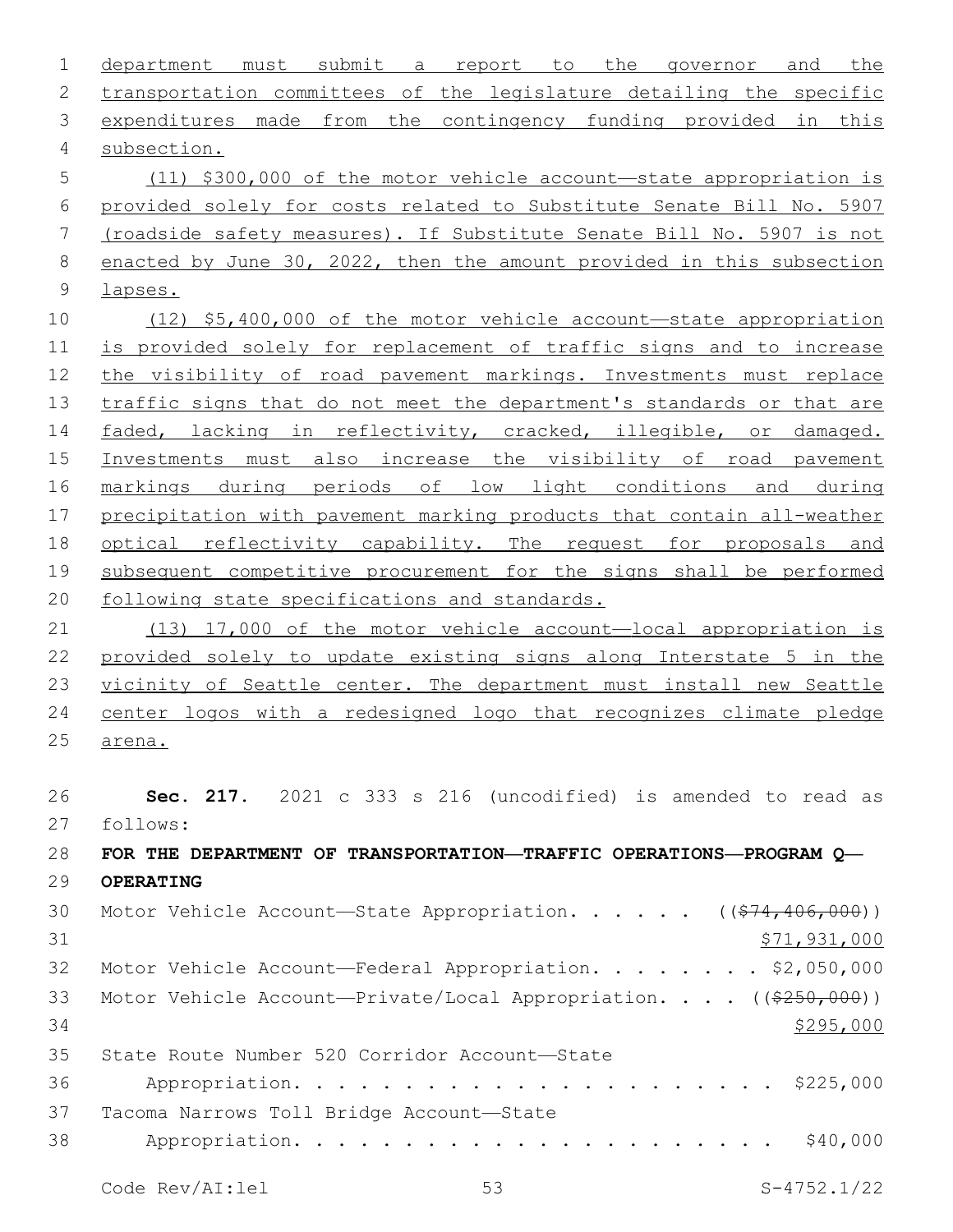Alaskan Way Viaduct Replacement Project Account— 2 State Appropriation. . . . . . . . . . . . . . . . . \$1,112,000 3 Interstate 405 and State Route Number 167 Express Toll Lanes Account—State Appropriation. . . . . . . . . . \$20,000 5 TOTAL APPROPRIATION. . . . . . . . . . . . . ((\$78,103,000))  $$75,673,000$ 

 The appropriations in this section are subject to the following 8 conditions and limitations:

 (1) \$6,000,000 of the motor vehicle account—state appropriation is provided solely for low-cost enhancements. The department shall give priority to low-cost enhancement projects that improve safety or provide congestion relief. By December 15th of each odd-numbered year, the department shall provide a report to the legislature listing all low-cost enhancement projects completed in the prior 15 fiscal biennium.

 (2)(a) During the 2021-2023 fiscal biennium, the department shall continue a pilot program that expands private transportation providers' access to high occupancy vehicle lanes. Under the pilot program, when the department reserves a portion of a highway based on the number of passengers in a vehicle, the following vehicles must be authorized to use the reserved portion of the highway if the vehicle has the capacity to carry eight or more passengers, regardless of the number of passengers in the vehicle: (i) Auto transportation company vehicles regulated under chapter 81.68 RCW; (ii) passenger charter carrier vehicles regulated under chapter 81.70 RCW, except marked or unmarked stretch limousines and stretch sport utility vehicles as defined under department of licensing rules; (iii) private nonprofit transportation provider vehicles regulated under chapter 81.66 RCW; and (iv) private employer transportation service vehicles. For purposes of this subsection, "private employer transportation service" means regularly scheduled, fixed-route transportation service that is offered by an employer for the benefit of its employees. Nothing in this subsection is intended to authorize the conversion of public infrastructure to private, for-profit purposes or to otherwise create an entitlement or other claim by private users 36 to public infrastructure.

 (b) The department shall expand the high occupancy vehicle lane access pilot program to vehicles that deliver or collect blood, tissue, or blood components for a blood-collecting or distributing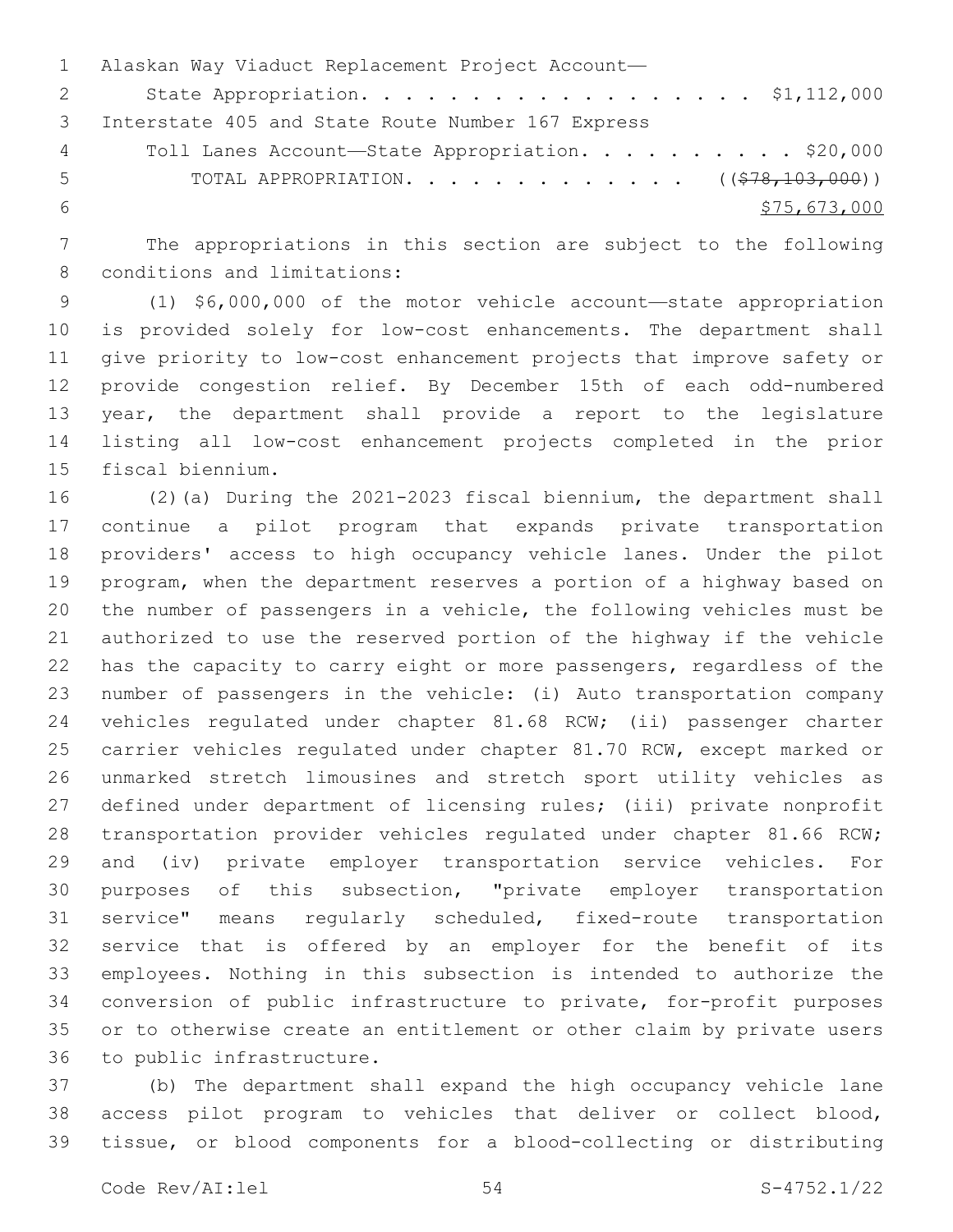establishment regulated under chapter 70.335 RCW. Under the pilot program, when the department reserves a portion of a highway based on the number of passengers in a vehicle, blood-collecting or distributing establishment vehicles that are clearly and identifiably marked as such on all sides of the vehicle are considered emergency vehicles and must be authorized to use the reserved portion of the 7 highway.

 (c) The department shall expand the high occupancy vehicle lane access pilot program to organ transport vehicles transporting a time urgent organ for an organ procurement organization as defined in RCW 68.64.010. Under the pilot program, when the department reserves a portion of a highway based on the number of passengers in a vehicle, organ transport vehicles that are clearly and identifiably marked as such on all sides of the vehicle are considered emergency vehicles and must be authorized to use the reserved portion of the highway.

 (d) The department shall expand the high occupancy vehicle lane access pilot program to private, for hire vehicles regulated under chapter 81.72 RCW that have been specially manufactured, designed, or modified for the transportation of a person who has a mobility disability and uses a wheelchair or other assistive device. Under the pilot program, when the department reserves a portion of a highway based on the number of passengers in a vehicle, wheelchair-accessible taxicabs that are clearly and identifiably marked as such on all sides of the vehicle are considered public transportation vehicles and must be authorized to use the reserved portion of the highway.

 (e) The department shall expand the high occupancy vehicle lane access pilot program to for hire nonemergency medical transportation vehicles, when in use for medical purposes, as described in section 29 208 ((of this act)), chapter 333, Laws of 2021. Under the pilot program, when the department reserves a portion of a highway based on the number of passengers in a vehicle, nonemergency medical transportation vehicles that meet the requirements identified in 33 section 208 ((of this act)), chapter 333, Laws of 2021 must be authorized to use the reserved portion of the highway.

 (f) Nothing in this subsection (2) is intended to exempt these vehicles from paying tolls when they do not meet the occupancy requirements established by the department for express toll lanes.

 (3) \$1,391,000 of the motor vehicle account—state appropriation is provided solely for contingency funding to address emergent issues related to mitigating negative impacts of the high level of staff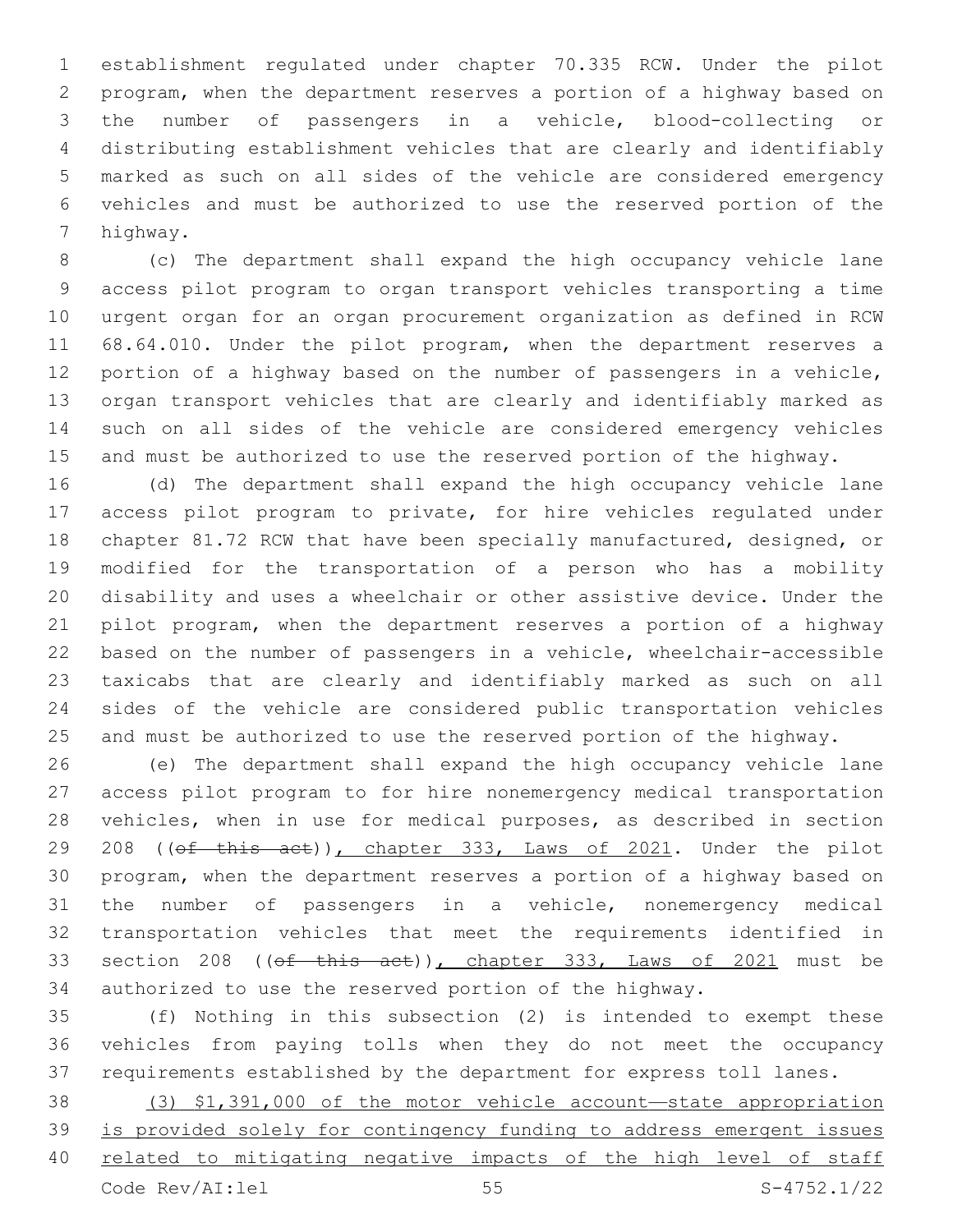vacancies. Potential uses of the funding include, but are not limited 2 to, the following: Increased overtime, travel, and other related 3 costs; increased contracting to maintain adequate service levels; and unanticipated facility and equipment needs. By January 1, 2023, the department must submit a report to the governor and the transportation committees of the legislature detailing the specific expenditures made from the contingency funding provided in this 8 subsection.

 (4) The appropriations in this section assume implementation of additional cost recovery mechanisms to recoup at least \$100,000 in credit card and other financial transaction costs related to the collection of fees imposed under RCW 46.44.0941 for driver and 13 vehicle fee transactions beginning January 1, 2023. The department may recover transaction fees incurred through credit card transactions. At the direction of the office of financial management, the department shall develop a method of tracking the additional amount of credit card and other financial cost-recovery revenues. In consultation with the office of financial management, the department 19 shall notify the office of the state treasurer of these amounts and the state treasurer must deposit these revenues in the agency financial transaction account created in RCW 46.01.385 on a quarterly basis. The department shall also submit, as part of its 2023-2025 23 budget submittal, an overview of the credit card cost recovery 24 approach, including fee rates and the amount of revenue expected to be generated in the 2021-2023 and 2023-2025 biennia.

 **Sec. 218.** 2021 c 333 s 217 (uncodified) is amended to read as follows: 27 **FOR THE DEPARTMENT OF TRANSPORTATION—TRANSPORTATION MANAGEMENT AND SUPPORT—PROGRAM S** 30 Motor Vehicle Account—State Appropriation. . . . . ((\$37,361,000)) \$36,693,000 32 Motor Vehicle Account—Federal Appropriation. . . . . . . . \$780,000 33 Motor Vehicle Account-Private/Local Appropriation. . . . . \$500,000 Puget Sound Ferry Operations Account—State Appropriation. . . . . . . . . . . . . . . . . . . . . . \$266,000 36 Multimodal Transportation Account-State Appropriation. . . . . . . . . . . . . . . . . . . . . \$5,129,000 38 State Route Number 520 Corridor Account-State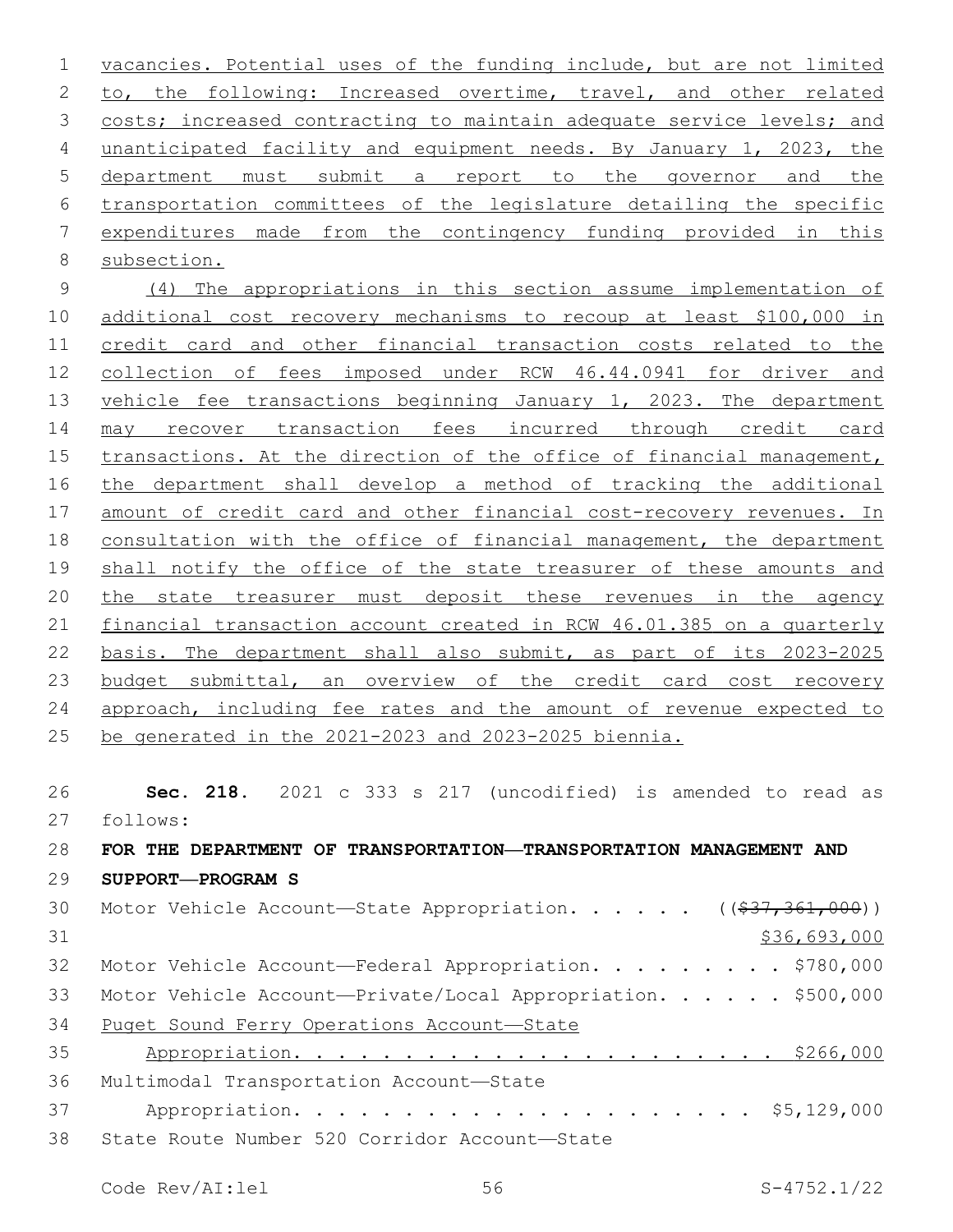1 Appropriation. . . . . . . . . . . . . . . . . . . . . . \$186,000 2 Tacoma Narrows Toll Bridge Account-State 3 Appropriation. . . . . . . . . . . . . . . . . . . . . . \$150,000 4 Alaskan Way Viaduct Replacement Project Account— 5 State Appropriation. . . . . . . . . . . . . . . . . . \$121,000 6 Interstate 405 and State Route Number 167 Express 7 Toll Lanes Account—State Appropriation. . . . . . . . . \$77,000 8 Move Ahead WA Flexible Account—State Appropriation. . . . \$2,000,000 9 TOTAL APPROPRIATION. . . . . . . . . . . . ((\$44,304,000))  $10 \frac{\text{S45,902,000}}{10}$ 

11 The appropriations in this section are subject to the following 12 conditions and limitations:

13 (1) \$4,000,000 of the multimodal transportation account—state 14 appropriation ((is)) and \$2,000,000 of the move ahead WA flexible 15 account—state appropriation are provided solely for efforts to 16 increase diversity in the transportation construction and maritime 17 workforce. ((through:  $(1)$ ))

 (a) \$4,500,000 of the total appropriation in this subsection is provided solely for: (i) The preapprenticeship support services (PASS) program, which aims to increase diversity in the highway construction workforce and prepare individuals interested in entering the highway construction workforce. In addition to the services allowed by RCW 47.01.435, the PASS program may provide housing assistance for youth aging out of the foster care and juvenile rehabilitation systems in order to support the participation of these 26 youth in a transportation-related preapprenticeship program;  $((+2))$ 27 and (ii) assisting minority and women-owned businesses to perform work in the highway construction industry. This assistance shall include technical assistance, business training, counseling, guidance, prime to subcontractor relationship building, and a capacity building mentorship program. At a minimum, \$1,000,000 of the total appropriation in this subsection shall be directed toward the 33 efforts outlined in  $(a)$  (ii) of this subsection ( $(2)$  of this 34 section)).

 (b) \$1,500,000 of the total appropriation in this subsection is provided solely for expansion of the PASS program to support apprenticeships and workforce development in the maritime industry through preapprenticeship training for inland waterways trades and 39 support services to obtain necessary coast quard certification.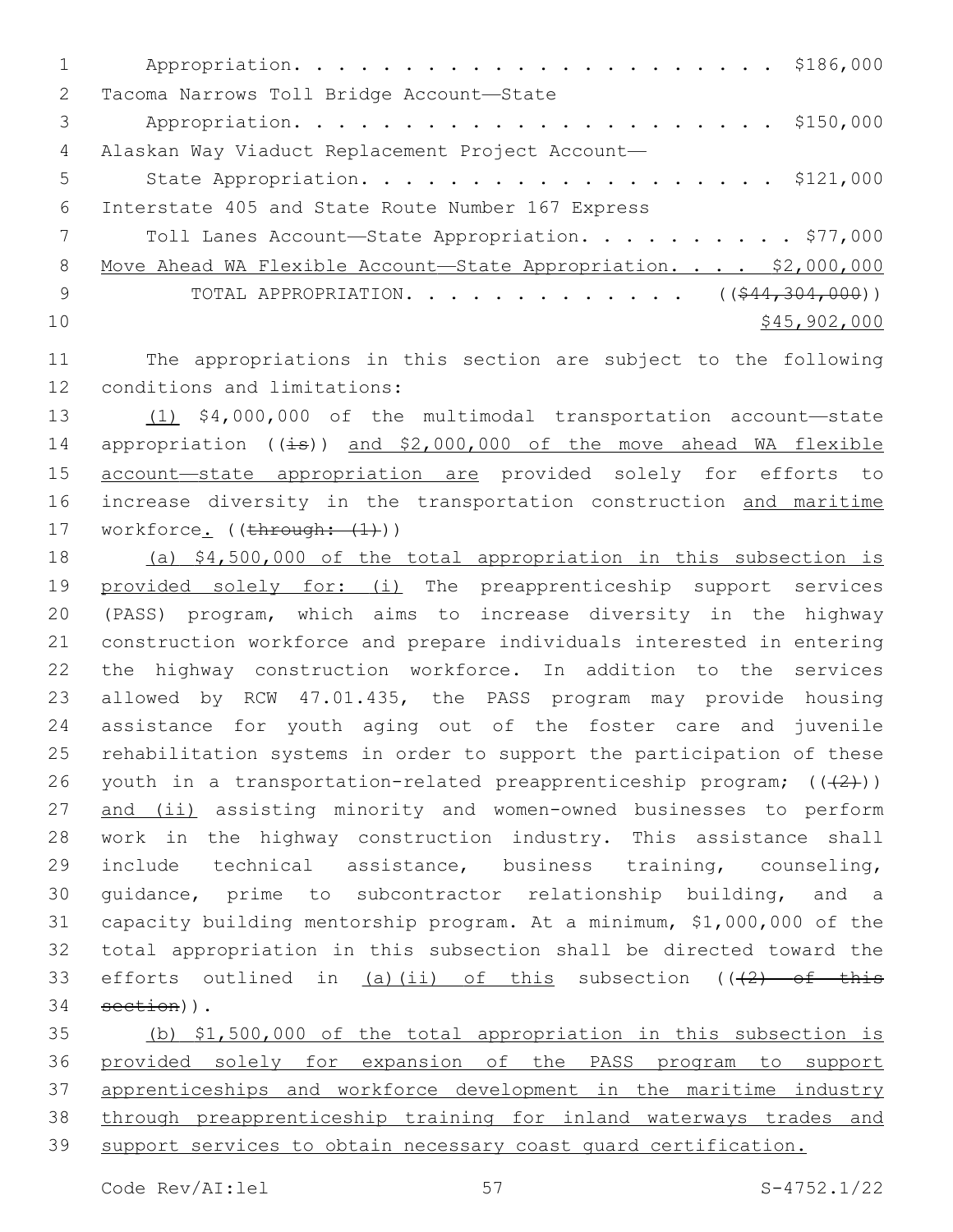(c) The provider(s) chosen to complete the work in this subsection shall be selected through a competitive bidding process. The program shall be administered by the Washington state department 4 of transportation's office of equal opportunity.

 (2) \$782,000 of the motor vehicle account—state appropriation is provided solely for contingency funding to address emergent issues related to mitigating negative impacts of the high level of staff vacancies. Potential uses of the funding include, but are not limited to, the following: Increased overtime, travel, and other related 10 costs; increased contracting to maintain adequate service levels; and 11 unanticipated facility and equipment needs. By January 1, 2023, the department must submit a report to the governor and the transportation committees of the legislature detailing the specific expenditures made from the contingency funding provided in this subsection.

 (3) \$774,000 of the motor vehicle account—state appropriation and \$266,000 of the Puget Sound ferry operations account—state appropriation are provided solely for the department to hire a 19 workforce development consultant to develop, track, and monitor the progress of community workforce agreements, and to hire staff to assist with the development and implementation of internal diversity, equity, and inclusion efforts and serve as subject matter experts on federal and state civil rights provisions. The department shall provide a progress report on the implementation of efforts under this subsection to the transportation committees of the legislature and 26 the governor by December 1, 2022.

 **Sec. 219.** 2021 c 333 s 218 (uncodified) is amended to read as 28 follows:

 **FOR THE DEPARTMENT OF TRANSPORTATION—TRANSPORTATION PLANNING, DATA, AND RESEARCH—PROGRAM T** 31 Motor Vehicle Account—State Appropriation. . . . . ((\$27,057,000)) \$25,741,000 Motor Vehicle Account—Federal Appropriation. . . . . . . \$34,865,000 34 Motor Vehicle Account-Private/Local Appropriation. . . . . \$400,000 35 Multimodal Transportation Account-State

36 Appropriation. . . . . . . . . . . . . . . . . . (  $(\frac{2919,000}{1})$ \$2,145,000

38 Multimodal Transportation Account—Federal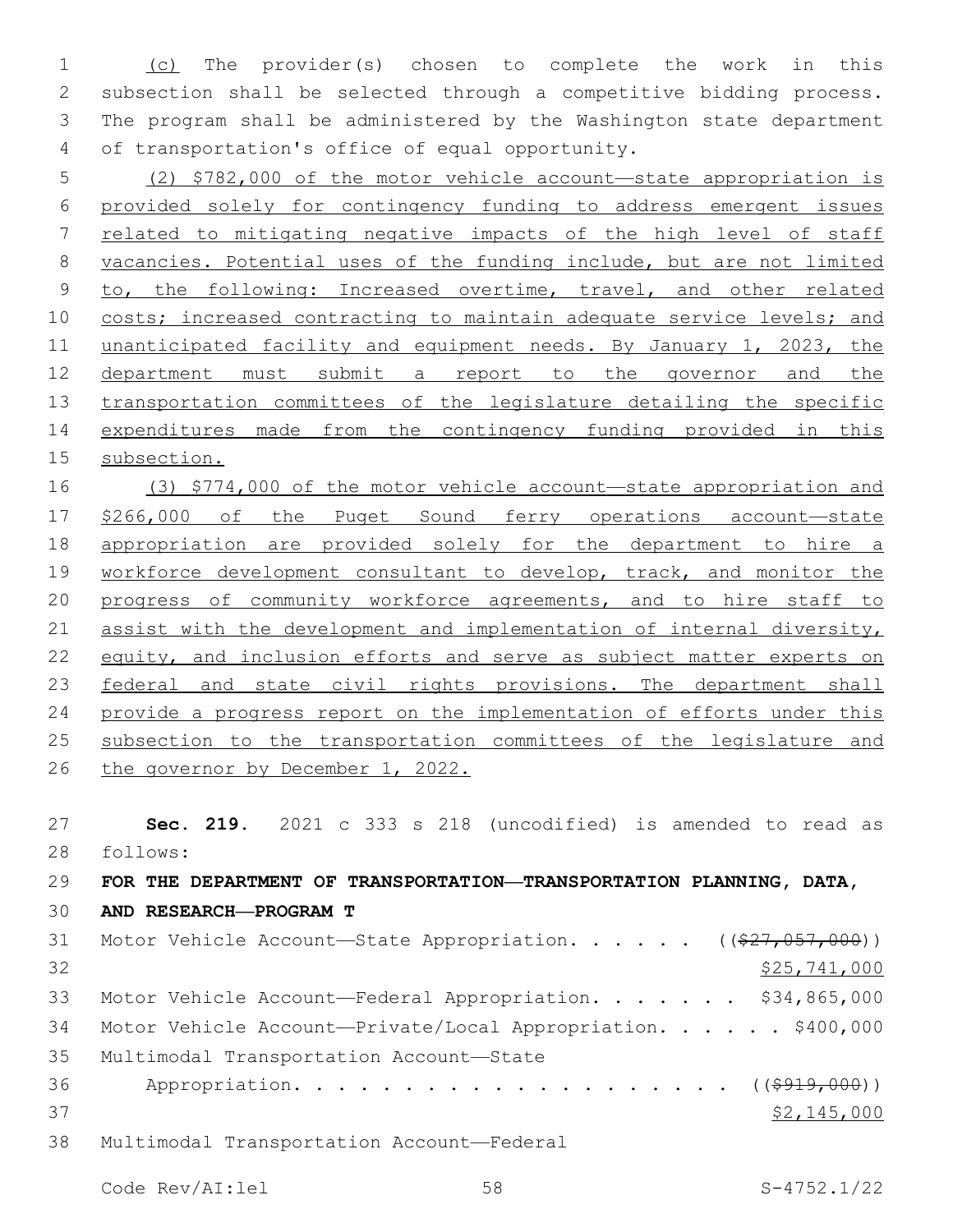| 2  | Multimodal Transportation Account-Private/Local                   |
|----|-------------------------------------------------------------------|
| 3  | \$100,000                                                         |
| 4  | State Route Number 520 Corridor Account-State                     |
| 5  |                                                                   |
| 6  | \$451,000                                                         |
|    | Interstate 405 and State Route Number 167 Express                 |
| 8  | Toll Lanes Account-State Appropriation. \$2,879,000               |
| -9 | Move Ahead WA Flexible Account-State Appropriation. \$1,500,000   |
| 10 | Move Ahead WA Flexible Account-Federal Appropriation. \$1,000,000 |
| 11 | TOTAL APPROPRIATION. ( $(\frac{269}{135}, 000)$ )                 |
| 12 | \$71,890,000                                                      |
|    |                                                                   |

 The appropriations in this section are subject to the following 14 conditions and limitations:

 (1) \$4,080,000 of the motor vehicle account—federal appropriation is provided solely for the Forward Drive road usage charge research project overseen by the transportation commission using a portion of the amount of the federal grant award. The purpose of the Forward Drive road usage charge research project is to advance research in key policy areas related to road usage charge including assessing impacts of future mobility shifts on road usage charge revenues, conducting an equity analysis, updating and assessing emerging mileage reporting methods, determining opportunities to reduce cost of collection, conducting small-scale pilot tests, and identifying a 25 long-term, detailed phase-in plan.

 (2) \$2,879,000 of the Interstate 405 and state route number 167 express toll lanes account—state appropriation is provided solely for completion of updating the state route number 167 master plan.

29 (3) ((\$250,000)) \$500,000 of the multimodal transportation account—state appropriation is provided solely for the department to partner with the department of commerce in developing vehicle miles traveled targets for the counties in Washington state with (a) a population density of at least 100 people per square mile and a population of at least 200,000; or (b) a population density of at least 75 people per square mile and an annual growth rate of at least 1.75 percent as determined by the office of financial management. Given land use patterns are key factors in travel demand and should be taken into consideration when developing the targets, the department and the department of commerce shall partner with local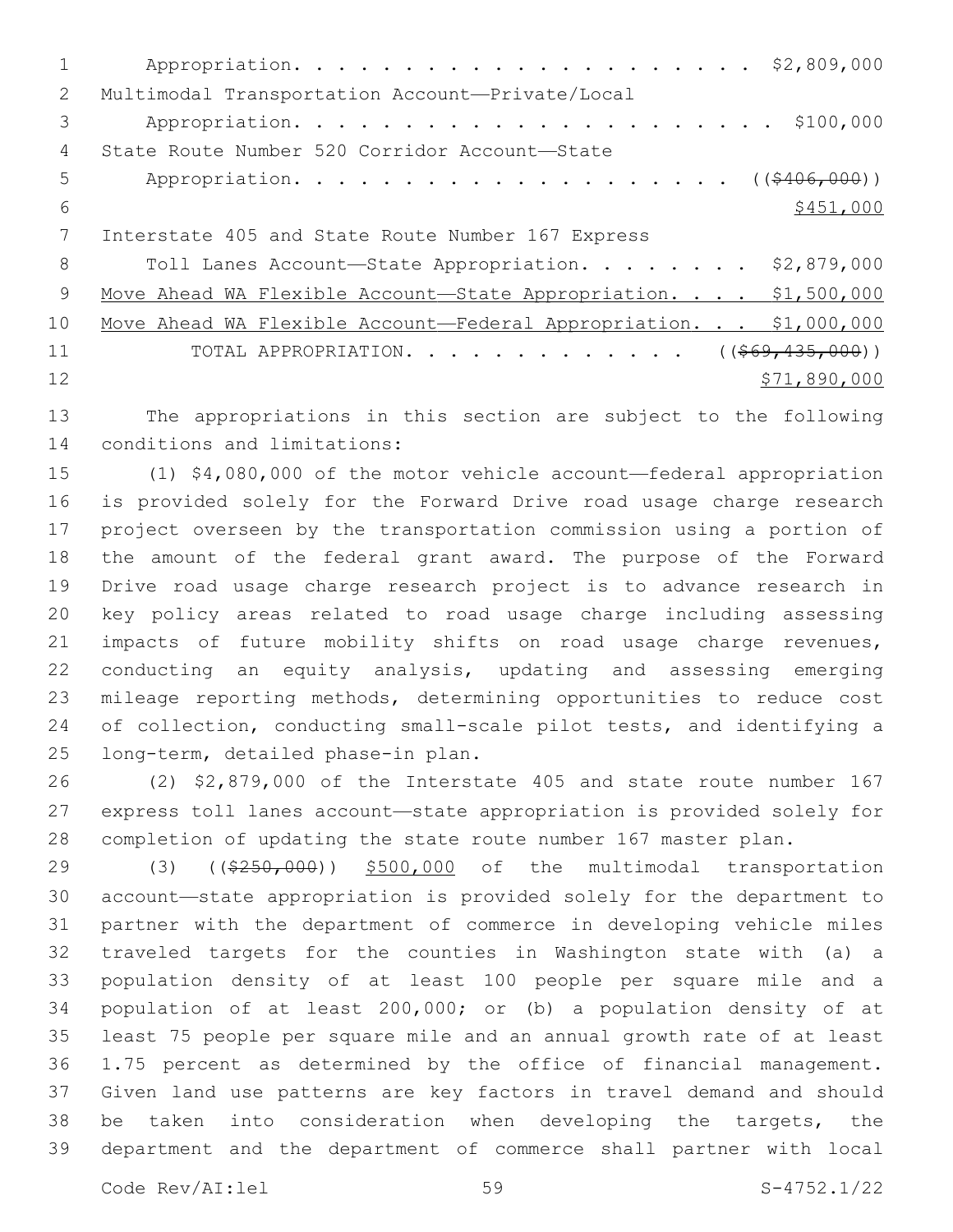jurisdictions, regional transportation planning organizations and other stakeholders to inventory existing laws and rules that promote transportation and land use, identify gaps and make recommendations for changes in laws, rules and agency guidance, and establish a framework for considering underserved and rural communities in the evaluation. The department and the department of commerce shall provide an initial technical report by December 31, 2021, an interim report by June 22, 2022, and a final report to the governor and appropriate committees of the legislature by June 30, 2023, that includes a process for establishing vehicle miles traveled reduction targets, a recommended suite of options for local jurisdictions to achieve the targets, and funding requirements for state and local 13 jurisdictions.

 (4) ((\$406,000)) \$451,000 of the state route number 520 corridor account—state appropriation is provided solely for the department to contract with the University of Washington department of mechanical engineering, to study measures to reduce noise impacts from the state route number 520 bridge expansion joints. The field testing shall be scheduled during existing construction, maintenance, or other scheduled closures to minimize impacts. The testing must also ensure safety of the traveling public. The study shall examine testing 22 methodologies and project timelines and costs. A ((final)) draft report must be submitted to the transportation committees of the 24 legislature and the governor by March 1, 2022. A final report must be submitted to the transportation committees of the legislature and the governor by June 30, 2022.

 (5) \$5,900,000 of the motor vehicle account—federal appropriation and \$400,000 of the motor vehicle account—private/local appropriation are provided solely for delivery of the department's state planning 30 and research work program and pooled fund research projects( $(\tau)$  provided that the department may not expend any amounts provided in this section on a long-range plan or corridor scenario analysis for I-5 from Tumwater to Marysville. This is not intended to reference or impact: The existing I-5 corridor from Mounts road to Tumwater design and operations alternatives analysis; design studies related to HOV lanes or operations; or where it is necessary to continue design and 37 operations analysis related to projects already under development)).

 (6) \$800,000 of the motor vehicle account—state appropriation is provided solely for WSDOT to do a corridor study of SR 302 (Victor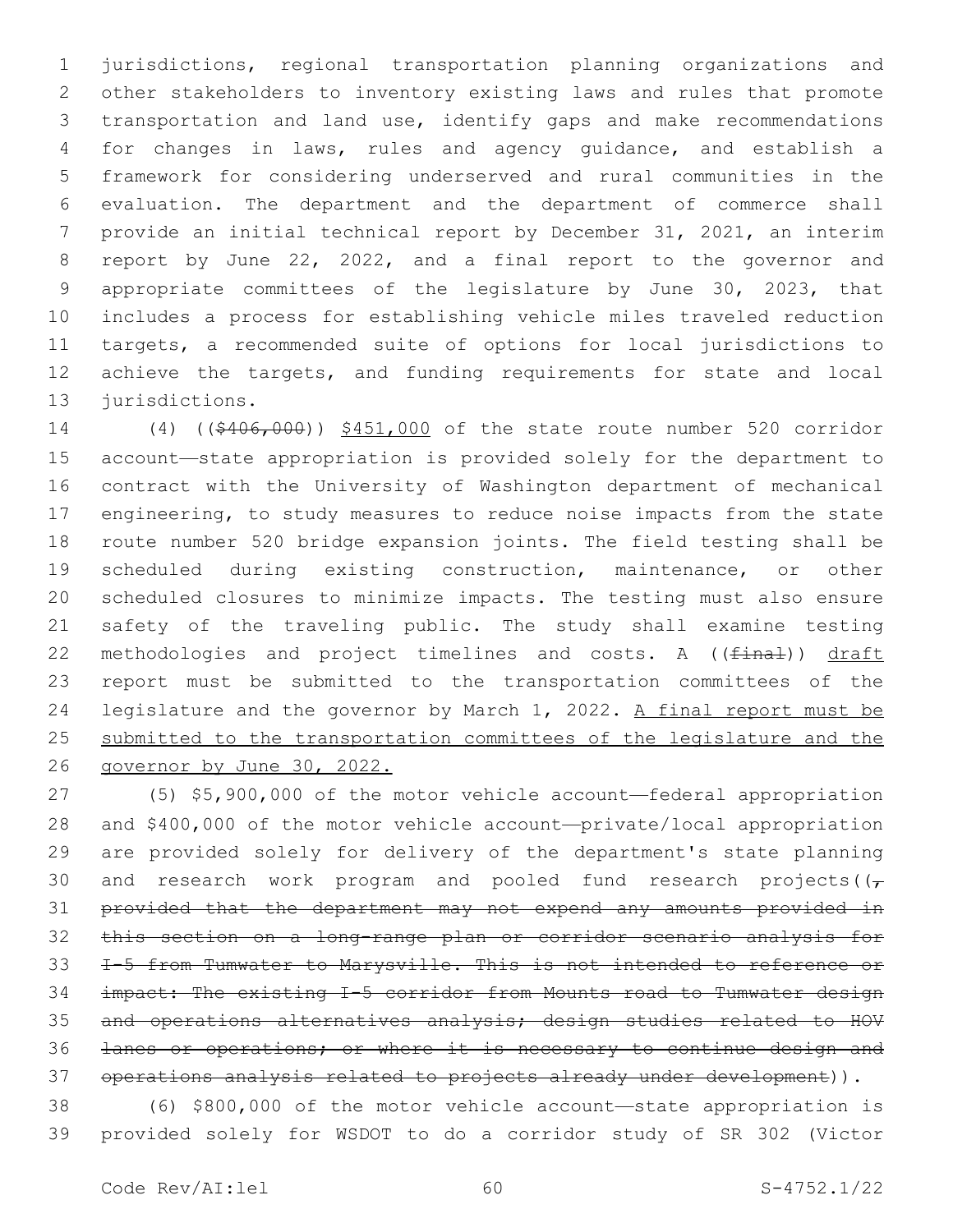Area) to recommend safety and infrastructure improvements to address current damage and prevent future roadway collapse and landslides 3 that have caused road closures.

 (7) \$1,000,000 of the motor vehicle account—state appropriation is provided solely for a study on the need for additional connectivity in the area between SR 161, SR 7, SR 507, and I-5 in 7 South Pierce County.

 (8) \$894,000 of the motor vehicle account—state appropriation and \$58,000 of the multimodal transportation account—state appropriation are provided solely for contingency funding to address emergent issues related to mitigating negative impacts of the high level of staff vacancies. Potential uses of the funding include, but are not limited to, the following: Increased overtime, travel, and other 14 related costs; increased contracting to maintain adequate service 15 levels; and unanticipated facility and equipment needs. By January 1, 2023, the department must submit a report to the governor and the transportation committees of the legislature detailing the specific expenditures made from the contingency funding provided in this subsection.

 (9) \$1,500,000 of the move ahead WA flexible account—state appropriation and \$1,000,000 of the move ahead WA flexible account— 22 federal appropriation are provided solely for an Interstate 5 23 planning and environmental linkage study, and to advance a central 24 Seattle Interstate 5 lid. This study will serve as a next step toward a statewide Interstate 5 master plan, building upon existing work underway in the corridor. It is the intent of the legislature to direct \$40,000,000 to complete the planning and environmental linkage 28 study and to advance a central Seattle Interstate 5 lid over the course of the 16-year move ahead WA funding package.

 (a) The study must meet planning and environmental linkages requirements to assess strategies and actions to address preservation and safety needs; climate change; improve corridor efficiency and person-throughput; and operate managed lanes effectively in the long- term. The study must include a robust public engagement program; and must assess multimodal transportation system impacts as well as 36 economic, revenue and equity considerations. The outcome of this work will provide a basis for preliminary project planning, design and environmental work.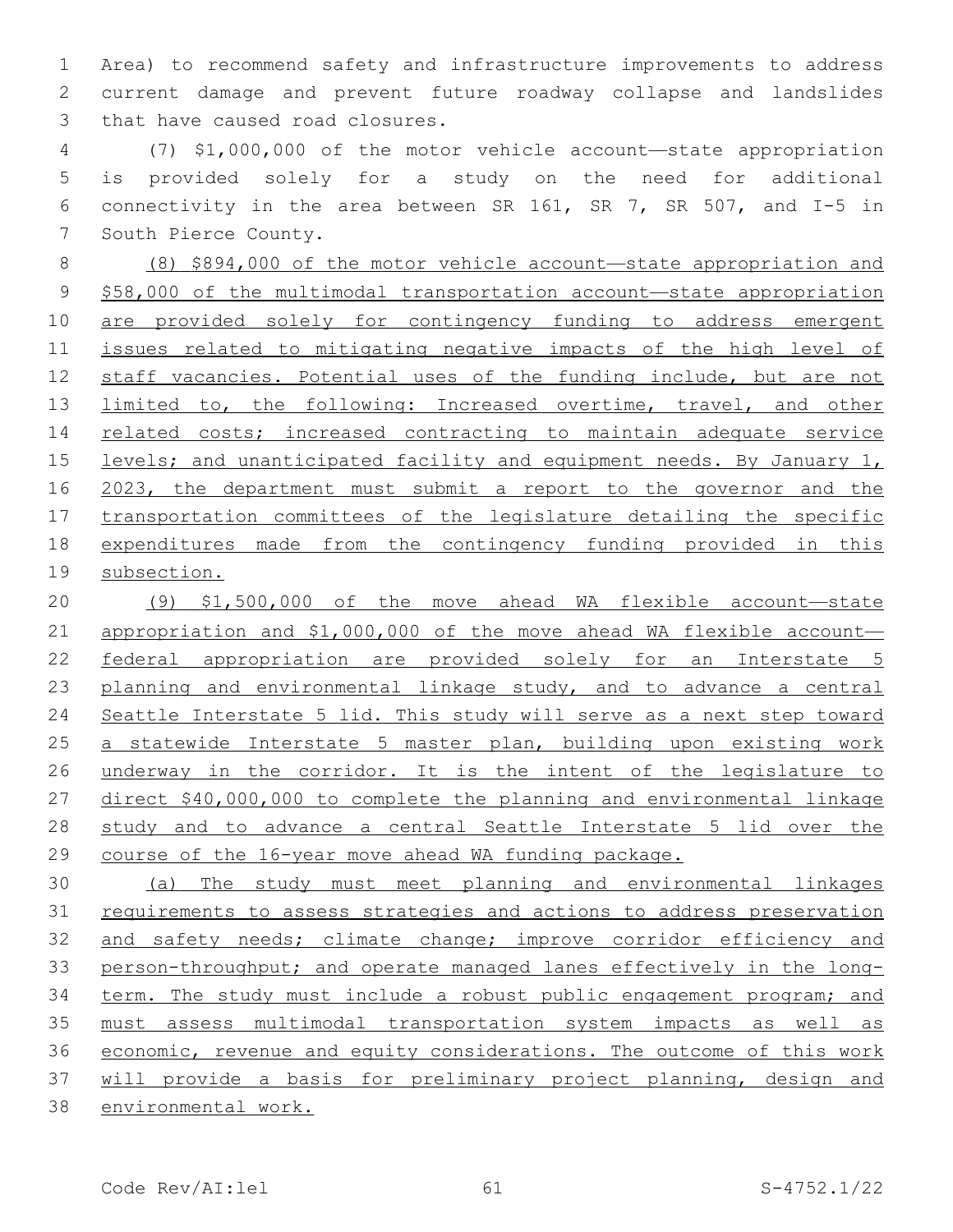(b) The department shall submit a final report on the Interstate 5 planning and environmental linkage study to the joint 3 transportation committee by June 30, 2023.

 (c) As an initial element of the study, the department must identify and prepare an implementation plan for near-term actions to improve HOV lane system-wide performance until a long-term solution is in place, including steps required to convert HOV lanes to a different managed lane operating concept such as express toll lanes. The implementation plan must include the planning, design, 10 environmental review, equity considerations, community engagement, traffic and revenue analysis, rate setting, and related engineering considerations necessary for a full I-5 HOV system conversion. The department shall submit an interim report on a recommended near-term 14 implementation plan to the legislative transportation committees by December 31, 2022.

 (d) The department of transportation, in collaboration with city of Seattle, must perform the next phase of work to advance a central Seattle Interstate 5 lid. The next phase of the project must include:

 (i) A downtown Seattle transportation and traffic impact study, including evaluation of potential changes to the configurations of 21 I-5 lanes and ramps;

22 (ii) Geotechnical explorations and assessment of site conditions; 23 equitable community engagement; and

 (iii) Refinement of scenarios and cost estimating to help support 25 future department and city decisions on lid design and land use planning.

 (10) \$450,000 of the move ahead WA account—state appropriation is provided solely for the department to continue to develop a performance-based project evaluation model based on the initial work done for section 218(7), chapter 219, Laws of 2020, in a way that operationalizes the six transportation policy goals in RCW 47.04.280. This work should first include clarification of the transportation policy goals through development of objectives and criteria that reflect system priorities based on outcomes of community engagement. After a framework is established by which goals can be more directly related to outcomes, the project evaluation model should leverage the department's existing experts and best practices used for prioritizing programmatic funds to develop procedures by which evaluators could consistently score and rank all types of projects. The department must issue a report by June 30, 2023, summarizing the Code Rev/AI:lel 62 S-4752.1/22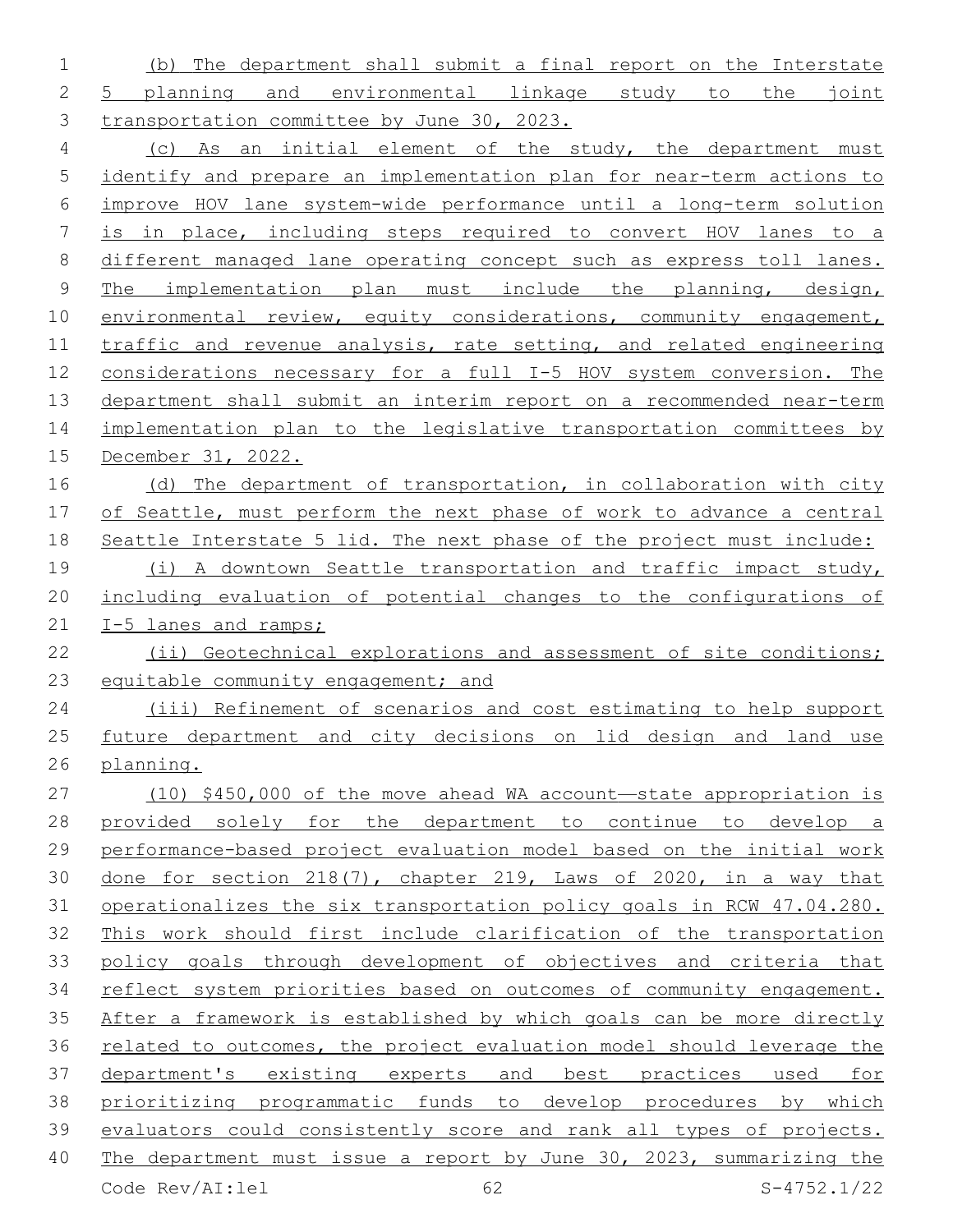new project evaluation model, and provide recommendations for how this process could be implemented in coordination with the 3 legislative work cycle. (11)(a) \$500,000 of the multimodal transportation account—state appropriation is provided solely for Thurston regional planning council (TRPC) to conduct a study examining: (i) Options for multimodal high capacity transportation (HCT) to serve travelers on the I-5 corridor between central Thurston county (Olympia area) and Pierce county; and (ii) The feasibility, need, and potential governance and funding structures for passenger-only ferry service between the cities of Olympia and Seattle. (b) The study will include an assessment of travelsheds and ridership potential and identify and provide an evaluation of options to enhance connectivity and accessibility for the greater south Puget Sound region with an emphasis on linking to planned or existing commuter or regional light rail. The study shall include consideration of a direct fast passenger-only ferry service and a slower service with additional limited stops. The study must account for previous and ongoing efforts by transit agencies and the department. The study will emphasize collaboration with a diverse community of interests, including but not limited to transit, 23 business, public agencies, tribes, and providers and users of 24 transportation who because of age, income, or ability may face barriers and challenges. TRPC will provide to the transportation committees of the legislature a study outline and recommendations of deliverables by December 1, 2022. 28 (12) \$600,000 of the multimodal transportation account-state 29 appropriation is provided solely for the city of Seattle's office of planning and community development to support an equitable development initiative to reconnect the South Park neighborhood, currently divided by State Route 99. (a) The support work must include: (i) A public engagement and visioning process led by a neighborhood-based, community organization; and (ii) A feasibility study of decommissioning SR 99 in the South

 Park neighborhood to include, but not be limited to, traffic studies, environmental impact analysis, and development of alternatives, including the transfer of the land to a neighborhood-led community

land trust.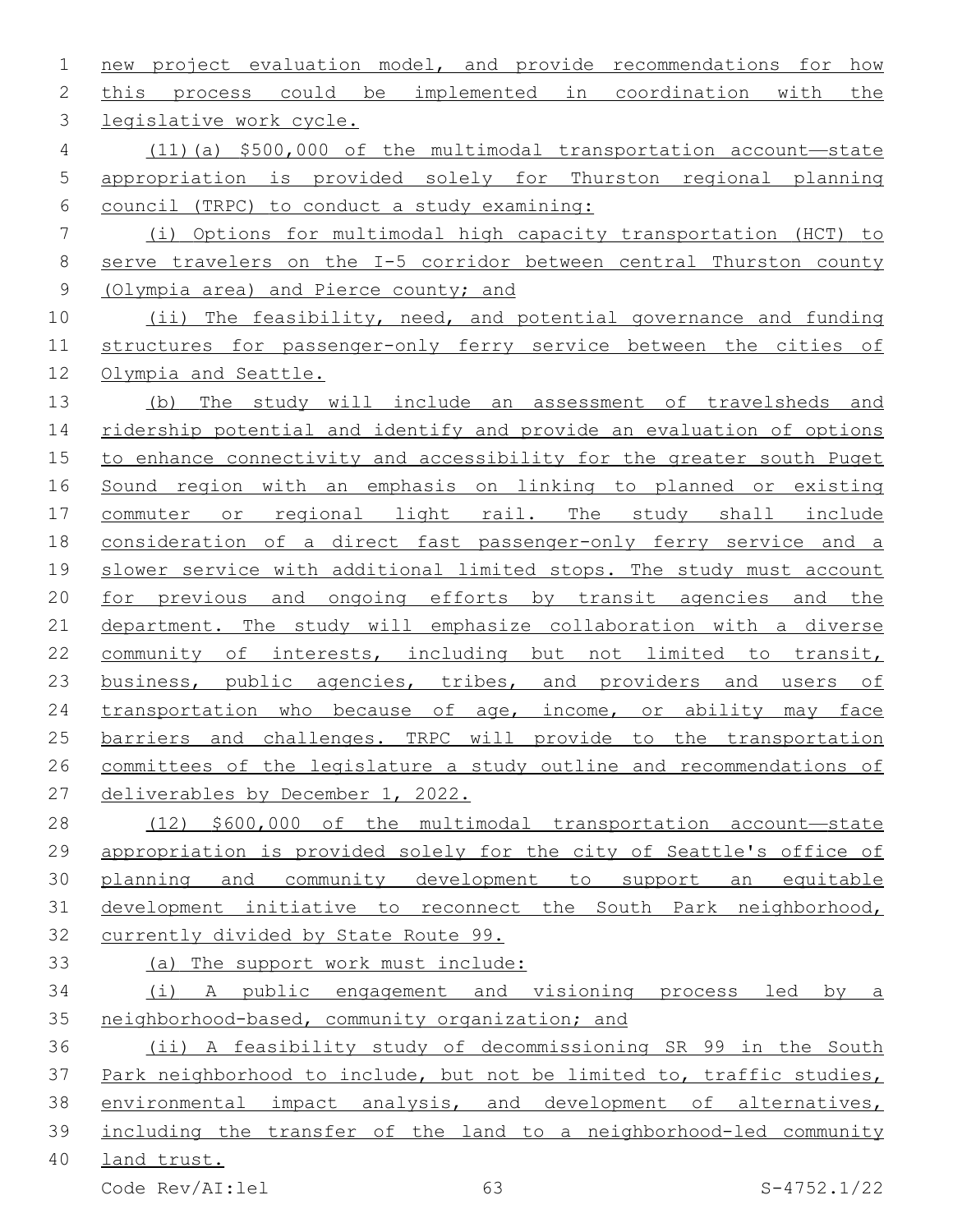1 (b) The support work must be conducted in coordination and 2 partnership with neighborhood residents, neighborhood industrial and 3 commercial representatives, the state department of transportation, 4 and other entities and neighborhoods potentially impacted by changes 5 to the operation of SR 99. 6 (c) The city must provide a report on the plan that includes 7 recommendations to the Seattle city council, state department of 8 transportation, and the transportation committees of the legislature 9 by January 1, 2025. 10 **Sec. 220.** 2021 c 333 s 219 (uncodified) is amended to read as follows: 11 12 **FOR THE DEPARTMENT OF TRANSPORTATION—CHARGES FROM OTHER AGENCIES—** 13 **PROGRAM U** 14 Aeronautics Account—State Appropriation. . . . . . . . . . . \$1,000 15 Transportation Partnership Account-State 16 Appropriation. . . . . . . . . . . . . . . . . . . . ((\$23,000))  $17$  \$25,000 18 Motor Vehicle Account—State Appropriation. . . . . ((\$99,515,000))  $19$  \$99,711,000 20 Puget Sound Ferry Operations Account-State 21 Appropriation. . . . . . . . . . . . . . . . . . (  $(*220,000)$  )  $22 \frac{\$244,000}{}$ 23 State Route Number 520 Corridor Account-State 24 Appropriation. . . . . . . . . . . . . . . . . . . . . . \$26,000 25 Connecting Washington Account—State Appropriation. . . . ((\$184,000))  $26$ 27 Multimodal Transportation Account-State 28 Appropriation. . . . . . . . . . . . . . . . . (  $(\frac{64, 795, 000}{5}, \frac{1000}{5})$  $29$  \$4,810,000 30 Tacoma Narrows Toll Bridge Account-State 31 Appropriation. . . . . . . . . . . . . . . . . . . . . . \$19,000 32 Alaskan Way Viaduct Replacement Project Account— 33 State Appropriation. . . . . . . . . . . . . . . . . . \$14,000 34 Interstate 405 and State Route Number 167 Express 35 Toll Lanes Account-State Appropriation. . . . . . . . . \$15,000 36 Move Ahead WA Flexible Account-State Appropriation. . . . \$2,000,000 37 TOTAL APPROPRIATION. . . . . . . . . . . . ((\$104,812,000))  $38$   $$107,068,000$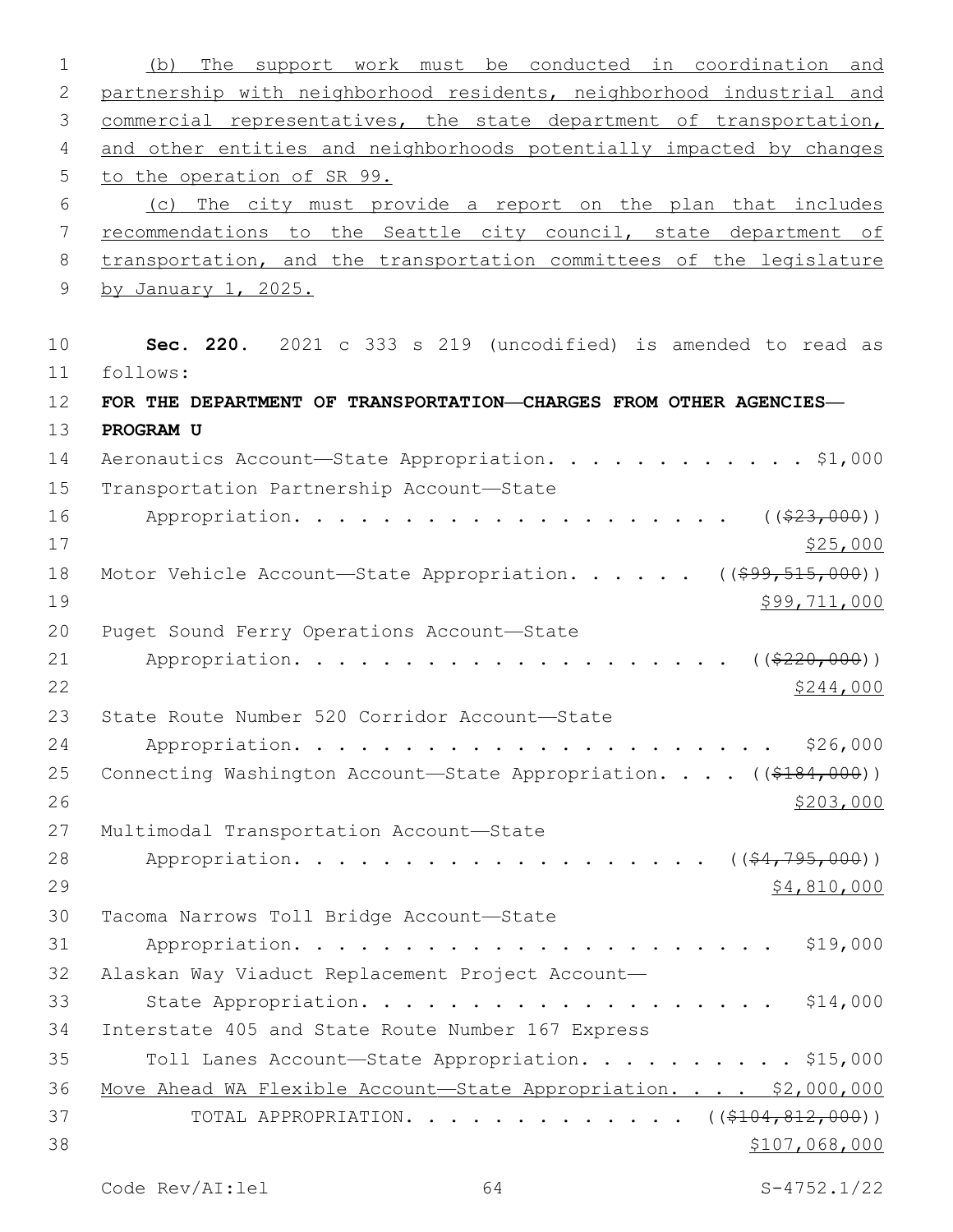The appropriations in this section are subject to the following 2 conditions and limitations:

 (1) Consistent with existing protocol and practices, for any negotiated settlement of a claim against the state for the department that exceeds five million dollars, the department, in conjunction with the attorney general and the department of enterprise services, shall notify the director of the office of financial management and 8 the transportation committees of the legislature.

 (2) Beginning October 1, 2021, and semiannually thereafter, the department, in conjunction with the attorney general and the department of enterprise services, shall provide a report with judgments and settlements dealing with the Washington state ferry system to the director of the office of financial management and the transportation committees of the legislature. The report must include information on: (a) The number of claims and settlements by type; (b) 16 the average claim and settlement by type; (c) defense costs associated with those claims and settlements; and (d) information on the impacts of moving legal costs associated with the Washington state ferry system into the statewide self-insurance pool.

 (3) Beginning October 1, 2021, and semiannually thereafter, the department, in conjunction with the attorney general and the department of enterprise services, shall provide a report with judgments and settlements dealing with the nonferry operations of the department to the director of the office of financial management and the transportation committees of the legislature. The report must include information on: (a) The number of claims and settlements by 27 type; (b) the average claim and settlement by type; and (c) defense costs associated with those claims and settlements.

 (4) When the department identifies significant legal issues that have potential transportation budget implications, the department must initiate a briefing for appropriate legislative members or staff through the office of the attorney general and its legislative 33 briefing protocol.

 (5) \$2,000,000 of the move ahead WA flexible account—state appropriation is provided solely for enhanced funding to the office of minority and women's business enterprises to increase the number of certified women and minority-owned contractors in the transportation sector.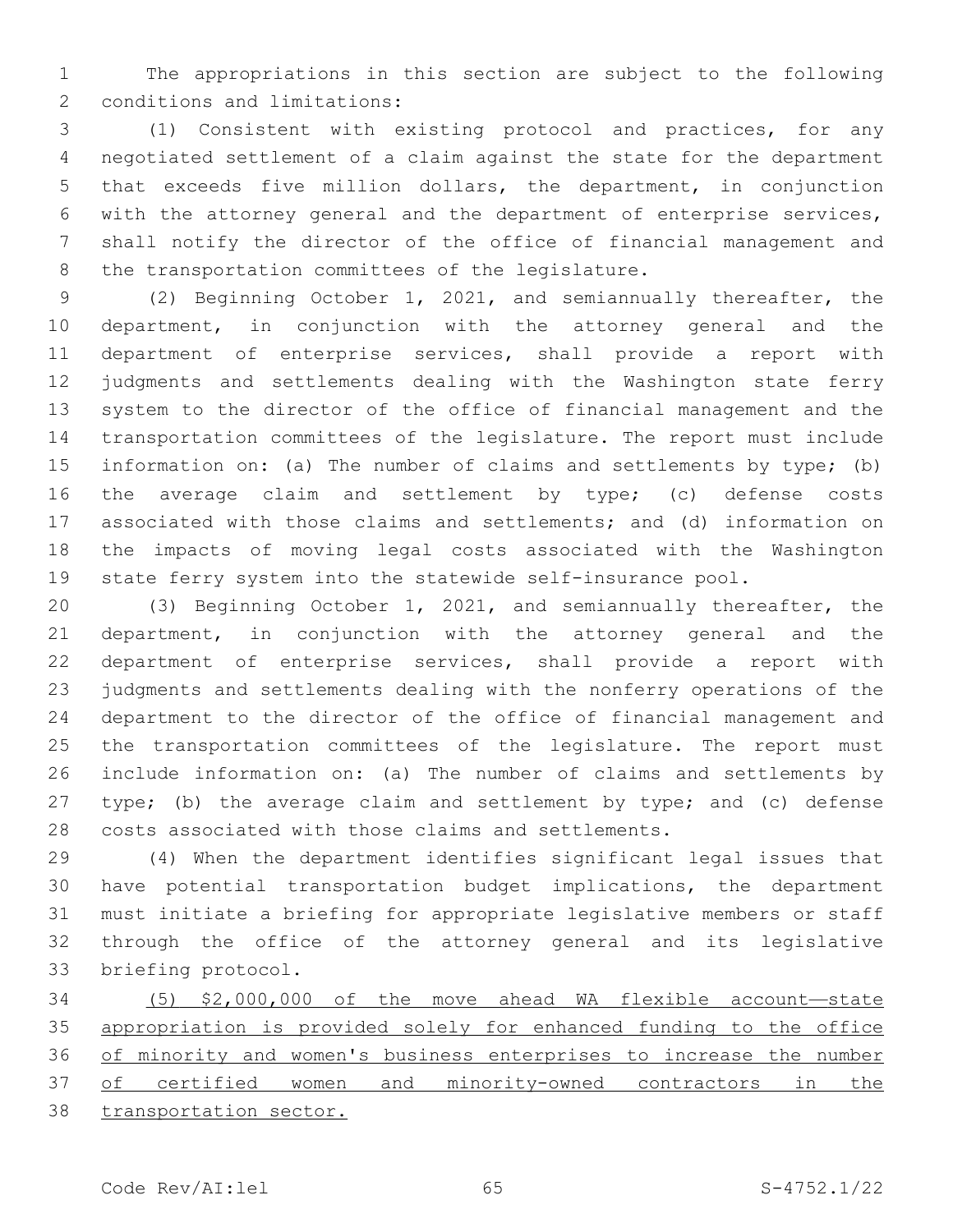**Sec. 221.** 2021 c 333 s 220 (uncodified) is amended to read as follows: 2 **FOR THE DEPARTMENT OF TRANSPORTATION—PUBLIC TRANSPORTATION—PROGRAM V** 4 State Vehicle Parking Account—State Appropriation. . . . . \$784,000 5 Regional Mobility Grant Program Account-State 6 Appropriation. . . . . . . . . . . . . . . . .  $($   $($   $$104, 478, 000)$   $)$  \$115,488,000 8 Rural Mobility Grant Program Account-State 9 Appropriation. . . . . . . . . . . . . . . . . (  $(\frac{233,168,000)}{}$  $\frac{10}{233,283,000}$ 11 Multimodal Transportation Account-State 12 Appropriation. . . . . . . . . . . . . . . . (  $(\frac{131}{131}, 150, 000)$  ) \$133,928,000 \$133,928,000 \$133,928,000 \$133,928,000 \$133,928,000 \$133,928,000 \$133,928,000 \$133,928,000 \$133,928,000 \$133,928,000 \$133,928,000 \$133,928,000 \$133,928  $\pm 1$ 14 Multimodal Transportation Account-Federal Appropriation. . . . . . . . . . . . . . . . . . . . . \$3,574,000 16 Multimodal Transportation Account-Local Appropriation. . . . . . . . . . . . . . . . . . . . . . \$100,000 18 TOTAL APPROPRIATION. . . . . . . . . . . . ((\$273,254,000)) \$287,157,000

 The appropriations in this section are subject to the following 21 conditions and limitations:

 (1) \$67,821,000 of the multimodal transportation account—state appropriation is provided solely for a grant program for special needs transportation provided by transit agencies and nonprofit 25 providers of transportation. Of this amount:

 (a) \$15,568,000 of the multimodal transportation account—state appropriation is provided solely for grants to nonprofit providers of special needs transportation. Grants for nonprofit providers must be based on need, including the availability of other providers of service in the area, efforts to coordinate trips among providers and riders, and the cost effectiveness of trips provided.

 (b) \$52,253,000 of the multimodal transportation account—state appropriation is provided solely for grants to transit agencies to transport persons with special transportation needs. To receive a grant, the transit agency must, to the greatest extent practicable, have a maintenance of effort for special needs transportation that is no less than the previous year's maintenance of effort for special needs transportation. Grants for transit agencies must be prorated based on the amount expended for demand response service and route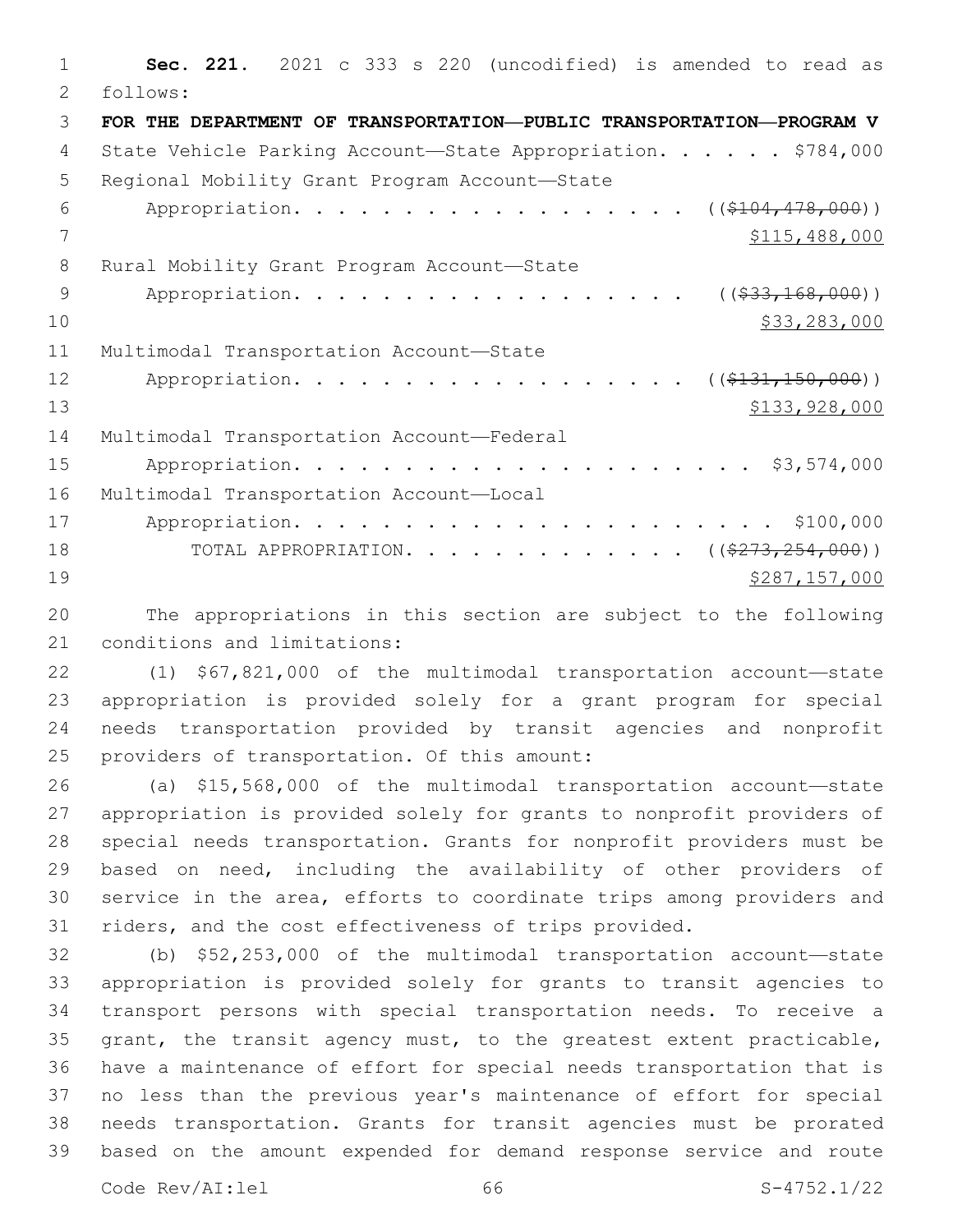deviated service in calendar year 2019 as reported in the "Summary of Public Transportation - 2019" published by the department of transportation. No transit agency may receive more than thirty percent of these distributions.4

5 (2) ((\$33,168,000)) \$33,283,000 of the rural mobility grant program account—state appropriation is provided solely for grants to aid small cities in rural areas as prescribed in RCW 47.66.100.

 (3) \$2,000,000 of the multimodal transportation account—state 9 appropriation is provided solely for a ((vanpool)) public transit rideshare grant program for: (a) Public transit agencies to add 11 ((vanpools)) or replace ((vans)) rideshare vehicles; and (b) 12 incentives ((for employers)) and outreach to increase ((employee 13 vanpool)) rideshare use. The grant program for public transit 14 agencies may cover capital costs only; operating costs for public transit agencies are not eligible for funding under this grant program. Additional employees may not be hired from the funds provided in this section for the vanpool grant program, and supplanting of transit funds currently funding vanpools is not allowed. The department shall encourage grant applicants and recipients to leverage funds other than state funds.

21 (4) ((\$26,800,000)) \$37,809,000 of the regional mobility grant program account—state appropriation is reappropriated and provided solely for the regional mobility grant projects identified in LEAP Transportation Document ((2021-2)) 2022-2 ALL PROJECTS as developed 25 ((April 23, 2021)) February 20, 2022, Program - Public Transportation 26 Program (V).

 (5)(a) \$77,679,000 of the regional mobility grant program account —state appropriation is provided solely for the regional mobility 29 grant projects identified in LEAP Transportation Document ((2021-2)) 2022-2 ALL PROJECTS as developed ((April 23, 2021)) February 20, 31 2022, Program - Public Transportation Program (V). The department shall review all projects receiving grant awards under this program at least semiannually to determine whether the projects are making satisfactory progress. Any project that has been awarded funds, but does not report activity on the project within one year of the grant award, must be reviewed by the department to determine whether the grant should be terminated. The department shall promptly close out grants when projects have been completed, and any remaining funds must be used only to fund projects identified in the LEAP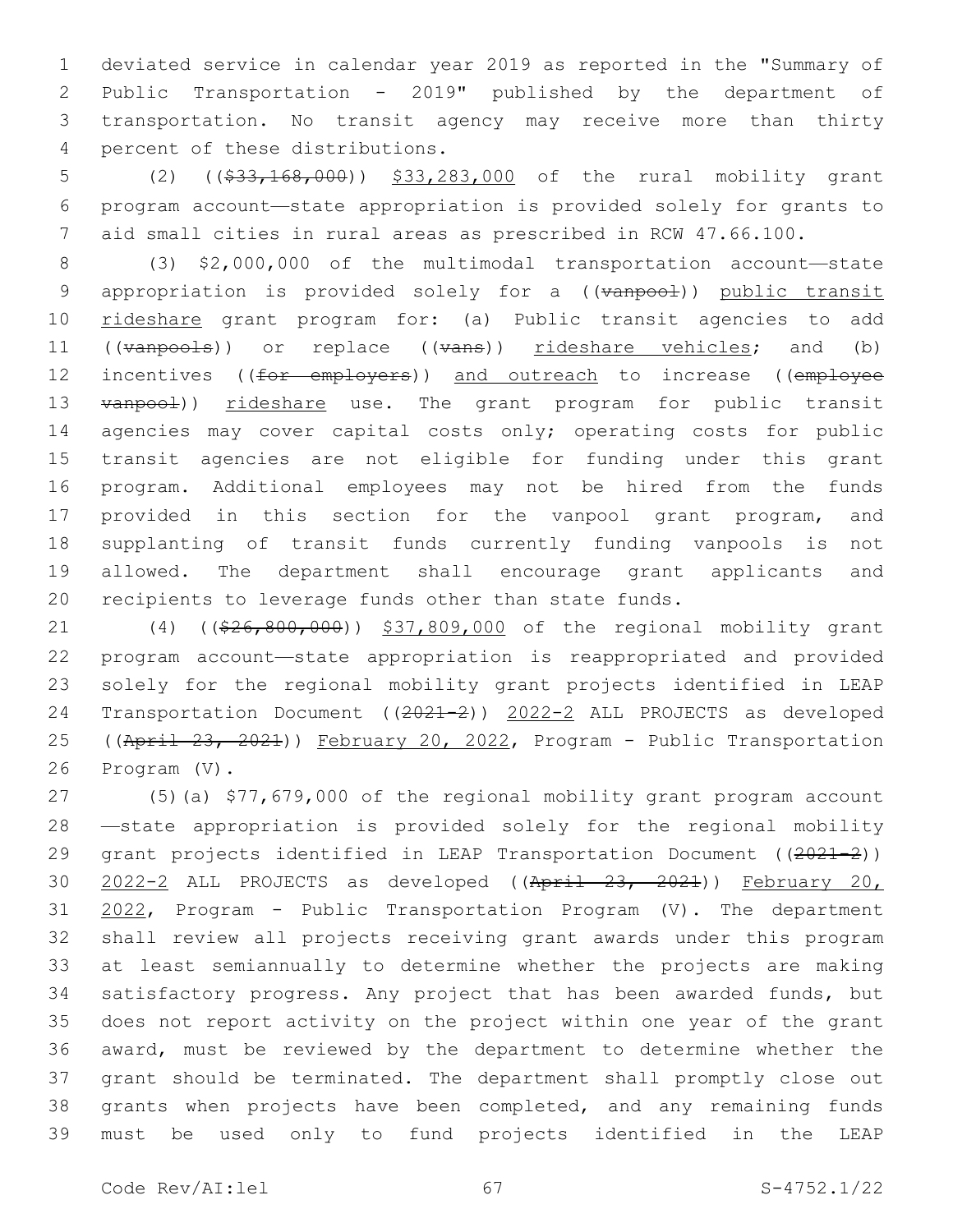transportation document referenced in this subsection. The department shall provide annual status reports on December 15, 2021, and December 15, 2022, to the office of financial management and the transportation committees of the legislature regarding the projects receiving the grants. It is the intent of the legislature to appropriate funds through the regional mobility grant program only for projects that will be completed on schedule. A grantee may not receive more than twenty-five percent of the amount appropriated in this subsection. Additionally, when allocating funding for the 2023-2025 biennium, no more than thirty percent of the total grant program may directly benefit or support one grantee unless all other 12 funding is awarded. The department shall not approve any increases or changes to the scope of a project for the purpose of a grantee 14 expending remaining funds on an awarded grant.

 (b) In order to be eligible to receive a grant under (a) of this subsection during the 2021-2023 fiscal biennium, a transit agency must establish a process for private transportation providers to apply for the use of park and ride facilities. For purposes of this subsection, (i) "private transportation provider" means: An auto transportation company regulated under chapter 81.68 RCW; a passenger charter carrier regulated under chapter 81.70 RCW, except marked or unmarked stretch limousines and stretch sport utility vehicles as defined under department of licensing rules; a private nonprofit transportation provider regulated under chapter 81.66 RCW; or a 25 private employer transportation service provider; and (ii) "private employer transportation service" means regularly scheduled, fixed- route transportation service that is offered by an employer for the 28 benefit of its employees.

 (6) Funds provided for the commute trip reduction (CTR) program may also be used for the growth and transportation efficiency center 31 program.

 (7) \$6,500,000 of the multimodal transportation account—state appropriation and \$784,000 of the state vehicle parking account—state appropriation are provided solely for CTR grants and activities. Of 35 this amount:

 (a) \$30,000 of the state vehicle parking account—state appropriation is provided solely for the STAR pass program for state employees residing in Mason and Grays Harbor Counties. Use of the pass is for public transportation between Mason County and Thurston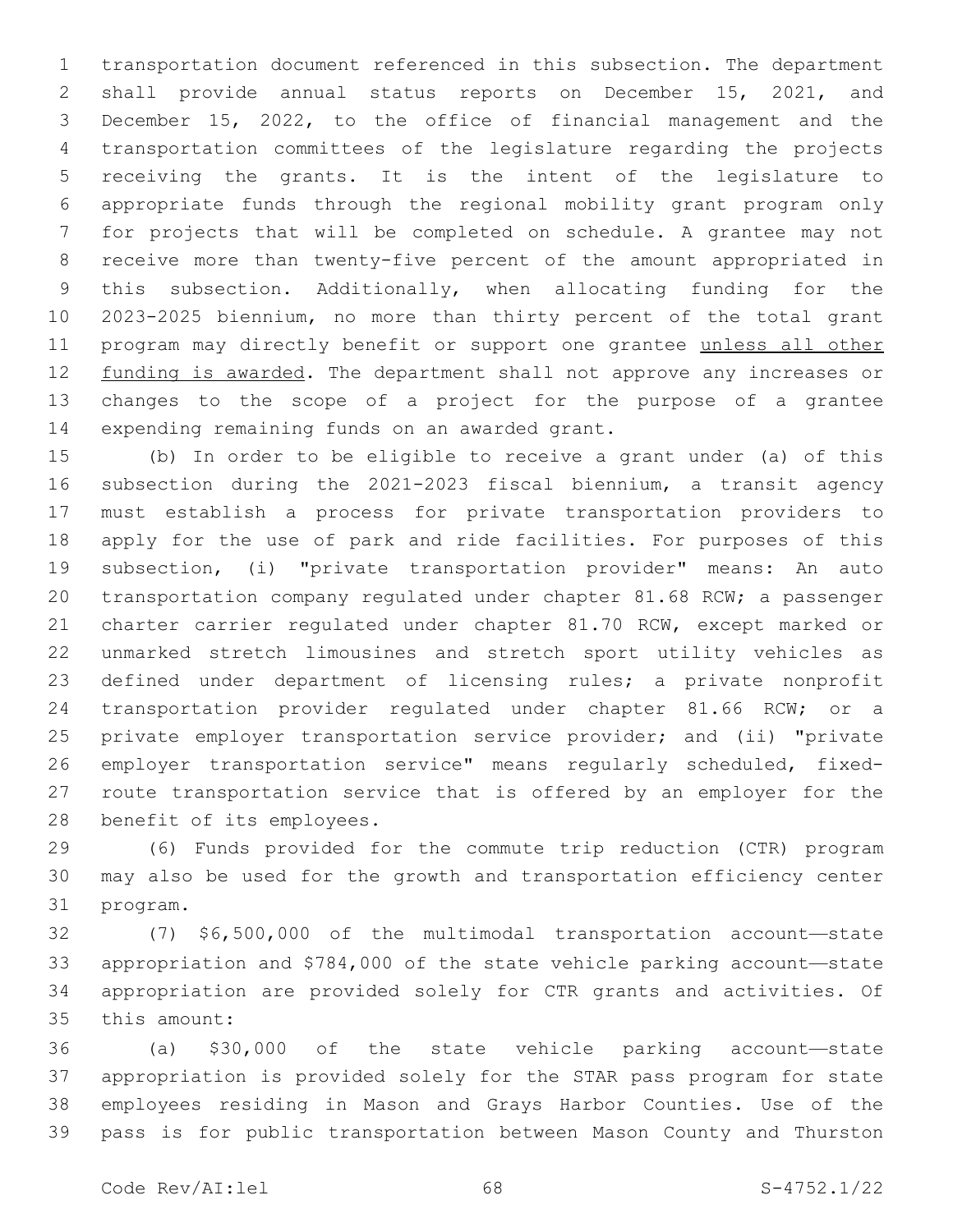County, and Grays Harbor and Thurston County. The pass may also be used within Grays Harbor County. The STAR pass commute trip reduction program is open to any state employee who expresses intent to commute to his or her assigned state worksite using a public transit system 5 currently participating in the STAR pass program.

 (b) \$800,000 of the multimodal transportation account—state appropriation is provided solely for continuation of the first mile/ last mile connections grant program. Eligible grant recipients include cities, businesses, nonprofits, and transportation network companies with first mile/last mile solution proposals. Transit agencies are not eligible. The commute trip reduction board shall develop grant parameters, evaluation criteria, and evaluate grant proposals. The commute trip reduction board shall provide the transportation committees of the legislature a report on the effectiveness of this grant program and best practices for continuing 16 the program.

17 (8)(a) Except as provided otherwise in this subsection, 18 ( $(\frac{28}{28}, \frac{263}{100})$ ) \$29,030,000 of the multimodal transportation account- state appropriation is provided solely for connecting Washington transit projects identified in LEAP Transportation Document 21 ((2021-2)) 2022-2 ALL PROJECTS as developed ((April 23, 2021)) February 20, 2022. It is the intent of the legislature that entities identified to receive funding in the LEAP document referenced in this subsection receive the amounts specified in the time frame specified in that LEAP document. If an entity has already completed a project in the LEAP document referenced in this subsection before the time frame identified, the entity may substitute another transit project 28 or projects that cost a similar or lesser amount.

 (b) Within the amount provided in this subsection, \$900,000 of the multimodal transportation account—state appropriation is provided solely to complete work on Martin Luther King Way, Rainier Ave improvements (G2000040).

 (9) The department shall not require more than a ten percent match from nonprofit transportation providers for state grants.

35 (10) ((\$21,858,000)) \$23,349,000 of the multimodal transportation account—state appropriation is provided solely for the green transportation capital grant program established in chapter 287, Laws of 2019 (advancing green transportation adoption).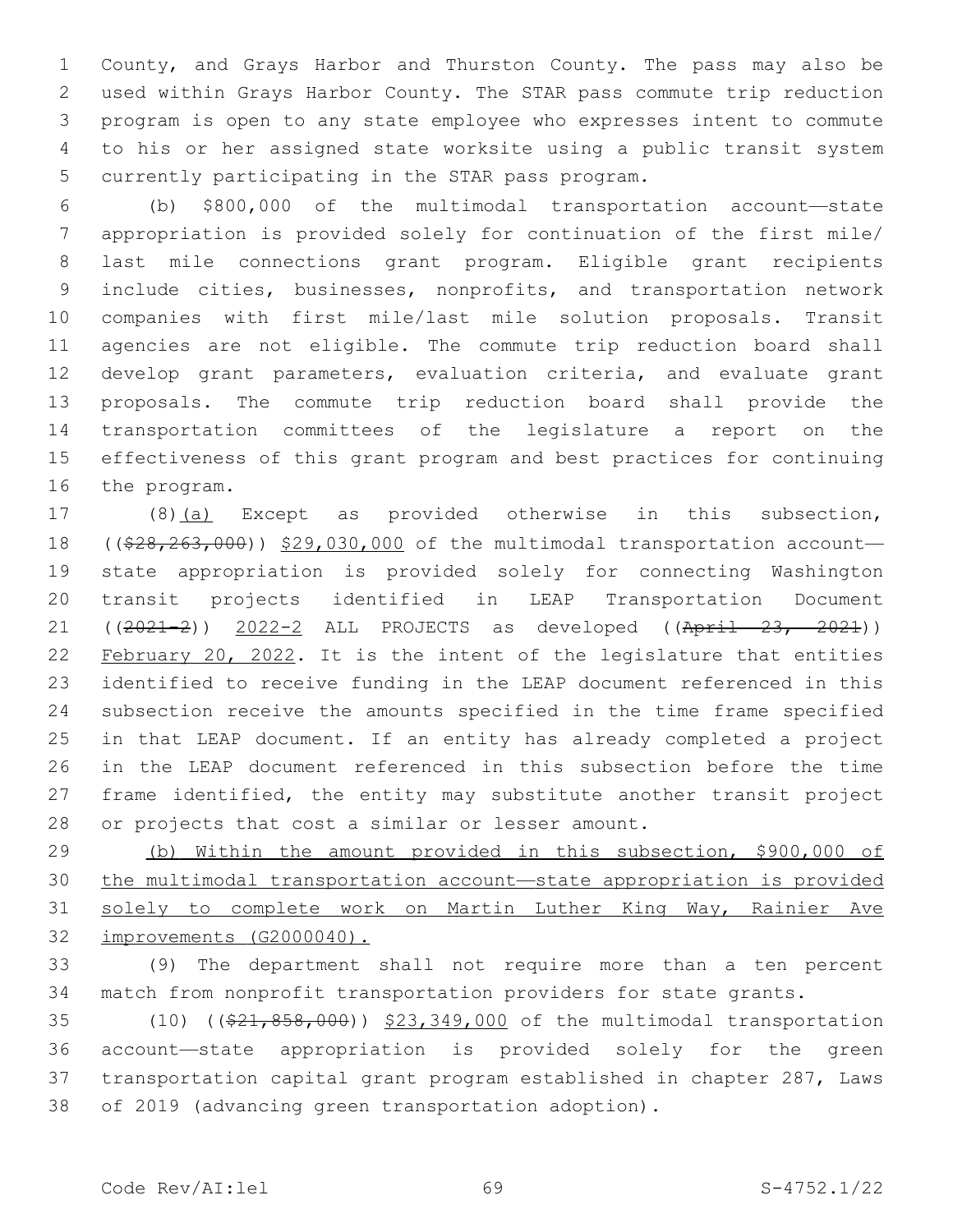(11) \$555,000 of the multimodal transportation account—state appropriation is provided solely for an interagency transfer to the Washington State University extension energy program to establish and administer a technical assistance and education program for public agencies on the use of alternative fuel vehicles. The Washington State University extension energy program shall prepare a report regarding the utilization of the program and provide this report to the transportation committees of the legislature by November 15, 2021.9

 (12) The department must provide telework assistance to employers as part of its CTR activities. The objectives of telework assistance include improving transportation system performance, supporting economic vitality, and increasing equity and access to opportunity.

 (13) \$150,000 of the multimodal transportation account—state appropriation is provided solely for Intercity Transit for the Dash 16 shuttle program.

 **Sec. 222.** 2021 c 333 s 221 (uncodified) is amended to read as follows: 18

**FOR THE DEPARTMENT OF TRANSPORTATION—MARINE—PROGRAM X**

20 Puget Sound Ferry Operations Account-State 21 Appropriation. . . . . . . . . . . . . . . . ((\$416,614,000)) 22 \$430,964,000 23 Puget Sound Ferry Operations Account—Federal 24 Appropriation. . . . . . . . . . . . . . . . ((\$124,000,000)) \$156,073,000 Puget Sound Ferry Operations Account—Private/Local Appropriation. . . . . . . . . . . . . . . . . . . . . . \$121,000 28 TOTAL APPROPRIATION. . . . . . . . . . . . ((<del>\$540,735,000</del>))  $5587,158,000$ 

 The appropriations in this section are subject to the following 31 conditions and limitations:

 (1) The office of financial management budget instructions require agencies to recast enacted budgets into activities. The Washington state ferries shall include a greater level of detail in its 2021-2023 supplemental and 2023-2025 omnibus transportation appropriations act requests, as determined jointly by the office of financial management, the Washington state ferries, and the transportation committees of the legislature. This level of detail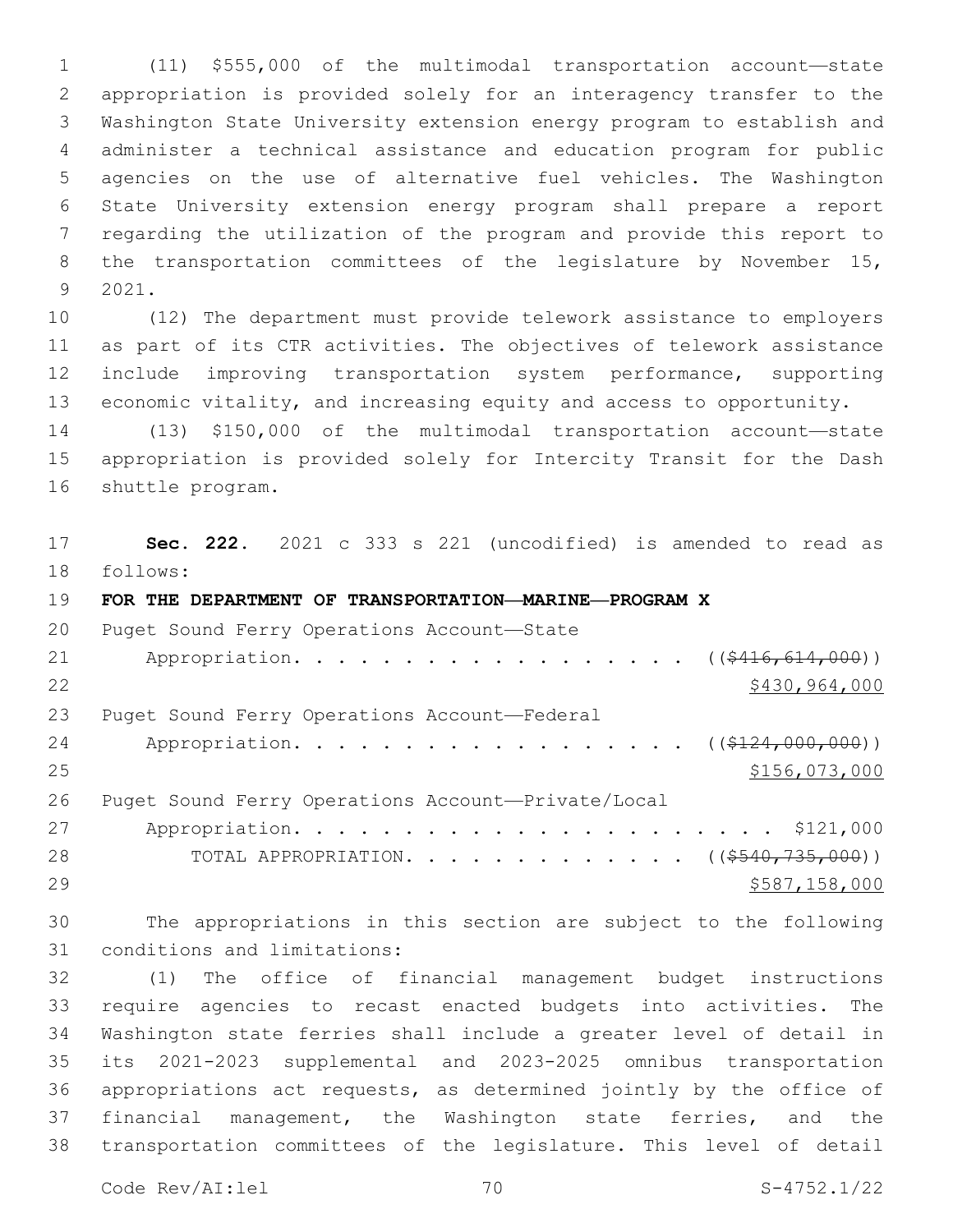must include the administrative functions in the operating as well as capital programs. The data in the tables in the report must be 3 supplied in a digital file format.

 (2) For the 2021-2023 fiscal biennium, the department may enter into a distributor controlled fuel hedging program and other methods of hedging approved by the fuel hedging committee, which must include a representative of the department of enterprise services.

8 (3) ((\$17,000,000)) \$32,905,000 of the Puget Sound ferry operations account—federal appropriation and \$53,794,000 of the Puget Sound ferry operations account—state appropriation are provided solely for auto ferry vessel operating fuel in the 2021-2023 fiscal biennium, which reflect cost savings from a reduced biodiesel fuel 13 requirement and, therefore, is contingent upon the enactment of section 703 of this act. The amount provided in this subsection represents the fuel budget for the purposes of calculating any ferry fare fuel surcharge. The department shall review future use of 17 alternative fuels and dual fuel configurations, including hydrogen.

 (4) \$500,000 of the Puget Sound ferry operations account—state appropriation is provided solely for operating costs related to moving vessels for emergency capital repairs. Funds may only be spent after approval by the office of financial management.

 (5) \$2,400,000 of the Puget Sound ferry operations account—state 23 appropriation ((is)) and \$2,000,000 of the Puget Sound ferry operations account—federal appropriation are provided solely for staffing and overtime expenses incurred by engine and deck crewmembers. The department must provide updated staffing cost estimates for fiscal years 2022 and 2023 with its annual budget submittal and updated estimates by January 1, 2022.

 (6) \$688,000 of the Puget Sound ferry operations account—state 30 appropriation  $((\frac{1}{15}))$  and \$697,000 of the Puget Sound ferry operations account—federal appropriation are provided solely for new employee training. The department must work to increase its outreach and recruitment of populations underrepresented in maritime careers and continue working to expand apprenticeship and internship programs, with an emphasis on programs that are shown to improve recruitment 36 for positions with the state ferry system.

 (7) The department must request reimbursement from the federal transit administration for the maximum amount of ferry operating expenses eligible for reimbursement under federal law.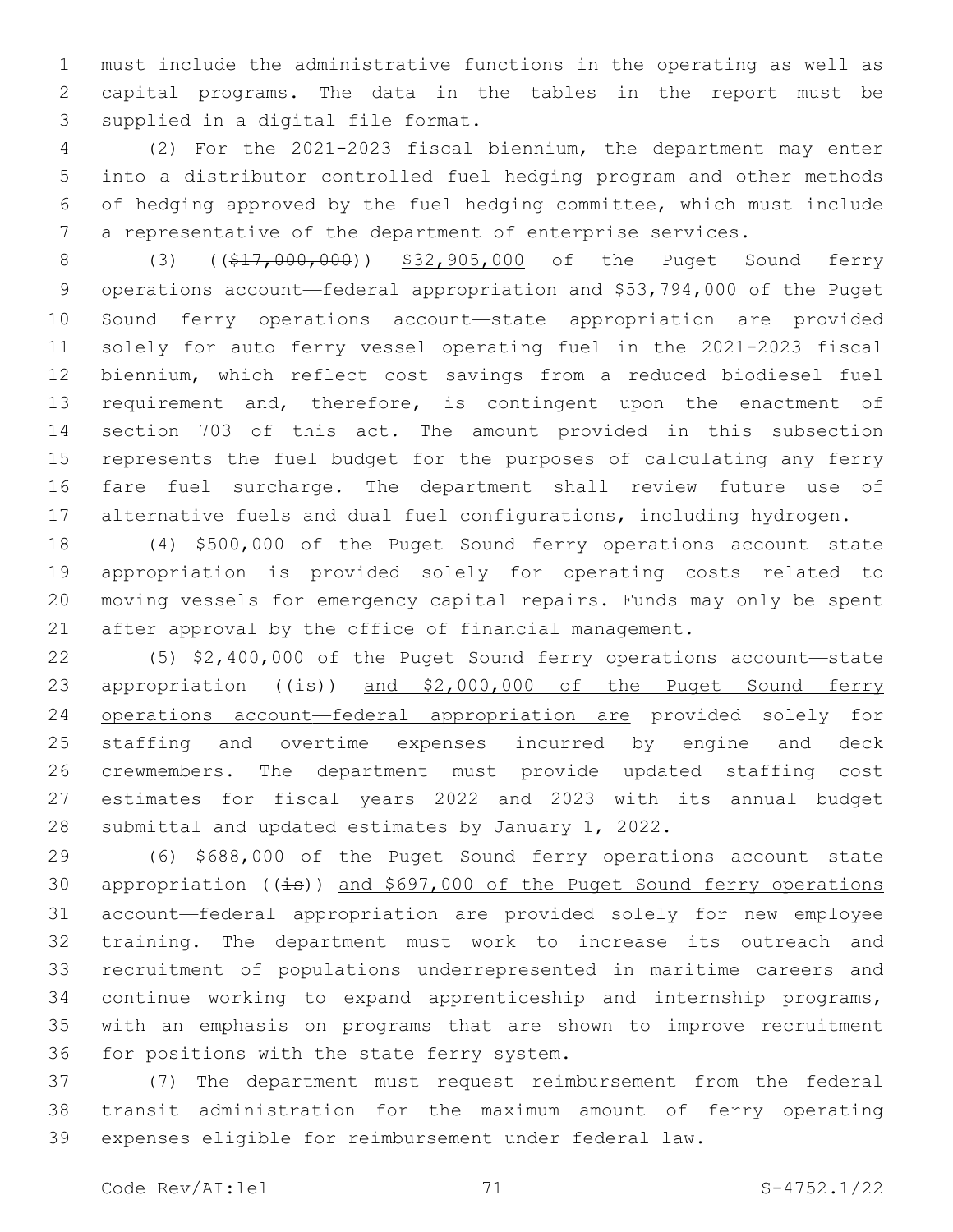(8) ((\$1,978,000 of the Puget Sound ferry operations account— state appropriation is provided solely for restoration of service to reflect increased ridership, availability of crewing and available revenues. Expenditures may be made to resume service to Sidney, British Columbia, including any service to the San Juans; to provide Saturday service on the Fauntleroy-Vashon-Southworth route; and to resume late night service on other routes in the system.

8 (9) Within amounts provided in this section,))  $$484,000$  of the Puget Sound ferry operations account—federal is provided solely for 10 the department ((shall)) to contract with uniformed officers for additional traffic control assistance at the Kingston ferry terminal during peak ferry travel times, with a particular focus on Sundays and holiday weekends. Traffic control methods should include, but not be limited to, holding traffic on the shoulder at Lindvog Road until 15 space opens for cars at the tollbooths and dock, and management of traffic on Highway 104 in order to ensure Kingston residents and business owners have access to businesses, roads, and driveways.

 ( $(410)$ ) (9) \$336,000 of the Puget Sound ferry operations account —state appropriation is provided solely for evacuation slide 20 training.

21 (((41))) (10) \$336,000 of the Puget Sound ferry operations account—state appropriation is provided solely for fall restraint 23 labor and industries inspections.

24 ((+12)) (11) \$735,000 of the Puget Sound ferry operations 25 account-state appropriation  $((\frac{1}{18}))$  and \$410,000 of the Puget Sound ferry operations account—federal appropriation are provided solely for familiarization for new assignments of engine crew and terminal 28 staff.

29 (((13))) (12) \$160,000 of the Puget Sound ferry operations account—state appropriation is provided solely for electronic 31 navigation training.

 (13) \$250,000 of the Puget Sound ferry operations account—federal appropriation is provided solely for Washington State Ferries to conduct a study of passenger demographics. The study must include:

 (a) Information on age, race, gender, income level of passengers by route in summer and winter seasons;

 (b) Composition of passengers by travel purpose, such as commute, tourism, or commerce; and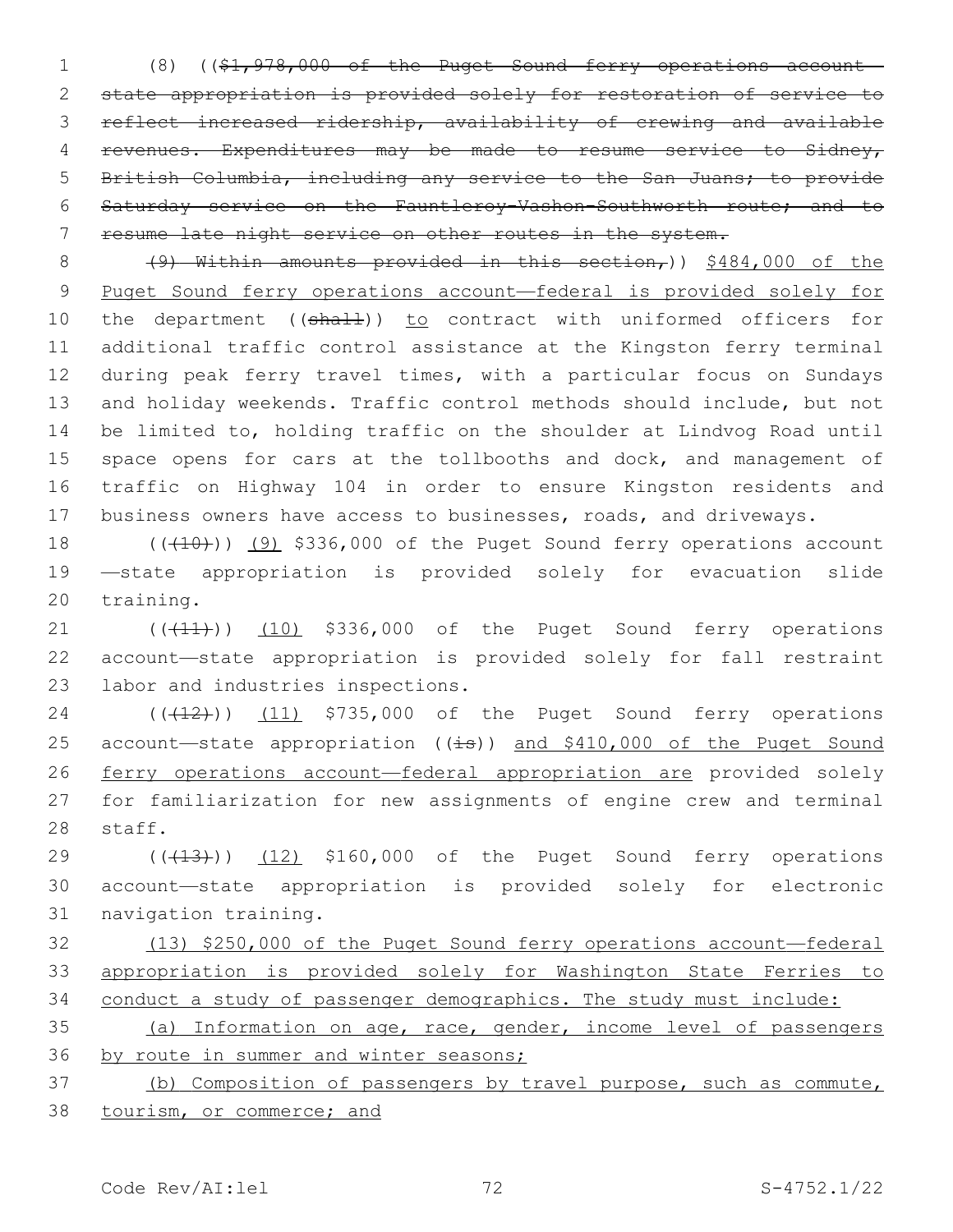| 1            | (c) Frequency of passenger trips by mode and fare products                        |
|--------------|-----------------------------------------------------------------------------------|
| $\mathbf{2}$ | utilized.                                                                         |
| 3            | The study may be included as part of a larger origin and                          |
| 4            | destination study. The department shall report study results to the               |
| 5            | transportation committees of the legislature by December 1, 2023.                 |
| 6            | $(14)$ \$8,766,000 of the Puget Sound ferry operations account-                   |
| 7            | federal appropriation is provided solely for Washington state ferries             |
| $\,8\,$      | to:                                                                               |
| 9            | Continuously recruit and hire deck, engine, and terminal<br>(a)                   |
| 10           | staff;                                                                            |
| 11           | Contract with an external recruitment firm to increase<br>(b)                     |
| 12           | recruitment efforts both locally and nationally with an emphasis on               |
| 13           | attracting maritime workers from communities underrepresented in the              |
| 14           | ferry system;                                                                     |
| 15           | (c) Enhance employee retention by standardizing on-call worker                    |
| 16           | schedules;                                                                        |
| 17           | Increase training and<br>development opportunities<br>(d)<br>for                  |
| 18           | employees; and                                                                    |
| 19           | Make improvements to hiring processes by establishing<br>(e)                      |
| 20           | additional positions to support timely hiring of employees.                       |
| 21           | It is the intent of the legislature to continue funding for the                   |
| 22           | activities outlined in this section as part of the move ahead WA                  |
| 23           | package.                                                                          |
| 24           | (15) \$248,000 of the Puget Sound ferry operations account-federal                |
| 25<br>26     | appropriation is provided solely for labor at the Vashon terminal.                |
| 27           | (16) \$194,000 of the Puget Sound ferry operations account-federal                |
| 28           | appropriation is provided solely for operating costs at the Mukilteo<br>terminal. |
| 29           | (17) \$294,000 of the Puget Sound ferry operations account-federal                |
| 30           | appropriation is provided solely for deck and engine internships.                 |
|              |                                                                                   |
| 31           | Sec. 223. 2021 c 333 s 222 (uncodified) is amended to read as                     |
| 32           | follows:                                                                          |
| 33           | FOR THE DEPARTMENT OF TRANSPORTATION-RAIL-PROGRAM Y-OPERATING                     |
| 34           | Multimodal Transportation Account-State                                           |
| 35           | Appropriation.<br>$($ (\$80,704,000))                                             |
| 36           | \$68,344,000                                                                      |
| 37           | Multimodal Transportation Account-Private/Local                                   |
| 38           | \$46,000                                                                          |
|              |                                                                                   |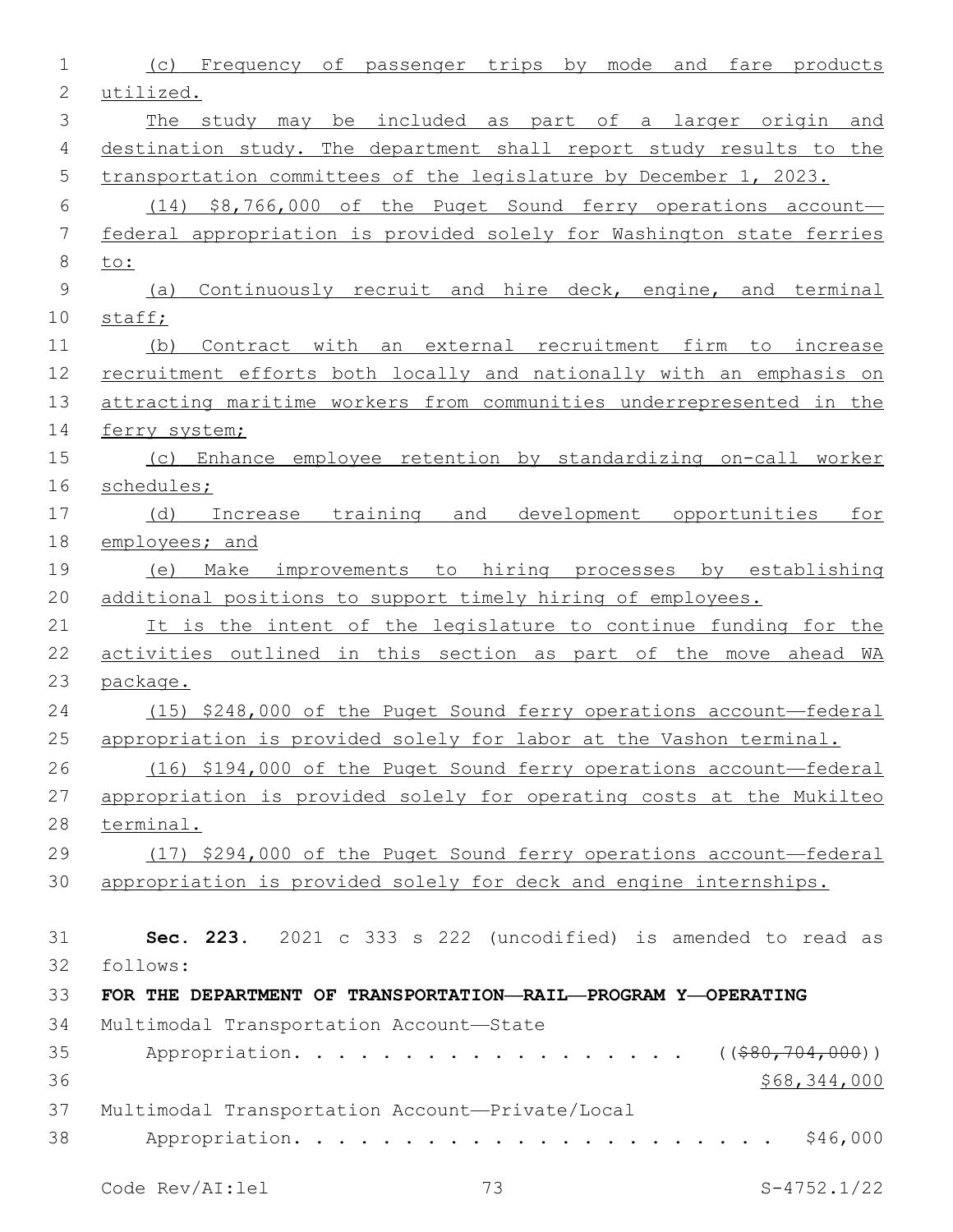1 Multimodal Transportation Account-Federal Appropriation. . . . . . . . . . . . . . . . . . . . . . \$500,000 3 TOTAL APPROPRIATION. . . . . . . . . . . . . ((\$81,250,000)) \$68,890,000

 The appropriations in this section are subject to the following conditions and limitations:6

 (1) The department is directed to continue to pursue efforts to reduce costs, increase ridership, and review Amtrak Cascades fares and fare schedules. Within thirty days of each annual cost/revenue reconciliation under the Amtrak service contract, the department shall report annual credits to the office of financial management and the legislative transportation committees. Annual credits from Amtrak to the department including, but not limited to, credits due to higher ridership, reduced level of service, and fare or fare schedule adjustments, must be used to offset corresponding amounts of the multimodal transportation account—state appropriation, which must be 17 placed in reserve.

 (2) Consistent with the ongoing planning and service improvement for the intercity passenger rail program, \$500,000 of the multimodal transportation account—state is provided solely for the Cascades service development plan. This funding is to be used to analyze current and future market conditions and to develop a structured assessment of service options and goals based on anticipated demand and the results of the state and federally required 2019 state rail plan, including identifying implementation alternatives to meet the future service goals for the Amtrak Cascades route. The work must be consistent with federal railroad administration guidance and direction on developing service development plans. It must also leverage the \$500,000 in federal funding appropriated for development of a service development plan and comply with the planning and grant award obligations of the consolidated rail infrastructure and safety improvements (CRISI) program. A status report must be provided to the transportation committees of the legislature by June 30, 2022.

 (3) \$4,000,000 of the multimodal transportation account—state 35 appropriation is provided solely for the continued coordination, engagement, and planning for a new ultra high-speed ground transportation corridor with participation from Washington, Oregon, and British Columbia. "Ultra high-speed" means a maximum testing 39 speed of at least 250 miles per hour. These efforts are to support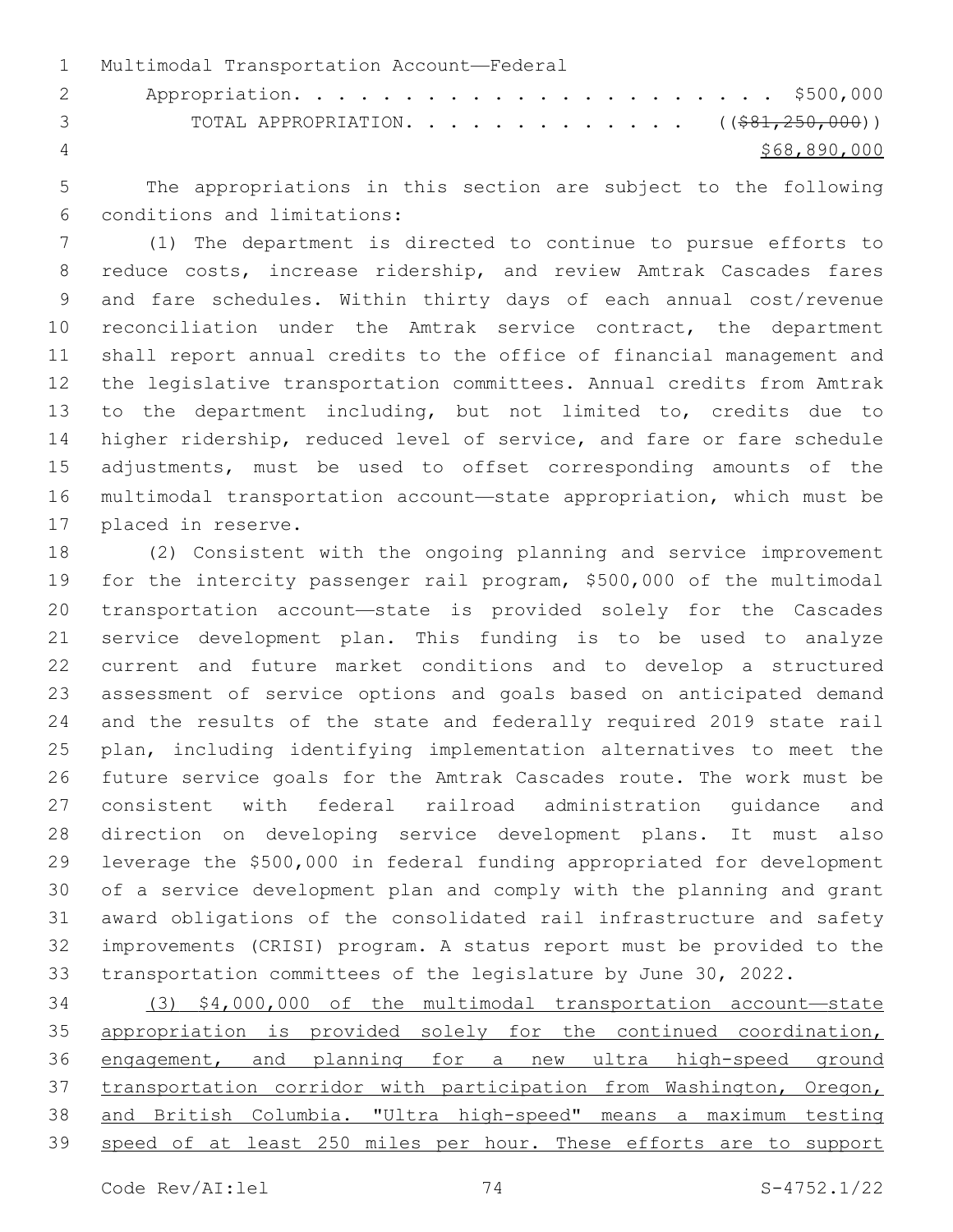and advance activities and must abide by the memorandum of understanding signed by the governors of Washington and Oregon, and the premier of the province of British Columbia in November 2021. The department shall establish a policy committee with participation from Washington, Oregon, and British Columbia and coordinate the activities of the policy committee to include:6 (a) Develop an organizational framework that facilitates input in 8 decision-making from all parties; (b) Develop a public engagement approach with a focus on equity, 10 inclusion, and meaningful engagement with communities, businesses, federal, state, provincial, and local governments including indigenous communities; (c) Develop and lead a collaborative approach to prepare and 14 apply for potential future federal, state, and provincial funding opportunities, including development of strategies for incorporating private sector participation; (d) Begin work on scenario analysis addressing advanced 18 transportation technologies, land use and growth assumptions, and an 19 agreed to and defined corridor vision statement; and (e) Develop a recommendation on the structure and membership of a formal coordinating entity that will be responsible for advancing the project through the project initiation stage to project development and pursue establishment of the coordinating entity. 24 By June 30, 2023, the department shall provide to the governor and the transportation committees of the legislature a report 26 detailing the work conducted by the policy committee and progress on establishing a coordinating entity. The report must also include an assessment of current activities and results relating to stakeholder engagement, planning, and any federal funding application, as well as recommended next steps and funding needs for project advancement. As applicable, the assessment should also be sent to the executive and legislative branches of government in Oregon and appropriate government bodies in the province of British Columbia. **Sec. 224.** 2021 c 333 s 223 (uncodified) is amended to read as follows: 35 **FOR THE DEPARTMENT OF TRANSPORTATION—LOCAL PROGRAMS—PROGRAM Z— OPERATING** 38 Motor Vehicle Account—State Appropriation. . . . . ((\$11,954,000))  $$12,593,000$ 

Code Rev/AI:lel 75 S-4752.1/22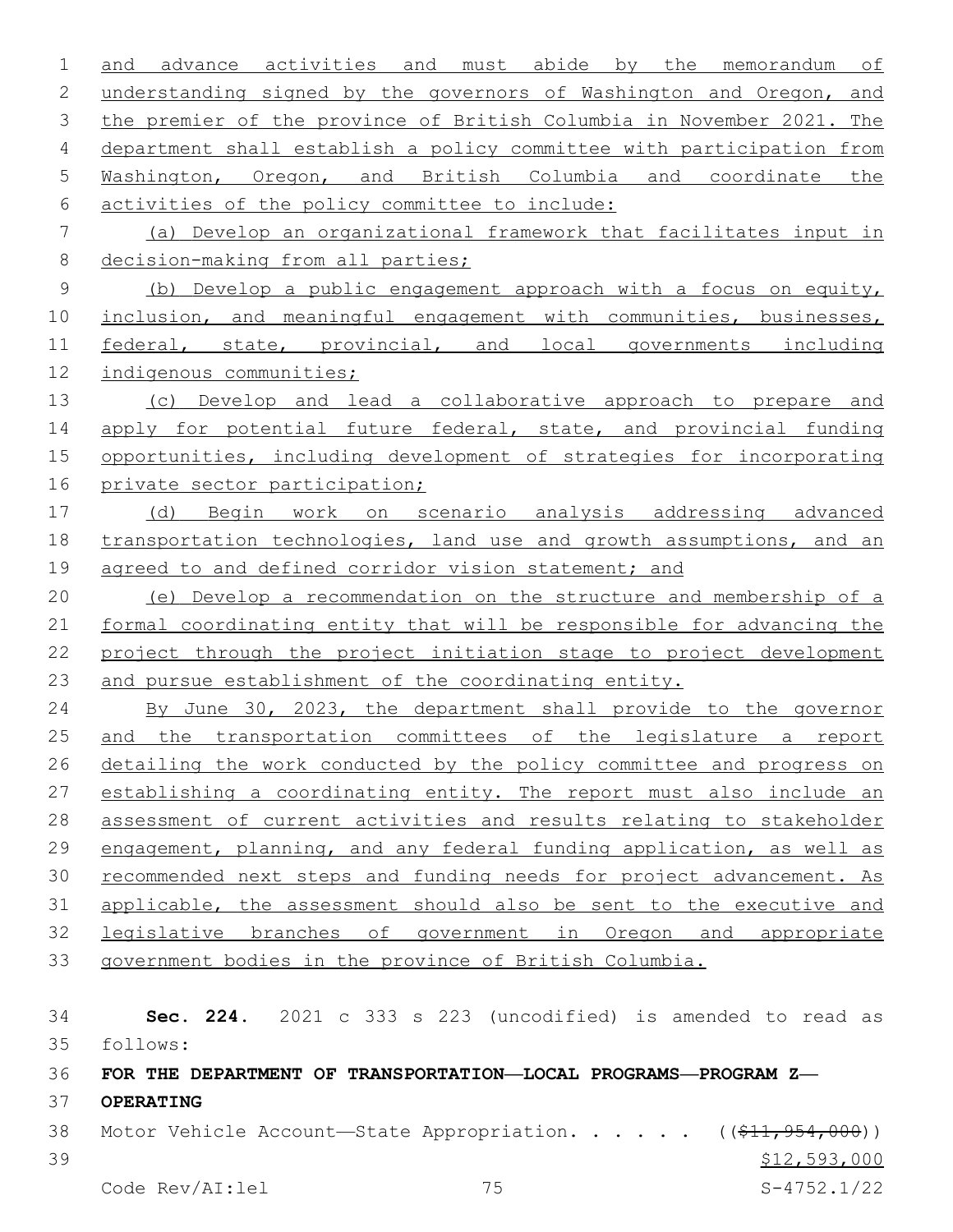1 Motor Vehicle Account—Federal Appropriation. . . . . . . \$2,567,000 2 Multiuse Roadway Safety Account—State Appropriation. . . . . \$900,000 Multimodal Transportation Account—State Appropriation. . . . . . . . . . . . . . . . . . . . . . \$250,000 5 TOTAL APPROPRIATION. . . . . . . . . . . . . ((\$15,421,000))  $\frac{1}{6}$   $\frac{1}{6}$ ,  $\frac{1}{310}$ , 000 The appropriations in this section are subject to the following 8 conditions and limitations: (1) The entire multiuse roadway safety account—state appropriation is provided solely for grants under RCW 46.09.540, 11 subject to the following limitations: (a) Twenty-five percent of the amounts provided are reserved for

 counties that each have a population of fifteen thousand persons or 14 less; and

 (b)(i) Seventy-five percent of the amounts provided are reserved for counties that each have a population exceeding fifteen thousand 17 persons; and

 (ii) No county that receives a grant or grants under (a) of this subsection may receive more than sixty thousand dollars in total 20 grants.

 (2) \$1,023,000 of the motor vehicle account—state appropriation is provided solely for the department, from amounts set aside out of statewide fuel taxes distributed to counties according to RCW 46.68.120(3), to contract with the Washington state association of 25 counties to:

 (a) In coordination with stakeholders, identify county-owned fish passage barriers, and assess which barriers share the same stream 28 system as state-owned fish passage barriers;

 (b) Streamline and update the county road administration board's data dashboard, county reporting systems, and program management software to provide a more detailed, more transparent, and user- friendly platform for data management, reporting, and research by the 33 public and other interested parties; and

 (c) Conduct a study of the use of county road right-of-way as a potential source of revenue for county road operating and maintenance needs with recommendations on their feasibility statewide.

37 (3)(a)  $(\frac{By - October - 1, -2021, -the department must report)$  \$200,000 of the motor vehicle account—state appropriation is provided 39 solely for the department to complete and submit a report to the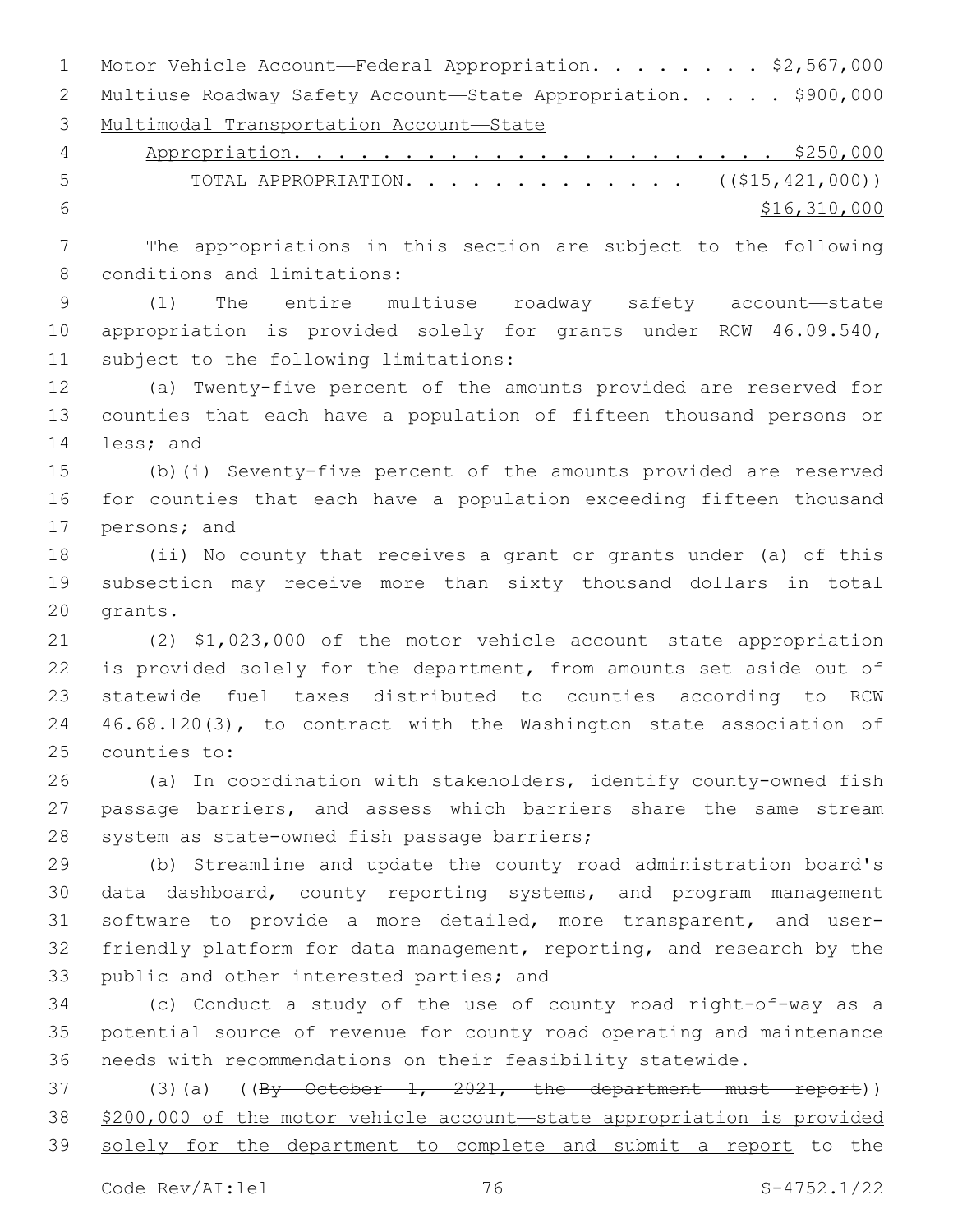1 office of financial management by October 21, 2022, and the transportation committees with recommendations regarding:

 (i) Modifications to the agreement with Wahkiakum county regarding future state reimbursement for the Wahkiakum ferry 5 operating and maintenance deficit; and

 (ii) Cost-sharing models for operating and maintenance costs, which recognize the benefit of the ferry route to both Washington and 8 Oregon.

 (b) The reimbursement recommendations must reflect a mutual agreement with Wahkiakum county, which considers future county ferry operating loss projections. The report may address the importance of the ferry route to the state highway system and whether there is a need for an increased role for the state department of transportation 14 in the finance or operation of the ferry route.

# (End of part)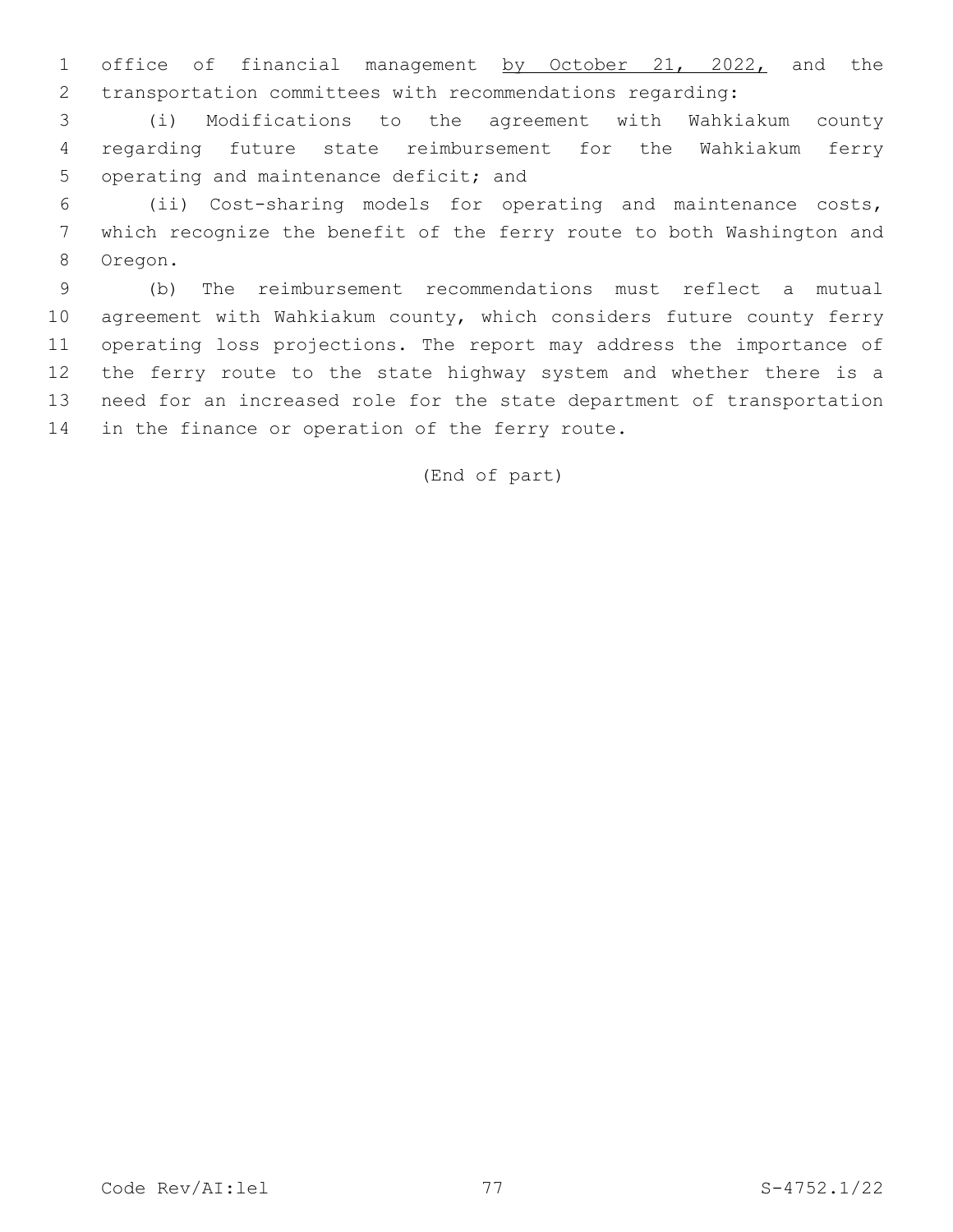#### **TRANSPORTATION AGENCIES—CAPITAL**

 **Sec. 301.** 2021 c 333 s 301 (uncodified) is amended to read as follows: 3

#### **FOR THE FREIGHT MOBILITY STRATEGIC INVESTMENT BOARD**

| 5.  | Freight Mobility Investment Account-State                   |              |
|-----|-------------------------------------------------------------|--------------|
| 6   | Appropriation. ( $(\frac{16}{16}, \frac{577}{900})$ )       |              |
|     |                                                             | \$17,769,000 |
| 8   | Freight Mobility Multimodal Account-State                   |              |
| - 9 | Appropriation. ( $(\frac{15}{715}, \frac{195}{195}, 000)$ ) |              |
| 10  |                                                             | \$14,004,000 |
| 11  | TOTAL APPROPRIATION. ( $(\frac{231}{772,000})$ )            |              |
| 12  |                                                             | \$31,773,000 |

 The appropriations in this section are subject to the following 14 conditions and limitations:

 (1) Except as otherwise provided in this section, the entire appropriations in this section are provided solely for the projects 17 by amount, as listed in the LEAP Transportation Document ((2021-2)) 2022-2 ALL PROJECTS as developed ((April 23, 2021)) February 20, 2022, Freight Mobility Strategic Investment Board (FMSIB).

 (2) Until directed by the legislature, the board may not initiate 21 a new call for projects.

 (3) It is the intent of the legislature to continue to make strategic investments in a statewide freight mobility transportation system with the help of the freight mobility strategic investment board, including projects that mitigate the impact of freight movement on local communities. To that end, and in coordination with WSDOT as it updates its federally-compliant freight plan, the board is directed to identify the highest priority freight investments for the state, across freight modes, state and local jurisdictions, and regions of the state. By December 1, 2021, the board must submit a preliminary report providing a status update on the process and methodology for identifying and prioritizing investments. By December 1, 2022, the board must submit a prioritized list of freight investments that are geographically balanced across the state and can proceed to construction in a timely manner. The prioritized freight project list for the state portion of national highway freight program funds must first address shortfalls in funding for connecting 38 Washington act projects.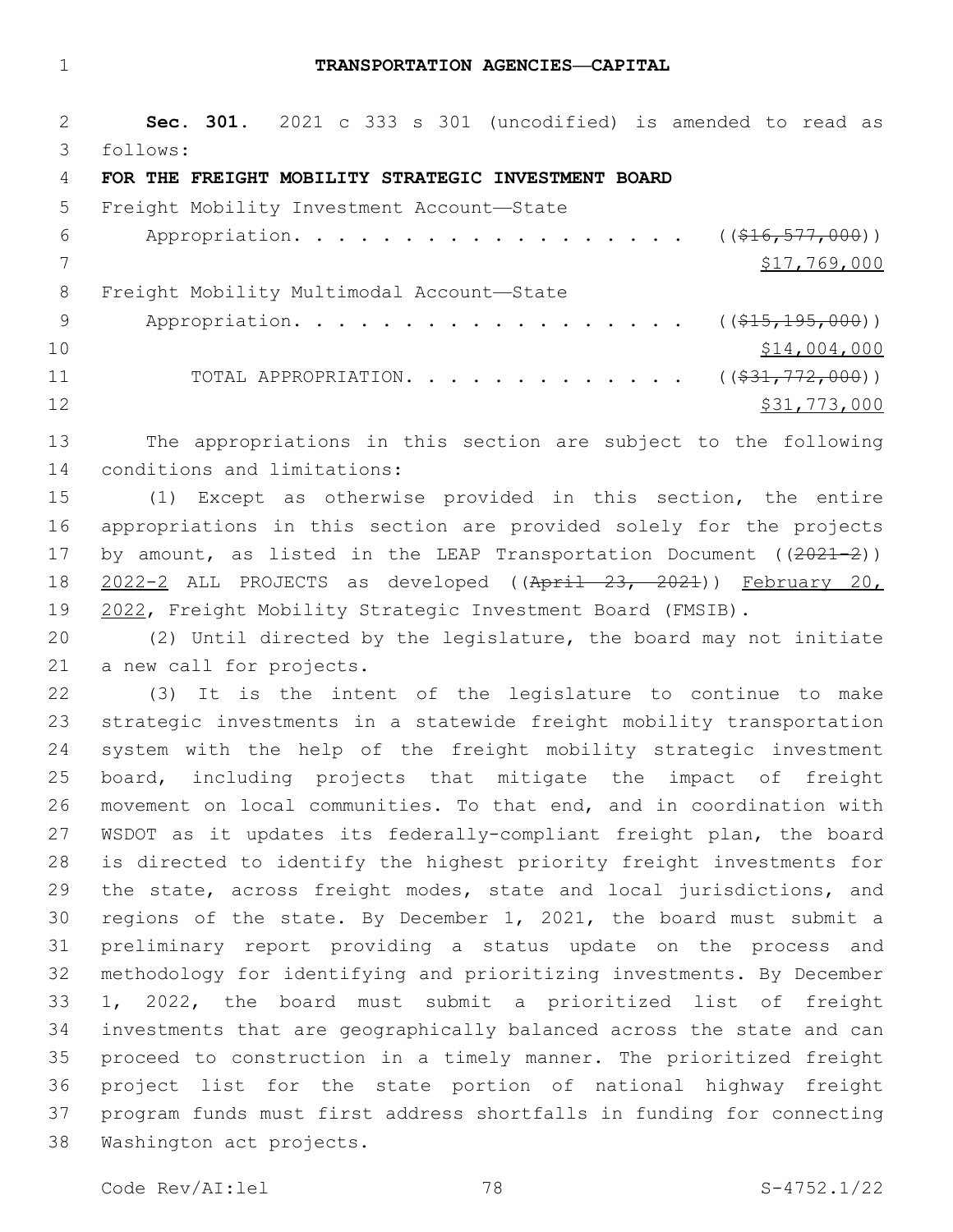(4)(a) For the 2021-2023 project appropriations, unless otherwise provided in this act, the director of the office of financial management may authorize a transfer of appropriation authority between projects managed by the freight mobility strategic investment board in order for the board to manage project spending and support the efficient and timely delivery of all projects in the program. The office of financial management may authorize a transfer of appropriation authority between projects under the following 9 conditions and limitations:

 (i) Transfers from a project may not be made as a result of the reduction of the scope of a project or be made to support increases 12 in the scope of a project;

 (ii) Each transfer between projects may only occur if the director of the office of financial management finds that any resulting change will not hinder the completion of the projects on 16 ((the)) LEAP Transportation Document ((2021-2)) 2022-2 ALL ((PROJECT  $\pm i$ st)) PROJECTS as developed February 20, 2022;

 (iii) Transfers between projects may be made by the board without 19 the formal written approval provided under this subsection (3)(a), provided that the transfer amount does not exceed \$250,000 or 10 21 percent of the total project, whichever is less. These transfers must be reported to the director of the office of financial management and the chairs of the house of representatives and senate transportation 24 committees; and

 (iv) Except for transfers made under (a)(iii) of this subsection, 26 transfers may only be made in fiscal year 2023.

 (b) At the time the board submits a request to transfer funds under this section, a copy of the request must be submitted to the chairs and ranking members of the transportation committees of the 30 legislature.

 (c) Before approval, the office of financial management shall work with legislative staff of the house of representatives and senate transportation committees to review the requested transfers in a timely manner and consider any concerns raised by the chairs and 35 ranking members of the transportation committees.

 (d) No fewer than 10 days after the receipt of a project transfer request, the director of the office of financial management must provide written notification to the board of any decision regarding project transfers, with copies submitted to the transportation 40 committees of the legislature.

Code Rev/AI:lel 79 S-4752.1/22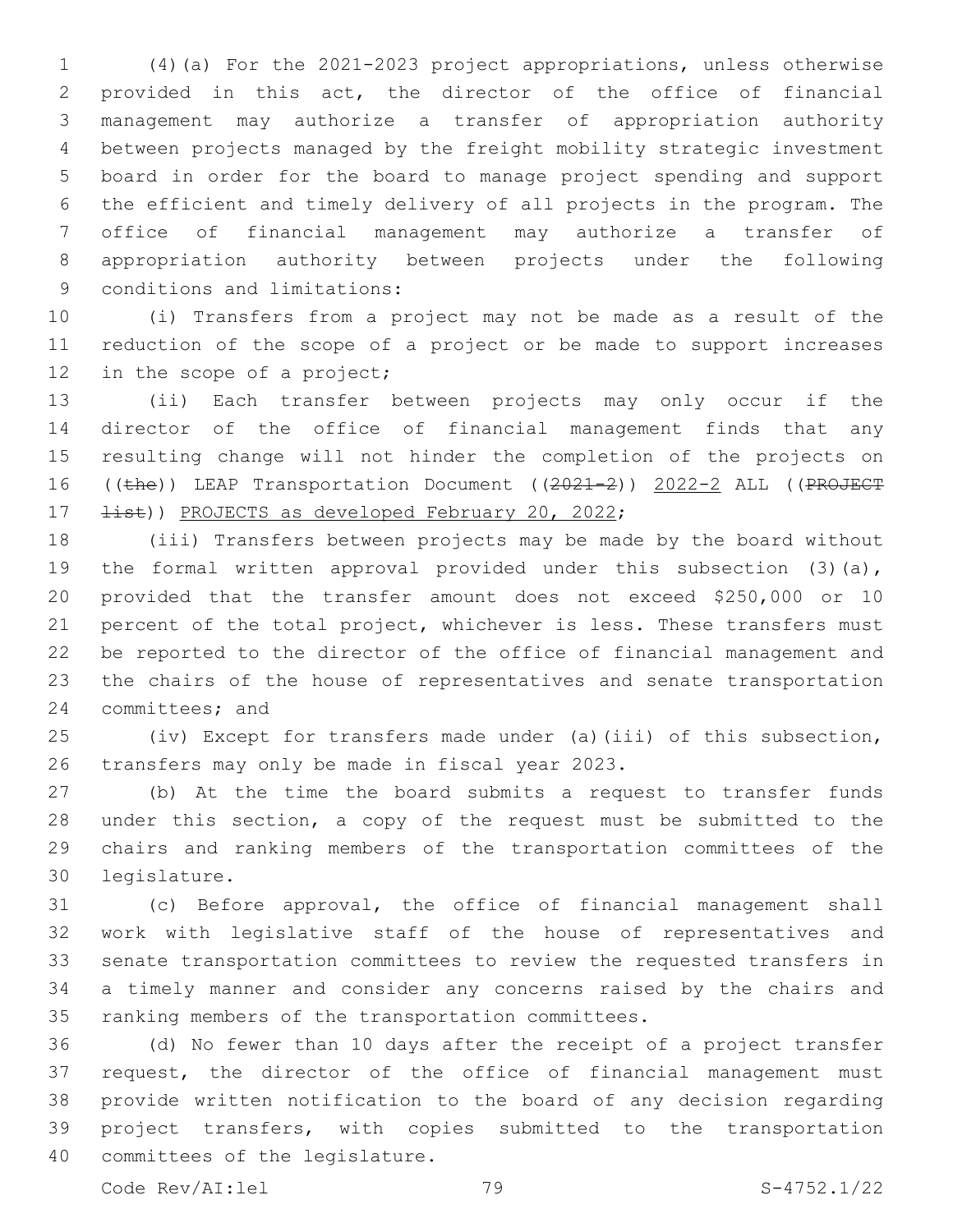1 **Sec. 302.** 2021 c 333 s 302 (uncodified) is amended to read as follows: 2 3 **FOR THE WASHINGTON STATE PATROL** 4 State Patrol Highway Account—State Appropriation. . . ((\$4,196,000))  $5 - 5$  \$4,803,000 6 The appropriation in this section is subject to the following 7 conditions and limitations: 8 (1) \$695,000 of the state patrol highway account—state 9 appropriation is provided solely for roof replacement. 10 (2) \$3,501,000 of the state patrol highway account—state 11 appropriation is provided solely for the following projects: 12 (a) \$250,000 for emergency repairs; (b) \$350,000 for fuel tank decommissioning;13 14 (c) \$750,000 for generator and electrical replacement; 15 (d) \$195,000 for the exterior envelope of the Yakima office; 16 (e) \$466,000 for equipment shelters; 17 (f) \$650,000 for the weatherization projects; 18 (g) \$200,000 for roof replacements reappropriation; and 19 (h) \$640,000 for water and fire suppression systems 20 reappropriation and \$607,000 for additional water and fire 21 suppression systems. 22 (3) The Washington state patrol may transfer funds between 23 projects specified in this subsection to address cash flow 24 requirements. If a project specified in this subsection is completed 25 for less than the amount provided, the remainder may be transferred 26 to another project specified in this subsection not to exceed the 27 total appropriation provided in this subsection. 28 **Sec. 303.** 2021 c 333 s 303 (uncodified) is amended to read as follows: 29 30 **FOR THE COUNTY ROAD ADMINISTRATION BOARD** 31 Rural Arterial Trust Account—State Appropriation. . . . . \$55,028,000 32 Motor Vehicle Account-State Appropriation. . . . . . . . \$1,456,000 33 County Arterial Preservation Account-State 34 Appropriation. . . . . . . . . . . . . . . . . (  $(\frac{237}{37}, \frac{379}{900})$  )  $35$  \$44,653,000 36 TOTAL APPROPRIATION. . . . . . . . . . . . ((<del>\$93,863,000</del>))  $37$   $$101,137,000$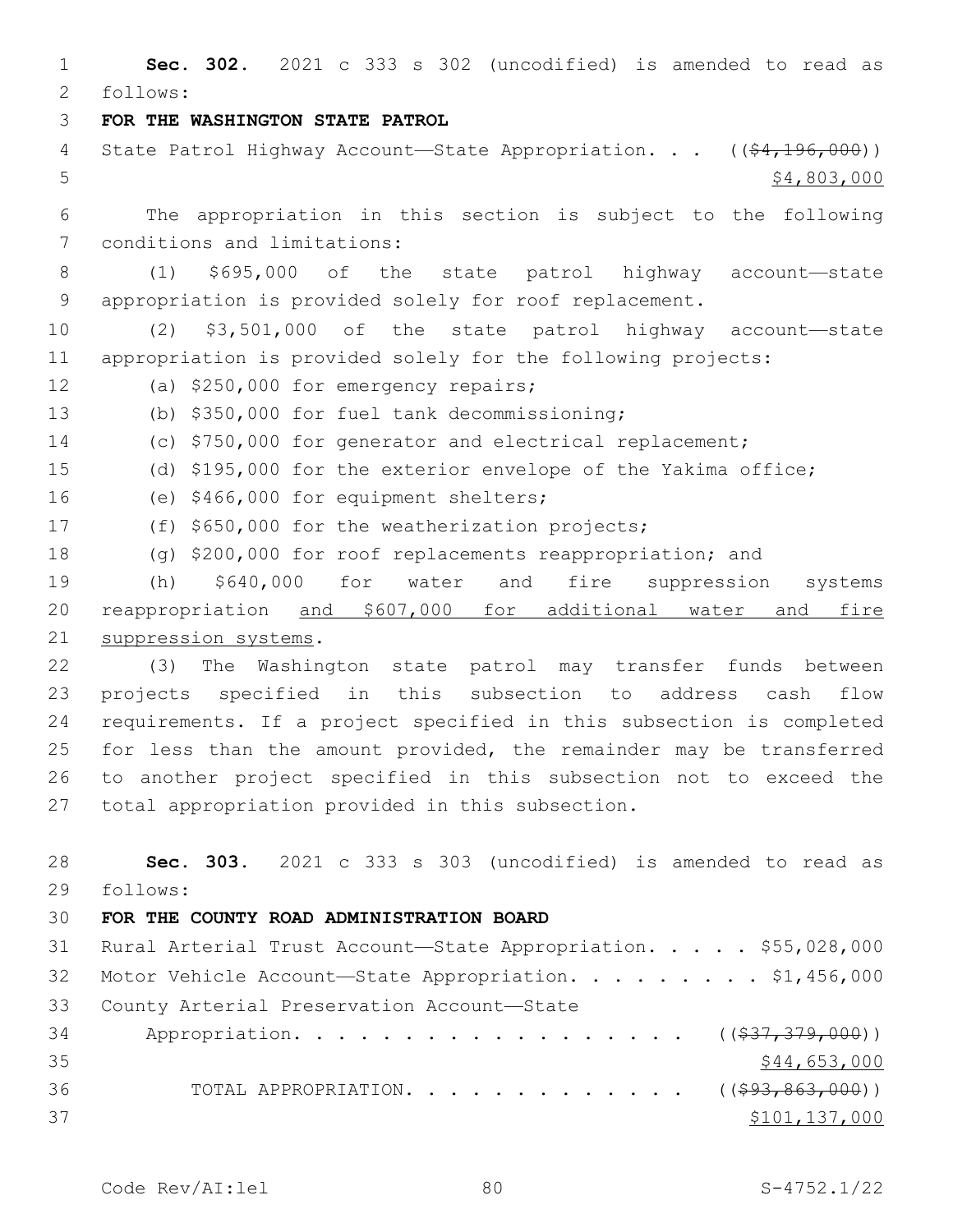**Sec. 304.** 2021 c 333 s 305 (uncodified) is amended to read as follows: 2 **FOR THE DEPARTMENT OF TRANSPORTATION—FACILITIES—PROGRAM D— (DEPARTMENT OF TRANSPORTATION-ONLY PROJECTS)—CAPITAL** 5 Motor Vehicle Account—State Appropriation. . . . . ((\$10,852,000))  $$16,076,000$ 7 Connecting Washington Account—State Appropriation. . . ((\$3,289,000))  $\frac{1}{3}$ ,667,000 9 TOTAL APPROPRIATION. . . . . . . . . . . . ((\$14,141,000)) \$19,743,000 The appropriations in this section are subject to the following 12 conditions and limitations: (1) \$3,289,000 of the connecting Washington account—state appropriation is provided solely for a new Olympic region maintenance and administration facility to be located on the department-owned site at the intersection of Marvin Road and 32nd Avenue in Lacey, 17 Washington. (2)(a) \$4,325,000 of the motor vehicle account—state appropriation is provided solely for payments of a financing contract issued pursuant to chapter 39.94 RCW for the department facility 21 located at 15700 Dayton Ave N in Shoreline. (b) Payments from the department of ecology pursuant to the agreement with the department to pay a share of the financing contract in (a) of this subsection must be deposited into the motor 25 vehicle account. **Sec. 305.** 2021 c 333 s 306 (uncodified) is amended to read as 27 follows: **FOR THE DEPARTMENT OF TRANSPORTATION—IMPROVEMENTS—PROGRAM I** Transportation 2003 Account (Nickel Account)—State 30 Appropriation. . . . . . . . . . . . . . . . . . (  $( $149,000)$  )

 $$482,000$ 

32 Transportation Partnership Account-State

33 Appropriation. . . . . . . . . . . . . . . . . (  $(\frac{119,053,000}{s})$  \$232,566,000 35 Motor Vehicle Account-State Appropriation. . . . . ((\$89,717,000))  $$103,525,000$ 37 Motor Vehicle Account—Federal Appropriation. . . . . ((\$388,903,000))  $$394,758,000$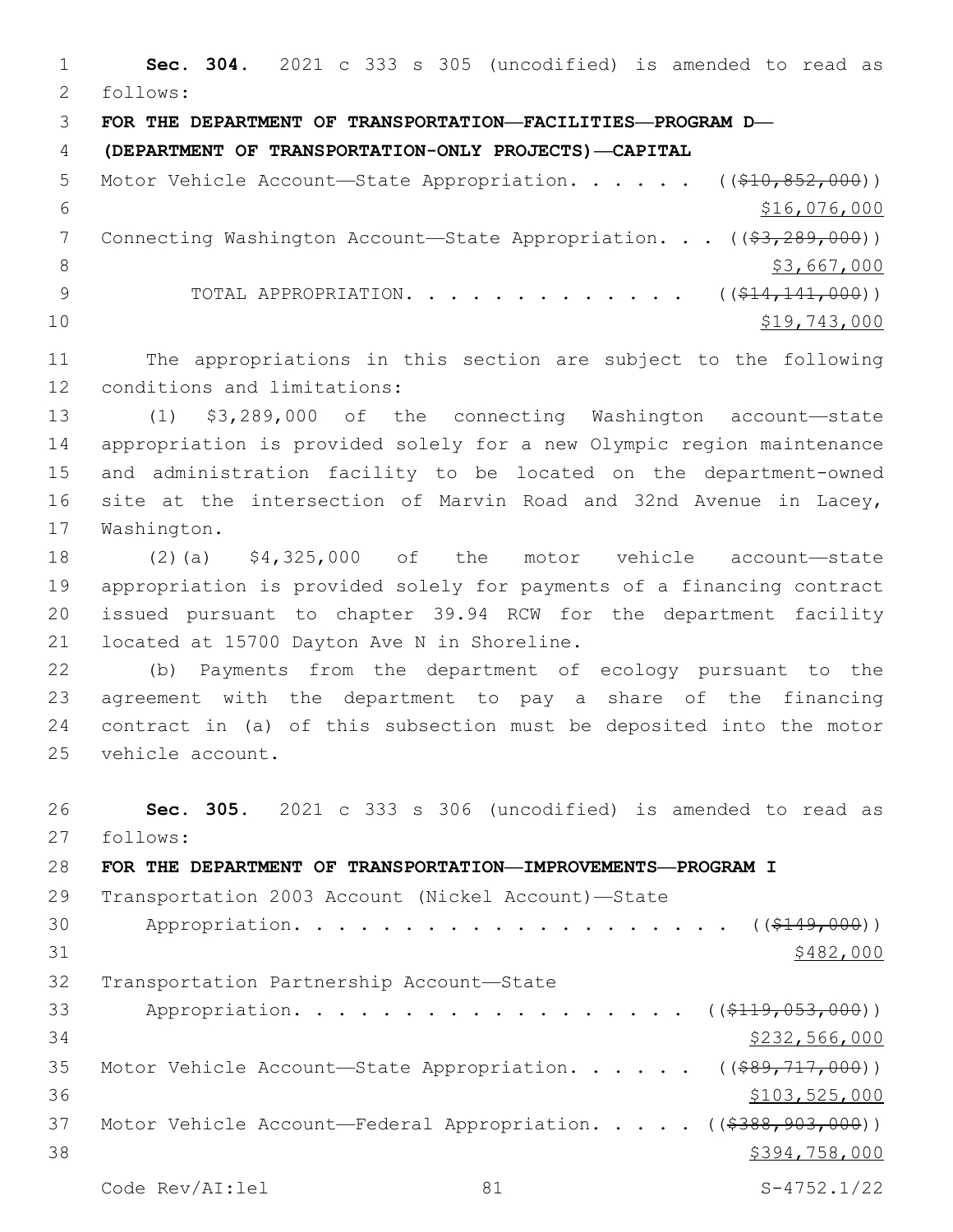1 Coronavirus State Fiscal Recovery Fund-Federal 2 Appropriation. . . . . . . . . . . . . . . . . . . . \$400,000,000 3 Motor Vehicle Account—Private/Local Appropriation. . ((\$48,628,000)) 4 \$56,192,000 5 Connecting Washington Account—State Appropriation. ((\$2,881,033,000)) 6 \$2,062,283,000 7 Special Category C Account—State Appropriation. . . ((\$105,363,000)) 8 \$86,198,000 9 Multimodal Transportation Account-State 10 Appropriation. . . . . . . . . . . . . . . . ( $(\frac{210}{784}, \frac{784}{100})$ ) 11 \$10,792,000 12 Puget Sound Gateway Facility Account—State 13 Appropriation. . . . . . . . . . . . . . . . . . \$8,400,000 14 State Route Number 520 Corridor Account-State 15 Appropriation. . . . . . . . . . . . . . . . . (  $(\frac{215,940,000}{s})$  $16$   $\frac{$70,786,000}{ }$ 17 Interstate 405 and State Route Number 167 Express 18 Toll Lanes Account—State Appropriation. . . . . ((\$30,308,000)) 19 \$217,282,000 20 Move Ahead WA Account-State Appropriation. . . . . . . \$44,371,000 21 Move Ahead WA Account-Federal Appropriation. . . . . . . \$7,200,000 22 Move Ahead WA Account-Local Appropriation. . . . . . . \$13,500,000 23 TOTAL APPROPRIATION. . . . . . . . . . . . ((\$4,089,878,000)) 24 \$3,708,335,000

25 The appropriations in this section are subject to the following 26 conditions and limitations:

 (1) Except as provided otherwise in this section, the entire connecting Washington account—state appropriation and the entire transportation partnership account—state appropriation are provided solely for the projects and activities as listed by fund, project, 31 and amount in LEAP Transportation Document ((2021-1)) 2022-1 as developed ((April 23, 2021)) February 20, 2022, Program - Highway Improvements Program (I). However, limited transfers of specific line-item project appropriations may occur between projects for those amounts listed subject to the conditions and limitations in section 36 601 ((ef this act)), chapter 333, Laws of 2021.

 (2) Except as provided otherwise in this section, the entire motor vehicle account—state appropriation and motor vehicle account— federal appropriation are provided solely for the projects and Code Rev/AI:lel 82 S-4752.1/22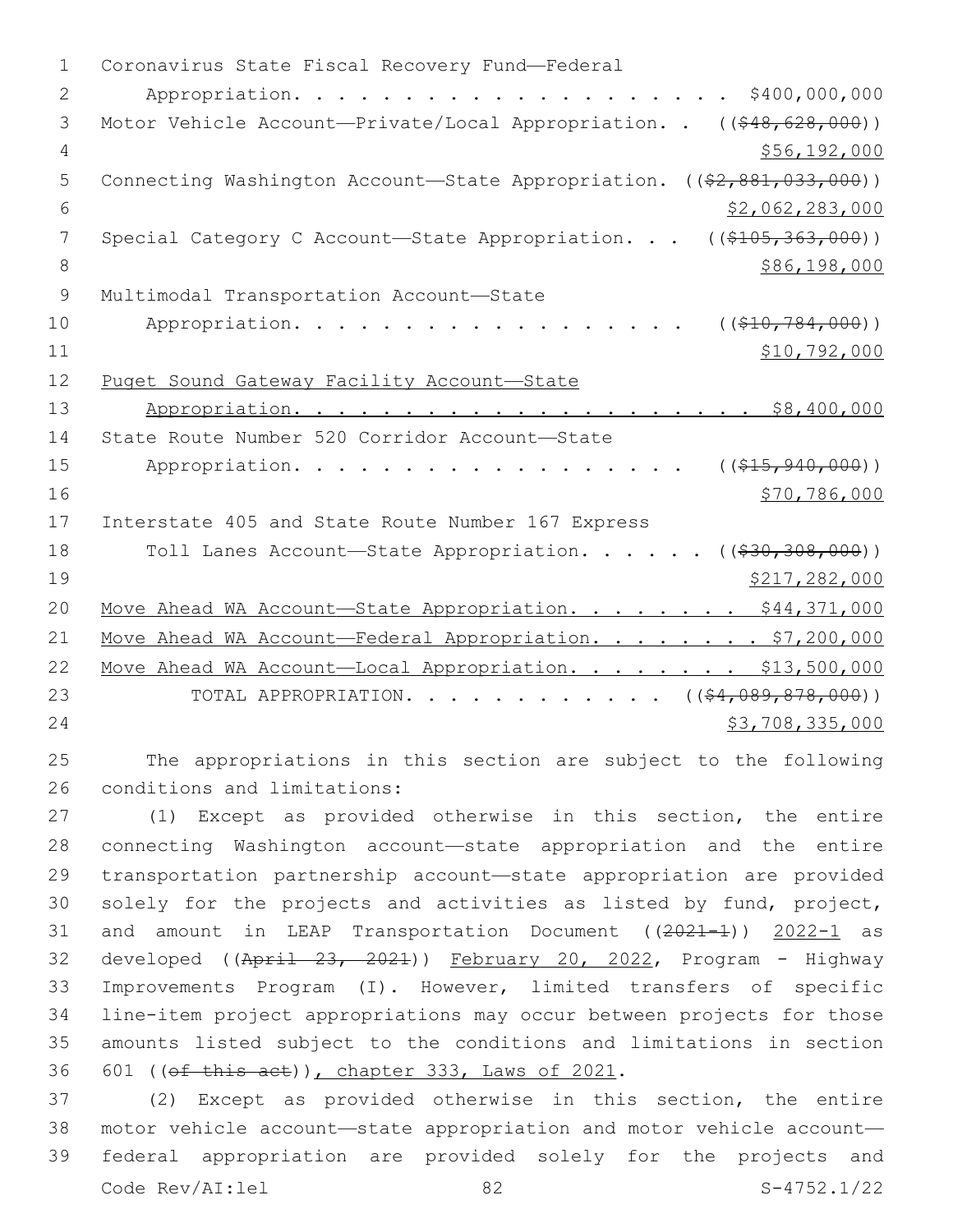activities listed in LEAP Transportation Document ((2021-2)) 2022-2 ALL PROJECTS as developed ((April 23, 2021)) February 20, 2022, Program - Highway Improvements Program (I). Any federal funds gained through efficiencies, adjustments to the federal funds forecast, or the federal funds redistribution process must then be applied to highway and bridge preservation activities or fish passage barrier corrections (0BI4001), as long as the application of the funds is not 8 inconsistent with subsection (26) of this section.

 (3) Within the motor vehicle account—state appropriation and motor vehicle account—federal appropriation, the department may 11 transfer funds between programs I and P, except for funds that are 12 otherwise restricted in this act. Ten days prior to any transfer, the department must submit its request to the office of financial management and the transportation committees of the legislature and consider any concerns raised. The department shall submit a report on fiscal year funds transferred in the prior fiscal year using this subsection as part of the department's annual budget submittal.

 (4) The connecting Washington account—state appropriation 19 includes up to ( $(\frac{2}{2}, \frac{230}{636}, \frac{000}{636})$ ) \$318,333,000 in proceeds from the 20 sale of bonds authorized in RCW 47.10.889.

 (5) The special category C account—state appropriation includes 22 up to ((\$82,475,000)) \$51,460,000 in proceeds from the sale of bonds 23 authorized in RCW 47.10.812.

 (6) The transportation partnership account—state appropriation 25 includes up to ((\$28,411,000)) \$124,632,000 in proceeds from the sale 26 of bonds authorized in RCW 47.10.873.

27 (7) ((\$60,450,000)) \$161,792,000 of the transportation 28 partnership account—state appropriation, ((\$2,258,000)) \$3,882,000 of the motor vehicle account—private/local appropriation, \$9,000,000 of the motor vehicle account—state appropriation, \$1,000 of the transportation 2003 account (nickel account)—state appropriation, and ((\$984,000)) \$985,000 of the multimodal transportation account—state appropriation are provided solely for the SR 99/Alaskan Way Viaduct Replacement project (809936Z). It is the intent of the legislature that any legal damages paid to the state as a result of a lawsuit related to contractual provisions for construction and delivery of the Alaskan Way viaduct replacement project be used to repay project cost increases paid from the transportation partnership account—state 39 funds and motor vehicle account-state funds.

Code Rev/AI:lel 83 S-4752.1/22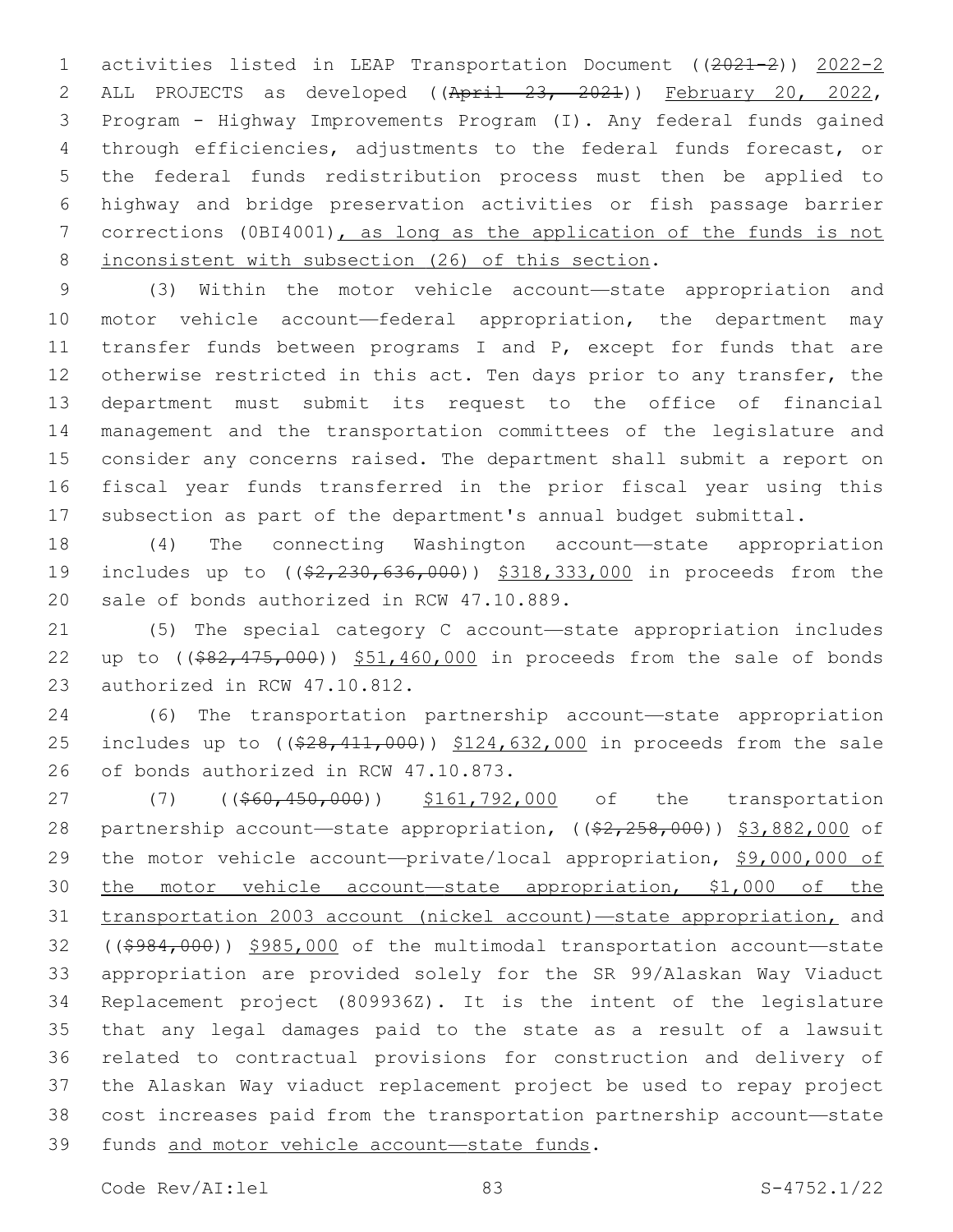(8) ((\$193,699,000)) \$186,820,000 of the connecting Washington 2 account-state appropriation ((is)) and \$488,000 of the motor vehicle account—local appropriation are provided solely for the US 395 North Spokane Corridor project (M00800R). If the department expects the original scope of this project to be completed under budget when a final design is approved for the interchange with I-90 and nearby on ramp access, then the scope of work for this project must also include constructing a land bridge in the vicinity of Liberty Park in 9 Spokane, if appropriations are sufficient. It is the intent of the 10 legislature, consistent with the move ahead WA proposal, to advance future funding for this project in order to accelerate delivery by up to two years.

13 (9)(a) ((\$14,827,000)) \$177,982,000 of the Interstate 405 and state route number 167 express toll lanes account—state appropriation is provided solely for the I-405/SR 522 to I-5 Capacity Improvements project (L2000234) for activities related to adding capacity on Interstate 405 between state route number 522 and Interstate 5, with the goals of increasing vehicle throughput and aligning project completion with the implementation of bus rapid transit in the 20 vicinity of the project.

 (b) The department may advance the I-405/SR 522 to I-5 Capacity Improvements project (L2000234) and construct the project earlier than is scheduled in the LEAP transportation document referenced in subsection (2) of this section if additional funding is identified and submitted through the existing unanticipated receipts process by September 1, 2021. The department and the state treasurer shall pursue alternatives to toll revenue funding including but not limited to federal loan and grant programs. The department shall explore phasing and modifying the project to attempt to align project completion with the anticipated deployment of bus rapid transit on the corridor in the 2023-2025 biennium. The department shall report back to the transportation committees of the legislature on this work 33 by September 15, 2021.

 (10)(a) ((\$492,349,000)) \$329,681,000 of the connecting Washington account—state appropriation, \$70,786,000 of the state route number 520 corridor account—state appropriation, \$100,000 of 37 the move ahead WA—state appropriation, and ((\$355,000)) \$1,021,000 of the motor vehicle account—private/local appropriation are provided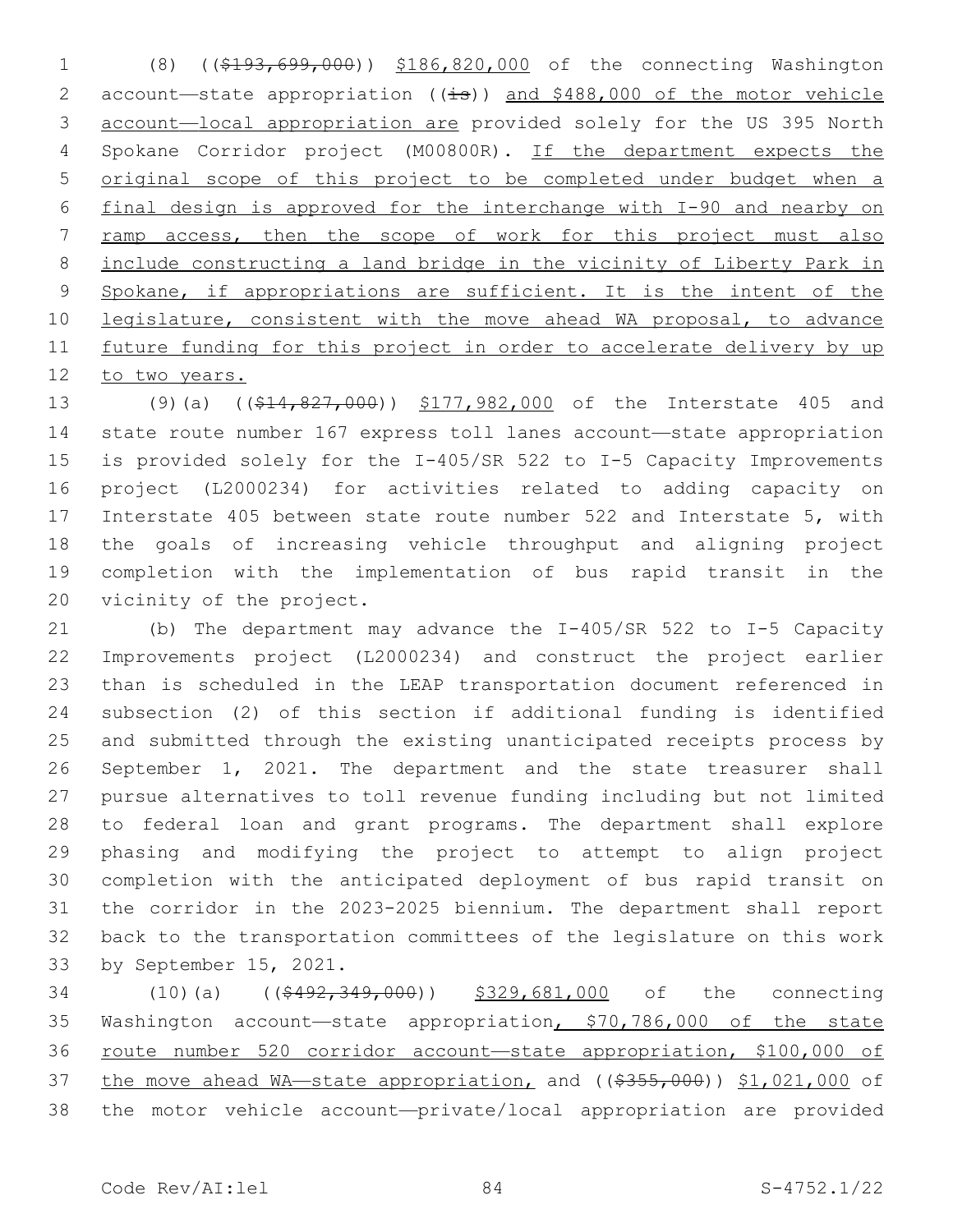solely for the SR 520 Seattle Corridor Improvements - West End project (M00400R).2

 (b) Upon completion of the Montlake Phase of the West End project (current anticipated contract completion of 2023), the department shall sell that portion of the property not used for permanent transportation improvements and initiate a process to convey that 7 surplus property to a subsequent owner.

 (c) \$100,000 of the move ahead WA—state appropriation is provided solely for noise mitigation activities. It is the intent of the legislature, over the 16-year move ahead WA investment program, to provide \$2,000,000 for noise mitigation in the vicinity of the SR 520 Seattle Corridor Improvements - West End project.

13 (11) ((\$382,880,000)) \$361,296,000 of the connecting Washington account—state appropriation, \$4,800,000 of the multimodal 15 transportation account—state appropriation, ((\$17,869,000)) 16 \$13,725,000 of the motor vehicle account-private/local appropriation, 17 \$7,200,000 of the move ahead WA account—federal appropriation, \$8,400,000 of the Puget Sound Gateway facility account—state 19 appropriation, and ((\$82,165,000)) \$85,015,000 of the motor vehicle account—federal appropriation are provided solely for the SR 167/SR 21 509 Puget Sound Gateway project (M00600R).

 (a) Any savings on the project must stay on the Puget Sound 23 Gateway corridor until the project is complete.

 (b) In making budget allocations to the Puget Sound Gateway project, the department shall implement the project's construction as a single corridor investment. The department shall continue to collaborate with the affected stakeholders as it implements the corridor construction and implementation plan for state route number 167 and state route number 509. Specific funding allocations must be based on where and when specific project segments are ready for construction to move forward and investments can be best optimized for timely project completion. Emphasis must be placed on avoiding 33 gaps in fund expenditures for either project.

 (c) It is the legislature's intent that the department shall construct a full ((single-point urban)) interchange at the junction of state route number 161 (Meridian avenue) and state route number 167 and a full directional interchange at the junction of state route 38 number 509 and 188th Street. ((If the department receives additional funds from an outside source for this project after the base project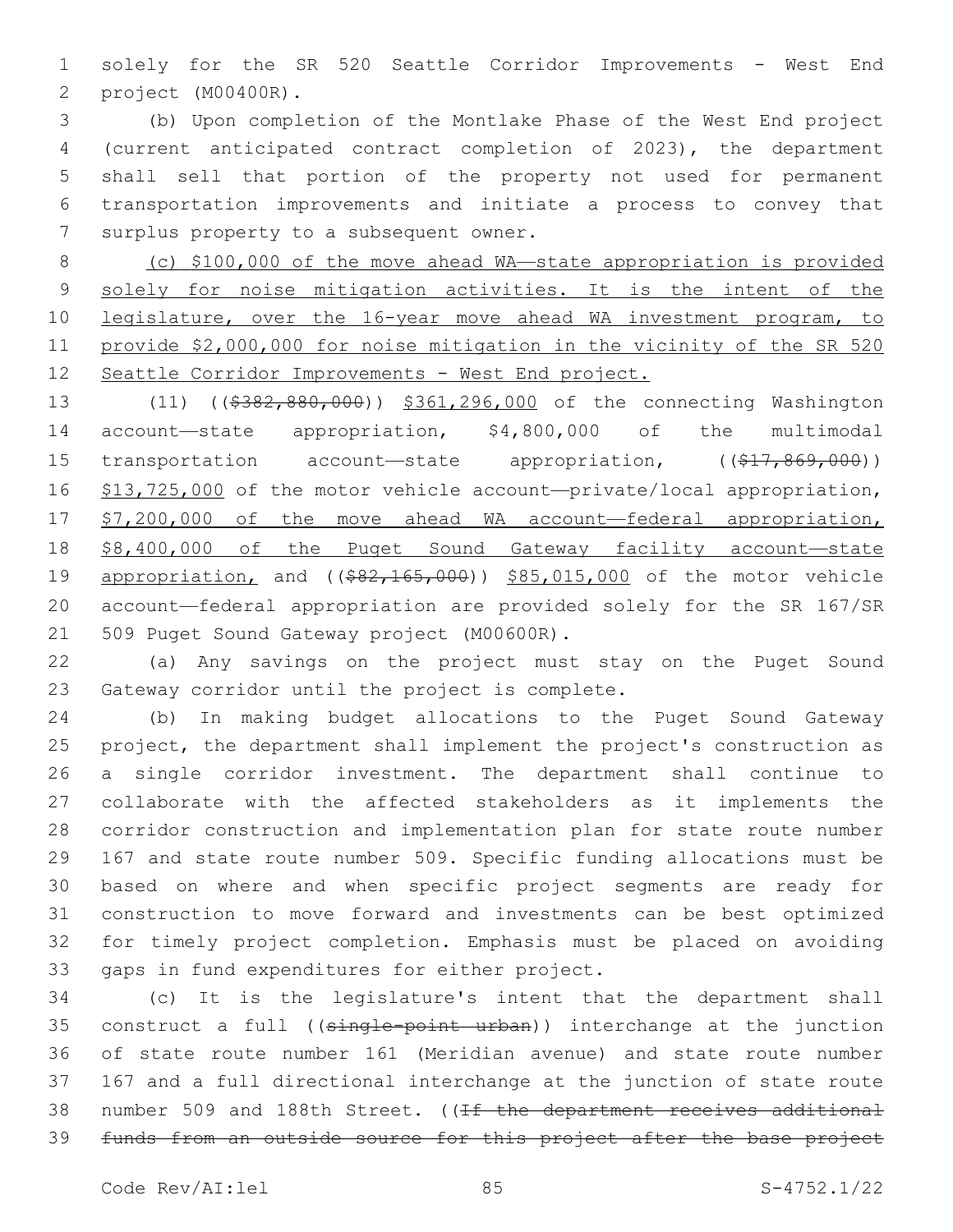is fully funded, the funds must first be applied toward the 2 completion of these two interchanges.))

 (d) Of the amounts provided in this subsection, \$2,300,000 of the multimodal transportation account—state appropriation is provided solely for the design phase of the Puyallup to Tacoma multiuse trail along the SR 167 right-of-way acquired for the project to connect a network of new and existing trails from Mount Rainier to Point 8 Defiance Park.

 (e) Of the amounts provided in this subsection, \$2,500,000 of the multimodal transportation account—state appropriation is provided solely for segment 2 of the state route number 167 completion project shared-use path to provide connections to the interchange of state route number 167 at 54th to the intersection of state route number 14 509 and Taylor Way in Tacoma.

15 (12)(a) ( $(\frac{226}{126}, \frac{928}{100})$  \$25,378,000 of the motor vehicle account— 16 state appropriation and  $((\$1,671,000))$  \$413,000 of the motor vehicle account—private/local appropriation are provided solely to support a project office and the continued work toward the I-5 Interstate 19 Bridge Replacement project (L2000370).

 (b) The project office must also study the possible different governance structures for a bridge authority that would provide for the joint administration of the bridges over the Columbia river between Oregon and Washington. As part of this study, the project office must examine the feasibility and necessity of an interstate compact in conjunction with the national center for interstate 26 compacts.

 (c) During the 2021-2023 biennium, the department shall have as a 28 goal to:

 (i) Conduct all work necessary to prepare and publish a draft 30 SEIS;

 (ii) Coordinate with regulatory agencies to begin the process of 32 obtaining environmental approvals and permits;

(iii) Identify a locally preferred alternative; and

34 (iv) Begin preparing a final SEIS.

 The department shall aim to provide progress reports on these activities to the governor and the transportation committees of the legislature by December 1, 2021, June 1, 2022, and December 1, 2022.

 (13)(a) \$400,000,000 of the coronavirus state fiscal recovery 39 fund—federal appropriation, ((\$529,577,000)) \$25,327,000 of the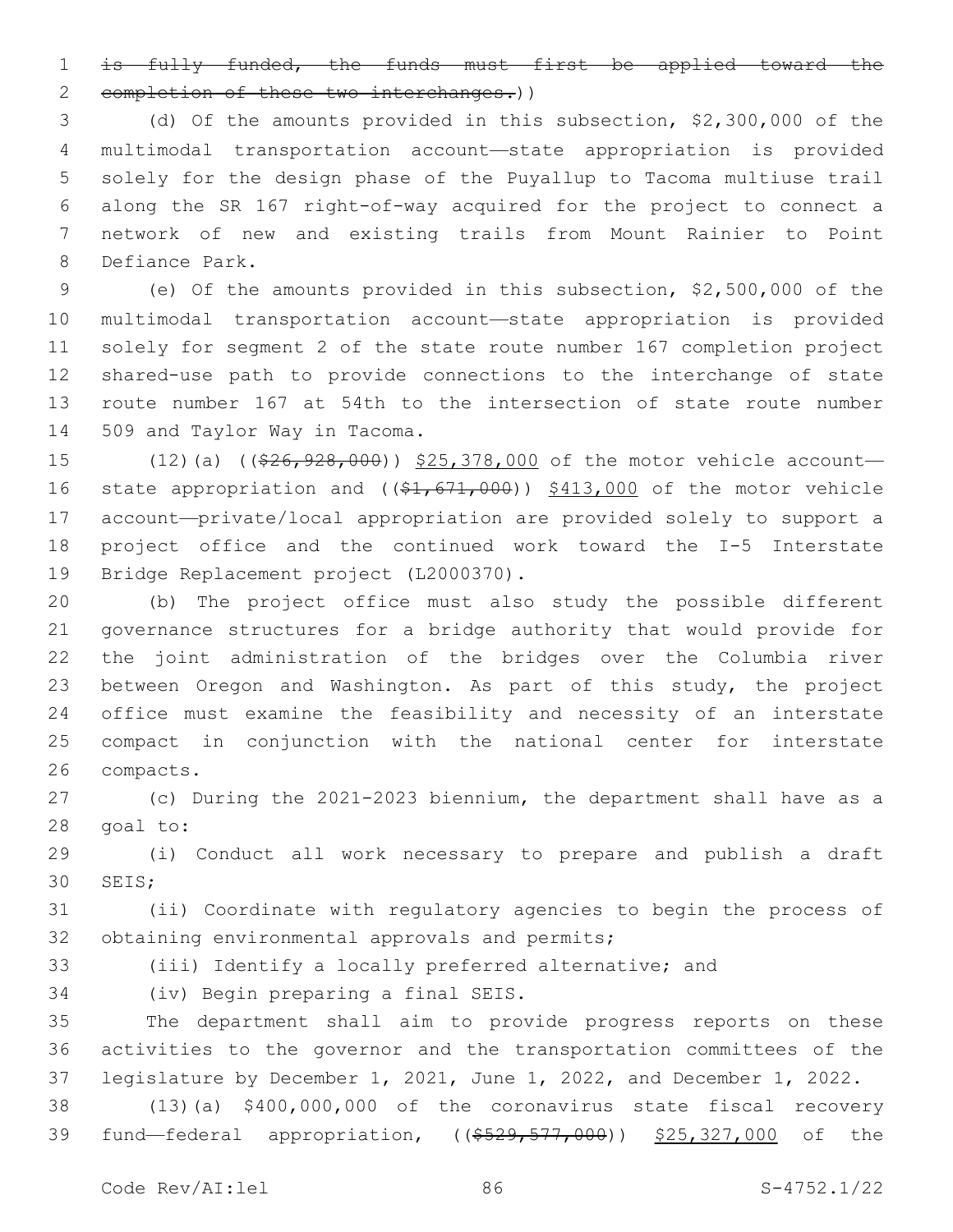1 connecting Washington account—state appropriation, ((\$194,959,000)) \$178,186,000 of the motor vehicle account—federal appropriation, \$5,618,000 of the motor vehicle account—local appropriation, \$9,016,000 of the transportation partnership account—state 5 appropriation, and ((\$1,849,000)) \$6,853,000 of the motor vehicle account—state appropriation are provided solely for the Fish Passage Barrier Removal project (0BI4001) with the intent of fully complying 8 with the federal *U.S. v. Washington* court injunction by 2030. ((Of 9 the amounts provided in this subsection, \$400,000,000 of the connecting Washington account—state appropriation must be initially placed in unallotted status during the 2021-2023 fiscal biennium, and may only be released by the office of financial management for 13 allotment by the department if it is determined that the Fish Passage Barrier Removal project (0BI4001) is not an eligible use of amounts 15 received by the state pursuant to the federal American rescue plan act of  $2021$ .)

 (b) The department shall coordinate with the Brian Abbott fish passage barrier removal board to use a watershed approach by replacing both state and local culverts guided by the principle of providing the greatest fish habitat gain at the earliest time. The department shall deliver high habitat value fish passage barrier corrections that it has identified, guided by the following factors: Opportunity to bundle projects, tribal priorities, ability to leverage investments by others, presence of other barriers, project readiness, culvert conditions, other transportation projects in the area, and transportation impacts. The department and Brian Abbott fish barrier removal board must provide updates on the implementation of the statewide culvert remediation plan to the legislature by 29 November 1, 2021, and June 1, 2022.

 (c) The department must keep track of, for each barrier removed: (i) The location; (ii) the amount of fish habitat gain; and (iii) the 32 amount spent to comply with the injunction.

 (d) Of the amount provided in this subsection, \$142,923,000 of the motor vehicle account—federal appropriation reflects the department's portion of the unrestricted funds from the coronavirus response and relief supplemental appropriations act of 2021. If the final amount from this act changes while the legislature is not in session, the department shall follow the existing unanticipated receipt process and adjust the list referenced in subsection (1) of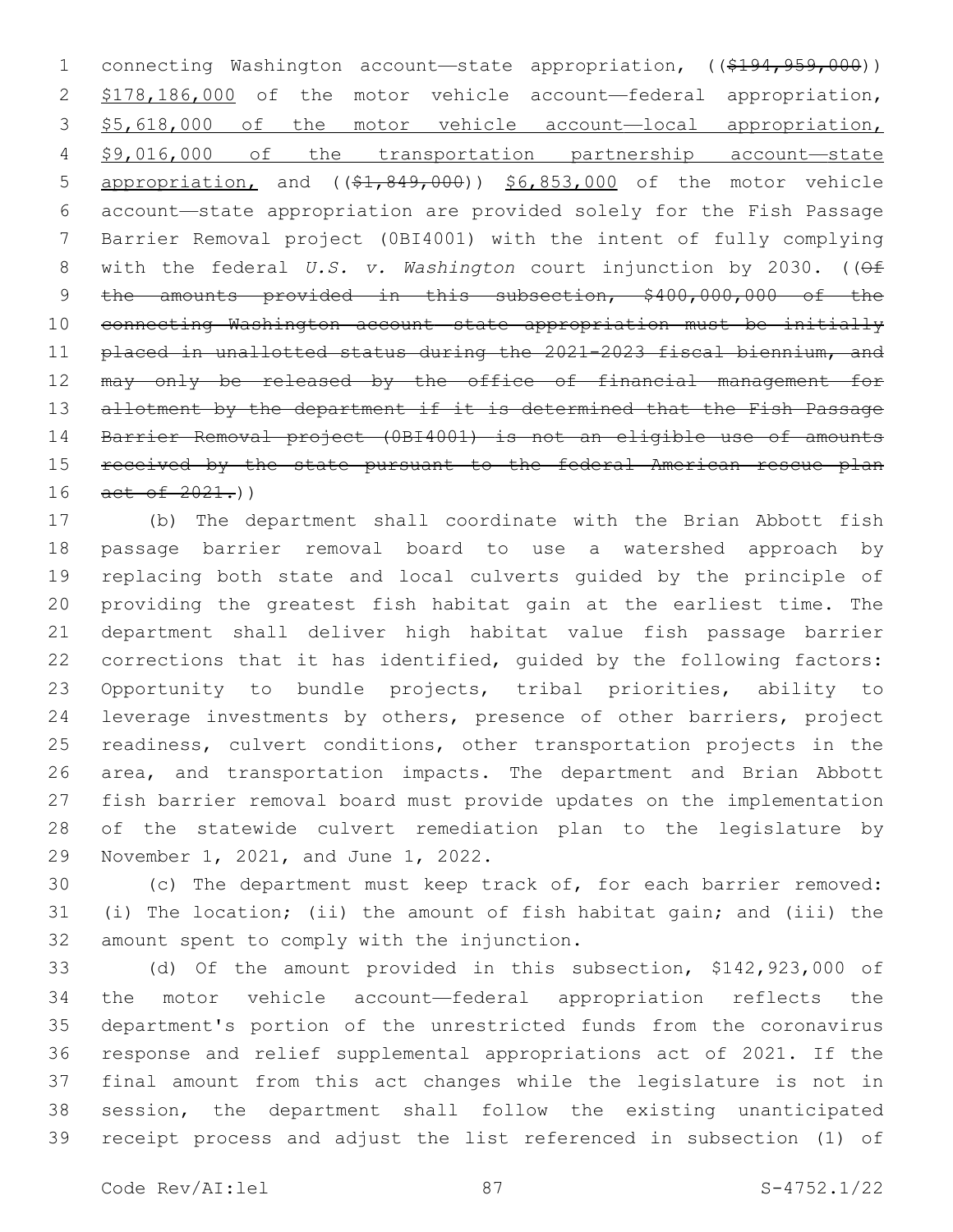this section accordingly, supplanting state funds with federal funds 2 if possible as directed in section 601 ((of this act)), chapter 333, 3 Laws of 2021.

 (14) ((\$14,669,000)) \$14,367,000 of the connecting Washington account—state appropriation, \$311,000 of the motor vehicle account— 6 state appropriation, and  $((\$3,037,000))$   $\$3,149,000$  of the motor vehicle account—private/local appropriation are provided solely for the I-90/Barker to Harvard – Improve Interchanges & Local Roads project (L2000122). The connecting Washington account appropriation for the improvements that fall within the city of Liberty Lake may only be expended if the city of Liberty Lake agrees to cover any project costs within the city of Liberty Lake above the \$20,900,000 of state appropriation provided for the total project on the list 14 referenced in subsection (1) of this section.

15 (15) ((\$15,189,000)) \$16,984,000 of the motor vehicle account- federal appropriation, ((\$259,000)) \$269,000 of the motor vehicle 17 account—state appropriation, and ((\$15,481,000)) \$17,900,000 of the Interstate 405 and state route number 167 express toll lanes account— state appropriation are provided solely for the SR 167/SR 410 to SR 20 18 - Congestion Management project (316706C).

21 (16) ((\$18,914,000)) \$18,915,000 of the Special Category C account—state appropriation is provided solely for the SR 18 Widening - Issaquah/Hobart Rd to Raging River project (L1000199) for improving and widening state route number 18 to four lanes from Issaquah-Hobart 25 Road to Raging River.

 (17) \$1,000,000 of the connecting Washington account—state appropriation is provided solely for the North Lewis County transportation study. The study shall examine new, alternate routes for vehicular and truck traffic at the Harrison interchange (Exit 82) in North Centralia and shall allow for a site and configuration to be selected and feasibility to be conducted for final design, permitting, and construction of the I-5/North Lewis county 33 Interchange project (L2000204).

34 (18) ((\$1,090,000)) \$1,237,000 of the motor vehicle account—state appropriation is provided solely for the US 101/East Sequim Corridor 36 Improvements project (L2000343).

37 (19) ((\$12,139,000)) \$2,197,000 of the motor vehicle account-38 state appropriation and  $($   $(*9, 104, 000)$   $*749,000$  of the connecting Washington account—state appropriation are provided solely for the SR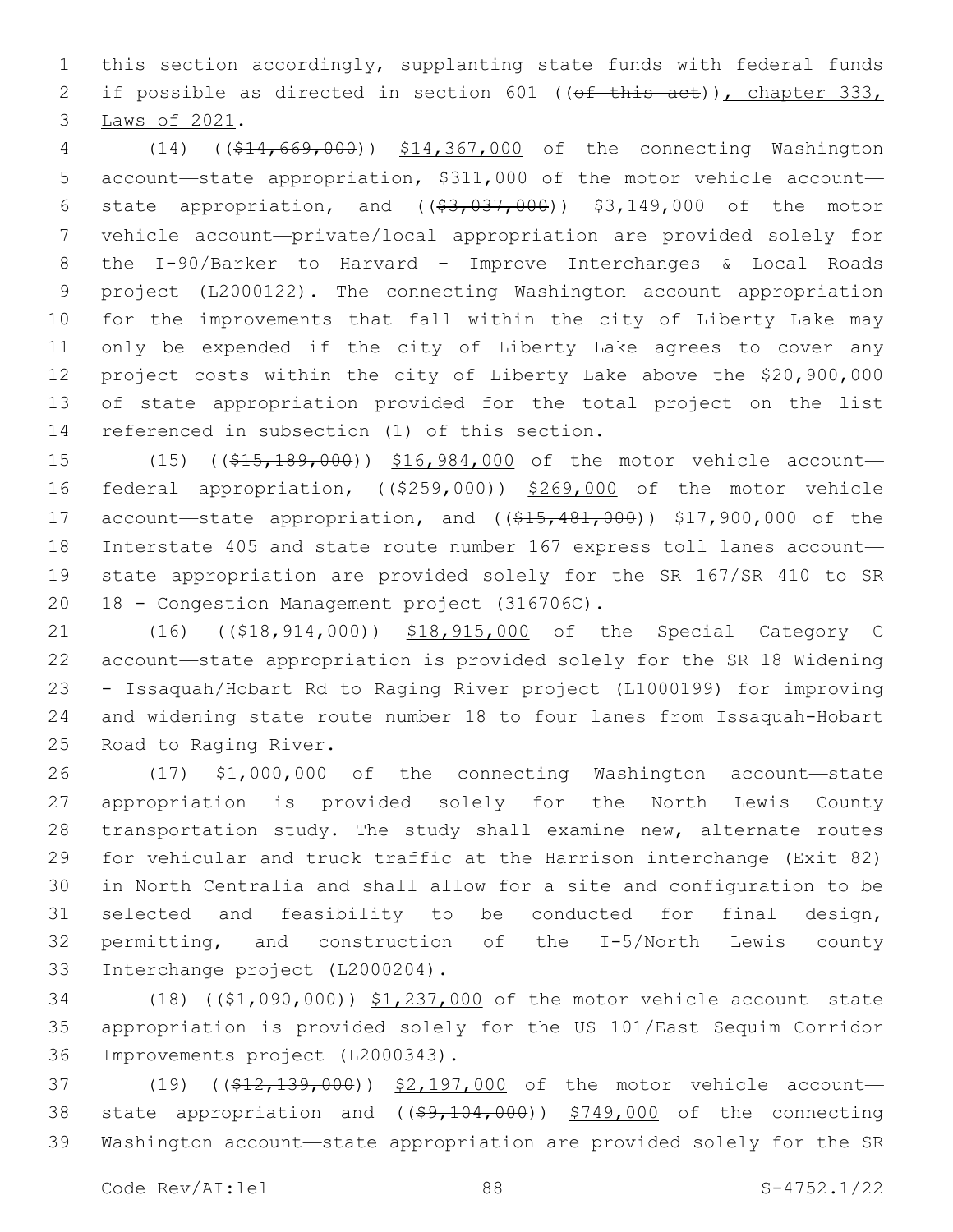522/Paradise Lk Rd Interchange & Widening on SR 522 (Design/ 2 Engineering) project (NPARADI).

3 (20) ((\$1,378,000)) \$1,455,000 of the motor vehicle account- federal appropriation is provided solely for the US 101/Morse Creek 5 Safety Barrier project (L1000247).

 (21) ((\$915,000)) \$1,000,000 of the motor vehicle account—state appropriation is provided solely for the SR 162/410 Interchange 8 Design and Right of Way project (L1000276).

 (22) ((\$6,581,000)) \$7,185,000 of the connecting Washington account—state appropriation is provided solely for the US Hwy 2 11 Safety project (N00200R).

 (23) The department shall itemize all future requests for the construction of buildings on a project list and submit them through the transportation executive information system as part of the department's annual budget submittal. It is the intent of the legislature that new facility construction must be transparent and not appropriated within larger highway construction projects.

 (24) Any advisory group that the department convenes during the 2021-2023 fiscal biennium must consider the interests of the entire 20 state of Washington.

 (25) The legislature continues to prioritize the replacement of the state's aging infrastructure and recognizes the importance of reusing and recycling construction aggregate and recycled concrete materials in our transportation system. To accomplish Washington state's sustainability goals in transportation and in accordance with RCW 70.95.805, the legislature reaffirms its determination that recycled concrete aggregate and other transportation building materials are natural resource construction materials that are too valuable to be wasted and landfilled, and are a commodity as defined 30 in WAC 173-350-100.

 Further, the legislature determines construction aggregate and recycled concrete materials substantially meet widely recognized international, national, and local standards and specifications referenced in American society for testing and materials, American concrete institute, Washington state department of transportation, Seattle department of transportation, American public works association, federal aviation administration, and federal highway administration specifications, and are described as necessary and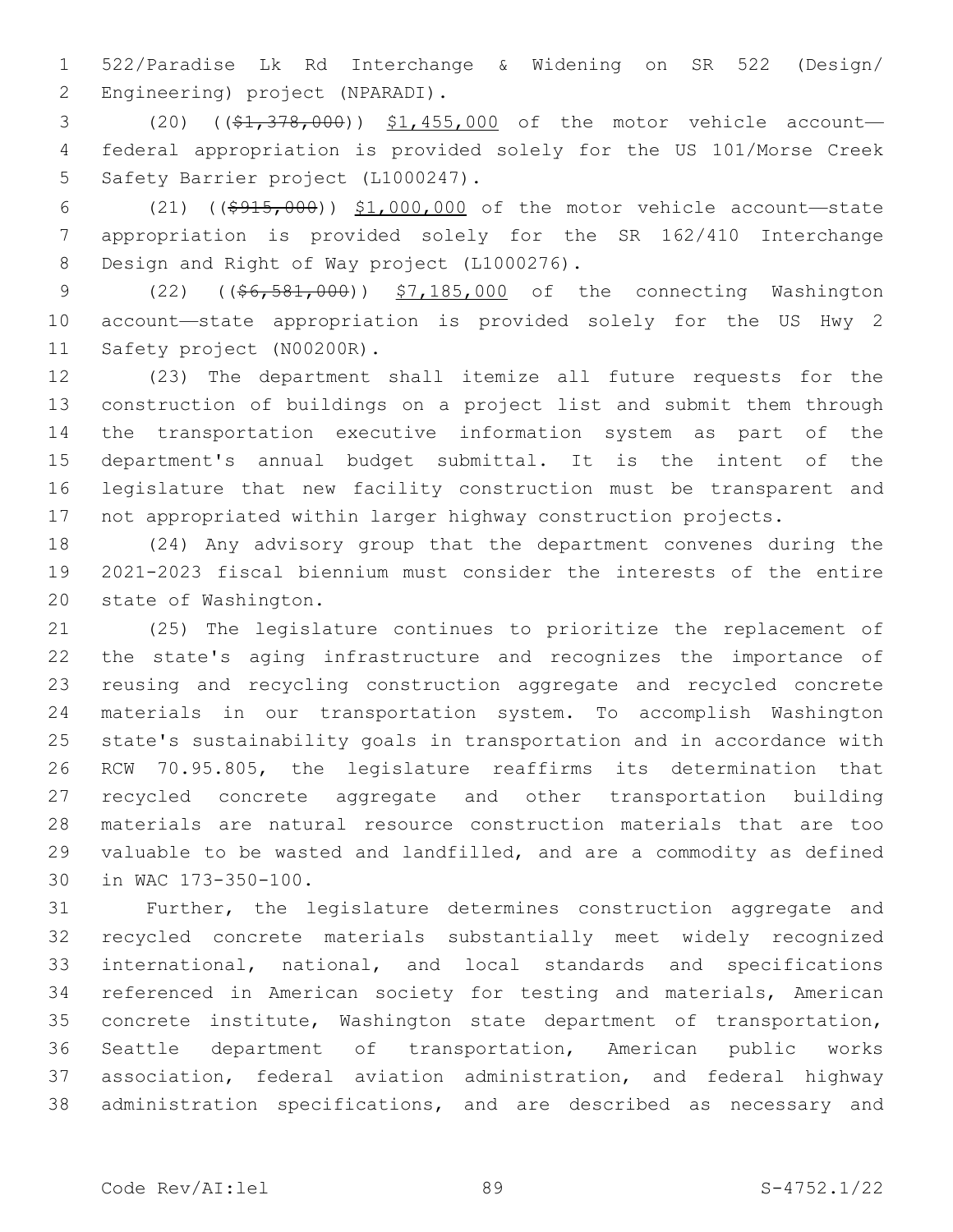desirable products for recycling and reuse by state and federal 2 agencies.

 As these recyclable materials have well established markets, are substantially a primary or secondary product of necessary construction processes and production, and are managed as an item of commercial value, construction aggregate and recycled concrete 7 materials are exempt from chapter 173-350 WAC.

 (26) Except as otherwise provided in this section, the entire 9 move ahead WA account—state appropriation and move ahead WA account— federal appropriation are provided solely for the state highway projects and activities as listed by project and amount in LEAP Transportation Document 2022 NL-1 as developed February 20, 2022.

 (27)(a) \$10,000,000 of the move ahead WA state—appropriation is provided solely for the stormwater retrofits and improvements project (L4000040). It is the intent of the legislature, over the 16-year move ahead WA investment program, to provide \$500,000,000 for this project.

 (b) The department shall ensure that \$6,000,000 is provided to the Urban Stormwater Partnership - I-5 Ship-Canal Bridge Pilot (Seattle) project from the \$500,000,000 provided from stormwater retrofits and improvements over the 16-year move ahead WA investment program.

 (c) The funding provided for stormwater retrofits and improvements must enhance stormwater runoff treatment from existing roads and infrastructure with an emphasis on green infrastructure retrofits. Projects must be prioritized based on benefits to salmon 27 recovery and ecosystem health, reducing toxic pollution, addressing health disparities, and cost-effectiveness. The department of transportation must submit progress reports on its efforts to reduce the toxicity of stormwater runoff from existing infrastructure, recommendations for addressing barriers to innovative solutions, and anticipated demand for funding each biennium.

 (28) \$2,738,000 of the motor vehicle account—state appropriation is provided solely for the US 97 Wildlife Crossing Improvements project (L2021117). It is the intent of the legislature that, to the extent possible, the department use this funding as match for competitive federal funding to make additional wildlife crossing improvements on the corridor. The department must report to the transportation committees of the legislature with additional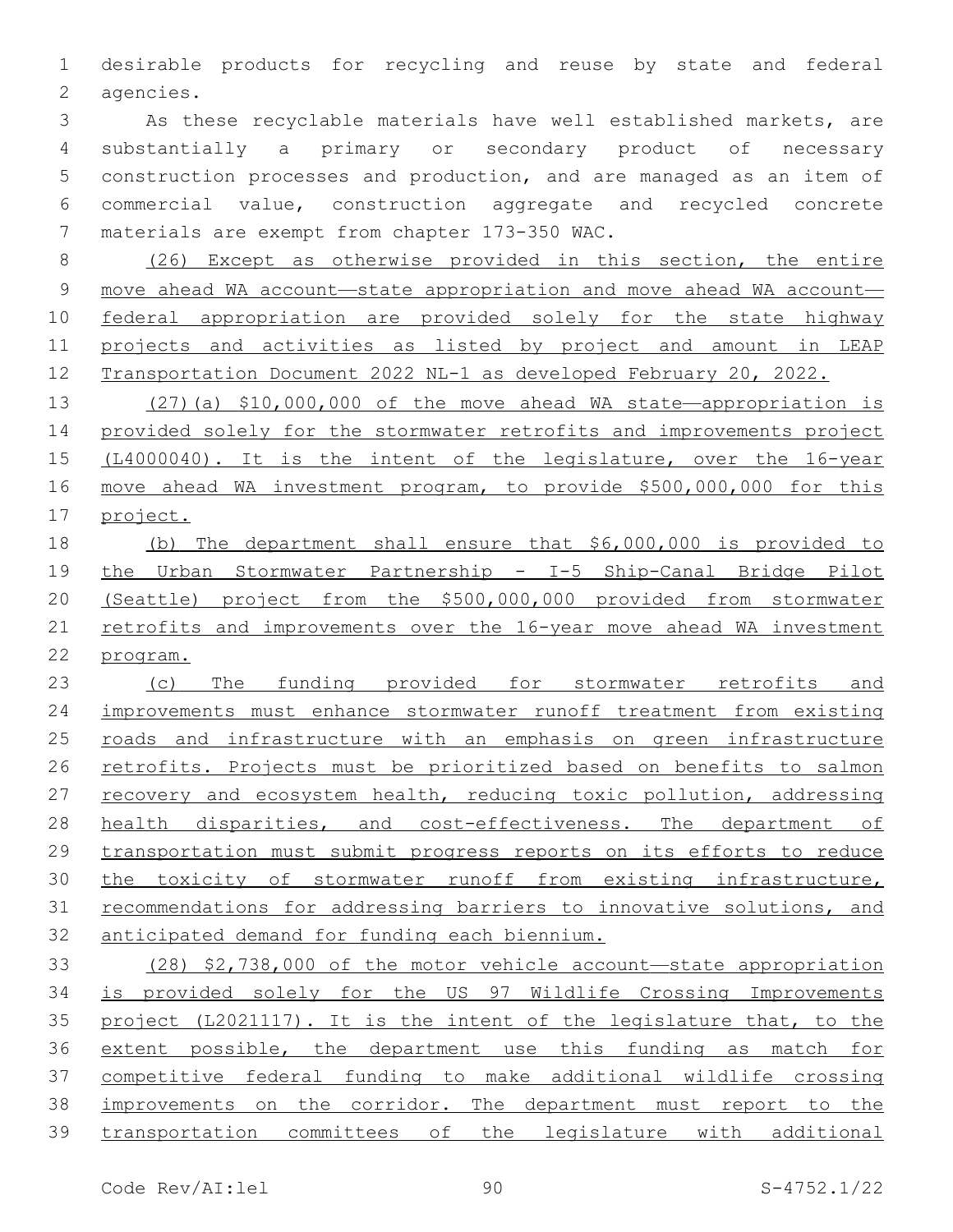corridors that could benefit from wildlife crossing improvements and 2 that are likely to successfully compete for federal funding.

 (29) \$12,635,000 of the connecting Washington account—state appropriation is provided solely for the SR 3 Freight Corridor (T30400R) project. The legislature intends to provide a total of \$78,910,000 for this project, including an increase of \$12,000,000 in future biennia to safeguard against inflation and supply/labor

- interruptions and ensure that:
- (a) The northern terminus remains at Lake Flora Road and the southern terminus at the intersection of SR 3/SR 302;

 (b) Multimodal safety improvements at the southern terminus remain in the project to provide connections to North Mason school district and provide safe routes to schools; and

 (c) Intersections on the freight corridor are constructed at 15 Romance Hill and Log Yard road.

 (30) \$1,000,000 of the move ahead WA account—state appropriation is provided solely for the SR 522 Widening project (L4000031). The department must consider reserving portions of state route 522, including designated lanes or ramps, for the exclusive or preferential use of public transportation vehicles, privately owned buses, motorcycles, private motor vehicles carrying not less than a specified number of passengers, or private transportation provider vehicles pursuant to RCW 47.52.025. The legislature intends to provide full construction funding for this project in the future.

 (31) \$1,000,000 of the move ahead WA—state appropriation is provided solely for the US 2 Trestle Capacity Improvements & Westbound Trestle Replacement project (L4000056). It is the intent of the legislature, over the 16-year move ahead WA investment program, to provide \$210,541,000 for planning, design, right-of-way acquisition, interim improvements, and initial construction. The legislature intends to provide full construction funding for this project in the future. It is the further intent of the legislature that this project enhance multimodal mobility options on the US 2 Trestle. The planning, design and engineering work must consider options to enhance transit and multimodal mobility, including bus rapid transit. The department must report to the legislature with its preliminary analysis of these options by June 30, 2023.

 (32) It is the intent of the legislature, over the 16-year move ahead WA investment program, to provide \$74,298,000 for the SR 3/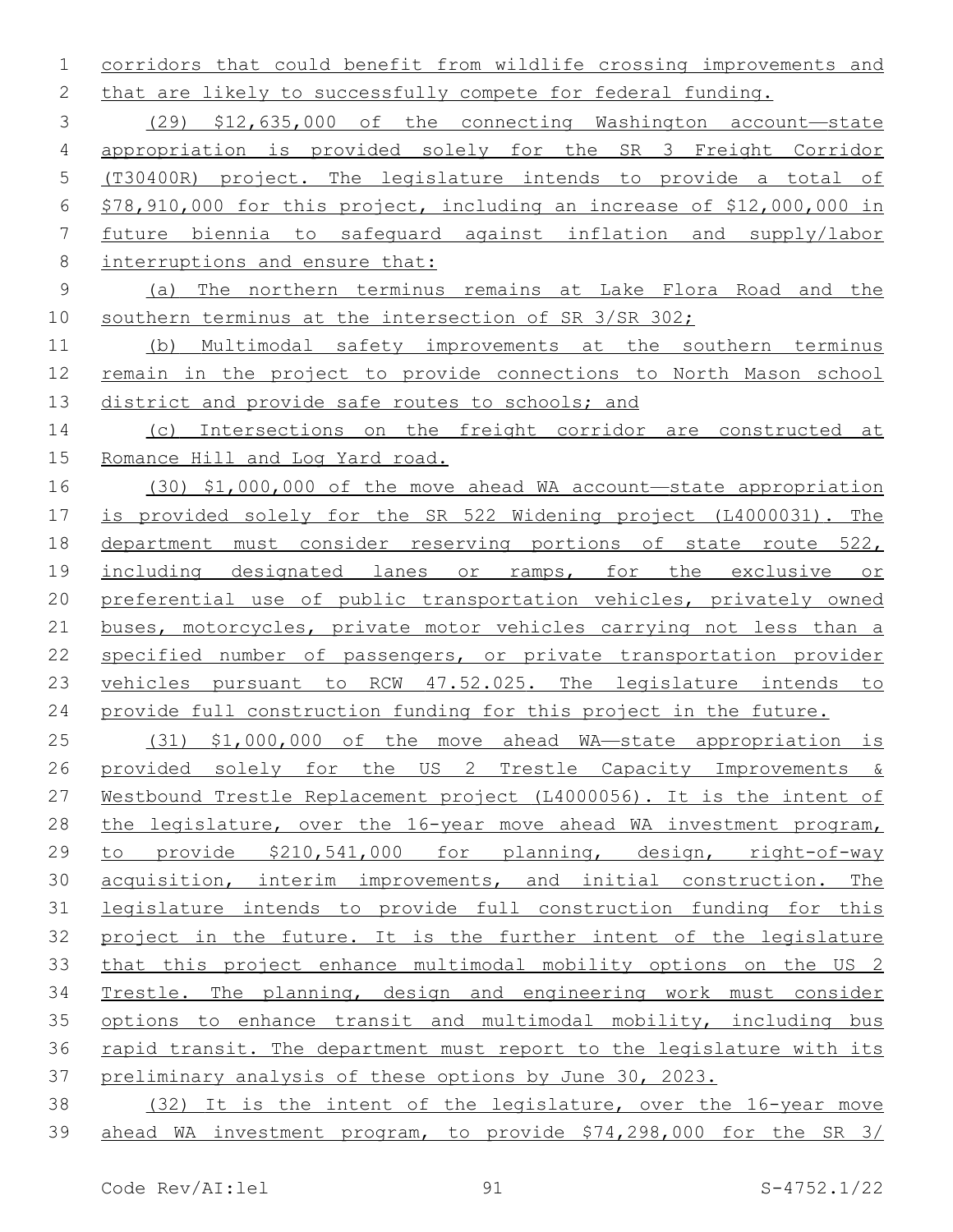Gorst Area - Widening project (L4000017). Tribal consultation with 2 the Suquamish Tribe must begin at the earliest stage of planning, including without limitation on all funding decisions and funding programs, to provide a government-to-government mechanism for the 5 tribe to evaluate, identify, and expressly notify governmental entities of any potential impacts to tribal cultural resources, archaeological sites, sacred sites, fisheries, or other rights and interests in tribal lands and lands within which the tribe possesses 9 rights reserved or protected by federal treaty, statute, or executive 10 order. The consultation is independent of, and in addition to, any 11 public participation process required by state law, or by a state agency, including the requirements of Executive Order 21-02 related 13 to archaeological and cultural resources, and regardless of whether 14 the agency receives a request for consultation from the Suquamish Tribe. Regularly scheduled tribal consultation meetings with the Suquamish Tribe must continue throughout the duration of any funding program and proposed project approval. The legislature intends to provide full construction funding for this project in the future.

 (33) \$450,000 of the motor vehicle account—state appropriation is provided solely for the SR 900 Safety Improvements project (L2021118). The department must work in collaboration with King county and Skyway coalition to align community assets, transportation 23 infrastructure needs, and initial design for safety improvements along SR 900, including the use of \$200,000 for right of way, and up to \$100,000 to contract with the Skyway coalition to lead community planning engagement and active transportation activities.

 (34) It is the intent of the legislature, over the 16-year move ahead WA investment program, to provide \$2,435,000,000 for fish passage barrier removal.

 **Sec. 306.** 2021 c 333 s 307 (uncodified) is amended to read as follows: 31 **FOR THE DEPARTMENT OF TRANSPORTATION—PRESERVATION—PROGRAM P** 33 Recreational Vehicle Account—State Appropriation. . . . . \$1,520,000 Transportation 2003 Account (Nickel Account)—State Appropriation. . . . . . . . . . . . . . . . . . ((\$49,105,000)) \$53,911,000 37 Transportation Partnership Account-State

38 Appropriation. . . . . . . . . . . . . . . . (  $(\frac{215}{183},000)$  )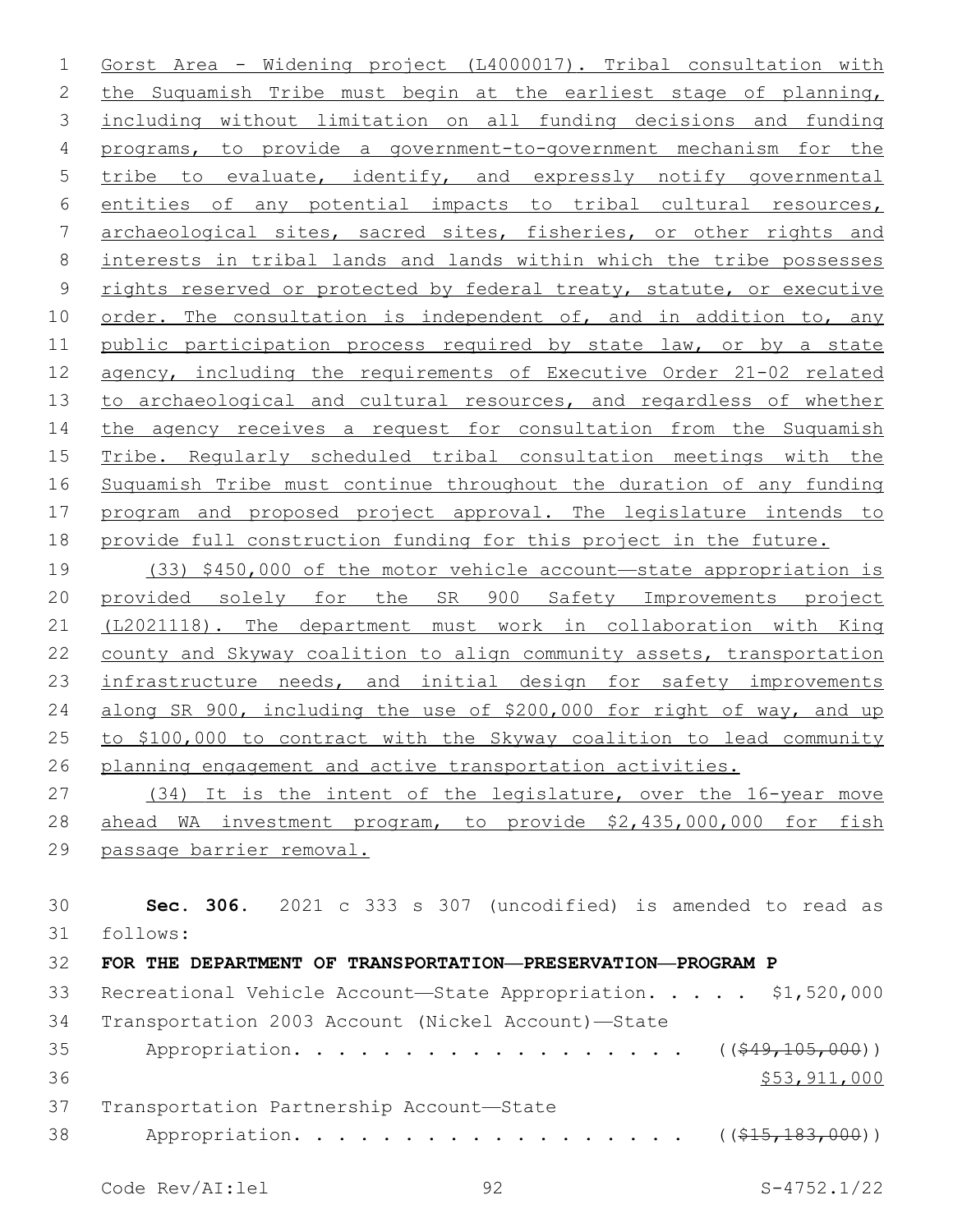| $\mathbf{1}$ | \$21,441,000                                                                  |
|--------------|-------------------------------------------------------------------------------|
| $\mathbf{2}$ | ( ( \$85, 444, 000) )<br>Motor Vehicle Account-State Appropriation.           |
| 3            | \$111,174,000                                                                 |
| 4            | ( ( \$489, 602, 000) )<br>Motor Vehicle Account-Federal Appropriation.        |
| 5            | \$545,560,000                                                                 |
| 6            | Motor Vehicle Account-Private/Local Appropriation. .<br>$((\$10,792,000))$    |
| 7            | \$13,735,000                                                                  |
| 8            | Connecting Washington Account-State Appropriation. .<br>$((\$159,043,000))$   |
| 9            | \$224,342,000                                                                 |
| 10           | State Route Number 520 Corridor Account-State                                 |
| 11           | Appropriation.<br>$((\$1,891,000))$                                           |
| 12           | \$2,143,000                                                                   |
| 13           | Tacoma Narrows Toll Bridge Account-State                                      |
| 14           | Appropriation.<br>( ( \$9, 730, 000) )                                        |
| 15           | \$5,676,000                                                                   |
| 16           | Alaskan Way Viaduct Replacement Project Account-                              |
| 17           | State Appropriation.<br>( ( \$314, 000) )                                     |
| 18           | \$391,000                                                                     |
| 19           | Interstate 405 and State Route Number 167 Express                             |
| 20           | ( ( \$26, 039, 000) )<br>Toll Lanes Account-State Appropriation               |
| 21           | \$12,830,000                                                                  |
| 22           | $\cdot$ $\cdot$ \$140,000,000<br>Move Ahead WA Account-Federal Appropriation. |
| 23           | ( ( \$848, 663, 000) )<br>TOTAL APPROPRIATION.                                |
| 24           | \$1,132,723,000                                                               |
|              |                                                                               |

 The appropriations in this section are subject to the following 26 conditions and limitations:

 (1) Except as provided otherwise in this section, the entire connecting Washington account—state appropriation and the entire transportation partnership account—state appropriation are provided solely for the projects and activities as listed by fund, project, 31 and amount in LEAP Transportation Document ((2021-1)) 2022-1 as 32 developed ((April 23, 2021)) February 20, 2022, Program - Highway Preservation Program (P). However, limited transfers of specific line-item project appropriations may occur between projects for those amounts listed subject to the conditions and limitations in section 36 601 ((ef this act)), chapter 333, Laws of 2021.

 (2) Except as provided otherwise in this section, the entire motor vehicle account—state appropriation and motor vehicle account— federal appropriation are provided solely for the projects and Code Rev/AI:lel 93 S-4752.1/22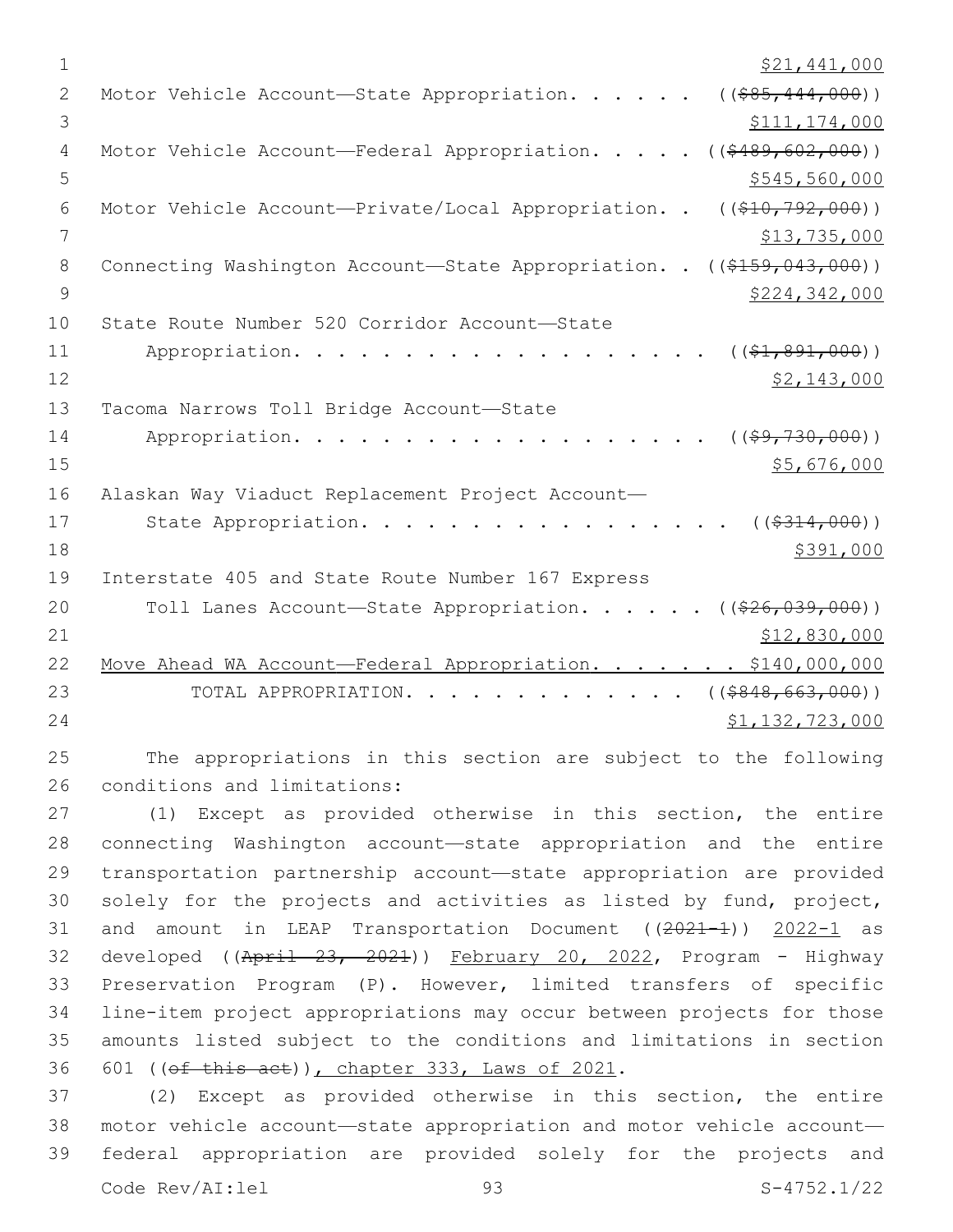activities listed in LEAP Transportation Document ((2021-2)) 2022-2 ALL PROJECTS as developed ((April 23, 2021)) February 20, 2022, Program - Highway Preservation Program (P). Any federal funds gained through efficiencies, adjustments to the federal funds forecast, or the federal funds redistribution process must then be applied to highway and bridge preservation activities or fish passage barrier corrections (0BI4001), as long as the application of the funds is not 8 inconsistent with subsection (10) of this section.

 (3) Within the motor vehicle account—state appropriation and motor vehicle account—federal appropriation, the department may 11 transfer funds between programs I and P, except for funds that are 12 otherwise restricted in this act. Ten days prior to any transfer, the department must submit its request to the office of financial management and the transportation committees of the legislature and consider any concerns raised. The department shall submit a report on fiscal year funds transferred in the prior fiscal year using this subsection as part of the department's annual budget submittal.

18 (4) ((\$5,166,000)) \$8,531,000 of the connecting Washington account—state appropriation is provided solely for the land mobile radio upgrade (G2000055) and is subject to the conditions, 21 limitations, and review provided in section 701 ((of this act)), chapter 333, Laws of 2021. The land mobile radio project is subject to technical oversight by the office of the chief information officer. The department, in collaboration with the office of the chief information officer, shall identify where existing or proposed mobile radio technology investments should be consolidated, identify when existing or proposed mobile radio technology investments can be reused or leveraged to meet multiagency needs, increase mobile radio interoperability between agencies, and identify how redundant investments can be reduced over time. The department shall also provide quarterly reports to the technology services board on project 32 progress.

 (5) \$5,000,000 of the motor vehicle account—state appropriation is provided solely for extraordinary costs incurred from litigation awards, settlements, or dispute mitigation activities not eligible for funding from the self-insurance fund (L2000290). The amount provided in this subsection must be held in unallotted status until the department submits a request to the office of financial management that includes documentation detailing litigation-related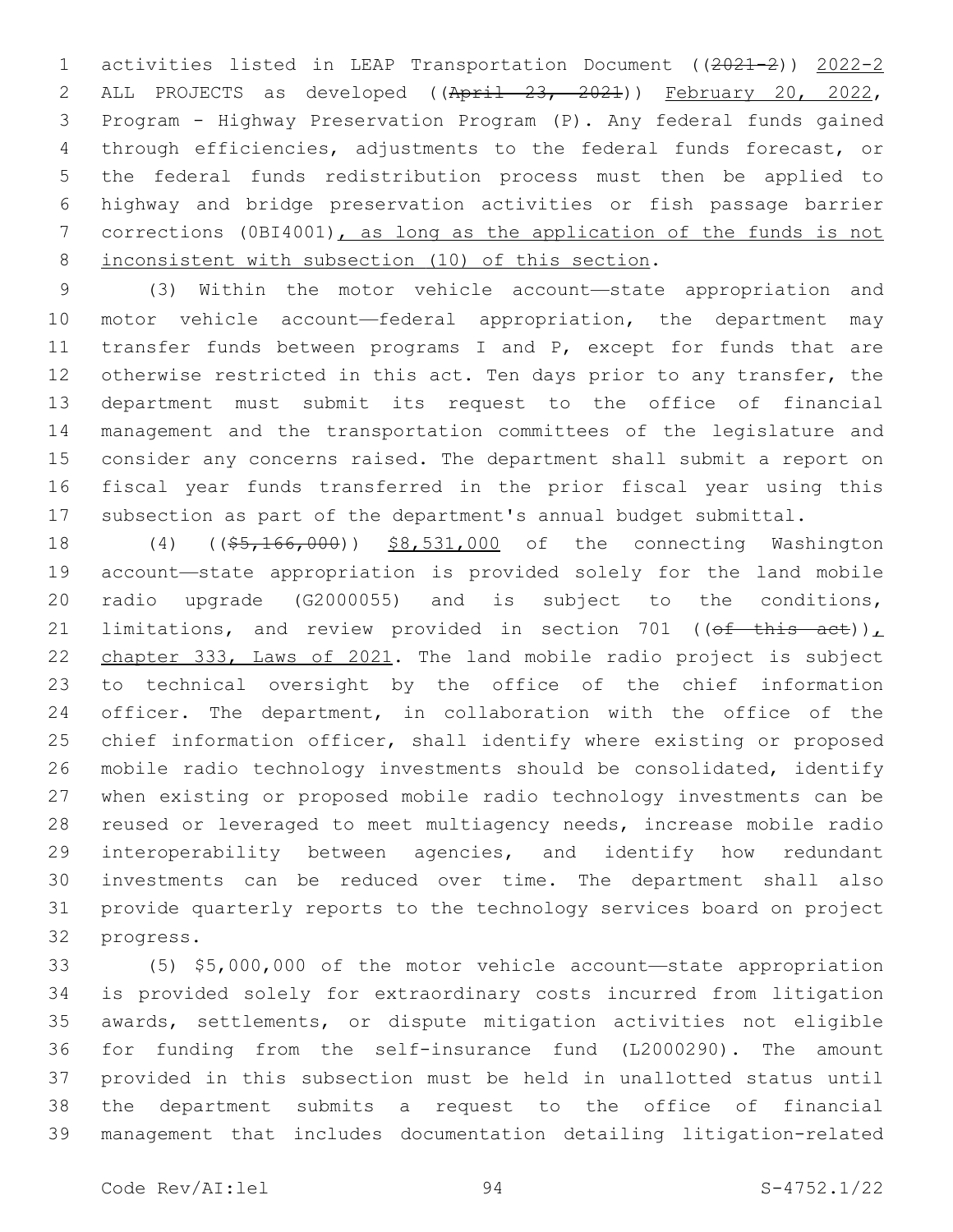expenses. The office of financial management may release the funds only when it determines that all other funds designated for litigation awards, settlements, and dispute mitigation activities have been exhausted. No funds provided in this subsection may be expended on any legal fees related to the SR 99/Alaskan Way viaduct 6 replacement project (809936Z).

 (6) \$11,679,000 of the motor vehicle account—federal appropriation is provided solely for preservation projects within project L1100071 that ensure the reliable movement of freight on the national highway freight system. The department shall give priority to those projects that can be advertised by September 30, 2021.

 (7) The appropriation in this section includes funding for starting planning, engineering, and construction of the Elwha River bridge replacement. To the greatest extent practicable, the department shall maintain public access on the existing route.

 (8) Within the connecting Washington account—state appropriation, the department may transfer funds from Highway System Preservation (L1100071) to other preservation projects listed in the LEAP transportation document identified in subsection (1) of this section, if it is determined necessary for completion of these high priority preservation projects. The department's next budget submittal after using this subsection must appropriately reflect the transfer.

 (9) \$1,700,000 of the motor vehicle account—state appropriation is provided solely for the SR 109/88 Corner Roadway project (G2000106).

 (10) Except as otherwise provided in this section, the entire move ahead WA account—federal appropriation is provided solely for 28 the state highway preservation projects and activities as listed by project and amount in LEAP Transportation Document 2022 NL-1 as developed February 20, 2022.

 (11) \$140,000,000 of the move ahead WA account—federal appropriation is provided solely for highway preservation (L4000057). 33 The department must use funding provided in this subsection, along 34 with other funds at its discretion, for the following preservation projects:

(a) I5/SB Denny Way-Lakeview Viaduct;

(b) I5/SB&NB Concrete and Joint Replacement;

 (c) SR 529/NB Snohomish River – Bridge Rehabilitation, and 39 Painting;

Code Rev/AI:lel 95 S-4752.1/22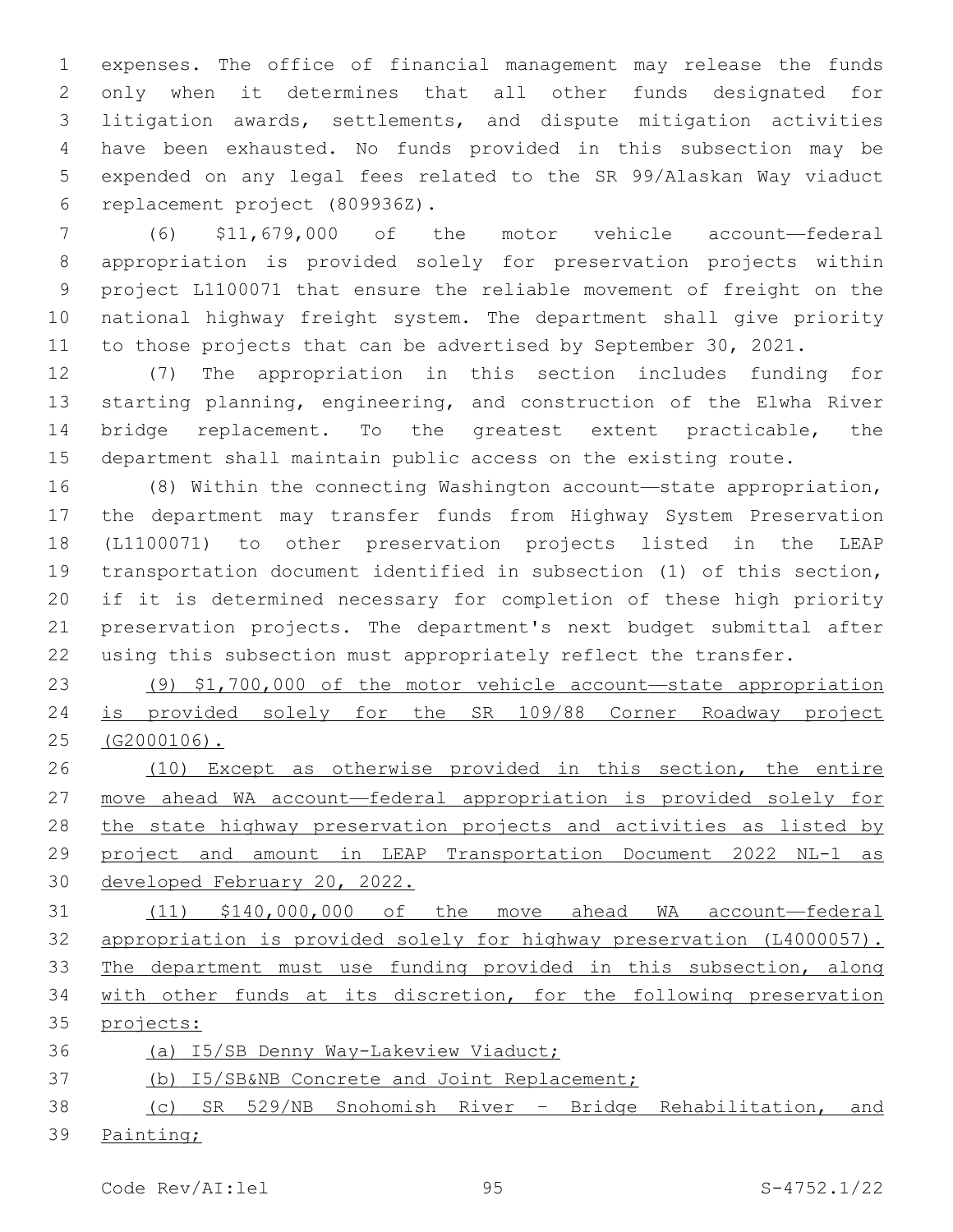| $\mathbf 1$ | (d) I5/SB Snohomish River Bridge Painting.                                        |
|-------------|-----------------------------------------------------------------------------------|
| 2           | (12) It is the intent of the legislature, over the 16-year move                   |
| 3           | ahead WA investment program, to provide \$80,000,000 for the Main                 |
| 4           | Streets Preservation project (L2021113) for preservation work on                  |
| 5           | state highways that are also main streets.                                        |
| 6           | Sec. 307. 2021 c 333 s 308 (uncodified) is amended to read as                     |
| 7           | follows:                                                                          |
| 8           | FOR THE DEPARTMENT OF TRANSPORTATION-TRAFFIC OPERATIONS-PROGRAM Q-                |
| 9           | <b>CAPITAL</b>                                                                    |
| 10          | Motor Vehicle Account—State Appropriation. ( $(\frac{68}{7273}, 000)$ )           |
| 11          | \$9,618,000                                                                       |
| 12          | Motor Vehicle Account-Federal Appropriation. ((\$5,289,000))                      |
| 13          | \$11, 215, 000                                                                    |
| 14          | Motor Vehicle Account-Private/Local Appropriation. \$500,000                      |
| 15          | Interstate 405 and State Route Number 167 Express                                 |
| 16          | Toll Lanes Account-State Appropriation. \$900,000                                 |
| 17          | Move Ahead WA Account-State Appropriation. \$3,100,000                            |
| 18          | TOTAL APPROPRIATION. ( $(\frac{214}{962}, 000)$ )                                 |
| 19          | \$25,333,000                                                                      |
| 20          | The appropriations in this section are subject to the following                   |
|             |                                                                                   |
| 21          | conditions and limitations:                                                       |
| 22          | (1) \$579,000 of the motor vehicle account—state appropriation is                 |
| 23          | provided solely for the SR 99 Aurora Bridge ITS project (L2000338).               |
| 24          | $(2)$ ( $(\frac{21}{1000}, 000)$ ) \$1,001,000 of the motor vehicle account-state |
| 25          | appropriation $((\pm s))$ and \$2,060,000 of the motor vehicle account-           |
| 26          | federal appropriation are provided solely for the Challenge Seattle               |
| 27          | project (000009Q). The department shall provide a progress report on              |
| 28          | this project to the transportation committees of the legislature by               |
| 29          | January 15, 2022.                                                                 |
| 30          | (3) \$3,100,000 of the move ahead WA-state appropriation is                       |
| 31          | provided solely for traffic operations enhancements (L2021115).                   |
| 32          | Sec. 308. 2021 c 333 s 309 (uncodified) is amended to read as                     |
| 33          | follows:                                                                          |
| 34          | FOR THE DEPARTMENT OF TRANSPORTATION-WASHINGTON STATE FERRIES                     |
| 35          | CONSTRUCTION-PROGRAM W                                                            |
| 36          | Puget Sound Capital Construction Account-State                                    |
| 37          | Appropriation.<br>$((\$128,759,000))$                                             |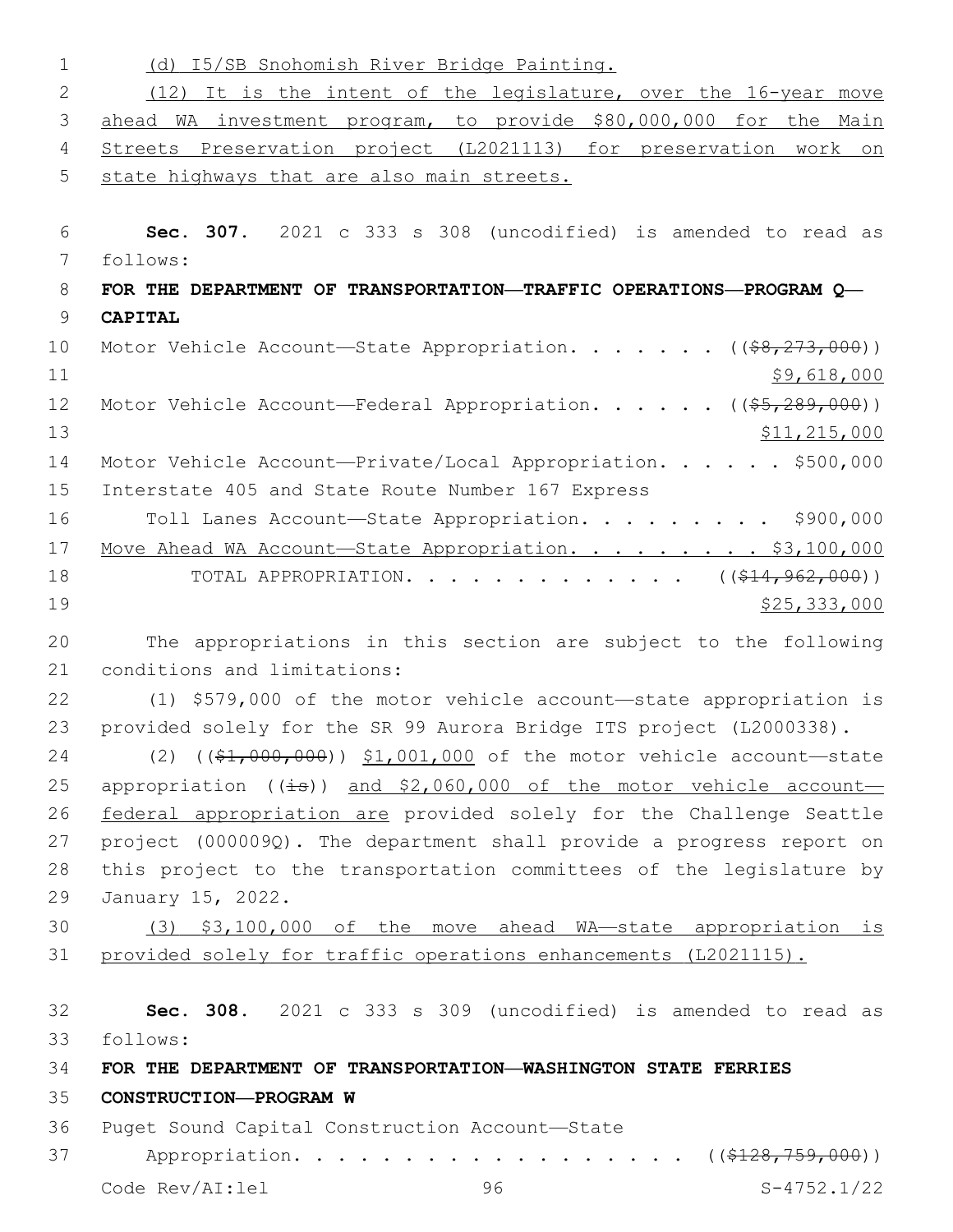$1 \quad$  \$185,263,000

| 2  | Puget Sound Capital Construction Account-Federal                      |
|----|-----------------------------------------------------------------------|
| 3  | ((\$139,188,000))<br>Appropriation.                                   |
|    |                                                                       |
| 4  | \$193,032,000                                                         |
| 5  | Puget Sound Capital Construction Account-                             |
| 6  | ( ( \$312, 000) )<br>Private/Local Appropriation.                     |
| 7  | \$2,181,000                                                           |
| 8  | Transportation Partnership Account-State                              |
| 9  | Appropriation.<br>$($ (\$8,410,000))                                  |
| 10 | \$9,432,000                                                           |
| 11 | Connecting Washington Account—State Appropriation. . ((\$75,640,000)) |
| 12 | \$99,141,000                                                          |
| 13 | Capital Vessel Replacement Account-State                              |
| 14 | $((\$152,453,000))$<br>Appropriation.                                 |
| 15 | \$45, 468, 000                                                        |
| 16 | Motor Vehicle Account-State Appropriation. \$1,000                    |
| 17 | Transportation 2003 Account (Nickel Account)-State                    |
| 18 |                                                                       |
| 19 | $((\$504, 762, 000))$<br>TOTAL APPROPRIATION.                         |
| 20 | \$535,505,000                                                         |

21 The appropriations in this section are subject to the following 22 conditions and limitations:

 (1) Except as provided otherwise in this section, the entire appropriations in this section are provided solely for the projects 25 and activities as listed in LEAP Transportation Document ((2021-2)) 2022-2 ALL PROJECTS as developed ((April 23, 2021)) February 20, 2022, Program - Washington State Ferries Capital Program (W).

 (2) For the 2021-2023 biennium, the marine division shall provide to the office of financial management and the legislative transportation committees the following reports on ferry capital 31 projects:

32 (a) On a semiannual basis the report must include a status update 33 on projects with funding provided in subsections (4), (5), (6), and 34 (8) of this section including, but not limited to, the following:

35 (i) Anticipated cost increases and cost savings;

36 (ii) Anticipated cash flow and schedule changes; and

37 (iii) Explanations for the changes.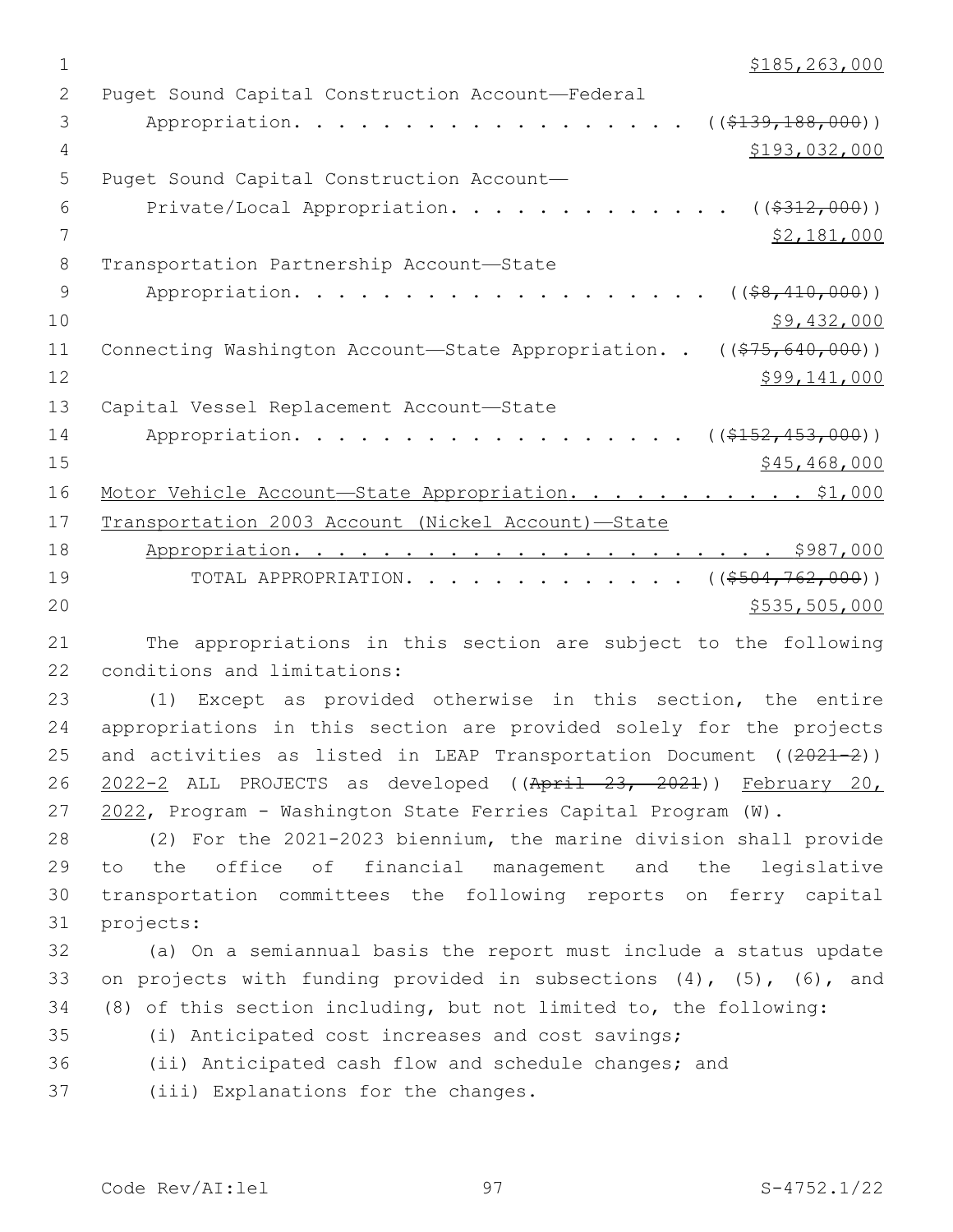(b) On an annual basis the report must include a status update on vessel and terminal preservation and improvement plans including, but 3 not limited to, the following:

(i) What work has been done;4

5 (ii) How have schedules shifted; and

 (iii) Associated changes in funding among projects, accompanied 7 by explanations for the changes.

 (c) On an annual basis the report must include an update on the implementation of the maintenance management system with recommendations for using the system to improve the efficiency of 11 project reporting under this subsection.

12 (3) ((\$5,000,000)) \$12,785,000 of the Puget Sound capital construction account—state appropriation is provided solely for emergency capital repair costs (999910K). Funds may only be spent after approval by the office of financial management.

16 (4) ((\$1,277,000)) \$2,385,000 of the Puget Sound capital construction account—state appropriation is provided solely for the ORCA card next generation project (L2000300). The ferry system shall work with Washington technology solutions and the tolling division on the development of a new, interoperable ticketing system.

21 (5) ((\$24,750,000)) \$28,134,000 of the Puget Sound capital construction account—state appropriation is provided solely for the conversion of up to two Jumbo Mark II vessels to electric hybrid propulsion (G2000084). The department shall seek additional funds for the purposes of this subsection. The department may spend from the Puget Sound capital construction account—state appropriation in this section only as much as the department receives in Volkswagen settlement funds for the purposes of this subsection.

29 (6) ((\$152,453,000)) \$45,468,000 of the capital vessel replacement account—state appropriation is provided solely for the acquisition of a 144-car hybrid-electric vessel (L2000329). In 2019 the legislature amended RCW 47.60.810 to direct the department to modify an existing vessel construction contract to provide for an additional five ferries. As such, it is the intent of the legislature that the department award the contract for the hybrid electric Olympic class vessel #5(L2000329) in a timely manner. In addition, the legislature intends to minimize costs and maximize construction efficiency by providing sufficient funding for construction of all five vessels, including funding for long lead time materials procured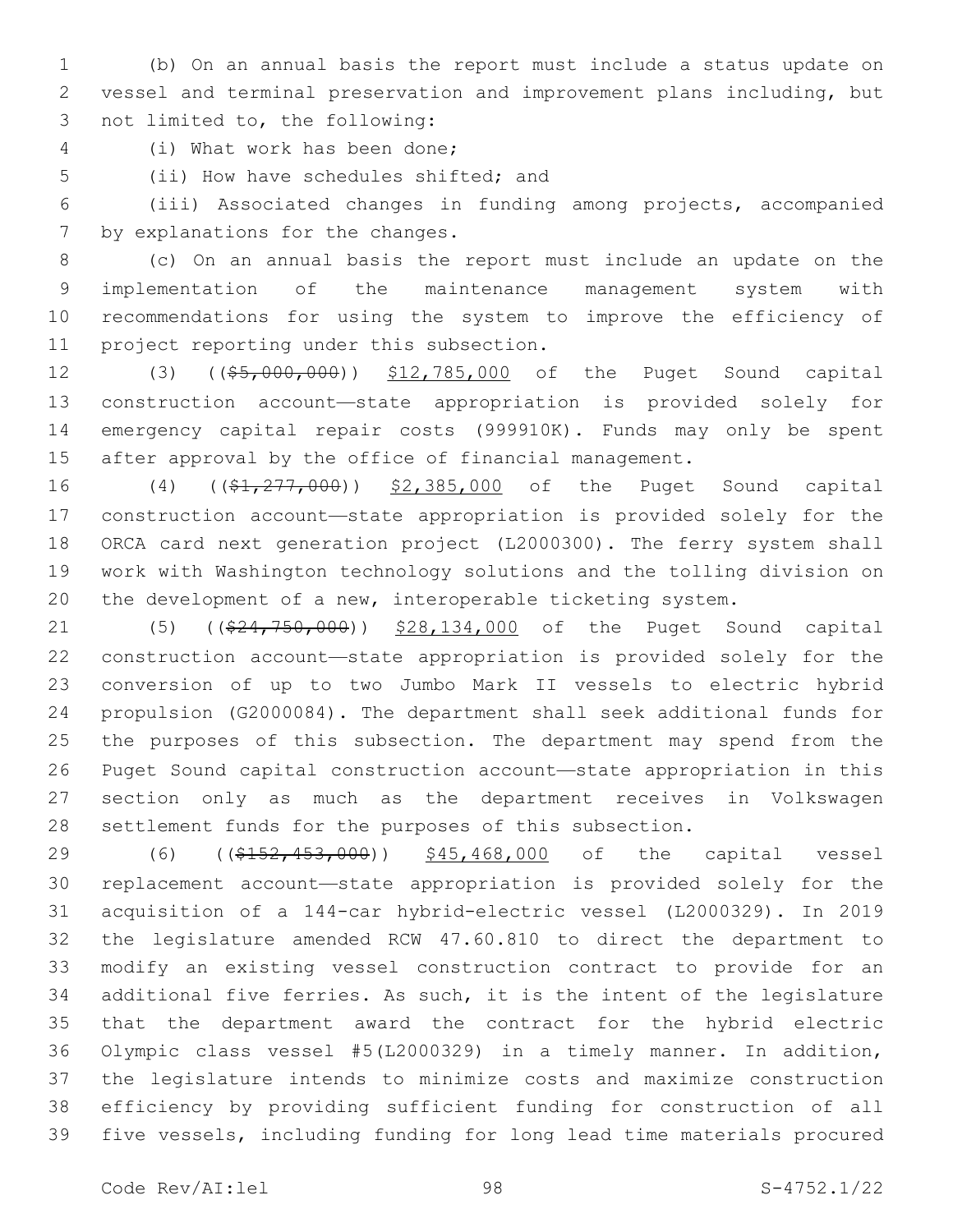at the lowest possible prices. The commencement of construction of new vessels for the ferry system is important not only for safety reasons, but also to keep skilled marine construction jobs in the Puget Sound region and to sustain the capacity of the region to meet the ongoing construction and preservation needs of the ferry system fleet of vessels. The legislature has determined that the current vessel procurement process must move forward with all due speed, balancing the interests of both the taxpayers and shipyards. To accomplish construction of vessels in accordance with RCW 47.60.810, the prevailing shipbuilder, for vessels initially funded after July 1, 2020, is encouraged to follow the historical practice of subcontracting the construction of ferry superstructures to a separate nonaffiliated contractor located within the Puget Sound region, that is qualified in accordance with RCW 47.60.690.

 (7) The capital vessel replacement account—state appropriation 16 includes up to ((\$152,453,000)) \$45,468,000 in proceeds from the sale 17 of bonds authorized in RCW 47.10.873.

 (8) \$4,200,000 of the connecting Washington account—state 19 appropriation ((and \$2,200,000 of the Puget Sound operating account 20 <del>[Puget Sound capital construction account]—federal appropriation</del> 21 are)) is provided solely for ferry vessel and terminal preservation (L2000110). The funds provided in this subsection must be used for unplanned preservation needs before shifting funding from other 24 preservation projects.

 (9) \$3,500,000 of the Puget Sound capital construction account— state appropriation is provided solely for the department to initiate 27 a vessel design-build process to replace the next class of hybrid electric propulsion vessels. Predesign studies may include a comparison of design build processes internationally as well as electrification studies of the associated route and terminals at 31 Southworth, Vashon, and Fauntleroy (G2000104).

 (10) \$10,000,000 of Puget Sound capital construction account— state appropriation is provided solely for vessel and terminal preservation projects as part of the move ahead WA investment program (L2021072).

 (11) \$14,623,000 of the Puget Sound capital construction account— 37 state appropriation is provided solely for the construction of new hybrid electric vessels as part of the move ahead WA investment program (L2021073).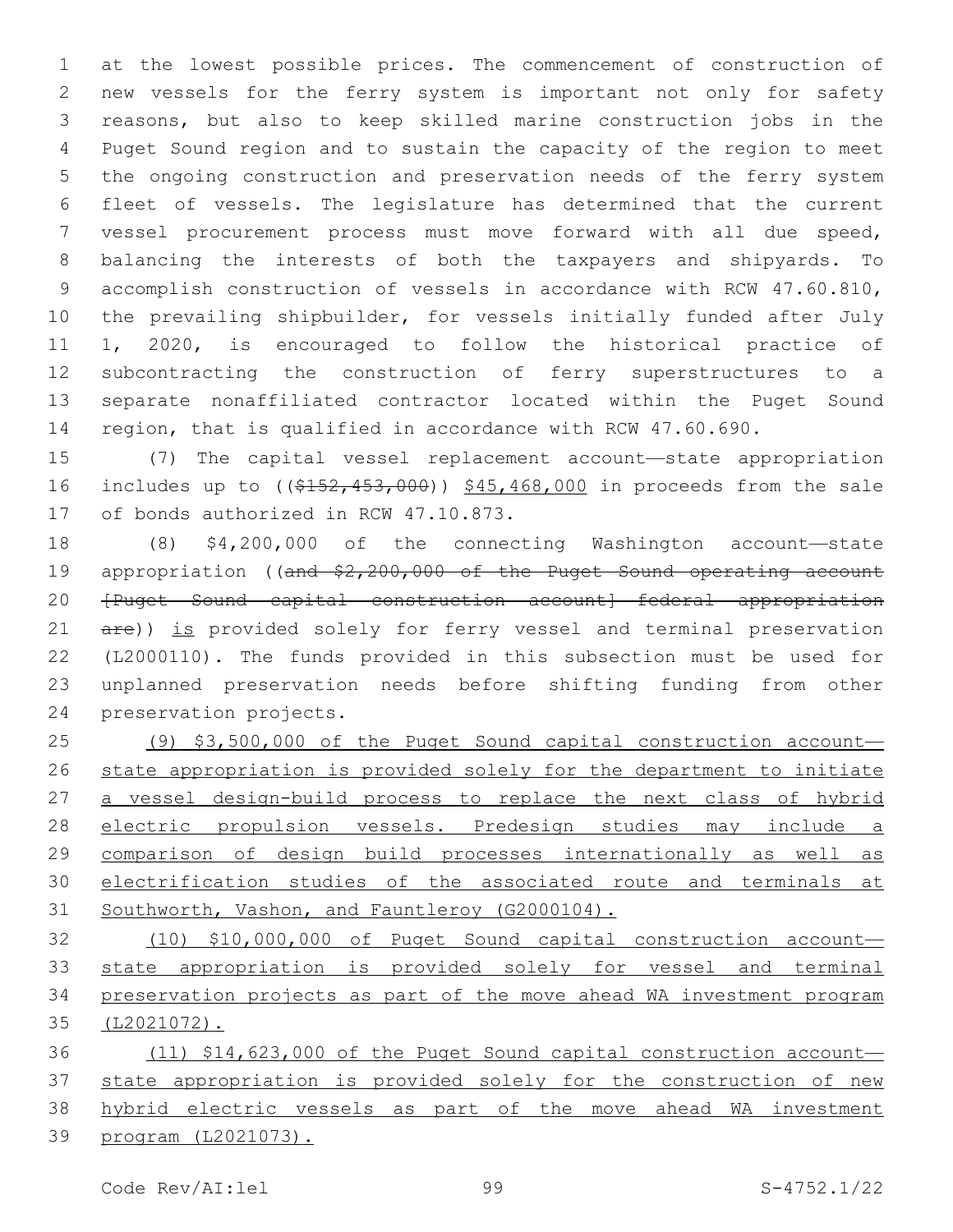1 **Sec. 309.** 2021 c 333 s 310 (uncodified) is amended to read as follows: 2 3 **FOR THE DEPARTMENT OF TRANSPORTATION—RAIL—PROGRAM Y—CAPITAL** Essential Rail Assistance Account—State4 5 Appropriation. . . . . . . . . . . . . . . . . . (  $(\frac{2550,000}{1})$  $\frac{$508,000}{ }$ 7 Transportation Infrastructure Account-State 8 Appropriation. . . . . . . . . . . . . . . . . (  $(\frac{25}{1000})$  )  $9 \div 56,818,000$ 10 Multimodal Transportation Account-State 11 Appropriation. . . . . . . . . . . . . . . . ((\$82,493,000)) 12 \$121,186,000 13 Multimodal Transportation Account-Federal 14 Appropriation. . . . . . . . . . . . . . . . ((\$41,219,000))  $15$  \$6,567,000 \$6,567,000 16 Multimodal Transportation Account—Private/Local 17 Appropriation. . . . . . . . . . . . . . . . . . . . . . \$13,000 18 Motor Vehicle Account-State Appropriation. . . . . . . . \$1,810,000 19 Move Ahead WA Flexible Account-State Appropriation. . . . \$10,000,000 20 TOTAL APPROPRIATION. . . . . . . . . . . . ((\$129,718,000)) 21 \$146,902,000

22 The appropriations in this section are subject to the following 23 conditions and limitations:

 (1) Except as provided otherwise in this section, the entire appropriations in this section are provided solely for the projects and activities as listed by project and amount in LEAP Transportation 27 Document ((2021-2)) 2022-2 ALL PROJECTS as developed ((April 23, 2021)) February 20, 2022, Program - Rail Program (Y).

29 (2) ((\$5,089,000)) \$5,851,000 of the transportation infrastructure account—state appropriation is provided solely for new low-interest loans approved by the department through the freight rail investment bank (FRIB) program. The department shall issue FRIB program loans with a repayment period of no more than ten years, and charge only so much interest as is necessary to recoup the department's costs to administer the loans. The department shall report annually to the transportation committees of the legislature and the office of financial management on all FRIB loans issued. FRIB program loans may be recommended by the department for 2022 supplemental transportation appropriations up to the amount provided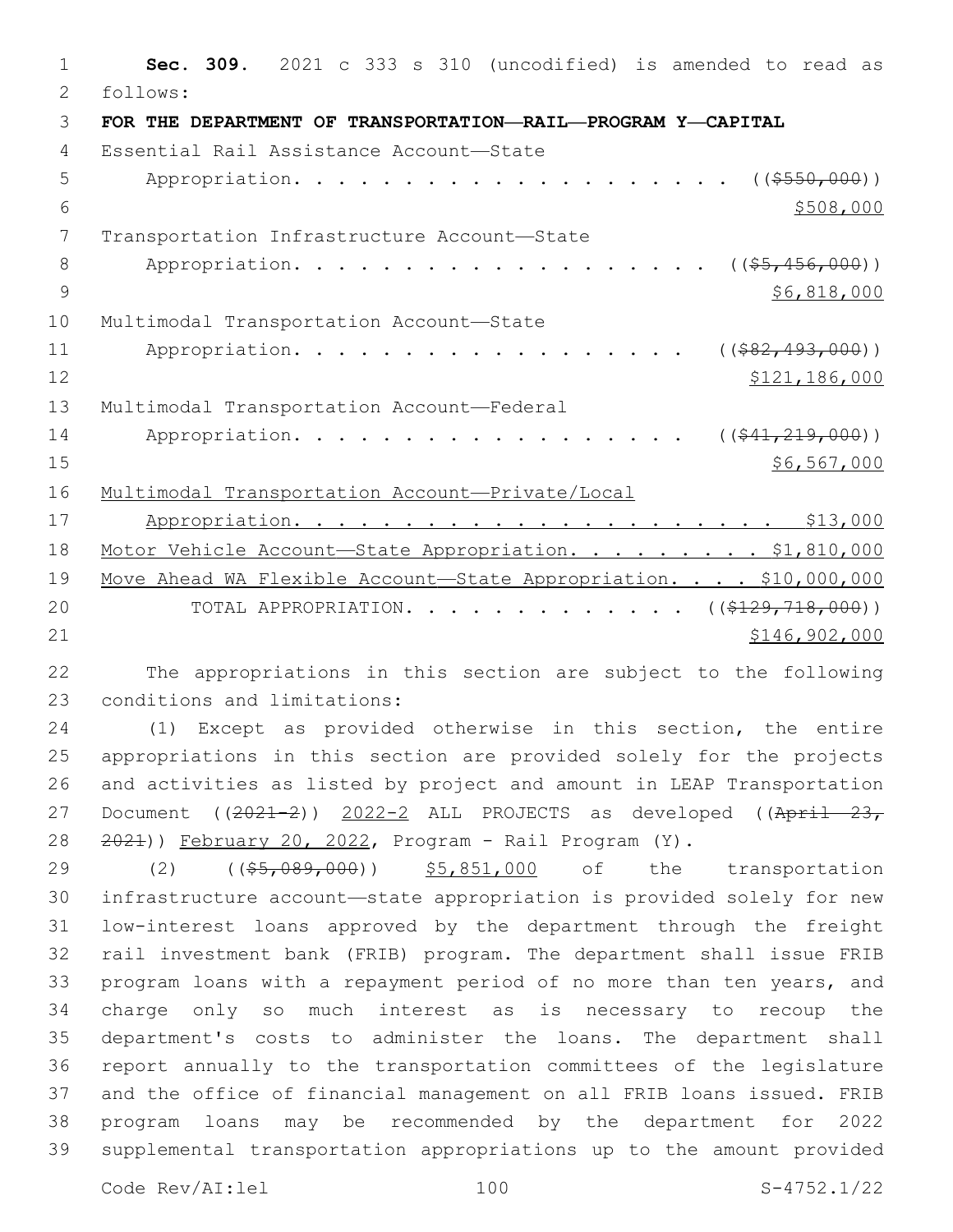in this appropriation that has not been provided for the projects listed in 2021-2 ALL PROJECTS, as referenced in subsection (1) of this section. The department shall submit a prioritized list for any loans recommended to the office of financial management and the transportation committees of the legislature by November 15, 2021.

 (3) ((\$6,817,000)) \$8,360,000 of the multimodal transportation account—state appropriation is provided solely for new statewide emergent freight rail assistance projects identified in the LEAP transportation document referenced in subsection (1) of this section.

 (4) \$367,000 of the transportation infrastructure account—state appropriation and \$1,100,000 of the multimodal transportation account —state appropriation are provided solely to reimburse Highline Grain, LLC for approved work completed on Palouse River and Coulee City (PCC) railroad track in Spokane county between the BNSF Railway Interchange at Cheney and Geiger Junction and must be administered in a manner consistent with freight rail assistance program projects. The value of the public benefit of this project is expected to meet or exceed the cost of this project in: Shipper savings on transportation costs; jobs saved in rail-dependent industries; and/or reduced future costs to repair wear and tear on state and local highways due to fewer annual truck trips (reduced vehicle miles traveled). The amounts provided in this subsection are not a commitment for future legislatures, but it is the legislature's intent that future legislatures will work to approve biennial appropriations until the full \$7,337,000 cost of this project is 26 reimbursed.

27 (5)(a) ((\$550,000)) \$408,000 of the essential rail assistance account—state appropriation is provided solely for the purpose of the rehabilitation and maintenance of the Palouse river and Coulee City 30 railroad line (F01111B).

 (b) Expenditures from the essential rail assistance account—state in this subsection may not exceed the combined total of:

 (i) Revenues and transfers deposited into the essential rail assistance account from leases and sale of property relating to the 35 Palouse river and Coulee City railroad;

 (ii) Revenues from trackage rights agreement fees paid by 37 shippers; and

 (iii) Revenues and transfers transferred from the miscellaneous program account to the essential rail assistance account, pursuant to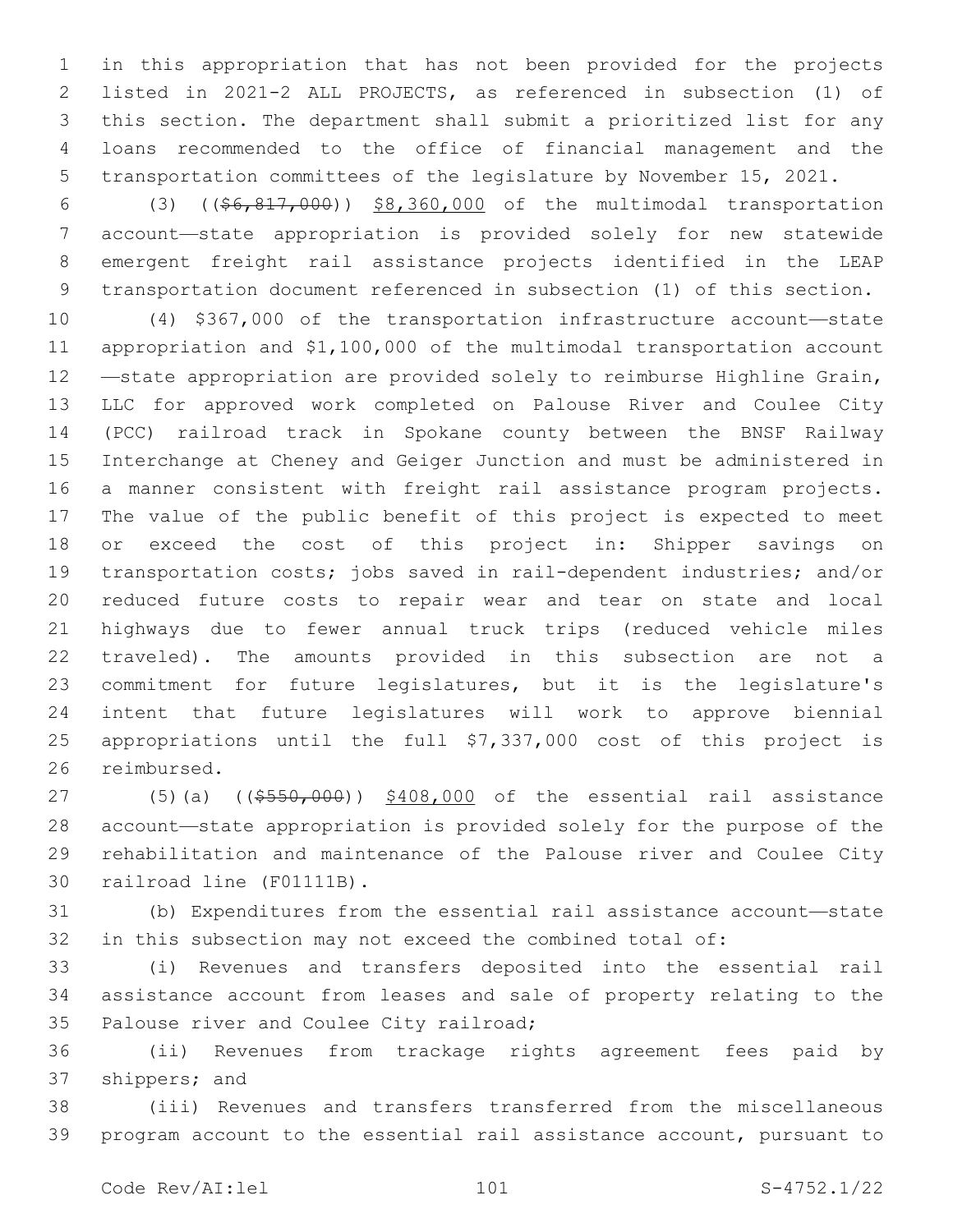RCW 47.76.360, for the purpose of sustaining the grain train program by maintaining the Palouse river and Coulee City railroad.

 (6) The department shall issue a call for projects for the freight rail assistance program, and shall evaluate the applications in a manner consistent with past practices as specified in section 309, chapter 367, Laws of 2011. By November 15, 2022, the department shall submit a prioritized list of recommended projects to the office of financial management and the transportation committees of the 9 legislature.

10 (7) ((\$33,964,000)) \$32,996,000 of the multimodal transportation 11 account-state appropriation ((and \$37,500,000 of the multimodal 12 transportation account—federal appropriation are)) is provided solely for Passenger Rail Equipment Replacement (project 700010C.) The appropriations in this subsection include insurance proceeds received 15 by the state. The department must use these funds only to purchase replacement equipment that has been competitively procured and for service recovery needs and corrective actions related to the December 18 2017 derailment.

 (8) ((\$223,000 of the multimodal transportation account—state 20 appropriation is provided solely for contingency funding for emergent freight rail assistance projects funded in subsection (3) of this 22 section. Project sponsors may apply to the department for contingency 23 funds needed due to unforeseeable cost increases. The department 24 shall submit a report of any contingency funds provided under this 25 subsection as part of the department's annual budget submittal.

 $(26 + 4)$ )) It is the intent of the legislature to encourage the department to pursue federal grant opportunities leveraging up to \$6,696,000 in connecting Washington programmed funds to be used as a state match to improve the state-owned Palouse river and Coulee City system. The amount listed in this subsection is not a commitment for future legislatures, but is the legislature's intent that future legislatures will work to approve biennial appropriations up to a state match share not to exceed \$6,696,000 of a grant award.

 (9) Except as otherwise provided in this section, the entire move ahead WA flexible account—state appropriation in this section is provided solely for the rail projects and activities as listed by project and amount in LEAP Transportation Document 2022 NL-1 as developed February 20, 2022.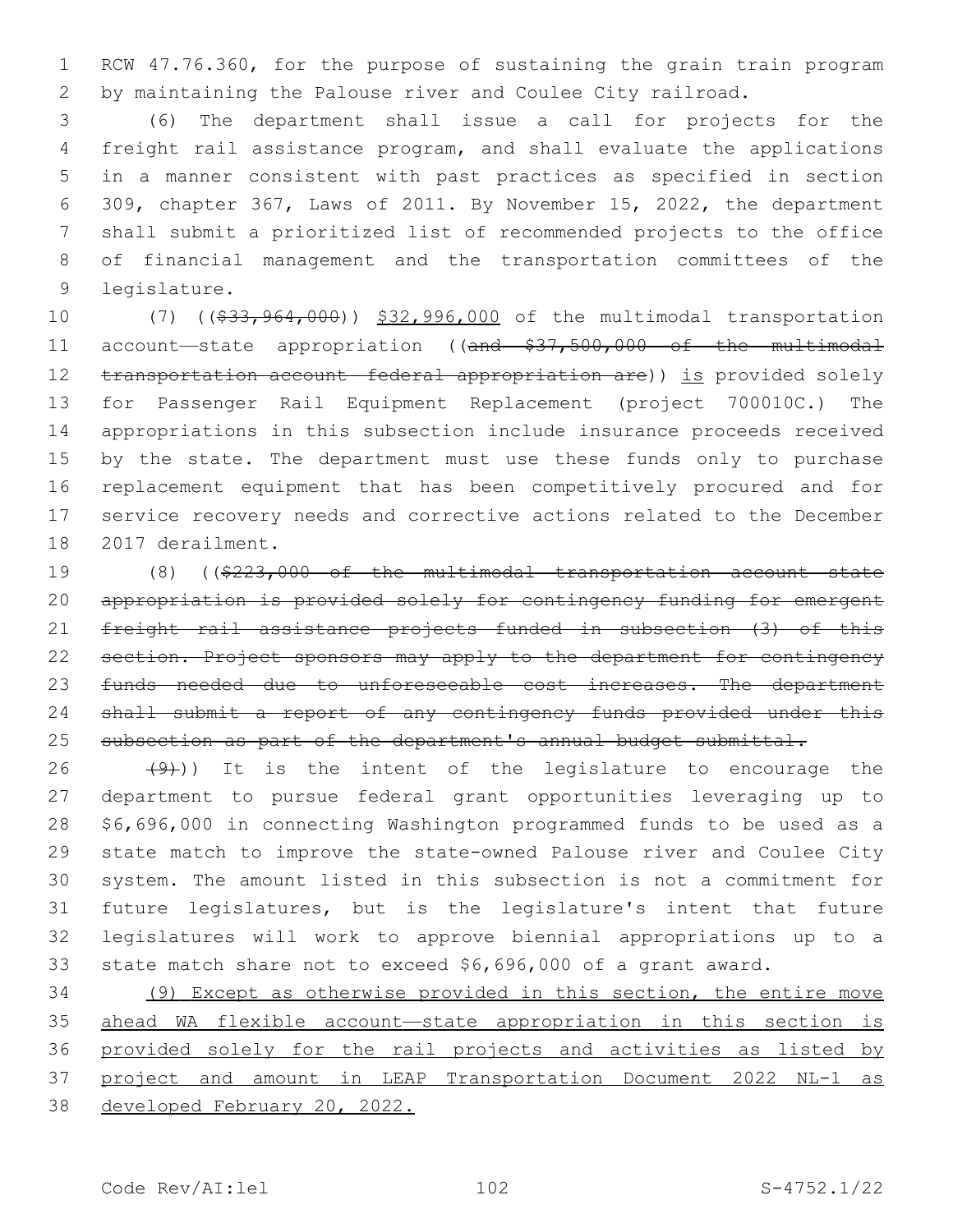| $\mathbf 1$    | 2021 c 333 s 311 (uncodified) is amended to read as<br>Sec. 310.                  |
|----------------|-----------------------------------------------------------------------------------|
| $\overline{2}$ | follows:                                                                          |
| 3              | FOR THE DEPARTMENT OF TRANSPORTATION-LOCAL PROGRAMS-PROGRAM Z-                    |
| 4              | <b>CAPITAL</b>                                                                    |
| 5              | Highway Infrastructure Account-State Appropriation.<br>(( <del>\$793,000</del> )) |
| 6              | \$1,744,000                                                                       |
| 7              | Highway Infrastructure Account-Federal Appropriation                              |
| 8              | $($ $(*1, 600, 000)$ )                                                            |
| $\mathcal{G}$  | \$2,935,000                                                                       |
| 10             | Transportation Partnership Account-State                                          |
| 11             | ( ( \$750,000) )<br>Appropriation.                                                |
| 12             | \$1,000,000                                                                       |
| 13             | $((\$11,064,000))$<br>Motor Vehicle Account-State Appropriation.                  |
| 14             | \$23,738,000                                                                      |
| 15             | Motor Vehicle Account-Federal Appropriation.<br>$((\$55,751,000))$                |
| 16             | \$79,306,000                                                                      |
| 17             | Motor Vehicle Account-Private/Local Appropriation. \$6,600,000                    |
| 18             | Connecting Washington Account-State Appropriation. . ((\$123,292,000))            |
| 19             | \$171,755,000                                                                     |
| 20             | Multimodal Transportation Account-State                                           |
| 21             | ( ( \$71, 615, 000) )<br>Appropriation.                                           |
| 22             | \$96,225,000                                                                      |
| 23             | Move Ahead WA Account-State Appropriation. \$129,900,000                          |
| 24             | $((\$271,465,000))$<br>TOTAL APPROPRIATION.                                       |
| 25             | \$513, 203, 000                                                                   |
| 26             | The appropriations in this section are subject to the following                   |

27 conditions and limitations:

 (1) Except as provided otherwise in this section, the entire appropriations in this section are provided solely for the projects and activities as listed by project and amount in LEAP Transportation 31 Document ((2021-2)) 2022-2 ALL PROJECTS as developed ((April 23, 32 <del>2021</del>)) February 20, 2022, Program - Local Programs Program (Z).

 (2) The amounts identified in the LEAP transportation document referenced under subsection (1) of this section for pedestrian 35 safety/safe routes to school are as follows:

36 (a) ((\$32,613,000)) (i) \$46,163,000 of the multimodal transportation account—state appropriation is provided solely for pedestrian and bicycle safety program projects (L2000188).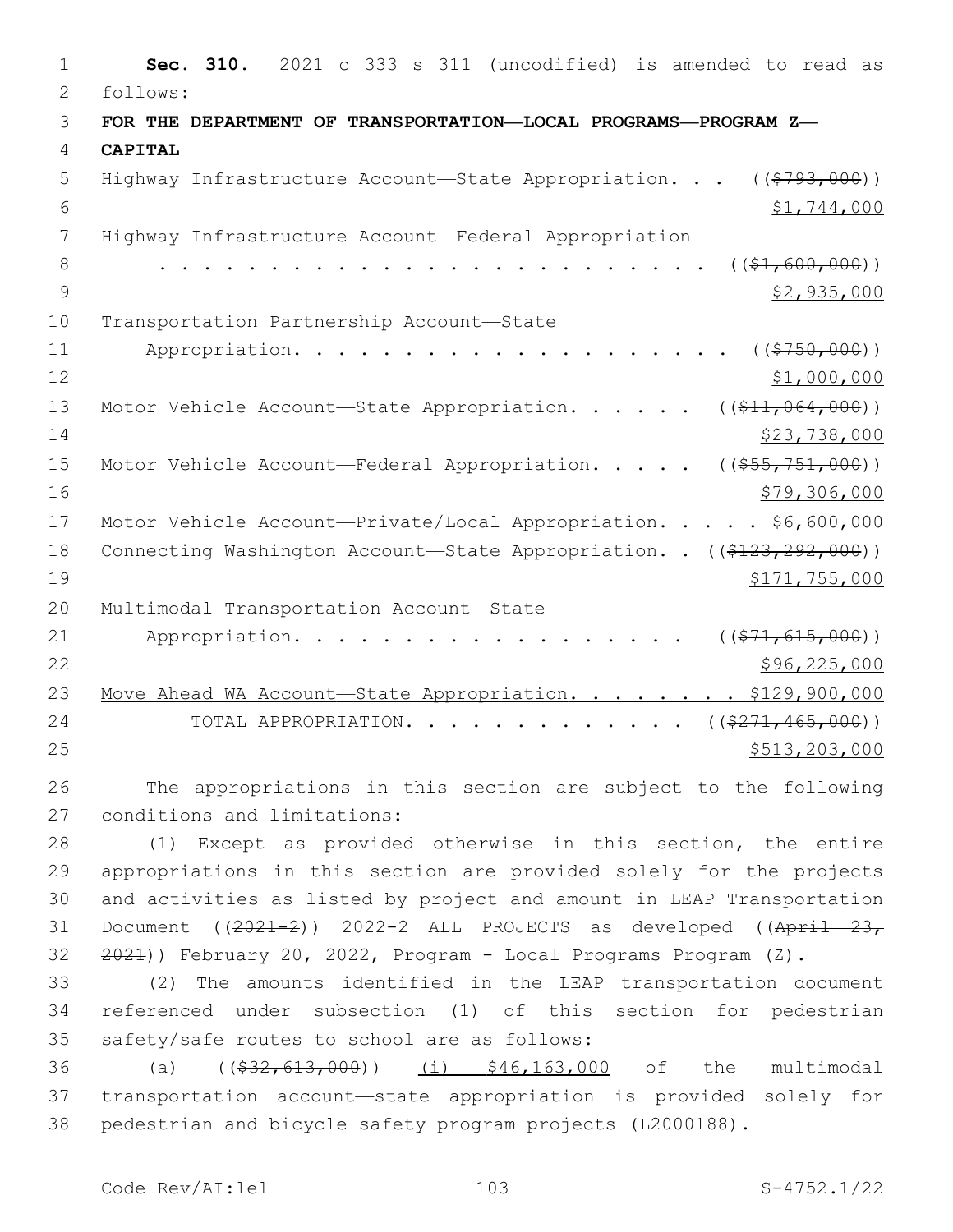(ii) The state route 99/Aurora Avenue North Planning Study funded in this subsection (2)(a) must prioritize designs that ensure slow vehicle speeds and systematic improvement to the quality of multimodal access, and must be fully completed by October 31, 2022, in order to ensure construction of improvements begin no later than June 1, 2023.

7 (b) ((\$19,344,000)) \$26,086,000 of the motor vehicle account-8 federal appropriation and ((\$17,397,000)) \$21,656,000 of the multimodal transportation account—state appropriation are provided solely for safe routes to school projects (L2000189). The department 11 may consider the special situations facing high-need areas, as defined by schools or project areas in which the percentage of the children eligible to receive free and reduced-price meals under the national school lunch program is equal to, or greater than, the state 15 average as determined by the department, when evaluating project proposals against established funding criteria while ensuring continued compliance with federal eligibility requirements.

 (3) The department shall submit a report to the transportation committees of the legislature by December 1, 2021, and December 1, 2022, on the status of projects funded as part of the pedestrian safety/safe routes to school grant program. The report must include, but is not limited to, a list of projects selected and a brief description of each project's status. In its December 1, 2021, report the department must also include recommended changes to the pedestrian safety/safe routes to school grant program application and selection processes to increase utilization by a greater diversity of 27 jurisdictions.

28 (4) ((\$6,561,000)) \$11,987,000 of the multimodal transportation account—state appropriation is provided solely for bicycle and pedestrian projects listed in the LEAP transportation document 31 referenced in subsection (1) of this section.

 (5) It is the expectation of the legislature that the department will be administering a local railroad crossing safety grant program for \$7,000,000 in federal funds during the 2021-2023 fiscal biennium.

35 (6) ((\$12,500,000)) \$17,438,000 of the motor vehicle account- federal appropriation is provided solely for national highway freight network projects identified on the project list submitted in accordance with section 218(4)(b), chapter 14, Laws of 2016 on 39 October 31, 2016 (L1000169).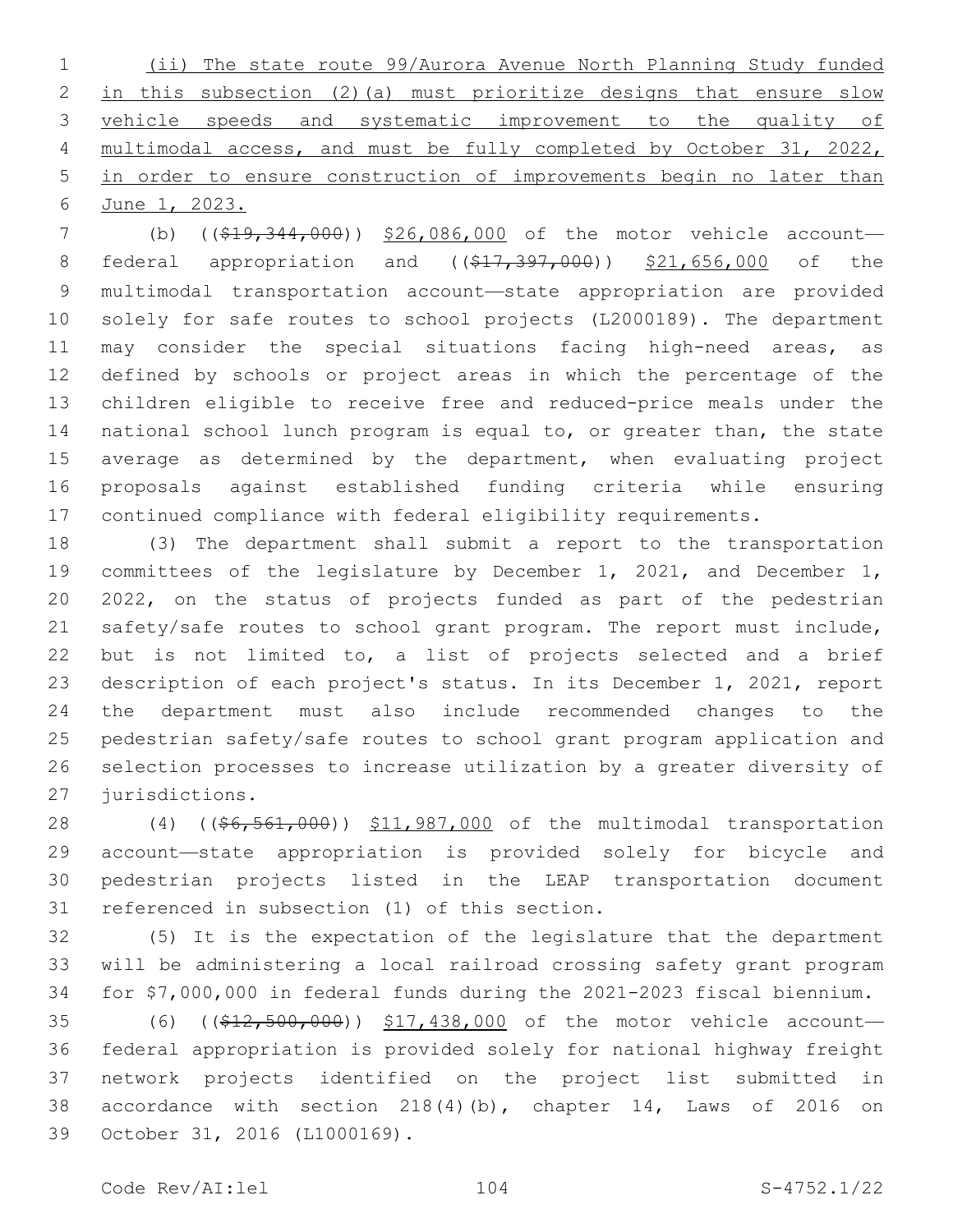(7) When the department updates its federally-compliant freight plan, it shall consult the freight mobility strategic investment board on the freight plan update and on the investment plan component that describes how the estimated funding allocation for the national highway freight program for federal fiscal years 2022-2025 will be invested and matched. The investment plan component for the state portion of national highway freight program funds must first address shortfalls in funding for connecting Washington act projects. The department shall complete the freight plan update in compliance with federal requirements and deadlines and shall provide an update on the development of the freight plan, including the investment plan component, when submitting its 2022 supplemental appropriations 13 request.

14 (8) ((\$11,679,000)) \$35,411,000 of the motor vehicle account- federal appropriation is provided solely for acceleration of local preservation projects that ensure the reliable movement of freight on the national highway freight system (G2000100). The department will identify projects through its current national highway system asset management call for projects with applications due in February 2021. The department shall give priority to those projects that can be 21 obligated by September 30, 2021.

 (9)(a) The department may transfer funds between projects on the LEAP transportation document referenced in subsection (1) of this 24 section, but transfers must be submitted to the office of financial management and the transportation committees of the legislature for review and comment and must include an explanation of variances from 27 prior approved lists. Transfers are subject to the following 28 conditions and limitations:

 (i) Transfers from a project may not be made as a result of the reduction of the scope of a project or be made to support increases in the scope of a project;

 (ii) Transfers from a project may be made if the funds appropriated to the project are in excess of the amount needed in the current fiscal biennium;

 (iii) Transfers may not occur for projects not identified on the applicable project list;

 (iv) Transfers may not be made while the legislature is in session;

 (v) Each transfer between projects may only occur if the director of the office of financial management finds that any resulting change Code Rev/AI:lel 105 S-4752.1/22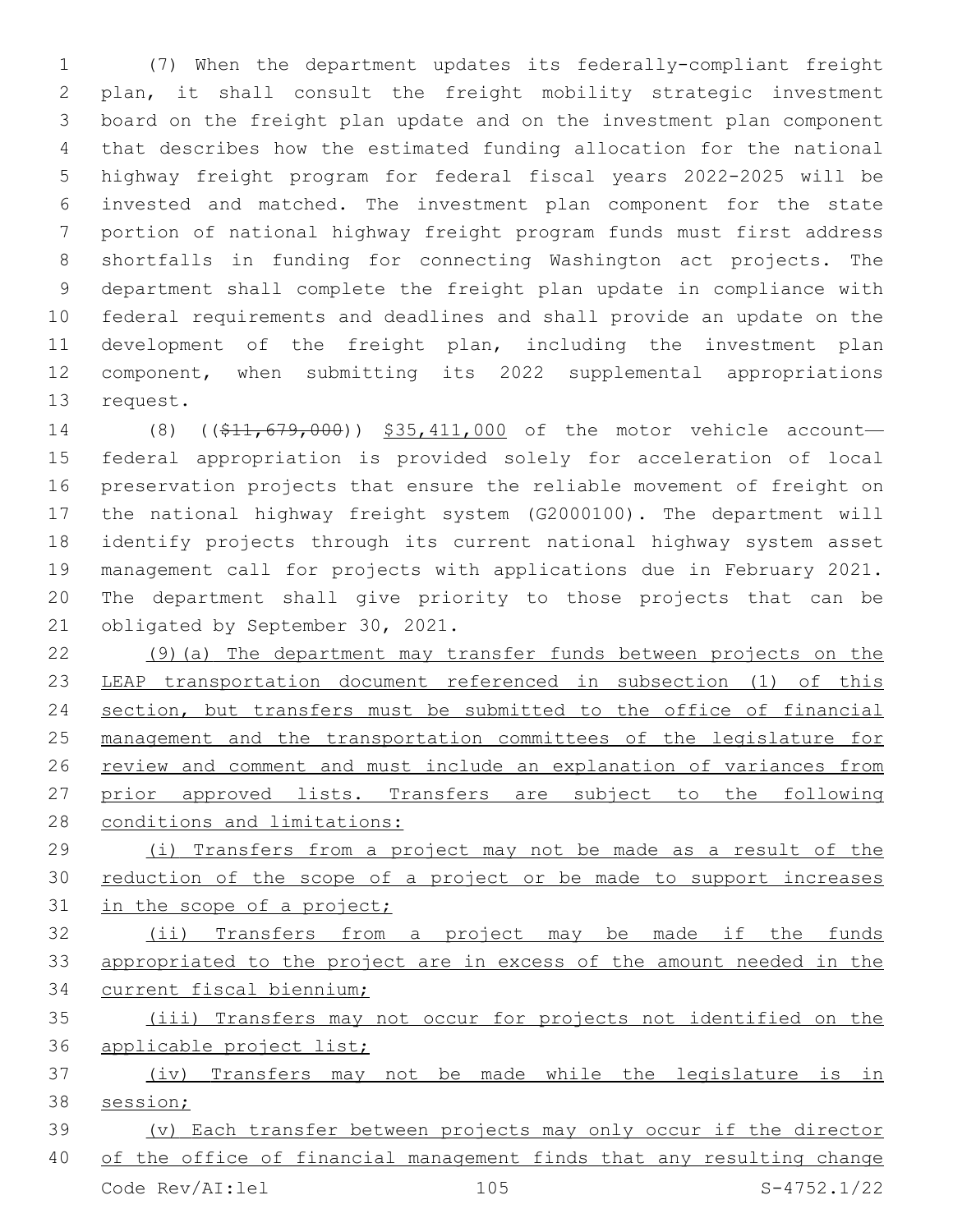will not hinder the completion of the projects as approved by the 2 legislature.

 (b) Any project list revisions must be reviewed by the office of financial management and transportation committees of the legislature within 10 business days of submission and revised project funds may not be expended until approved by the office of financial management. (10) Except as otherwise provided in this section, the entire move ahead WA account—state appropriation is provided solely for the local road projects and activities as listed by project and amount in LEAP Transportation Document 2022 NL-1 as developed February 20, 2022.

 (11) It is the intent of the legislature that \$25,000,000 will be provided as part of the move ahead WA investment package in a future biennia, as indicated on the list identified in subsection (10) of this section, for the Ballard and Magnolia bridge project (L4000123). 16 As part of the project, the Seattle department of transportation must consult with an independent engineering firm to verify that the costs 18 for the type, size, and location preliminary design report (TS&L), environmental impact statement (EIS), and 60 percent design work are within industry cost range standards in advance of moving forward with construction. The Seattle department of transportation (SDOT) must ensure that funds are maximized by limiting the percentage for TS&L, EIS, and 60 percent design work to 10 percent of the total cost of the project. Of the \$25,000,000, \$12,500,000 must remain in unallotted status, and may be distributed to SDOT only upon determination by the office of financial management that SDOT's cost estimates have been verified by an independent engineering firm as 28 within industry cost range standards, and SDOT has secured the additional matching funding needed to complete the TS&L, EIS, and 60 percent design work.

 (12) \$400,000 of the multimodal transportation account—state appropriation is provided solely for a grant to the Northwest Seaport Alliance (NWSA) to lead the creation and coordination of a multistakeholder zero emissions truck collaborative that will: (a) Facilitate the development and implementation of one or more zero- emissions drayage truck demonstration projects in Washington state; and (b) develop a roadmap for transitioning the entire fleet of approximately 4,500 drayage trucks that serve the NWSA cargo gateway to zero-emissions vehicles by 2050 or sooner.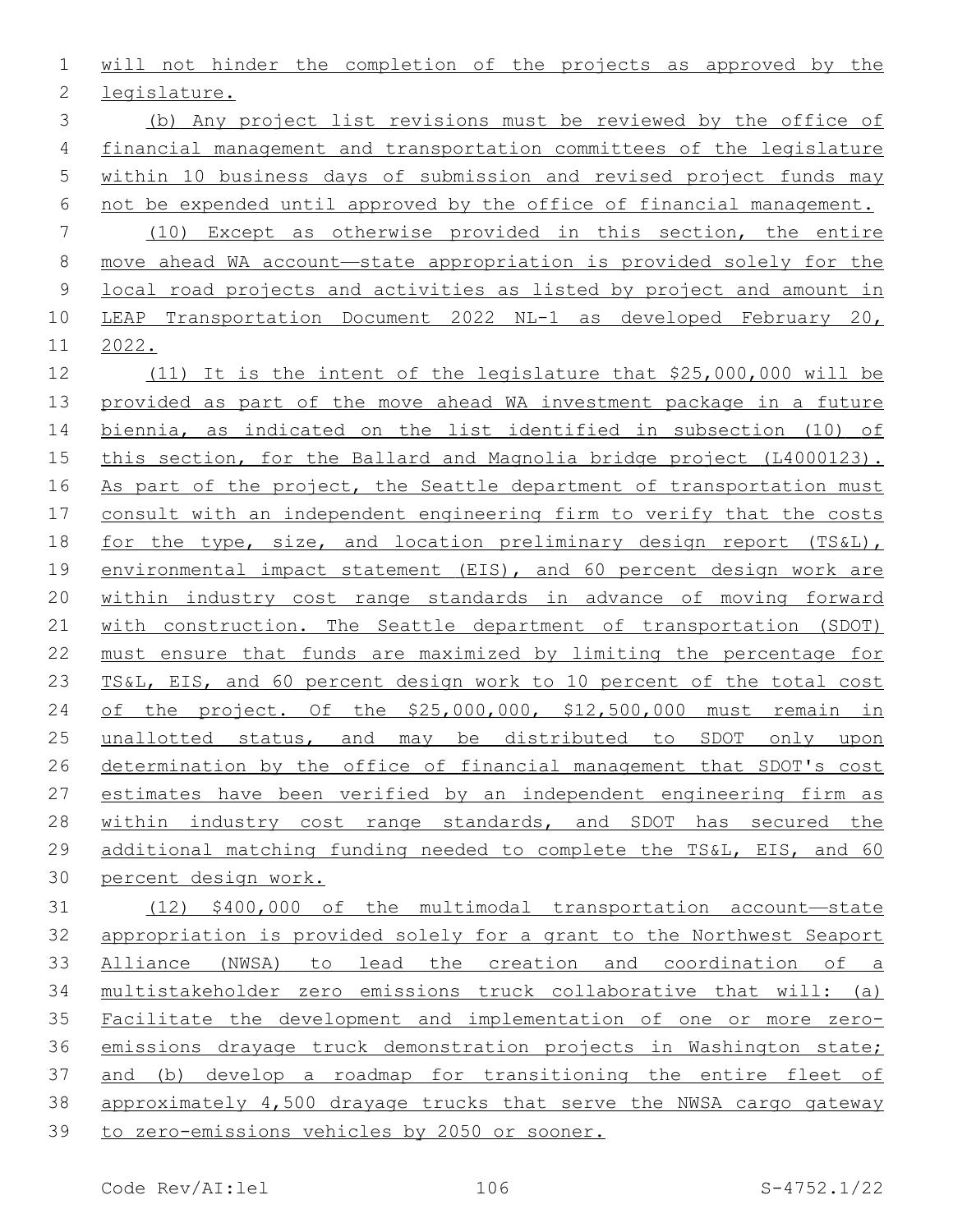**Sec. 311.** 2021 c 333 s 313 (uncodified) is amended to read as follows: 2

# **QUARTERLY REPORTING REQUIREMENTS FOR CAPITAL PROGRAM**

 On a quarterly basis, the department of transportation shall provide to the office of financial management and the legislative transportation committees a report for all capital projects, except for ferry projects subject to the reporting requirements established 8 in section 309 ((of this act)), chapter 333, Laws of 2021, that must include:9

 (1) A TEIS version containing actual capital expenditures for all projects consistent with the structure of the most recently enacted 12 budget;

 (2) Anticipated cost savings, cost increases, reappropriations, and schedule adjustments for all projects consistent with the 15 structure of the most recently enacted budget;

 (3) The award amount, the engineer's estimate, and the number of bidders for all active projects consistent with the structure of the 18 most recently enacted budget; and

 (4) Risk reserves and contingency amounts for all projects consistent with the structure of the most recently enacted budget.

 NEW SECTION. **Sec. 312.** A new section is added to 2021 c 333 (uncodified) to read as follows: 22

#### **FOR THE WASHINGTON STATE DEPARTMENT OF TRANSPORTATION—FUNDS**

# **MANAGEMENT**

 (1) As part of the department of transportation's 2023-2025 biennial budget request, the department shall provide an overview of capital funds management challenges and recommendations for funds management strategies that would improve the likelihood of increasing performance associated with the following outcomes:

 (a) Streamlined delivery of the department's capital program and 31 local government capital projects;

 (b) Increased likelihood that federal funds are committed and 33 used prior to debt backed capital resources;

 (c) Reduced overall time and cost of administrative efforts of 35 the department and local governments;

 (d) Ensured federal government contributions regarding its share 37 toward overhead costs;

 (e) Increased disadvantaged business enterprise program 39 participation and/or funding;

Code Rev/AI:lel 107 S-4752.1/22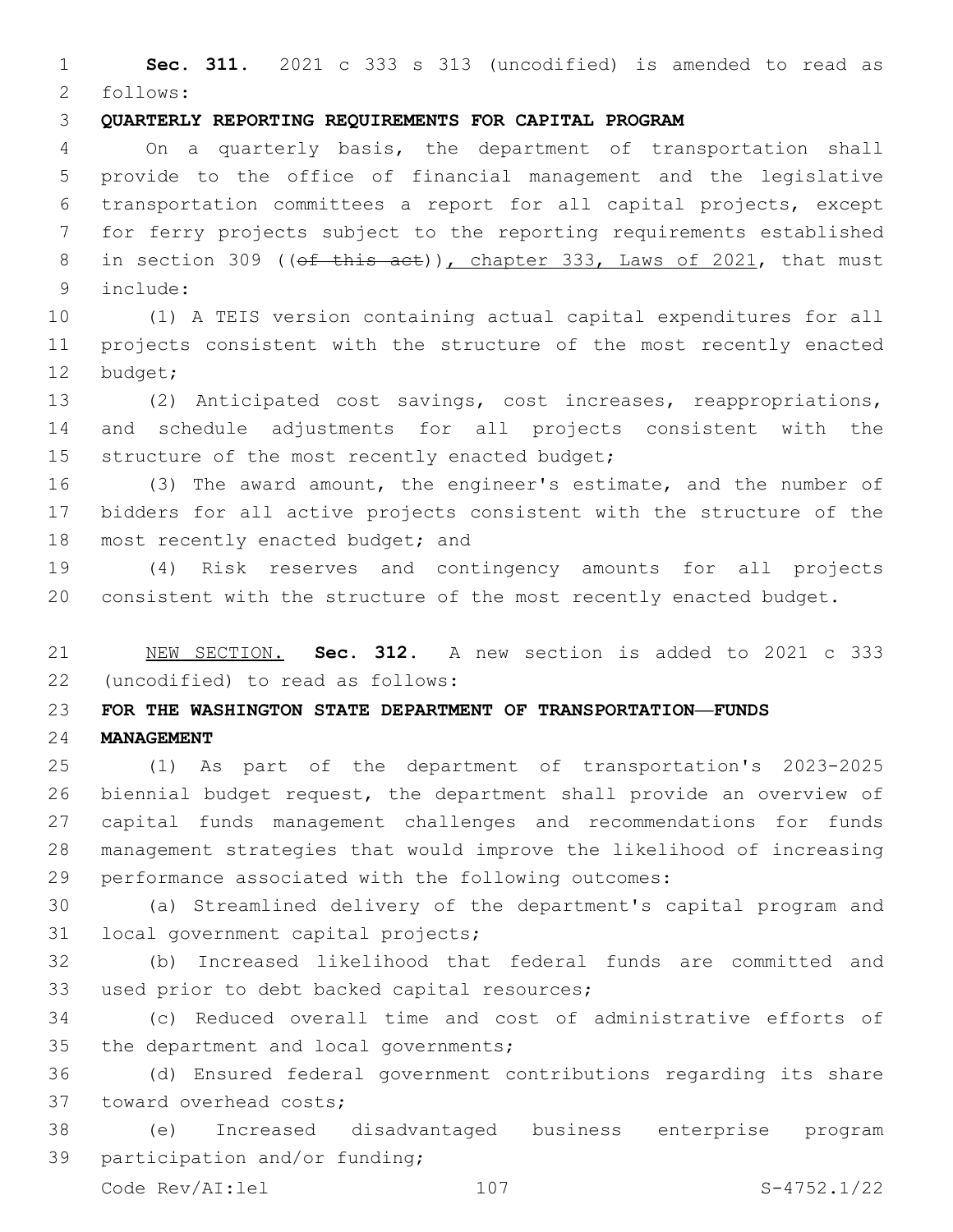(f) Maximized amount of federal redistributed and grant funding received by the state, including how to position the state for providing state matching funds for federal grant opportunities;

(g) Increased clarity on how federal funds are administered;

 (h) Identification of opportunities to leverage current and future toll credits secured by the state; and6

(i) Minimized risk of audit findings related to federal funds.

 (2) The department may provide recommendations on the transportation appropriations act structure and project list amendments to most efficiently utilize state and federal capital 11 funds.

 (3) As part of the department's 2023-2025 biennial budget 13 request, the department shall also report on:

(a) The federal grant programs it has applied for;

 (b) The federal competitive grant programs it could have applied 16 for but did not and the reason or reasons it did not apply; and

 (c) The potential to use a federal fund exchange program to most 18 efficiently use state and local federal funds.

(End of part)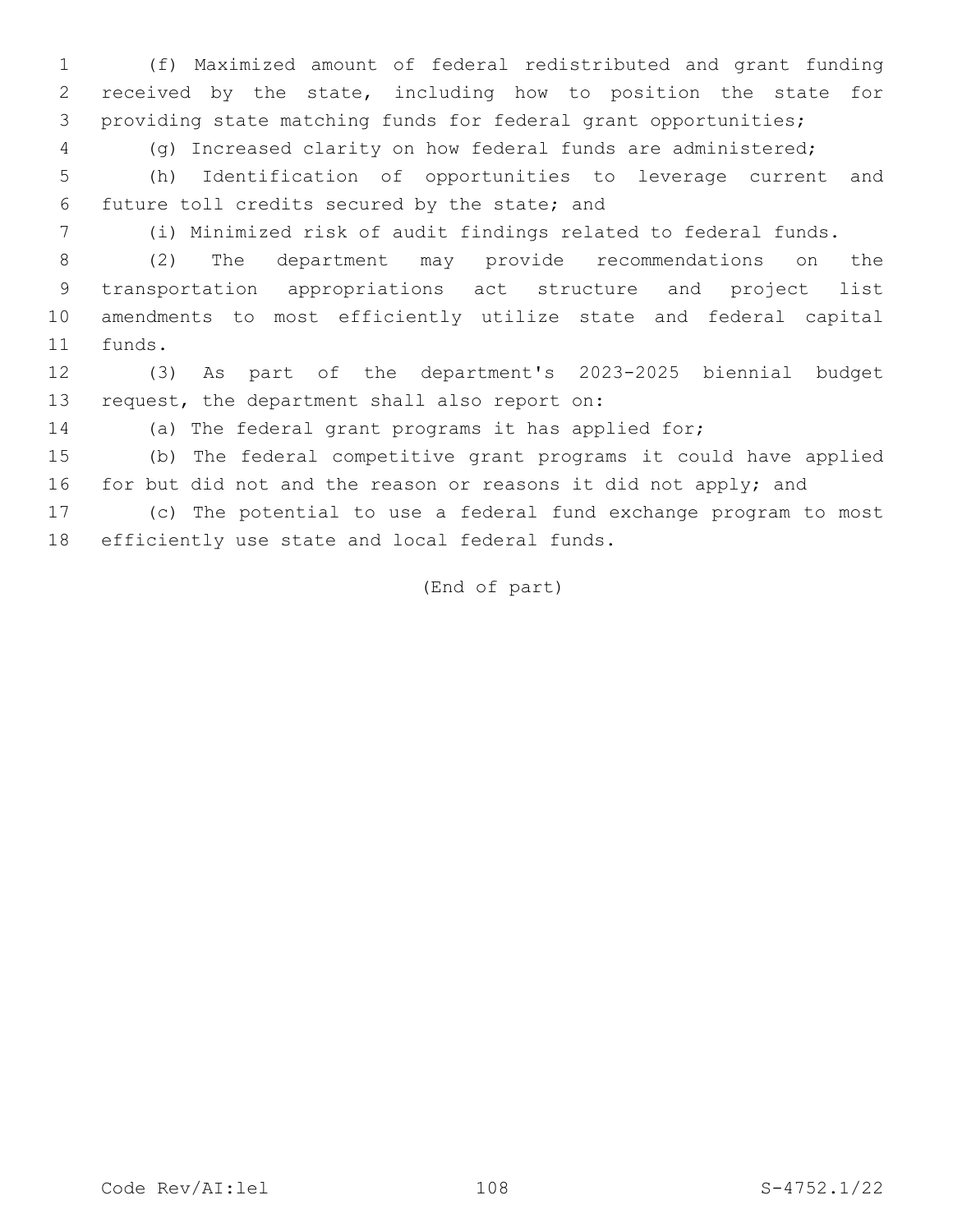**TRANSFERS AND DISTRIBUTIONS**

 **Sec. 401.** 2021 c 333 s 401 (uncodified) is amended to read as follows: 3 **FOR THE STATE TREASURER—BOND RETIREMENT AND INTEREST, AND ONGOING BOND REGISTRATION AND TRANSFER CHARGES: FOR BOND SALES DISCOUNTS AND DEBT TO BE PAID BY MOTOR VEHICLE ACCOUNT AND TRANSPORTATION FUND REVENUE** 8 Transportation Partnership Account-State 9 Appropriation. . . . . . . . . . . . . . . . . . ((\$904,000))  $\frac{$794,000}{ }$ 11 Connecting Washington Account—State Appropriation. . ((\$11,153,000)) \$1,592,000 13 Special Category C Account—State Appropriation. . . . ((\$412,000))  $\frac{$257,000}{}$ 15 Highway Bond Retirement Account—State Appropriation ((\$1,483,793,000))  $$1,408,619,000$ 17 Ferry Bond Retirement Account-State Appropriation. . . . \$17,150,000 18 Transportation Improvement Board Bond Retirement 19 Account—State Appropriation. . . . . . . . . . ((\$11,770,000)) \$18,152,000 Nondebt-Limit Reimbursable Bond Retirement Account— 22 State Appropriation. . . . . . . . . . . . . . ((\$29,323,000)) \$26,278,000 24 Toll Facility Bond Retirement Account-State Appropriation. . . . . . . . . . . . . . . . . . . . \$76,376,000 26 TOTAL APPROPRIATION. . . . . . . . . . . ((\$1,630,881,000))  $51,549,218,000$  The appropriations in this section are subject to the following conditions and limitations: \$6,451,550 of the transportation improvement board bond retirement account—state appropriation is provided solely for the prepayment of certain outstanding bonds and 32 debt service.

 **Sec. 402.** 2021 c 333 s 402 (uncodified) is amended to read as follows: 34 **FOR THE STATE TREASURER—BOND RETIREMENT AND INTEREST, AND ONGOING** 

**BOND REGISTRATION AND TRANSFER CHARGES: FOR BOND SALE EXPENSES AND** 

**FISCAL AGENT CHARGES**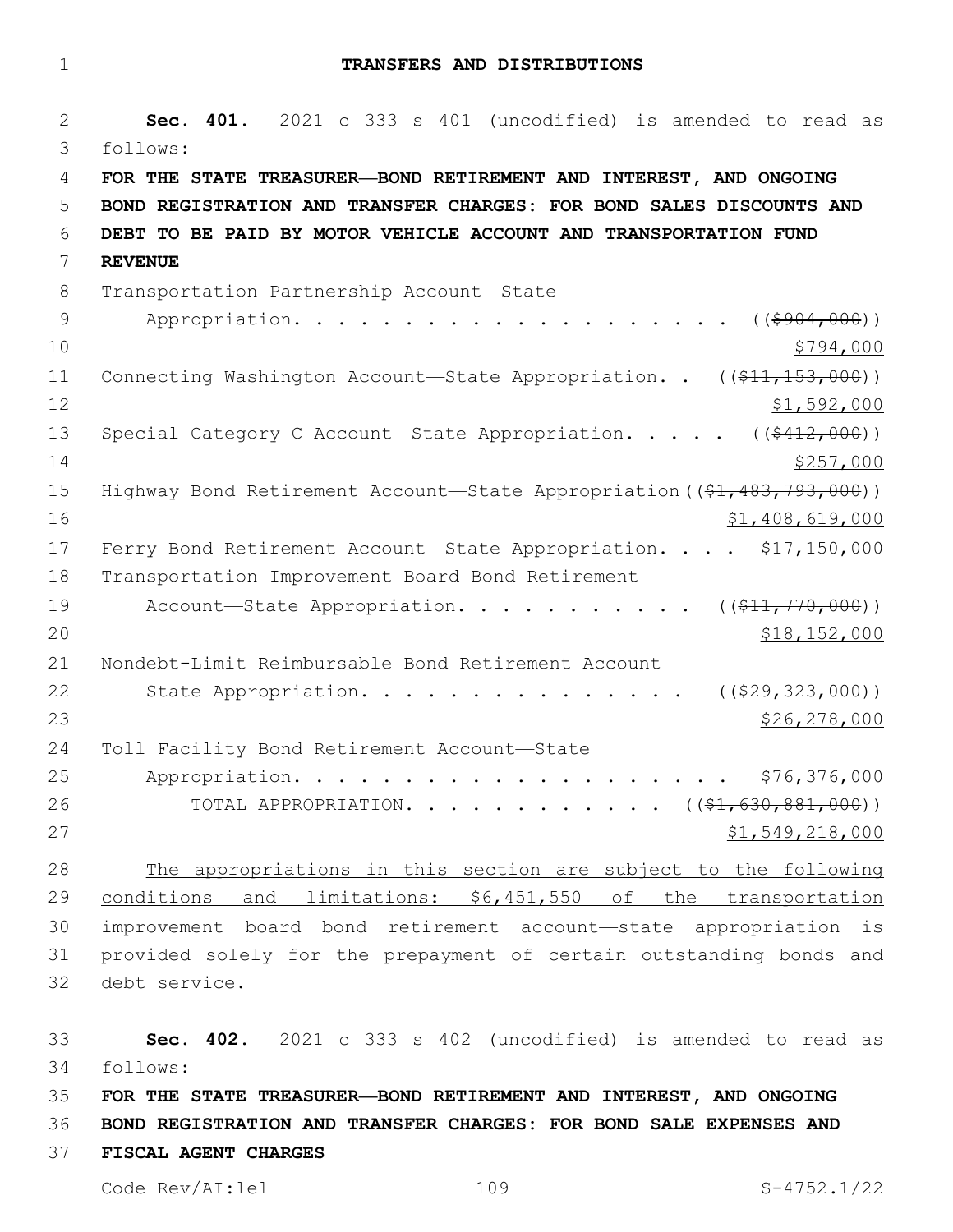1 Transportation Partnership Account-State 2 Appropriation. . . . . . . . . . . . . . . . . . (  $(\frac{2181,000}{1})$  $3 \frac{$150,000}{ }$ 4 Connecting Washington Account—State Appropriation. . . ((\$2,231,000))  $5 - 5$ 6 Special Category C Account-State Appropriation. . . . . ((\$82,000)) 7 \$51,000 8 Transportation Improvement Account—State 9 Appropriation. . . . . . . . . . . . . . . . . . . . . . \$20,000 10 TOTAL APPROPRIATION. . . . . . . . . . . . . ((<del>\$2,494,000</del>))  $11$  \$539,000 12 **Sec. 403.** 2021 c 333 s 403 (uncodified) is amended to read as follows: 13 14 **FOR THE STATE TREASURER—STATE REVENUES FOR DISTRIBUTION** 15 Motor Vehicle Account—State Appropriation: For motor 16 vehicle fuel tax statutory distributions to 17 cities and counties. . . . . . . . . . . . . . ((\$467,390,000)) 18 \$474,003,000 19 Multimodal Transportation Account-State 20 Appropriation: For distribution to cities and 21 counties. . . . . . . . . . . . . . . . . . . . . . . \$26,786,000 22 Motor Vehicle Account-State Appropriation: For 23 distribution to cities and counties. . . . . . . . \$23,438,000 24 **Sec. 404.** 2021 c 333 s 404 (uncodified) is amended to read as follows: 25 26 **FOR THE STATE TREASURER—TRANSFERS** 27 Motor Vehicle Account—State Appropriation: For motor 28 vehicle fuel tax refunds and statutory 29 transfers. . . . . . . . . . . . . . . . . ((\$1,974,599,000))  $30$  \$2,000,419,000 31 **Sec. 405.** 2021 c 333 s 405 (uncodified) is amended to read as follows: 32 33 **FOR THE DEPARTMENT OF LICENSING—TRANSFERS** 34 Motor Vehicle Account—State Appropriation: For motor 35 vehicle fuel tax refunds and transfers. . . . . ((\$235,675,000))  $36$  \$240,330,000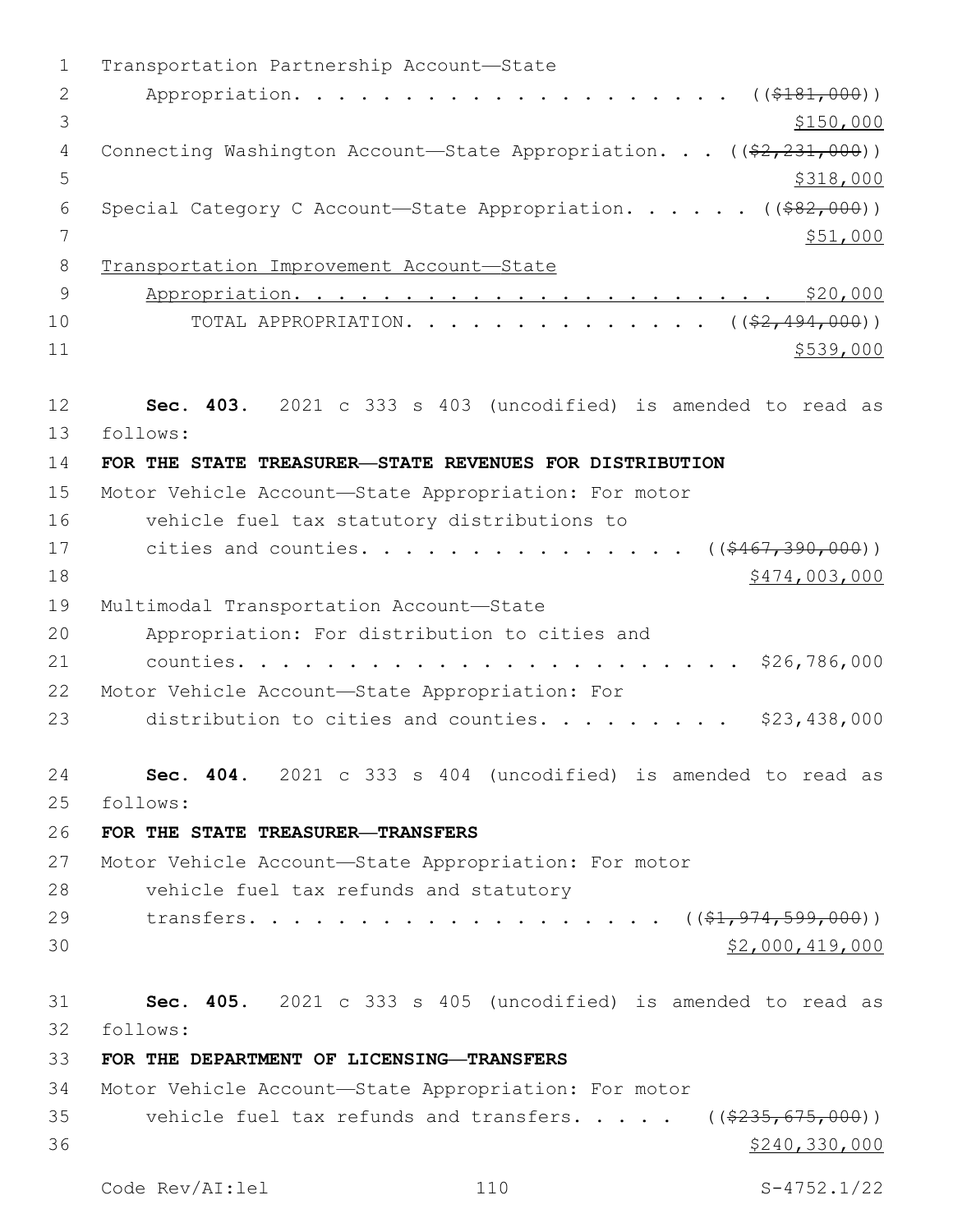**Sec. 406.** 2021 c 333 s 406 (uncodified) is amended to read as follows: 2 **FOR THE STATE TREASURER—ADMINISTRATIVE TRANSFERS** (1) Highway Safety Account—State Appropriation: 5 For transfer to the State Patrol Highway Account—State. . . . . . . . . . . . . . . . . . . . . . \$47,000,000 (2)(a) Transportation Partnership Account—State 8 Appropriation: For transfer to the Capital Vessel 9 Replacement Account—State. . . . . . . . . . . . . ((\$152,453,000))  $10 \hspace{1.5cm}$  \$45,468,000 (b) The amount transferred in this subsection represents proceeds from the sale of bonds authorized in RCW 47.10.873. (3)(a) Transportation Partnership Account—State Appropriation: For transfer to the Tacoma Narrows Toll Bridge Account —State. . . . . . . . . . . . . . . . . . . . . . . . . . \$30,293,000 (b) It is the intent of the legislature that this transfer is temporary, for the purpose of minimizing the impact of toll increases. An equivalent reimbursing transfer is to occur after the debt service and deferred sales tax on the Tacoma Narrows bridge construction costs are fully repaid in accordance with chapter 195, 21 Laws of 2018. (4)(a) Motor Vehicle Account—State Appropriation: For transfer to Alaskan Way Viaduct Replacement Project Account—State. . . . . . . . . . . . . . . . . . . . . . . \$6,000,000 (b) The funds provided in (a) of this subsection are a loan to the Alaskan Way viaduct replacement project account—state, and the legislature assumes that these funds will be reimbursed to the motor vehicle account—state at a later date when traffic on the toll facility has recovered from the COVID-19 pandemic. (5) Motor Vehicle Account—State Appropriation: 31 For transfer to the County Arterial Preservation Account—State. . . . . . . . . . . . . . . . . . . . . . . \$7,666,000 (6) Motor Vehicle Account—State Appropriation: 34 For transfer to the Freight Mobility Investment Account—State. . . . . . . . . . . . . . . . . . . . . . . \$5,511,000 (7) Motor Vehicle Account—State Appropriation: For transfer to the Rural Arterial Trust Account—State. . \$9,331,000 (8) Motor Vehicle Account—State Appropriation: 39 For transfer to the Transportation Improvement Code Rev/AI:lel 111 S-4752.1/22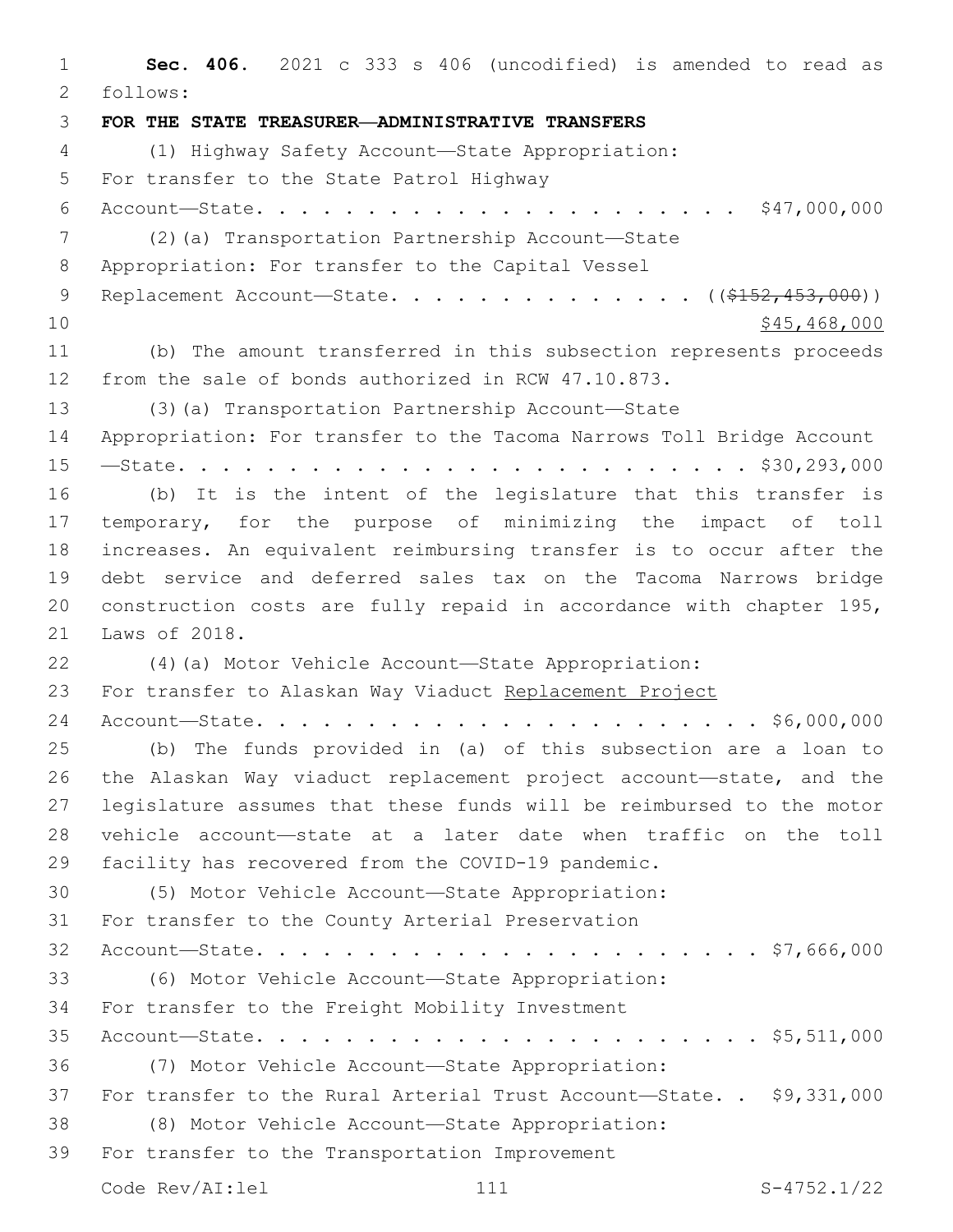1 Account—State. . . . . . . . . . . . . . . . . . . . . . . \$9,688,000 (9) Rural Mobility Grant Program Account—State2 3 Appropriation: For transfer to the Multimodal 4 Transportation Account—State. . . . . . . . . . . . . . . \$3,000,000 (10)(a) State Route Number 520 Civil Penalties5 6 Account—State Appropriation: For transfer to the 7 Motor Vehicle Account-State 8 . . . . . . . . . . . . . . . . . . . . . . . . . . . . . \$2,000,000 9 (b) The transfer in this subsection is to repay moneys loaned to 10 the state route number 520 civil penalties account in the 2019-2021 11 fiscal biennium. 12 (11) State Route Number 520 Civil Penalties 13 Account—State Appropriation: For transfer to the 14 State Route Number 520 Corridor Account-State. . . . . . \$1,532,000 (12) Capital Vessel Replacement Account—State15 16 Appropriation: For transfer to the Connecting 17 Washington Account—State. . . . . . . . . . . . . . . . . \$35,000,000 18 (13)(a) Capital Vessel Replacement Account—State 19 Appropriation: For transfer to the Transportation 20 Partnership Account—State. . . . . . . . . . . . . ((\$10,305,000))  $21$  \$1,542,000 22 (b) The amount transferred in this subsection represents 23 repayment of debt service incurred for the construction of the Hybrid 24 Electric Olympic Class (144-auto) Vessel #5 project (L2000329). (14) Multimodal Transportation Account—State25 26 Appropriation: For transfer to the Complete Streets 27 Grant Program Account—State. . . . . . . . . . . . . . \$14,670,000 28 (15) Multimodal Transportation Account-State 29 Appropriation: For transfer to the Connecting 30 Washington Account—State. . . . . . . . . . . . . . . . \$200,000,000 (16) Multimodal Transportation Account—State31 32 Appropriation: For transfer to the Freight Mobility 33 Multimodal Account—State. . . . . . . . . . . . . . . . . \$4,011,000 (17) Multimodal Transportation Account—State34 35 Appropriation: For transfer to the Ignition Interlock 36 Device Revolving Account—State. . . . . . . . . . . . . . . \$600,000 (18) Multimodal Transportation Account—State37 38 Appropriation: For transfer to the Pilotage 39 Account—State. . . . . . . . . . . . . . . . . . . . . ((\$1,500,000)) Code Rev/AI:lel 112 S-4752.1/22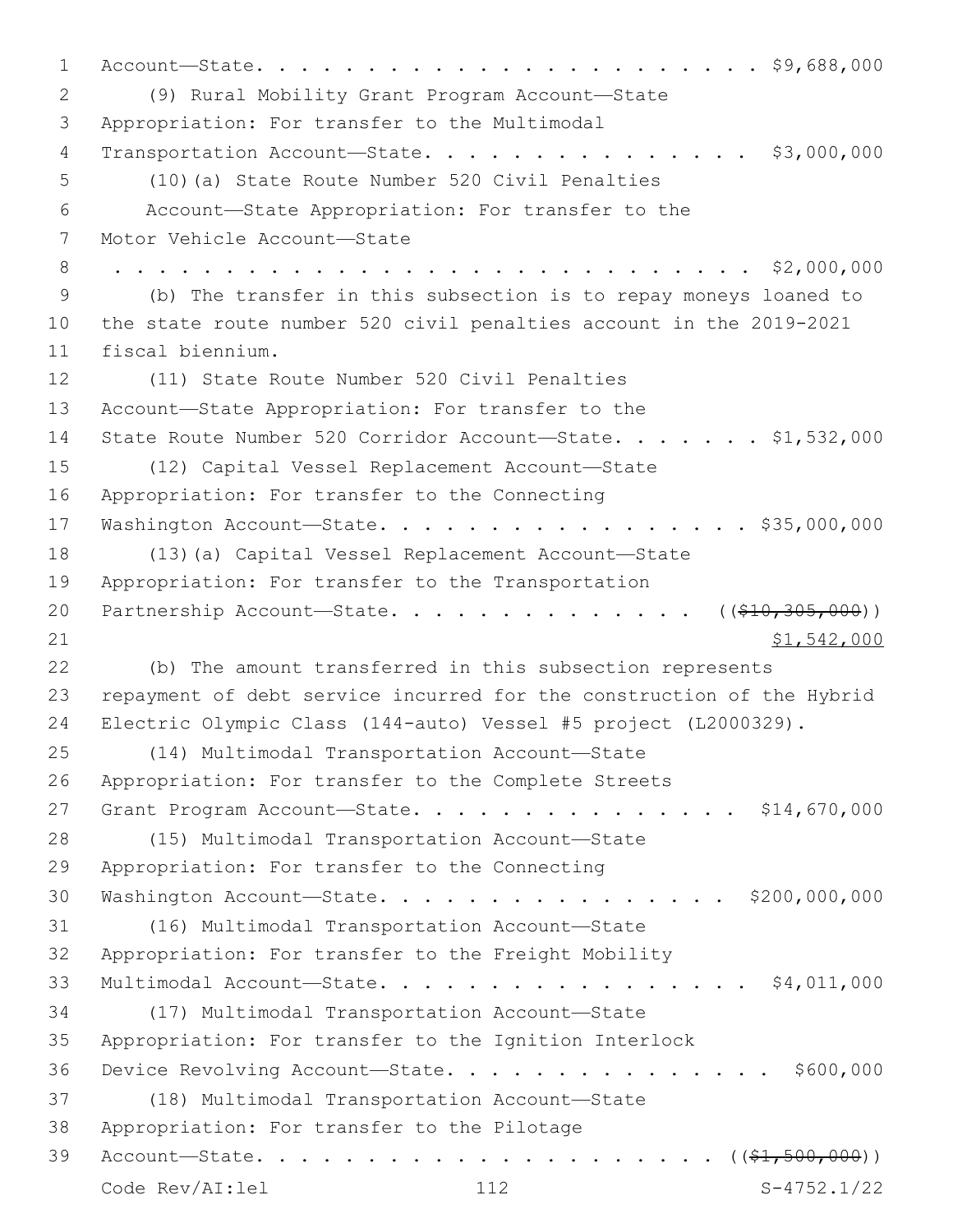$1$  \$2,000,000

(19) Multimodal Transportation Account—State2 3 Appropriation: For transfer to the Puget Sound 4 Capital Construction Account—State. . . . . . . . . ((<del>\$60,000,000</del>))  $5 \times 816,700,000$ (20) Multimodal Transportation Account—State6 7 Appropriation: For transfer to the Regional Mobility 8 Grant Program Account-State. . . . . . . . . . . . . . \$27,679,000 (21) Multimodal Transportation Account—State9 10 Appropriation: For transfer to the Rural Mobility 11 Grant Program Account—State. . . . . . . . . . . . . . . \$15,223,000 12 (22)(a) Alaskan Way Viaduct Replacement Project 13 Account-State Appropriation: For transfer to the 14 Transportation Partnership Account—State. . . . . . . . \$22,884,000 15 (b) The amount transferred in this subsection represents 16 repayment of debt service incurred for the construction of the SR 99/ 17 Alaskan Way Viaduct Replacement project (809936Z). 18 (23) Tacoma Narrows Toll Bridge Account-State 19 Appropriation: For transfer to the Motor Vehicle 20 Account—State. . . . . . . . . . . . . . . . . . . . . . . . \$950,000 21 (24) Puget Sound Ferry Operations Account—State 22 Appropriation: For transfer to the Puget Sound 23 Capital Construction Account—State. . . . . . . . . . . \$60,000,000 24 (25)(a) General Fund Account—State 25 Appropriation: For transfer to the State Patrol 26 Highway Account—State. . . . . . . . . . . . . . . . . . . . \$625,000 27 (b) The state treasurer shall transfer the funds only after 28 receiving notification from the Washington state patrol under section 29 207(2) ((of this act)), chapter 333, Laws of 2021. 30 (26) Motor Vehicle Account—State 31 Appropriation: For transfer to the Move Ahead WA 32 Account—State. . . . . . . . . . . . . . . . . . . . . . . \$3,689,000 33 (27) Motor Vehicle Account—State 34 Appropriation: For transfer to the Puget Sound 35 Capital Construction Account—State. . . . . . . . . . . . \$30,000,000 36 (28) Electric Vehicle Account—State 37 Appropriation: For transfer to the Move Ahead WA 38 Flexible Account—State. . . . . . . . . . . . . . . . . . \$16,064,000 39 (29) Multimodal Transportation Account—State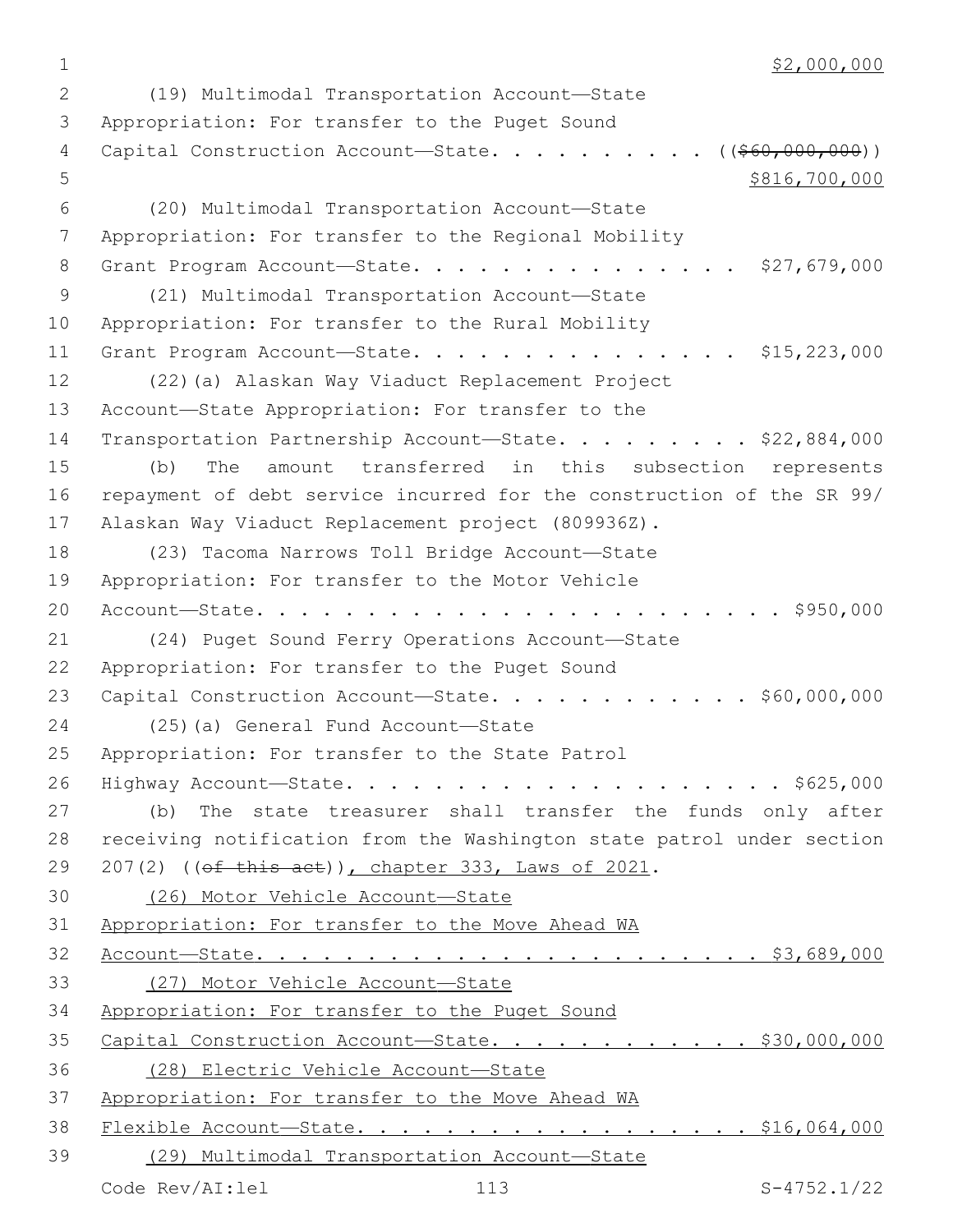| 1              | Appropriation: For transfer to the I-405 and SR 167               |
|----------------|-------------------------------------------------------------------|
| 2              | Express Toll Lanes Account-State. \$268,433,000                   |
| 3              | (30) Multimodal Transportation Account-State                      |
| 4              | Appropriation: For transfer to the Move Ahead WA                  |
| 5              |                                                                   |
| 6              | (31) Multimodal Transportation Account-State                      |
| 7              | Appropriation: For transfer to the State Route                    |
| 8              | Number 520 Corridor Account-State. \$70,786,000                   |
| $\overline{9}$ | (32) Move Ahead WA Flexible Account-State                         |
| 10             | Appropriation: For transfer to the Move Ahead                     |
| 11             |                                                                   |
| 12             | (33) Motor Vehicle Account-State                                  |
| 13             | Appropriation: For transfer to the Connecting Washington          |
| 14             |                                                                   |
|                |                                                                   |
|                |                                                                   |
| 15             | Sec. 407. 2021 c 333 s 407 (uncodified) is amended to read as     |
| 16             | follows:                                                          |
| 17             | FOR THE STATE TREASURER-BOND RETIREMENT AND INTEREST, AND ONGOING |
| 18             | BOND REGISTRATION AND TRANSFER CHARGES: FOR DEBT TO BE PAID BY    |
| 19             | STATUTORILY PRESCRIBED REVENUE                                    |
| 20             | Toll Facility Bond Retirement Account-Federal                     |
| 21             |                                                                   |
| 22             | Toll Facility Bond Retirement Account-State                       |
| 23<br>24       | TOTAL APPROPRIATION. \$224,501,000                                |

(End of part)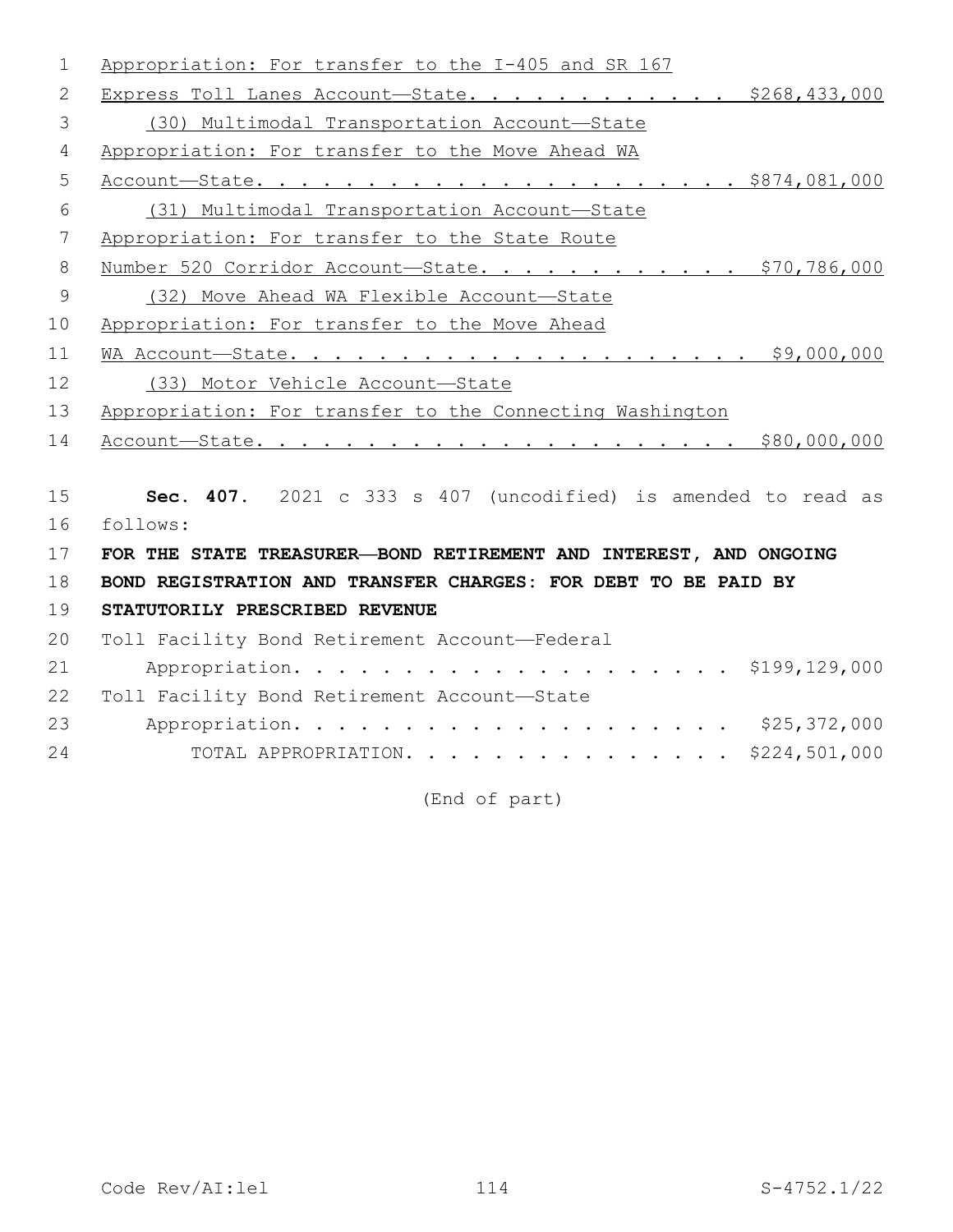**COMPENSATION**

 NEW SECTION. **Sec. 501.** A new section is added to 2021 c 333 (uncodified) to read as follows: 3

## **COLLECTIVE BARGAINING AGREEMENTS**

 Sections 502 through 519 of this act represent the results of the collective bargaining process from reopening the 2021-2023 contracts for the limited purpose of bargaining over compensation, and are described in general terms. Only major economic terms are included in the descriptions. These descriptions do not contain the complete contents of the agreements. The collective bargaining agreements contained in part V of this act may also be funded by expenditures from nonappropriated accounts. If positions are funded with lidded grants or dedicated fund sources with insufficient revenue, additional funding from other sources is not provided.

 **Sec. 502.** 2021 c 333 s 503 (uncodified) is amended to read as follows: 16

# **DEPARTMENT OF TRANSPORTATION MARINE DIVISION COLLECTIVE BARGAINING AGREEMENTS—OPEIU**

 (1) An agreement has been reached between the governor and the office and professional employees international union local eight (OPEIU) pursuant to chapter 47.64 RCW for the 2021-2023 fiscal biennium. Funding is provided to fund the agreement, which does not include wage increases but does include furloughs. The agreement provides that positions designated by the employer as not requiring backfill take 24 furlough days during the biennium. In addition, the following positions are not subject to the furlough requirement: Bid administrator, dispatch, dispatch coordinator, and relief positions.

 (2) An agreement has been reached between the governor and the office and professional employees international union local eight (OPEIU) pursuant to chapter 47.64 RCW for fiscal year 2023. The agreement includes and funding is provided for a general wage increase of 3.25 percent for fiscal year 2023 and a lump sum payment 33 for employees hired before July 1, 2022.

 **Sec. 503.** 2021 c 333 s 504 (uncodified) is amended to read as follows: 35

## **DEPARTMENT OF TRANSPORTATION MARINE DIVISION COLLECTIVE BARGAINING**

#### **AGREEMENTS—FASPAA**

Code Rev/AI:lel 115 S-4752.1/22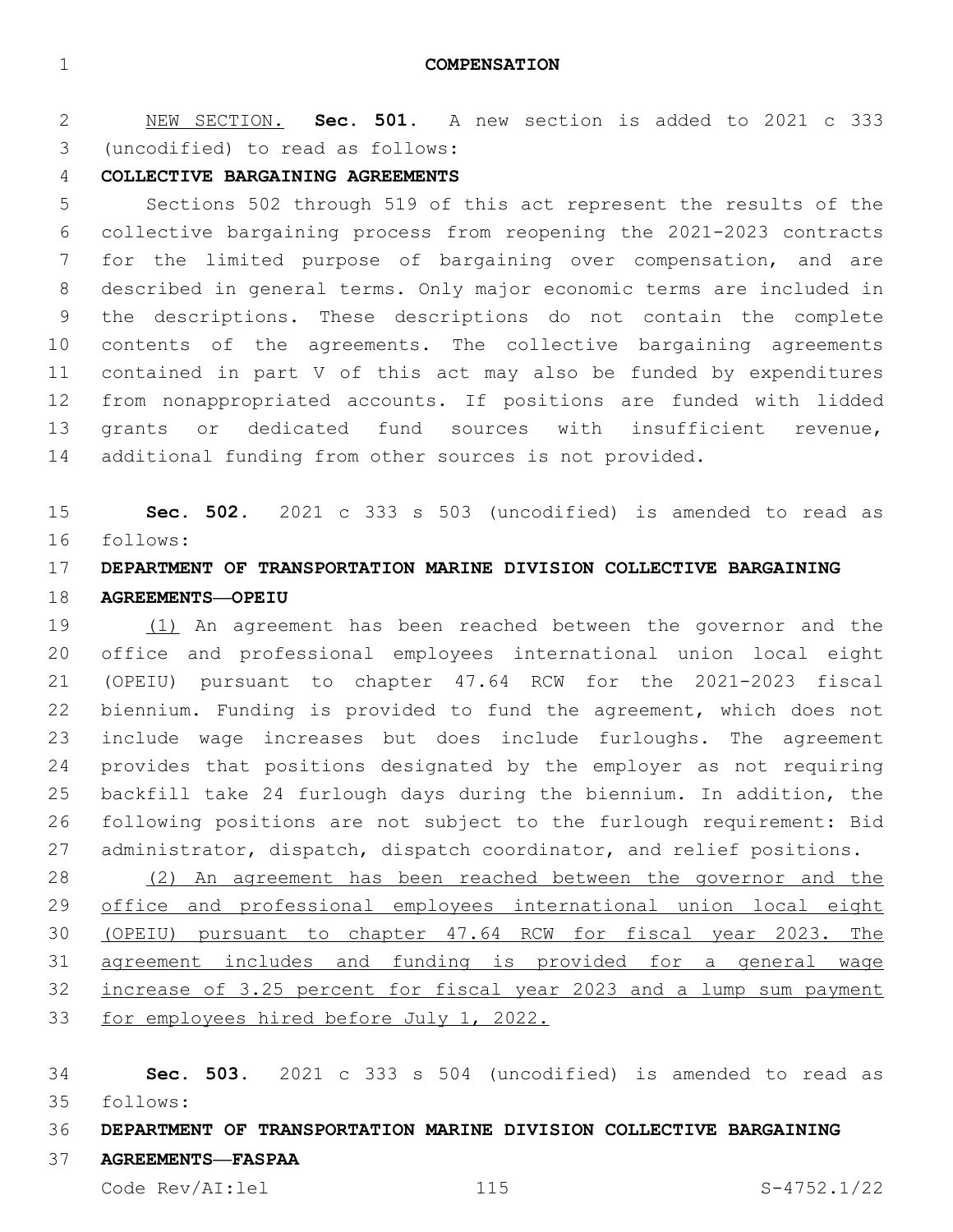(1) An agreement has been reached between the governor and the ferry agents, supervisors, and project administrators association pursuant to chapter 47.64 RCW for the 2021-2023 fiscal biennium. Funding is provided to fund the agreement, which does not include wage increases but does include furloughs. The agreement provides that positions designated by the employer as not requiring backfill 7 take 24 furlough days during the biennium.

 (2) An agreement has been reached between the governor and the 9 ferry agents, supervisors, and project administrators association pursuant to chapter 47.64 RCW for fiscal year 2023. The agreement 11 includes and funding is provided for a general wage increase of 3.25 percent for fiscal year 2023 and a lump sum payment for employees hired before July 1, 2022.

 **Sec. 504.** 2021 c 333 s 505 (uncodified) is amended to read as follows: 15

## **DEPARTMENT OF TRANSPORTATION MARINE DIVISION COLLECTIVE BARGAINING**

**AGREEMENTS—SEIU LOCAL 6**

 (1) An agreement has been reached between the governor and the service employees international union local 6 pursuant to chapter 47.64 RCW for the 2021-2023 fiscal biennium. Funding is provided to fund the agreement, which does not include wage increases but does include furloughs. The agreement provides that positions designated by the employer as not requiring backfill take 24 furlough days during the biennium.24

 (2) An agreement has been reached between the governor and the service employees international union local 6 pursuant to chapter 47.64 RCW for fiscal year 2023. The agreement includes and funding is 28 provided for a general wage increase of 3.25 percent for fiscal year 2023 and a lump sum payment for employees hired before July 1, 2022.

 **Sec. 505.** 2021 c 333 s 506 (uncodified) is amended to read as follows: 31

# **DEPARTMENT OF TRANSPORTATION MARINE DIVISION COLLECTIVE BARGAINING AGREEMENTS—CARPENTERS**

 (1) An agreement has been reached between the governor and the Pacific Northwest regional council of carpenters pursuant to chapter 47.64 RCW for the 2021-2023 fiscal biennium. Funding is provided to fund the agreement, which does not include wage increases but does include furloughs. The agreement provides that positions designated Code Rev/AI:lel 116 S-4752.1/22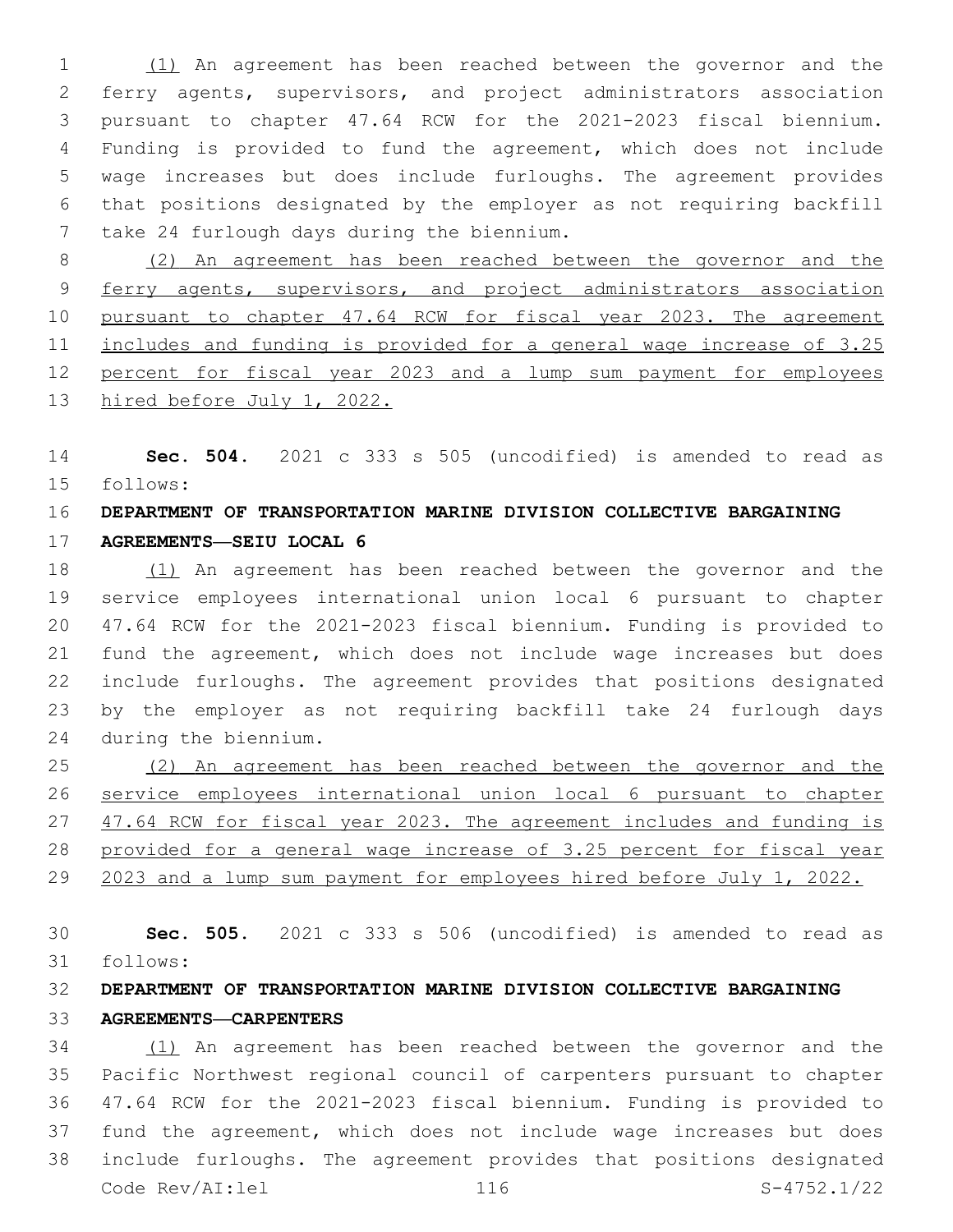by the employer as not requiring backfill take 24 furlough days 2 during the biennium.

 (2) An agreement has been reached between the governor and the Pacific Northwest regional council of carpenters pursuant to chapter 47.64 RCW for fiscal year 2023. The agreement includes and funding is provided for a general wage increase of 3.25 percent for fiscal year

2023 and a lump sum payment for employees hired before July 1, 2022.

 **Sec. 506.** 2021 c 333 s 507 (uncodified) is amended to read as follows: 9

# **DEPARTMENT OF TRANSPORTATION MARINE DIVISION COLLECTIVE BARGAINING AGREEMENTS—METAL TRADES**

 (1) An agreement has been reached between the governor and the Puget Sound metal trades council through an interest arbitration award pursuant to chapter 47.64 RCW for the 2021-2023 fiscal biennium. The arbitration award imposed and funding is provided to implement a 1.9((%)) percent general wage decrease from July 1, 2021, through June 30, 2022, and exempted these employees from the furlough 18 requirement.

 (2) An agreement has been reached between the governor and the Puget Sound metal trades council pursuant to chapter 47.64 RCW for fiscal year 2023. The agreement includes and funding is provided for a general wage increase of 3.25 percent for fiscal year 2023 and a lump sum payment for employees hired before July 1, 2022.

 **Sec. 507.** 2021 c 333 s 508 (uncodified) is amended to read as follows: 25

### **DEPARTMENT OF TRANSPORTATION MARINE DIVISION COLLECTIVE BARGAINING**

**AGREEMENTS—MEBA-UL**

28 (1) An agreement has been reached between the governor and the marine engineers' beneficial association unlicensed engine room employees pursuant to chapter 47.64 RCW for the 2021-2023 fiscal biennium. Funding is provided to fund the agreement, which does not include either wage increases or the furlough requirement.

 (2) An agreement has been reached between the governor and the marine engineers' beneficial association unlicensed engine room employees pursuant to chapter 47.64 RCW for fiscal year 2023. The agreement includes and funding is provided for a general wage increase of 3.25 percent for fiscal year 2023 and a lump sum payment for employees hired before July 1, 2022.

Code Rev/AI:lel 117 S-4752.1/22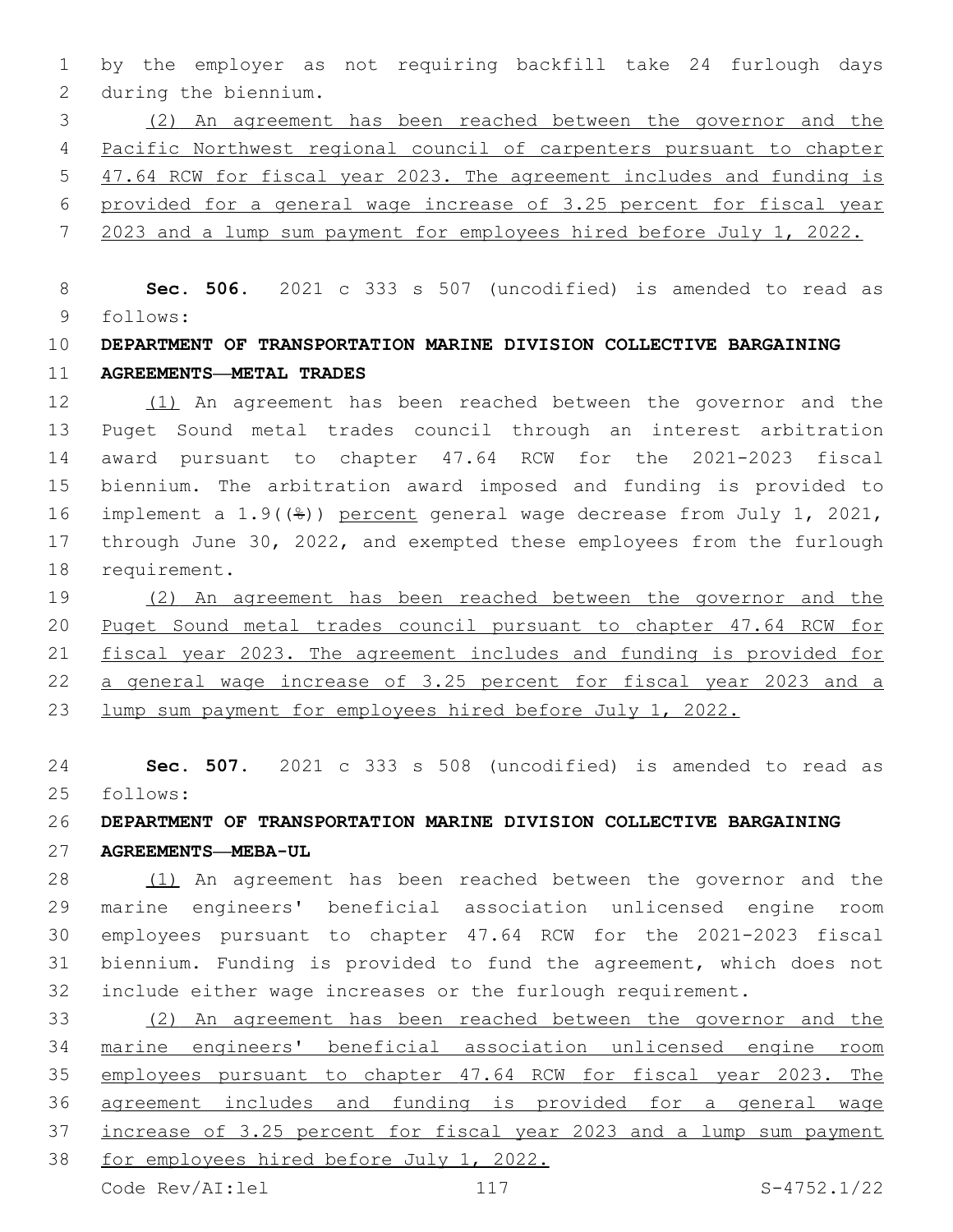**Sec. 508.** 2021 c 333 s 509 (uncodified) is amended to read as follows: 2

 **DEPARTMENT OF TRANSPORTATION MARINE DIVISION COLLECTIVE BARGAINING AGREEMENTS—MEBA-L**

 (1) An agreement has been reached between the governor and the marine engineers' beneficial association licensed engineer officers pursuant to chapter 47.64 RCW for the 2021-2023 fiscal biennium. Funding is provided to fund the agreement, which does not include 9 either wage increases or the furlough requirement.

 (2) An agreement has been reached between the governor and the marine engineers' beneficial association licensed engineer officers pursuant to chapter 47.64 RCW for fiscal year 2023. The agreement includes and funding is provided for a general wage increase of 3.25 percent for fiscal year 2023 and a lump sum payment for employees hired before July 1, 2022.

 **Sec. 509.** 2021 c 333 s 510 (uncodified) is amended to read as follows: 17

# **DEPARTMENT OF TRANSPORTATION MARINE DIVISION COLLECTIVE BARGAINING**

## **AGREEMENTS—MEBA—PORT ENGINEERS**

 (1) An agreement has been reached between the governor and the marine engineers' beneficial association port engineers pursuant to chapter 47.64 RCW for the 2021-2023 fiscal biennium. Funding is provided to fund the agreement, which does not include wage increases but does include furloughs. The agreement provides that positions designated by the employer as not requiring backfill take 24 furlough 26 days during the biennium.

 (2) An agreement has been reached between the governor and the marine engineers' beneficial association port engineers pursuant to chapter 47.64 RCW for fiscal year 2023. The agreement includes and funding is provided for a general wage increase of 3.25 percent for fiscal year 2023 and a lump sum payment for employees hired before July 1, 2022.

 **Sec. 510.** 2021 c 333 s 511 (uncodified) is amended to read as follows: 34

## **DEPARTMENT OF TRANSPORTATION MARINE DIVISION COLLECTIVE BARGAINING**

**AGREEMENTS—MM&P MATES**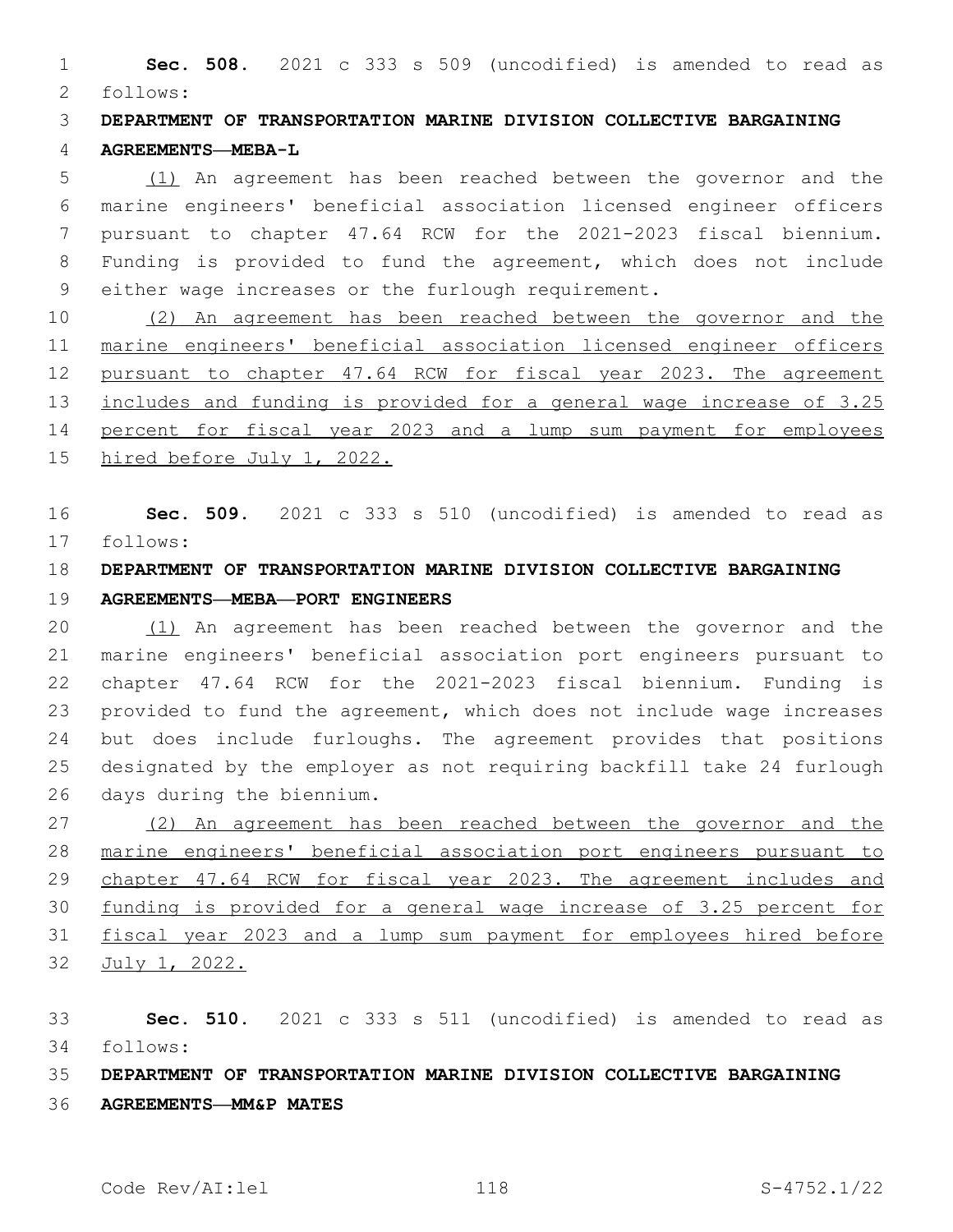(1) An agreement has been reached between the governor and the masters, mates, and pilots - mates pursuant to chapter 47.64 RCW for the 2021-2023 fiscal biennium. Funding is provided to fund the agreement, which includes a two percent wage increase for second mates, and does not include the furlough requirement.

 (2) An agreement has been reached between the governor and the masters, mates, and pilots - mates pursuant to chapter 47.64 RCW for fiscal year 2023. The agreement includes and funding is provided for a general wage increase of 3.25 percent for fiscal year 2023 and a lump sum payment for employees hired before July 1, 2022.

 **Sec. 511.** 2021 c 333 s 512 (uncodified) is amended to read as follows: 12

### **DEPARTMENT OF TRANSPORTATION MARINE DIVISION COLLECTIVE BARGAINING**

**AGREEMENTS—MM&P MASTERS**

 (1) An agreement has been reached between the governor and the masters, mates, and pilots - masters pursuant to chapter 47.64 RCW for the 2021-2023 fiscal biennium. Funding is provided to fund the agreement, which does not include either wage increases or the 19 furlough requirement.

 (2) An agreement has been reached between the governor and the masters, mates, and pilots - masters pursuant to chapter 47.64 RCW for fiscal year 2023. The agreement includes and funding is provided for a general wage increase of 3.25 percent for fiscal year 2023 and a lump sum payment for employees hired before July 1, 2022.

 **Sec. 512.** 2021 c 333 s 513 (uncodified) is amended to read as follows: 26

# **DEPARTMENT OF TRANSPORTATION MARINE DIVISION COLLECTIVE BARGAINING**

**AGREEMENTS—MM&P WATCH CENTER SUPERVISORS**

 (1) An agreement has been reached between the governor and the masters, mates, and pilots - watch center supervisors pursuant to chapter 47.64 RCW for the 2021-2023 fiscal biennium. Funding is provided to fund the agreement, which does not include wage increases but does include furloughs only for the following positions: Fleet facility security officers and workforce development leads.

 (2) An agreement has been reached between the governor and the masters, mates, and pilots – watch center supervisors pursuant to chapter 47.64 RCW for fiscal year 2023. The agreement includes and funding is provided for a general wage increase of 3.25 percent for Code Rev/AI:lel 119 S-4752.1/22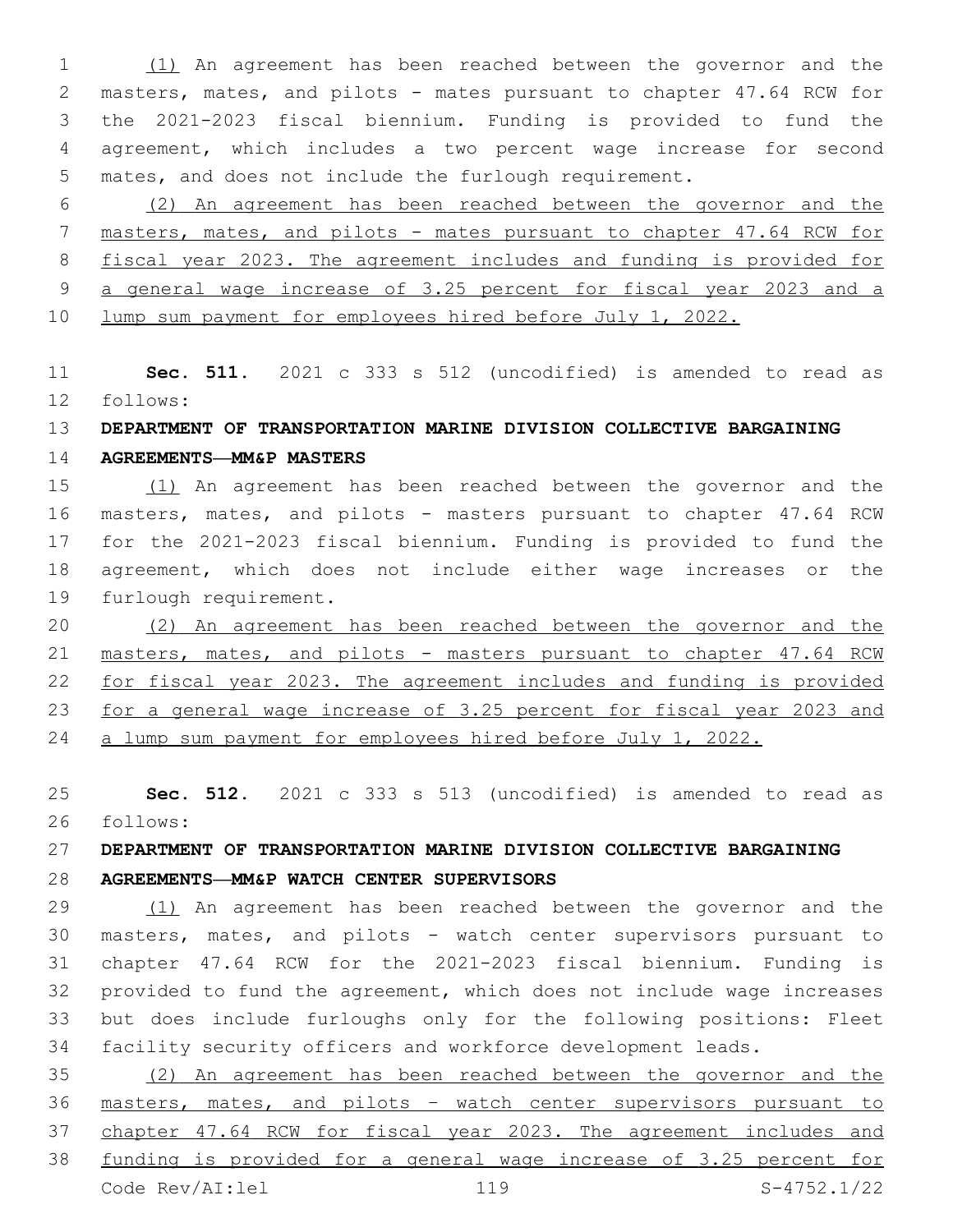fiscal year 2023 and a lump sum payment for employees hired before

2 July 1, 2022.

 **Sec. 513.** 2021 c 333 s 514 (uncodified) is amended to read as follows: 4

# **DEPARTMENT OF TRANSPORTATION MARINE DIVISION COLLECTIVE BARGAINING**

**AGREEMENTS—IBU**

 (1) An agreement has been reached between the governor and the inlandboatmen's union of the Pacific pursuant to chapter 47.64 RCW through an interest arbitration award for the 2021-2023 fiscal biennium. Funding is provided to fund the agreement, which does not include wage increases, but does include furlough days for employees in positions that do not require the position to be backfilled.

 (2) An agreement has been reached between the governor and the inlandboatmen's union of the Pacific pursuant to chapter 47.64 RCW for fiscal year 2023. The agreement includes and funding is provided for a general wage increase of 3.25 percent for fiscal year 2023 and 17 a lump sum payment for employees hired before July 1, 2022.

 **Sec. 514.** 2021 c 333 s 515 (uncodified) is amended to read as 19 follows:

#### **COLLECTIVE BARGAINING AGREEMENT—WFSE**

 (1) An agreement has been reached between the governor and the Washington federation of state employees under the provisions of chapter 41.80 RCW for the 2021-2023 fiscal biennium. Funding is provided to fund the agreement, which does not include wage increases, but does include 24 furlough days for employees in position that do not require the position to be backfilled.

 (2) An agreement has been reached between the governor and the Washington federation of state employees under the provisions of 29 chapter 41.80 RCW for fiscal year 2023. The agreement includes and funding is provided for a general wage increase of 3.25 percent for fiscal year 2023 and a lump sum payment for employees who were employed continuously starting on or before July 1, 2021, through June 30, 2022.

 **Sec. 515.** 2021 c 333 s 516 (uncodified) is amended to read as follows: 35

#### **COLLECTIVE BARGAINING AGREEMENT—PTE LOCAL 17**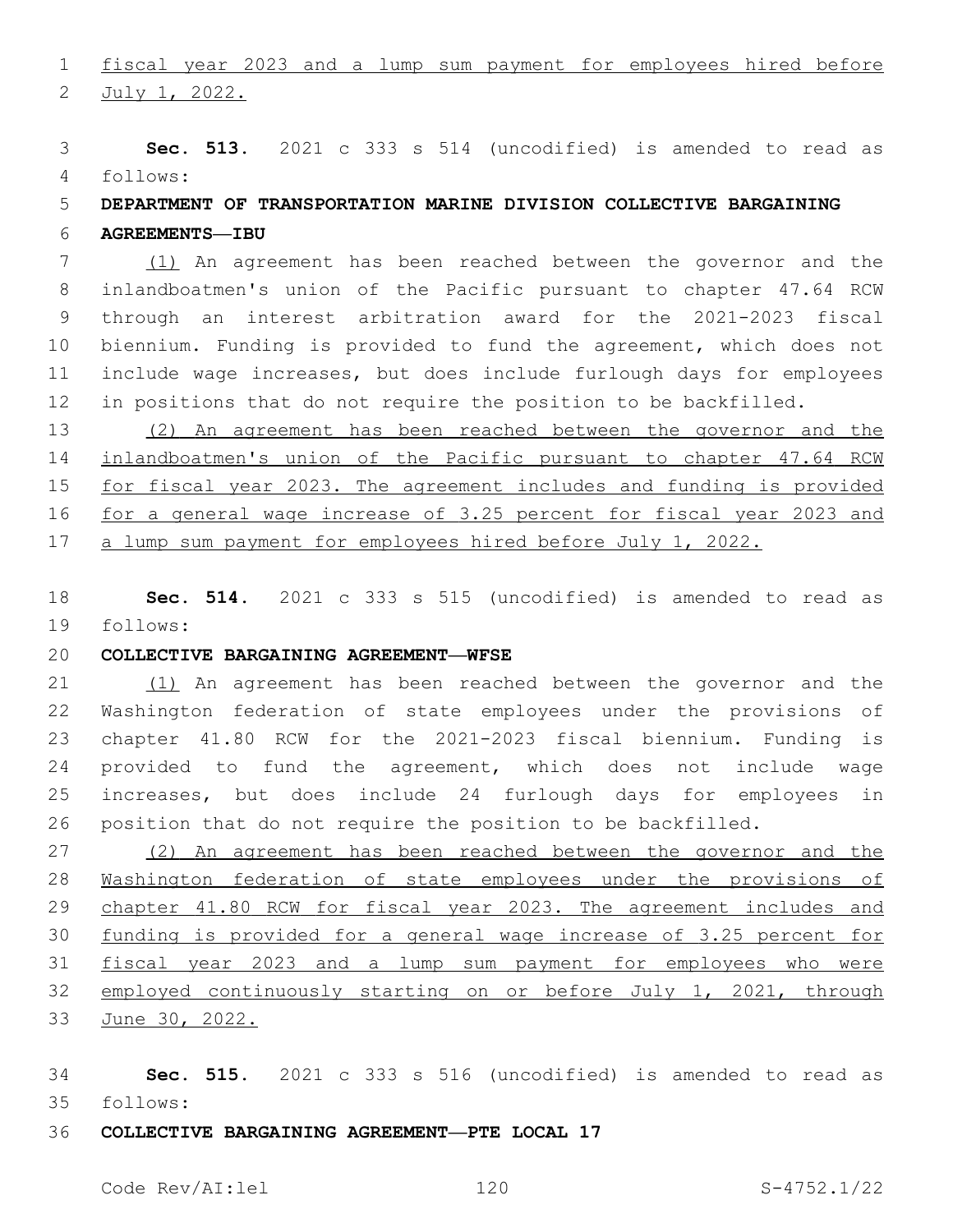(1) An agreement has been reached between the governor and the professional and technical employees local 17 under the provisions of chapter 41.80 RCW for the 2021-2023 fiscal biennium. Funding is provided to fund the agreement, which does not include wage increases, but does include 24 furlough days for employees in position that do not require the position to be backfilled.

 (2) An agreement has been reached between the governor and the professional and technical employees local 17 under the provisions of chapter 41.80 RCW for fiscal year 2023. The agreement includes and funding is provided for a general wage increase of 3.25 percent for fiscal year 2023 and a lump sum payment for employees who were employed continuously starting on or before July 1, 2021, through 13 June 30, 2022.

 **Sec. 516.** 2021 c 333 s 517 (uncodified) is amended to read as follows: 15

#### **COLLECTIVE BARGAINING AGREEMENT—WPEA**

17 (1) An agreement has been reached between the governor and the Washington public employees association under the provisions of chapter 41.80 RCW for the 2021-2023 fiscal biennium. Funding is provided to fund the agreement, which does not include wage increases, but does include 24 furlough days for employees in positions that do not require the position to be backfilled.

 (2) An agreement has been reached between the governor and the Washington public employees association general government under the provisions of chapter 41.80 RCW for fiscal year 2023. The agreement includes and funding is provided for a general wage increase of 3.25 27 percent for fiscal year 2023 and a lump sum payment for employees hired before July 1, 2022.

 **Sec. 517.** 2021 c 333 s 518 (uncodified) is amended to read as follows: 30

#### **COLLECTIVE BARGAINING AGREEMENT—COALITION OF UNIONS**

 (1) An agreement has been reached for the 2019-2021 biennium between the governor and the coalition of unions under the provisions of chapter 41.80 RCW for the 2021-2023 fiscal biennium. Funding is provided to fund the agreement, which includes 24 furlough days for employees in position that do not require the position to be backfilled. The agreement includes and funding is provided for a 2.5 percent wage increase for fiscal year 2022 and a 2.5 percent wage Code Rev/AI:lel 121 S-4752.1/22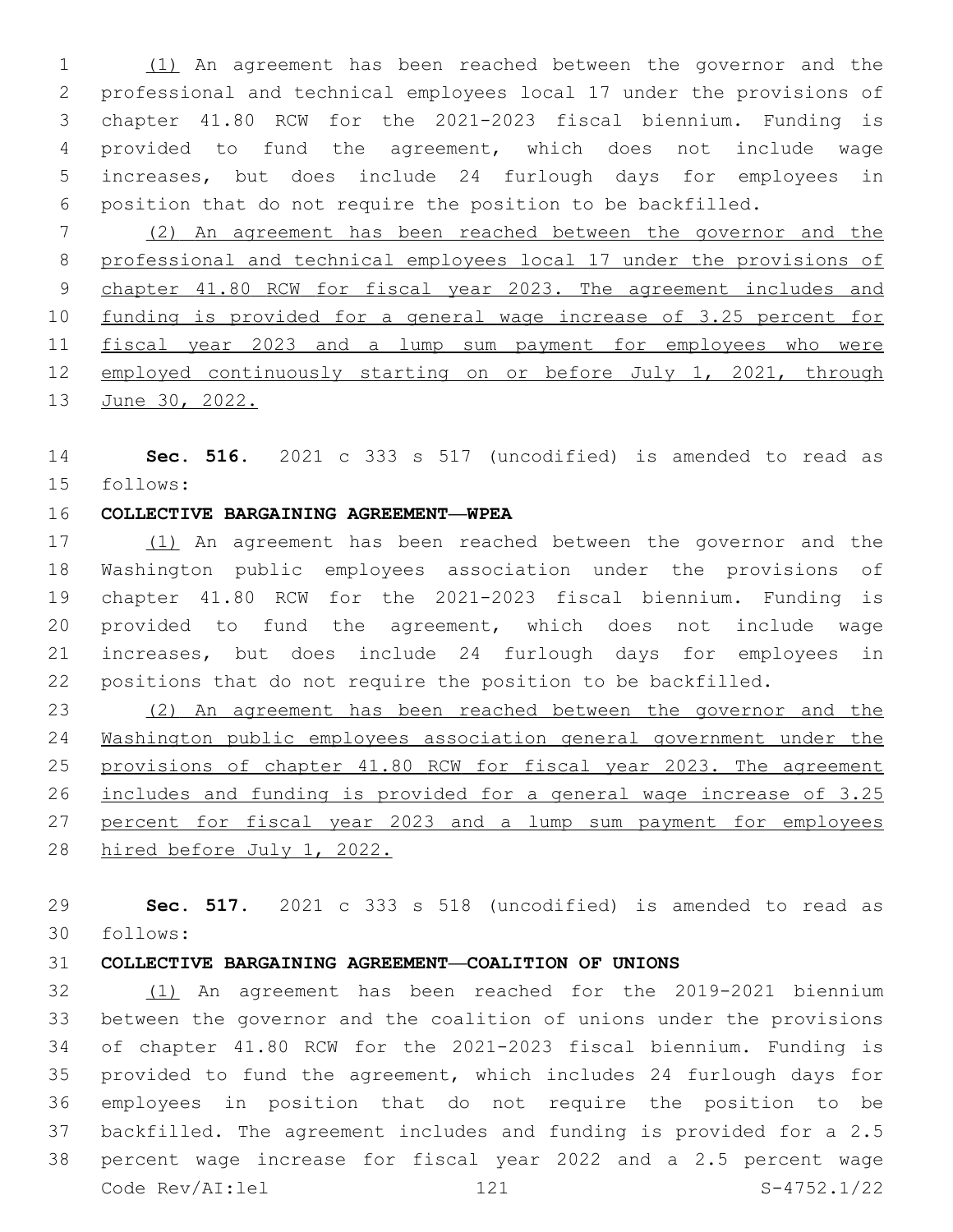increase for fiscal year 2023 for the department of corrections 2 marine vessel operators.

 (2) An agreement has been reached between the governor and the coalition of unions under the provisions of chapter 41.80 RCW for fiscal year 2023. The agreement includes and funding is provided for a general wage increase of 3.25 percent for fiscal year 2023 and a lump sum payment for employees hired before July 1, 2022.

 **Sec. 518.** 2021 c 333 s 519 (uncodified) is amended to read as follows: 9

**COLLECTIVE BARGAINING AGREEMENT—WSP TROOPERS ASSOCIATION**

 (1) An agreement has been reached between the governor and the Washington state patrol troopers association under the provisions of chapter 41.56 RCW for the 2021-2023 fiscal biennium. Funding is provided to fund the agreement, which does not include general wages increases but does provide the ability to request to reopen the compensation article for the purpose of bargaining base rate of pay 17 for fiscal year 2023.

 (2) An agreement has been reached between the governor and the Washington state patrol troopers association under the provisions of chapter 41.56 RCW for fiscal year 2023. The agreement includes and funding is provided for a general wage increase of 10 percent for fiscal year 2023.

 **Sec. 519.** 2021 c 333 s 520 (uncodified) is amended to read as follows: 24

#### **COLLECTIVE BARGAINING AGREEMENT—WSP LIEUTENANTS AND CAPTAINS**

**ASSOCIATION**

 (1) An agreement has been reached between the governor and the Washington state patrol lieutenants and captains association under the provisions of chapter 41.56 RCW for the 2021-2023 fiscal biennium. Funding is provided to fund the agreement, which does not include general wages increases but does provide the ability to request to reopen the compensation article for the purpose of 33 bargaining base rate of pay for fiscal year 2023.

 (2) An agreement has been reached between the governor and the Washington state patrol lieutenants and captains association under the provisions of chapter 41.56 RCW for fiscal year 2023. The agreement includes and funding is provided for a general wage increase of 10 percent for fiscal year 2023.

Code Rev/AI:lel 122 S-4752.1/22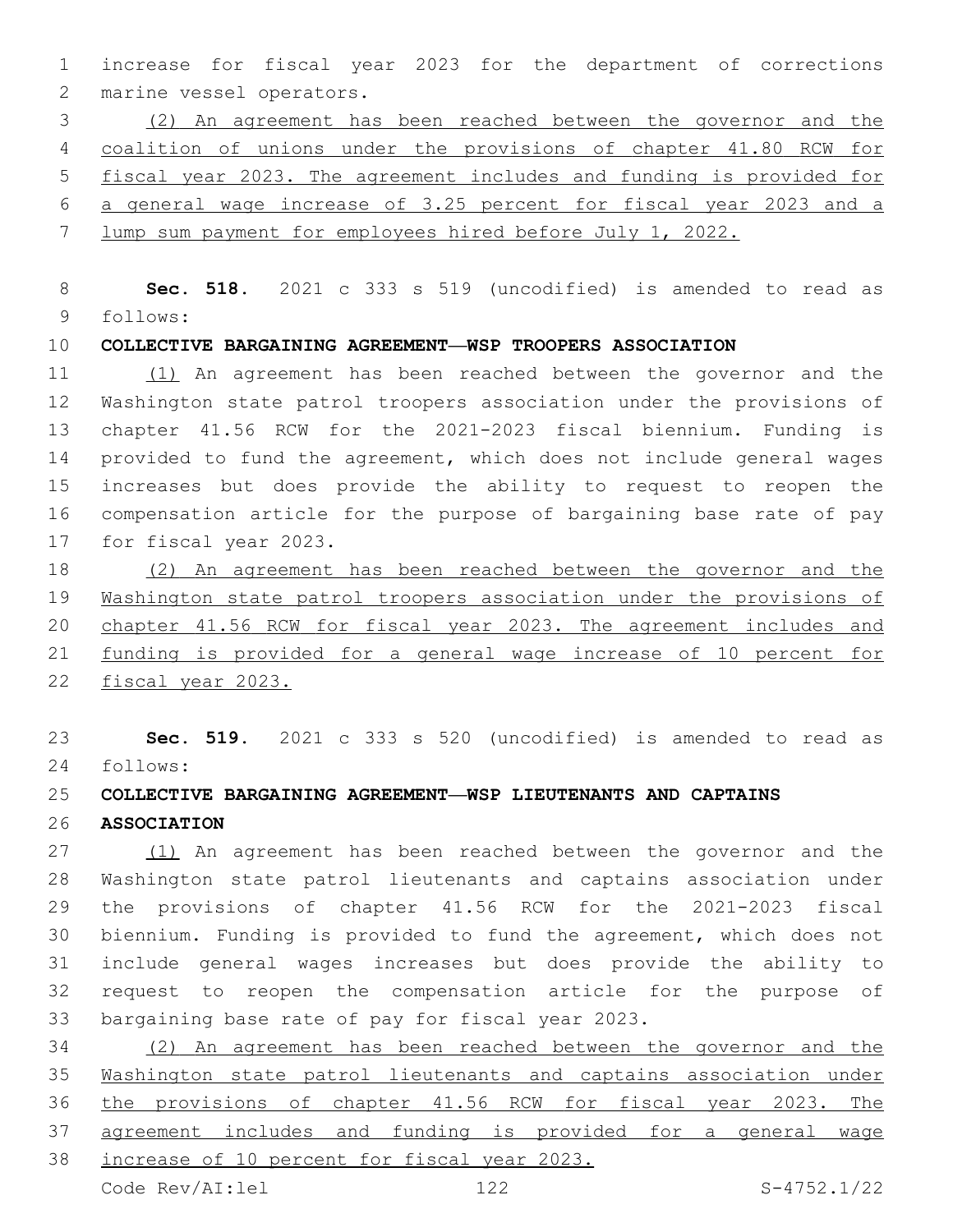**Sec. 520.** 2021 c 333 s 521 (uncodified) is amended to read as 2 follows:

# **COMPENSATION—REPRESENTED EMPLOYEES—HEALTH CARE—COALITION—INSURANCE BENEFITS**

 An agreement was reached for the 2021-2023 biennium between the governor and the health care coalition under the provisions of chapter 41.80 RCW. Appropriations in this act for state agencies, including institutions of higher education, are sufficient to implement the provisions of the 2021-2023 collective bargaining agreement, which maintains the provisions of the 2019-2021 agreement, and are subject to the following conditions and limitations:

12 The monthly employer funding rate for insurance benefit premiums, public employees' benefits board administration, and the uniform medical plan, shall not exceed \$936 per eligible employee for fiscal year 2022. For fiscal year 2023, the monthly employer funding rate shall not exceed ((\$1091)) \$1,130 per eligible employee.

 The board shall collect a \$25 per month surcharge payment from members who use tobacco products and a surcharge payment of not less than \$50 per month from members who cover a spouse or domestic partner where the spouse or domestic partner has chosen not to enroll in another employer-based group health insurance that has benefits and premiums with an actuarial value of not less than 95 percent of the actuarial value of the public employees' benefits board plan with the largest enrollment. The surcharge payments shall be collected in addition to the member premium payment if directed by the 26 legislature.

 **Sec. 521.** 2021 c 333 s 522 (uncodified) is amended to read as follows: 28

# **COMPENSATION—REPRESENTED EMPLOYEES OUTSIDE HEALTH CARE COALITION—**

# **INSURANCE BENEFITS**

 Appropriations for state agencies in this act are sufficient for represented employees outside the coalition for health benefits, and are subject to the following conditions and limitations: The monthly employer funding rate for insurance benefit premiums, public employees' benefits board administration, and the uniform medical plan, may not exceed \$936 per eligible employee for fiscal year 2022. For fiscal year 2023, the monthly employer funding rate may not 38 exceed ((\$1091)) \$1,130 per eligible employee.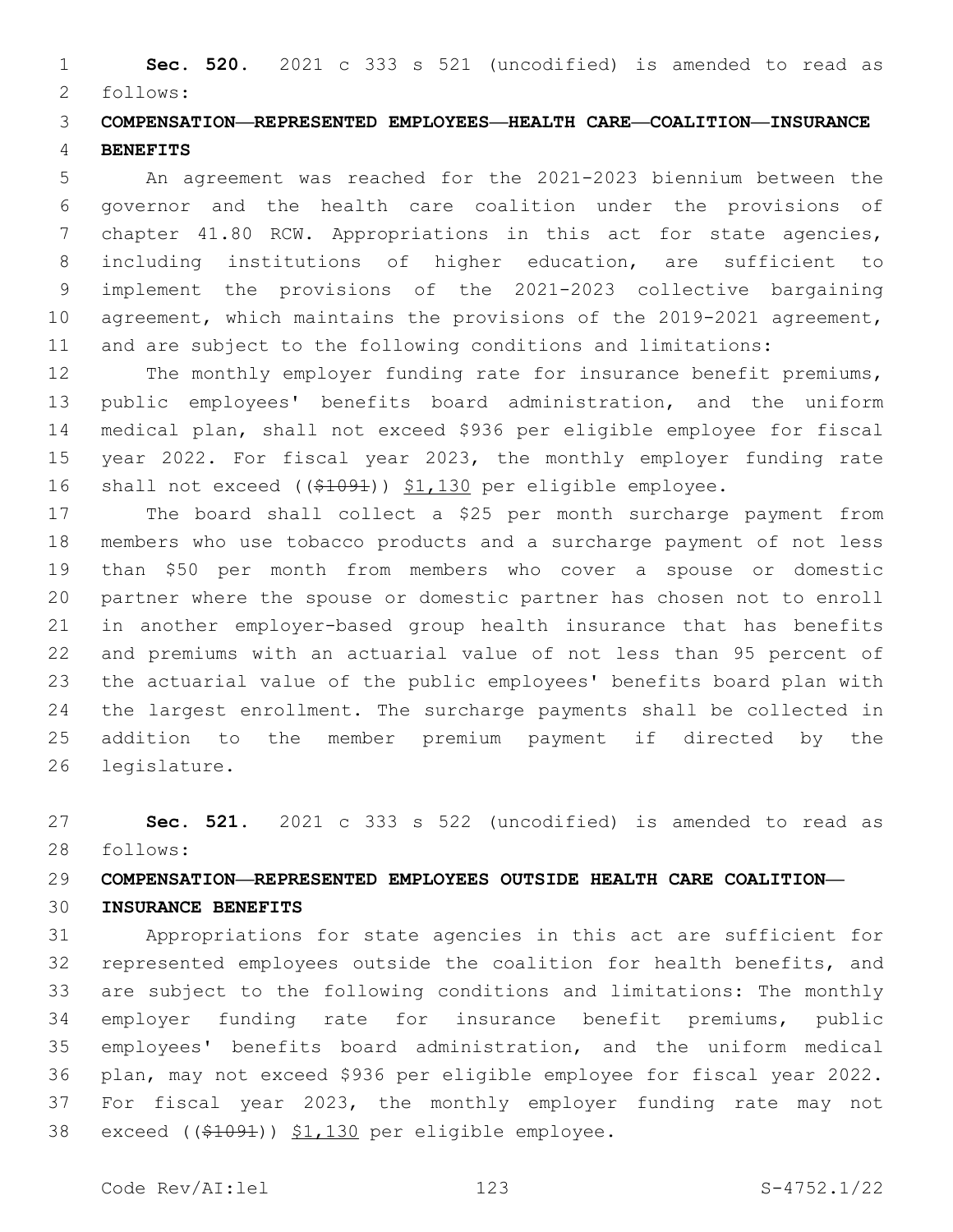**Sec. 522.** 2021 c 333 s 523 (uncodified) is amended to read as 2 follows:

#### **COMPENSATION—NONREPRESENTED EMPLOYEES—INSURANCE BENEFITS**

 Appropriations for state agencies in this act are sufficient for nonrepresented state employee health benefits for state agencies, including institutions of higher education, and are subject to the following conditions and limitations: The employer monthly funding rate for insurance benefit premiums, public employees' benefits board administration, and the uniform medical plan, shall not exceed \$936 per eligible employee for fiscal year 2022. For fiscal year 2023, the monthly employer funding rate shall not exceed ((\$1091)) \$1,130 per 12 eligible employee.

 NEW SECTION. **Sec. 523.** A new section is added to 2021 c 333 (uncodified) to read as follows: 14

**GENERAL WAGE INCREASES**

 (1) Appropriations for state agency employee compensation in this act are sufficient to provide general wage increases to state agency employees who are not represented or who bargain under statutory authority other than chapter 41.80 or 47.64 RCW or RCW 41.56.473 or 20 RCW 41.56.475.

 (2) Funding is provided for a 3.25 percent salary increase effective July 1, 2022, for all classified employees as specified in subsection (1) of this section, employees in the Washington management service, and exempt employees under the jurisdiction of the office of financial management. The appropriations are also sufficient to fund a 3.25 percent salary increase effective July 1, 2022 for executive, legislative, and judicial branch employees exempt from merit system rules whose maximum salaries are not set by the 29 commission on salaries of elected officials.

 NEW SECTION. **Sec. 524.** A new section is added to 2021 c 333 31 (uncodified) to read as follows:

#### **COMPENSATION—PENSION CONTRIBUTIONS**

 Appropriations to state agencies include funding for an increase in pension contribution rates for several state pension systems as 35 provided in this section.

 (1) An increase of 0.14 percent is funded for state employer contributions to the public employees' retirement system, the public safety employees' retirement systems, and the school employees' Code Rev/AI:lel 124 S-4752.1/22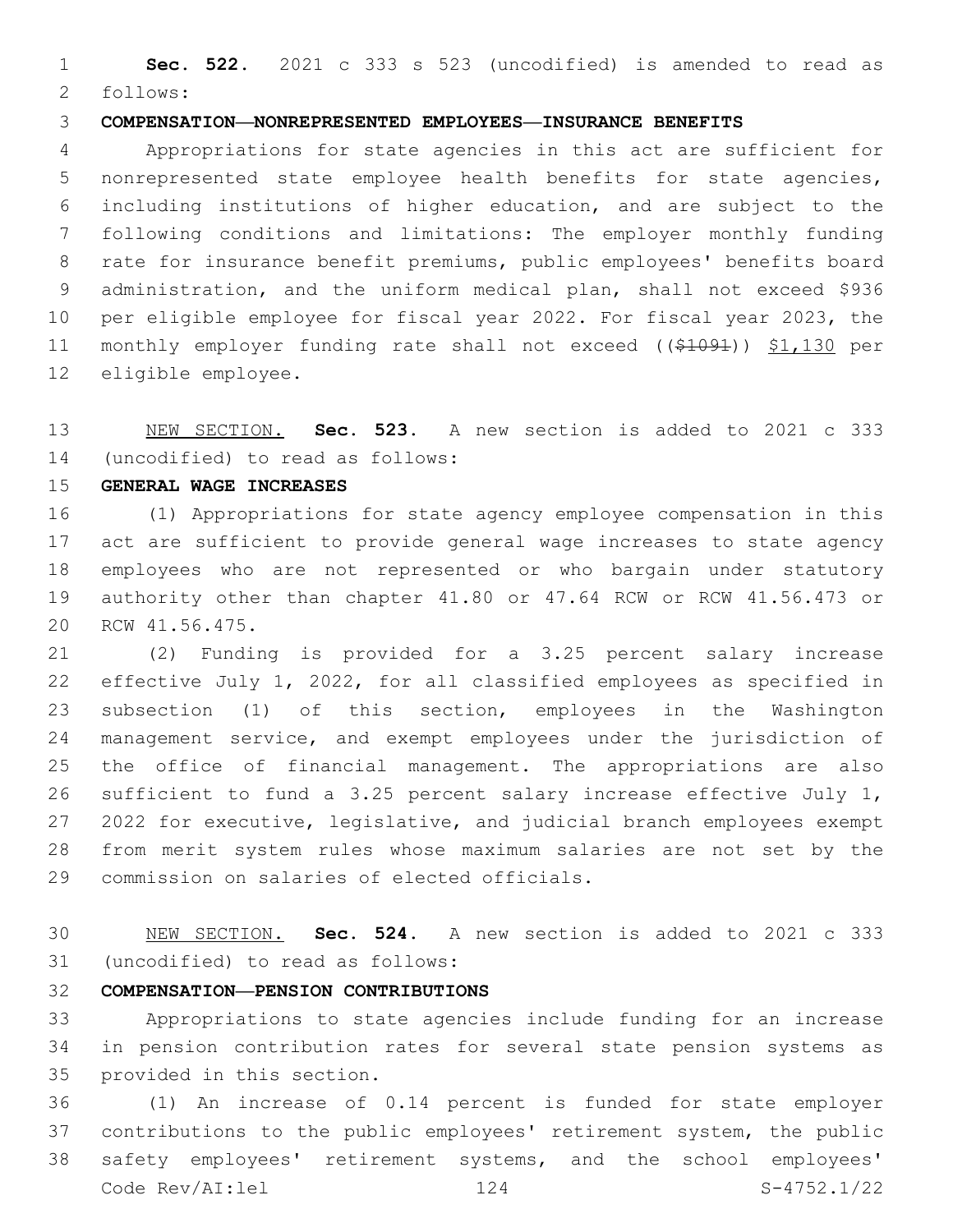retirement system. An increase of 0.27 percent for employer contributions to the teachers' retirement system is funded. These increases are provided for the purpose of a one-time, ongoing pension increase for retirees in the public employees' retirement system plan 1 and teachers' retirement system plan 1, as provided in Senate Bill No. 5652 (providing a benefit increase to certain retirees of the public employees' retirement system plan 1 and the teachers' retirement system plan 1). If Senate Bill No. 5652 is not enacted by 9 June 30, 2022, this subsection lapses.

 (2) An increase of 0.13 percent is funded for state employer contributions to the Washington state patrol retirement system. These increases are provided for the purpose of expanding no-cost interruptive military service credit to individuals that were issued an expeditionary medal, as provided in Senate Bill No. 5726 (military service credit). If Senate Bill No. 5726 is not enacted by June 30, 16 2022, this subsection lapses.

 (3) An increase of 0.10 percent is funded for state employer contributions to the public safety employees' retirement system. These increases are provided for the cost to provide an enhanced disability benefit to members of this system who experience a qualifying catastrophic disability on the job, as provided in Senate Bill No. 5748 (PSERS disability benefits). If Senate Bill No. 5748 is not enacted by June 30, 2022, this subsection lapses.

 NEW SECTION. **Sec. 525.** The following acts or parts of acts are each repealed:

| 26 |  |  |  | (1) 2021 c 333 s 526 (uncodified);       |
|----|--|--|--|------------------------------------------|
| 27 |  |  |  | (2) 2021 c 333 s 527 (uncodified);       |
| 28 |  |  |  | $(3)$ 2021 c 333 s 528 (uncodified);     |
| 29 |  |  |  | (4) 2021 c 333 s 529 (uncodified);       |
| 30 |  |  |  | $(5)$ 2021 c 333 s 530 (uncodified);     |
| 31 |  |  |  | (6) 2021 c 333 s 531 (uncodified);       |
| 32 |  |  |  | $(7)$ 2021 c 333 s 532 (uncodified); and |
| 33 |  |  |  | (8) 2021 c 333 s 537 (uncodified).       |

(End of part)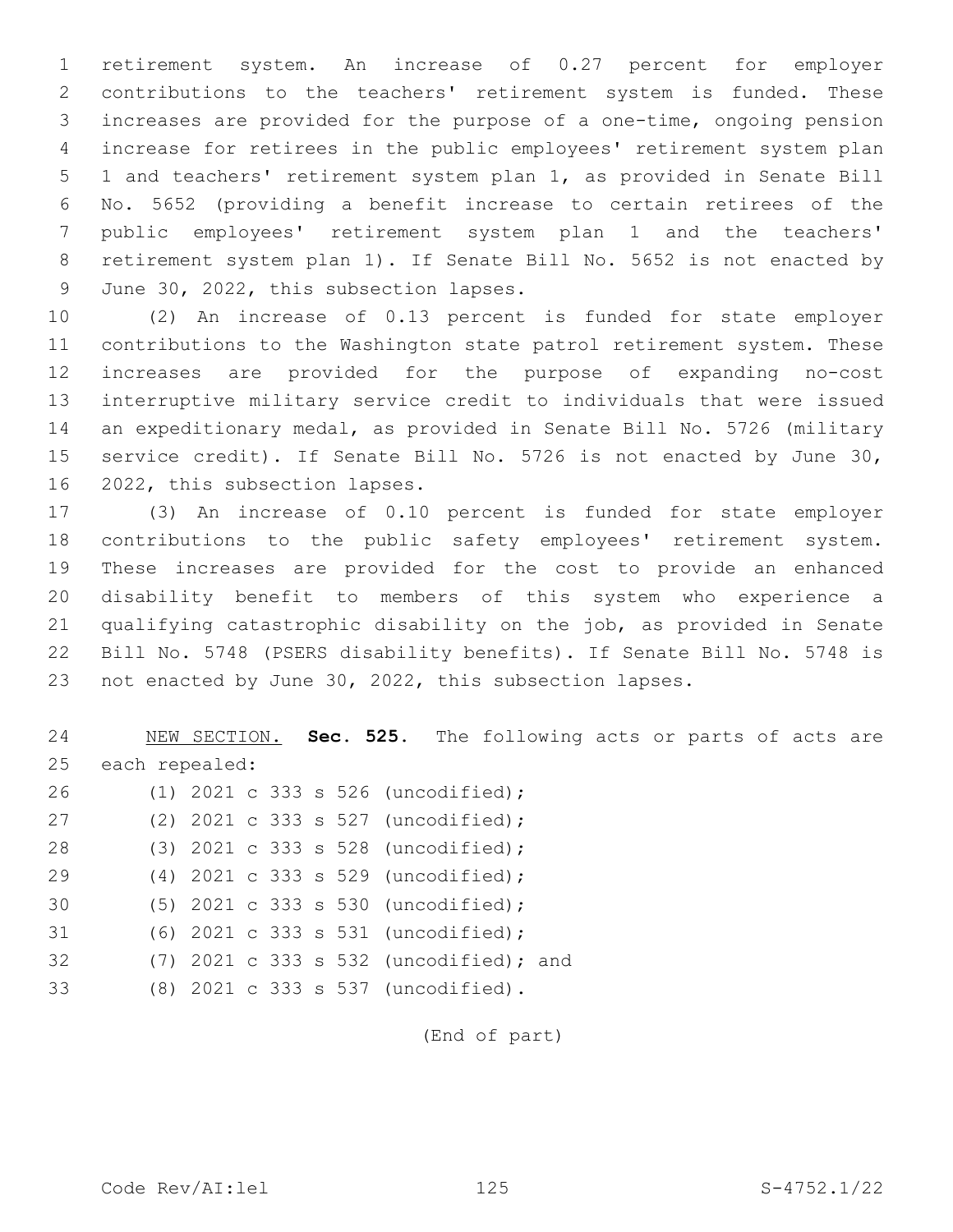**IMPLEMENTING PROVISIONS**

 **Sec. 601.** 2021 c 333 s 601 (uncodified) is amended to read as follows: 3

# **MANAGEMENT OF TRANSPORTATION FUNDS WHEN THE LEGISLATURE IS NOT IN SESSION**

 (1) The 2005 transportation partnership projects or improvements and 2015 connecting Washington projects or improvements are listed in 8 the LEAP Transportation Document ((2021-1)) 2022-1 as developed ((April 23, 2021)) February 20, 2022, which consists of a list of specific projects by fund source and amount over a sixteen-year period. Current fiscal biennium funding for each project is a line- item appropriation, while the outer year funding allocations represent a sixteen-year plan. The department of transportation is expected to use the flexibility provided in this section to assist in the delivery and completion of all transportation partnership account and connecting Washington account projects on the LEAP transportation document referenced in this subsection. For the 2021-2023 project appropriations, unless otherwise provided in this act, the director of the office of financial management may provide written authorization for a transfer of appropriation authority between projects funded with transportation partnership account appropriations or connecting Washington account appropriations to manage project spending and efficiently deliver all projects in the respective program under the following conditions and limitations:

 (a) Transfers may only be made within each specific fund source 26 referenced on the respective project list;

 (b) Transfers from a project may not be made as a result of the reduction of the scope of a project or be made to support increases 29 in the scope of a project;

 (c) Transfers from a project may be made if the funds appropriated to the project are in excess of the amount needed in the 32 current fiscal biennium;

 (d) Transfers may not occur for projects not identified on the 34 applicable project list;

 (e) Transfers to a project may not occur if that project is a programmatic funding item described in broad general terms on the applicable project list without referencing a specific state route 38 number;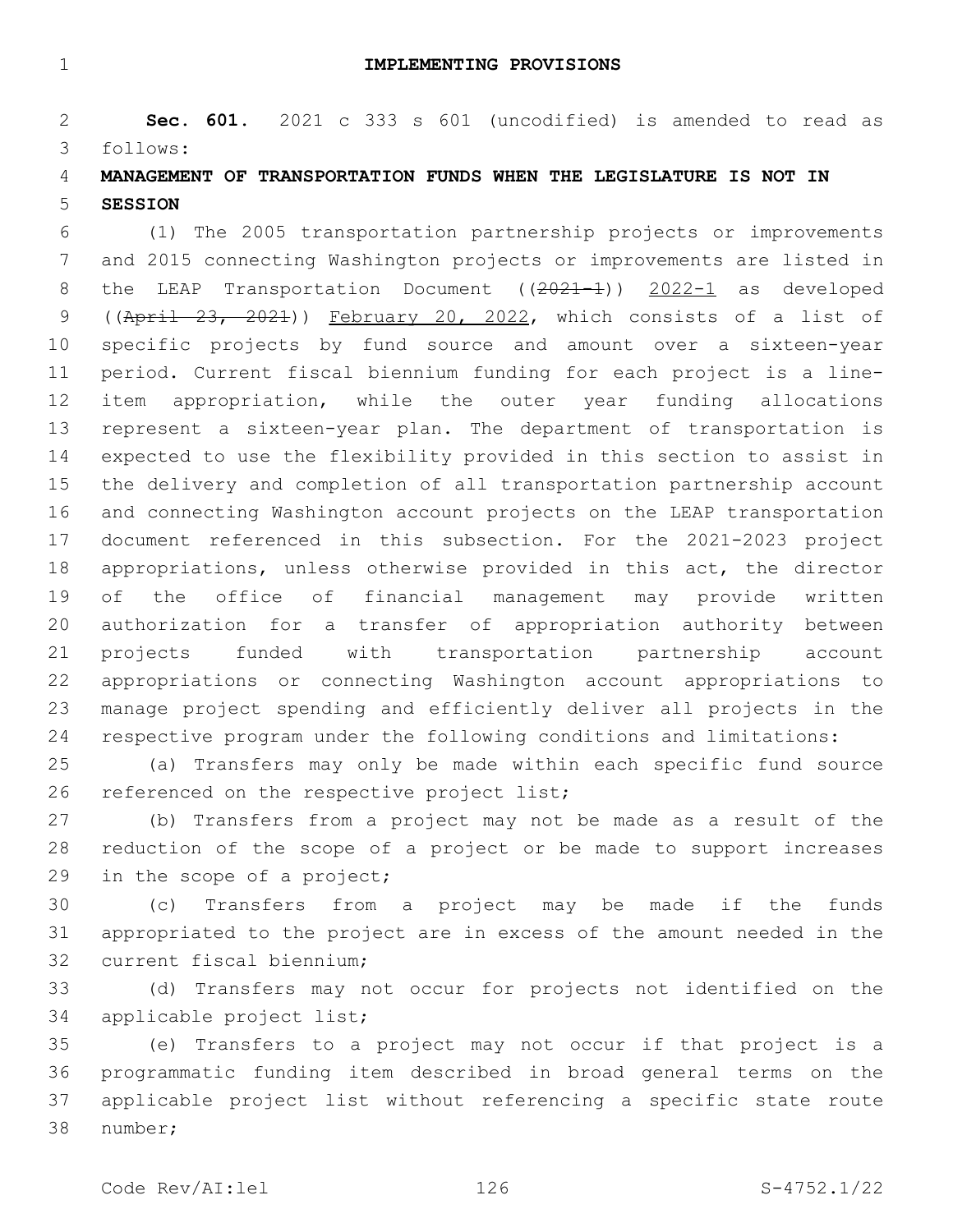(f) Transfers may not be made while the legislature is in 2 session;

 (g) Transfers to a project may not be made with funds designated as attributable to practical design savings as described in RCW 47.01.480;5

 (h) Except for transfers made under (l) of this subsection, 7 transfers may only be made in fiscal year 2023;

 (i) The total amount of transfers under this section may not 9 exceed \$50,000,000;

 (j) Except as otherwise provided in (l) of this subsection, transfers made to a single project may not cumulatively total more 12 than \$20,000,000 per biennium;

 (k) Each transfer between projects may only occur if the director of the office of financial management finds that any resulting change will not hinder the completion of the projects as approved by the 16 legislature; and

 (l) Transfers between projects may be made by the department of transportation without the formal written approval provided under this subsection (1), provided that the transfer amount to a single project does not exceed two hundred fifty thousand dollars or ten percent of the total project per biennium, whichever is less. These transfers must be reported quarterly to the director of the office of financial management and the chairs of the house of representatives 24 and senate transportation committees.

 (2) The department of transportation must submit quarterly all transfers authorized under this section in the transportation executive information system. The office of financial management must maintain a legislative baseline project list identified in the LEAP transportation documents referenced in this act, and update that project list with all authorized transfers under this section, including any effects to the total project budgets and schedules 32 beyond the current biennium.

 (3) At the time the department submits a request to transfer funds under this section, a copy of the request must be submitted to the chairs and ranking members of the transportation committees of 36 the legislature.

 (4) Before approval, the office of financial management shall work with legislative staff of the house of representatives and senate transportation committees to review the requested transfers in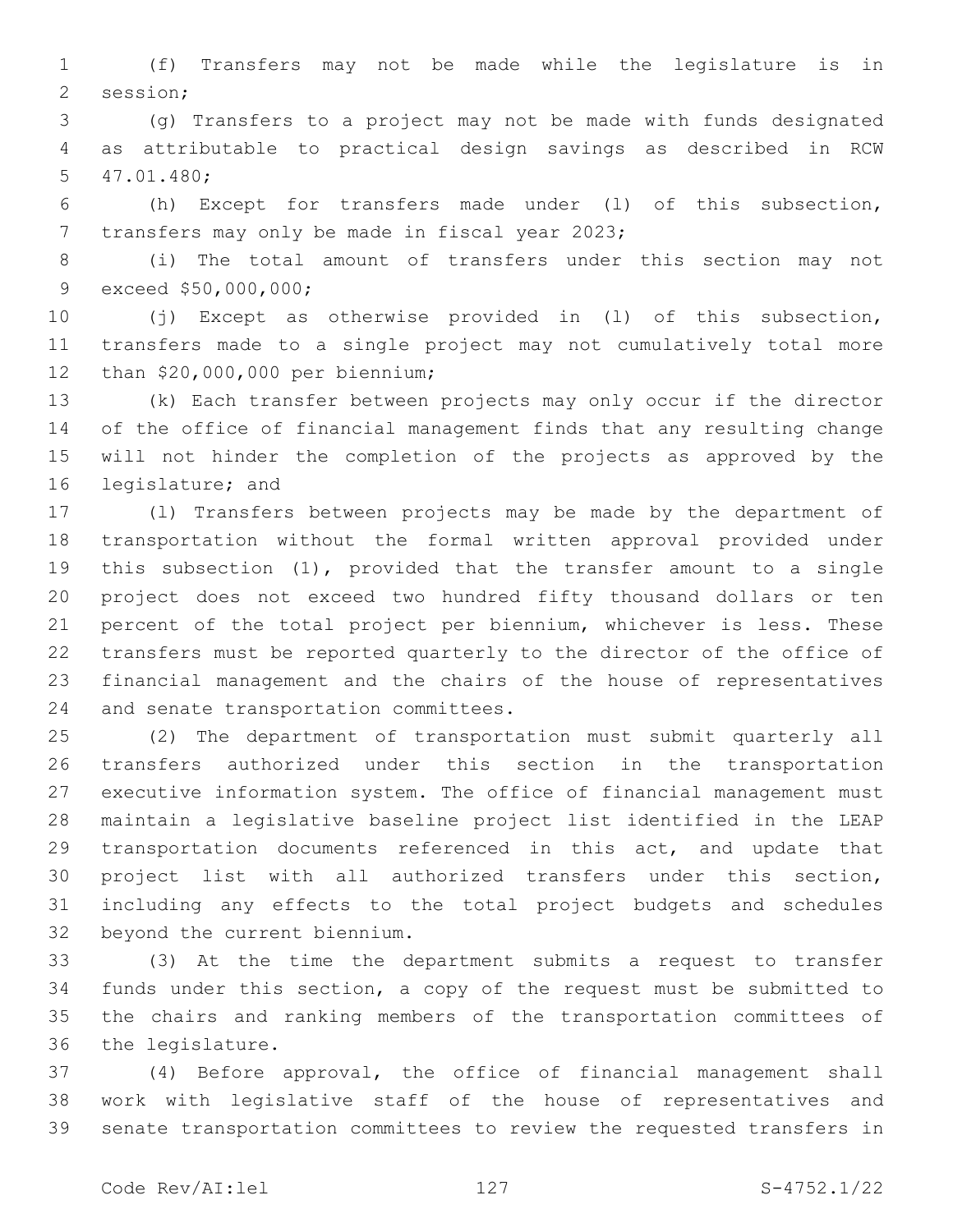a timely manner and address any concerns raised by the chairs and 2 ranking members of the transportation committees.

 (5) No fewer than ten days after the receipt of a project transfer request, the director of the office of financial management must provide written notification to the department of any decision regarding project transfers, with copies submitted to the 7 transportation committees of the legislature.

 (6) The department must submit annually as part of its budget submittal a report detailing all transfers made pursuant to this section, including any effects to the total project budgets and 11 schedules beyond the current biennium.

 (7)(a) If the department of transportation receives federal funding not appropriated in this act, the department shall apply such funds to any of the following activities in lieu of state funds, if compliant with federal funding restrictions, and in the order that most reduces administrative burden and minimizes the use of bond 17 proceeds:

18 (i) Projects on LEAP Transportation Document ((2021-2)) 2022-2 19 ALL PROJECTS as developed ((April 23, 2021)) February 20, 2022; or

 (ii) Other department of transportation operating or capital expenditures funded by appropriations from state accounts in this 22 act.

 (b) However, if the funds received may not be used for any of the purposes enumerated in this section and must be obligated before the next regular legislative session, then the department may program the funds for other transportation-related activities, provided that these actions do not initiate any new programs, policies, or expenditure levels requiring additional one-time or ongoing state funds that have not been expressly authorized by the legislature. The department shall follow the existing unanticipated receipt process to notify the legislative standing committees on transportation and the office of financial management of the amount of federal funds received in addition to those appropriated in this act and the projects or activities receiving funding through this process.

 **Sec. 602.** 2021 c 333 s 606 (uncodified) is amended to read as follows: 36

**TRANSIT, BICYCLE, AND PEDESTRIAN ELEMENTS REPORTING**

 (1) By November 15th of each year, the department of transportation must report on amounts expended to benefit transit, Code Rev/AI:lel 128 S-4752.1/22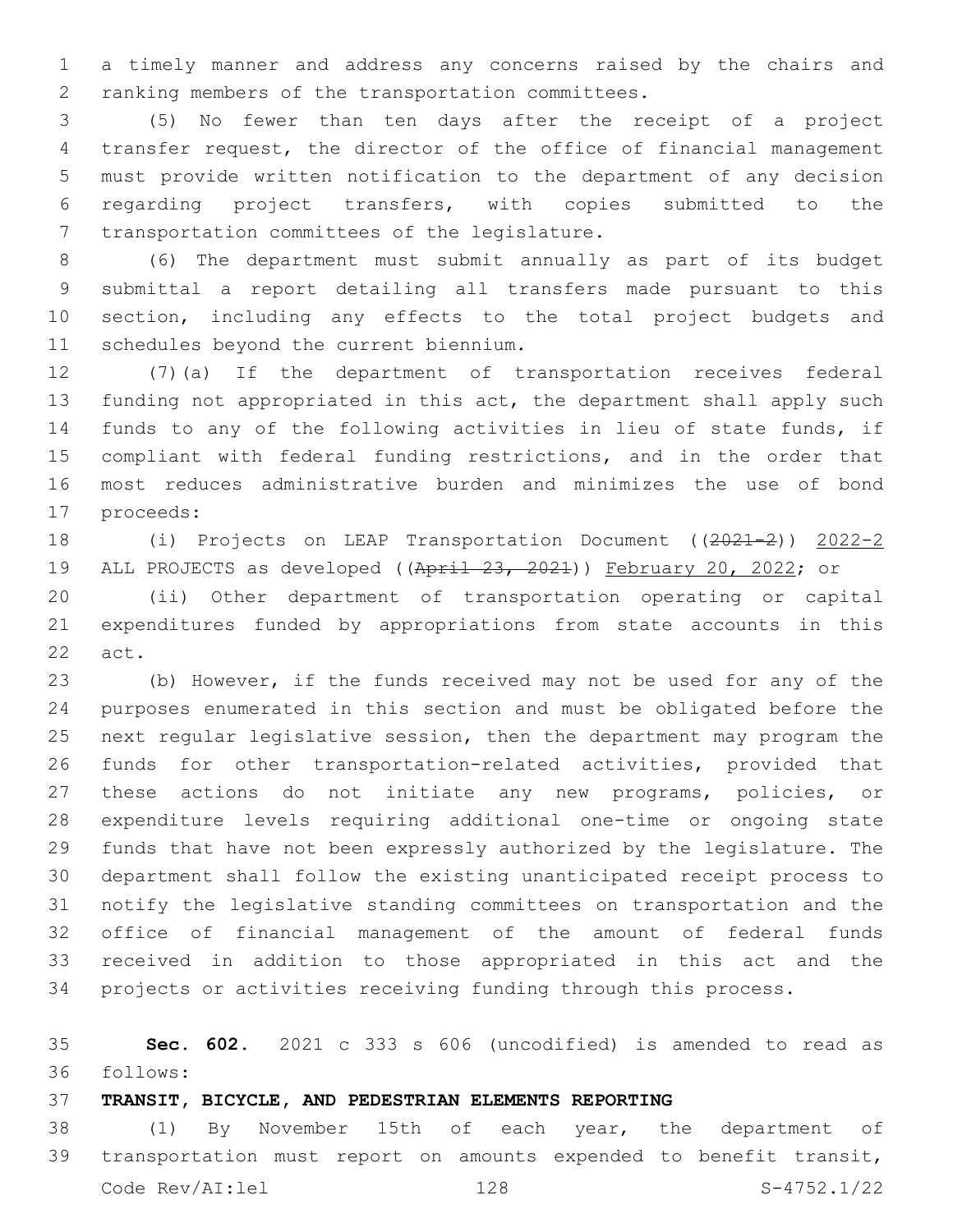bicycle, or pedestrian elements within all connecting Washington projects in programs I, P, and Z identified in LEAP Transportation 3 Document ((2021-2)) 2022-2 ALL PROJECTS as developed ((April 23, 2021)) February 20, 2022. The report must address each modal category separately and identify if eighteenth amendment protected funds have 6 been used and, if not, the source of funding.

 (2) To facilitate the report in subsection (1) of this section, the department of transportation must require that all bids on connecting Washington projects include an estimate on the cost to implement any transit, bicycle, or pedestrian project elements.

(End of part)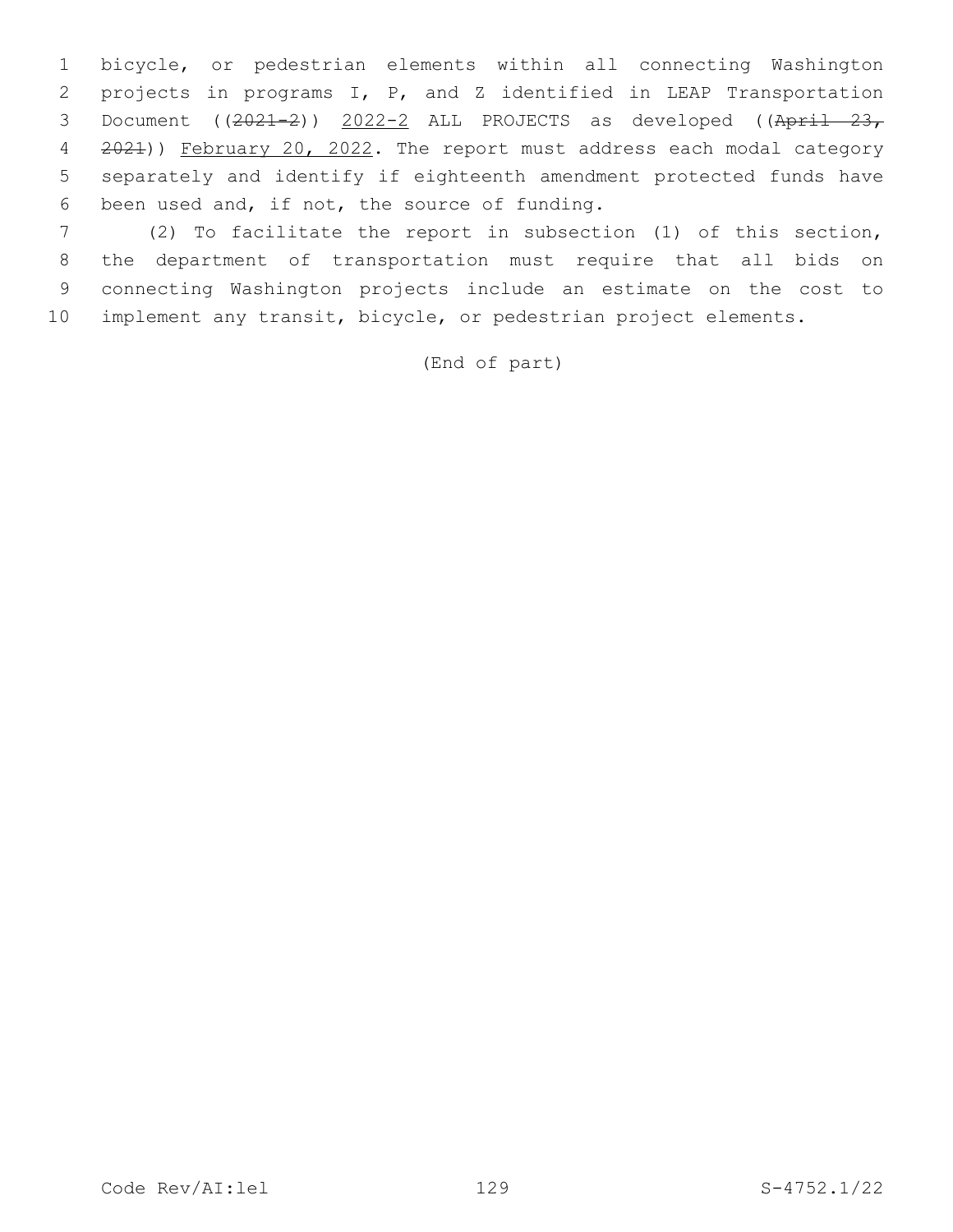#### **MISCELLANEOUS 2021-2023 FISCAL BIENNIUM**

 **Sec. 701.** RCW 47.01.071 and 2016 c 35 s 1 are each amended to 3 read as follows:

 The transportation commission shall have the following functions, 5 powers, and duties:

 (1) To propose policies to be adopted by the governor and the legislature designed to assure the development and maintenance of a comprehensive and balanced statewide transportation system which will meet the needs of the people of this state for safe and efficient transportation services. Wherever appropriate, the policies shall 11 provide for the use of integrated, intermodal transportation systems. The policies must be aligned with the goals established in RCW 13 47.04.280. To this end the commission shall:

 (a) Develop transportation policies which are based on the policies, goals, and objectives expressed and inherent in existing 16 state laws;

 (b) Inventory the adopted policies, goals, and objectives of the local and area-wide governmental bodies of the state and define the role of the state, regional, and local governments in determining transportation policies, in transportation planning, and in 21 implementing the state transportation plan;

 (c) Establish a procedure for review and revision of the state transportation policy and for submission of proposed changes to the 24 governor and the legislature; and

 (d) Integrate the statewide transportation plan with the needs of the elderly and persons with disabilities, and coordinate federal and state programs directed at assisting local governments to answer such 28 needs;

 (2) To provide for the effective coordination of state transportation planning with national transportation policy, state and local land use policies, and local and regional transportation 32 plans and programs;

 (3) In conjunction with the provisions under RCW 47.01.075, to provide for public involvement in transportation designed to elicit the public's views both with respect to adequate transportation services and appropriate means of minimizing adverse social, 37 economic, environmental, and energy impact of transportation 38 programs;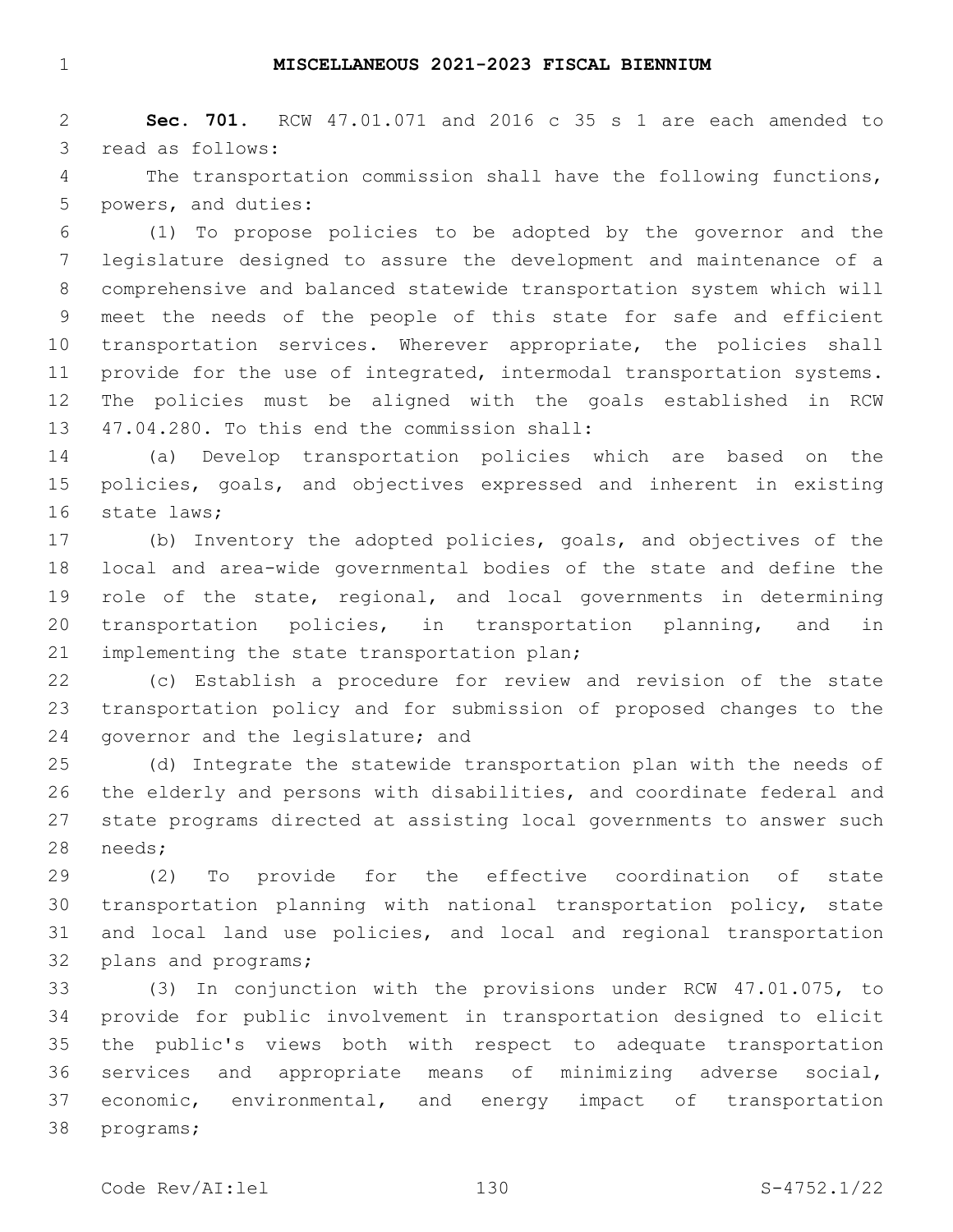(4) By December 2010, to prepare a comprehensive and balanced statewide transportation plan consistent with the state's growth management goals and based on the transportation policy goals provided under RCW 47.04.280 and applicable state and federal laws. The plan must reflect the priorities of government developed by the office of financial management and address regional needs, including multimodal transportation planning. The plan must, at a minimum: (a) Establish a vision for the development of the statewide transportation system; (b) identify significant statewide transportation policy issues; and (c) recommend statewide transportation policies and strategies to the legislature to fulfill the requirements of subsection (1) of this section. The plan must be the product of an ongoing process that involves representatives of significant transportation interests and the general public from 15 across the state. Every four years, except during the 2021-2023 16 fiscal biennium, the plan shall be reviewed and revised, and submitted to the governor and the house of representatives and senate 18 standing committees on transportation.

 The plan shall take into account federal law and regulations relating to the planning, construction, and operation of 21 transportation facilities;

 (5) To propose to the governor and the legislature prior to the convening of each regular session held in an odd-numbered year a recommended budget for the operations of the commission as required 25 by RCW 47.01.061;

 (6) To adopt such rules as may be necessary to carry out reasonably and properly those functions expressly vested in the 28 commission by statute;

 (7) To contract with the office of financial management or other appropriate state agencies for administrative support, accounting services, computer services, and other support services necessary to 32 carry out its other statutory duties;

 (8) To conduct transportation-related studies and policy analysis to the extent directed by the legislature or governor in the biennial 35 transportation budget act, or as otherwise provided in law, and subject to the availability of amounts appropriated for this specific 37 purpose; and

 (9) To exercise such other specific powers and duties as may be vested in the transportation commission by this or any other 40 provision of law.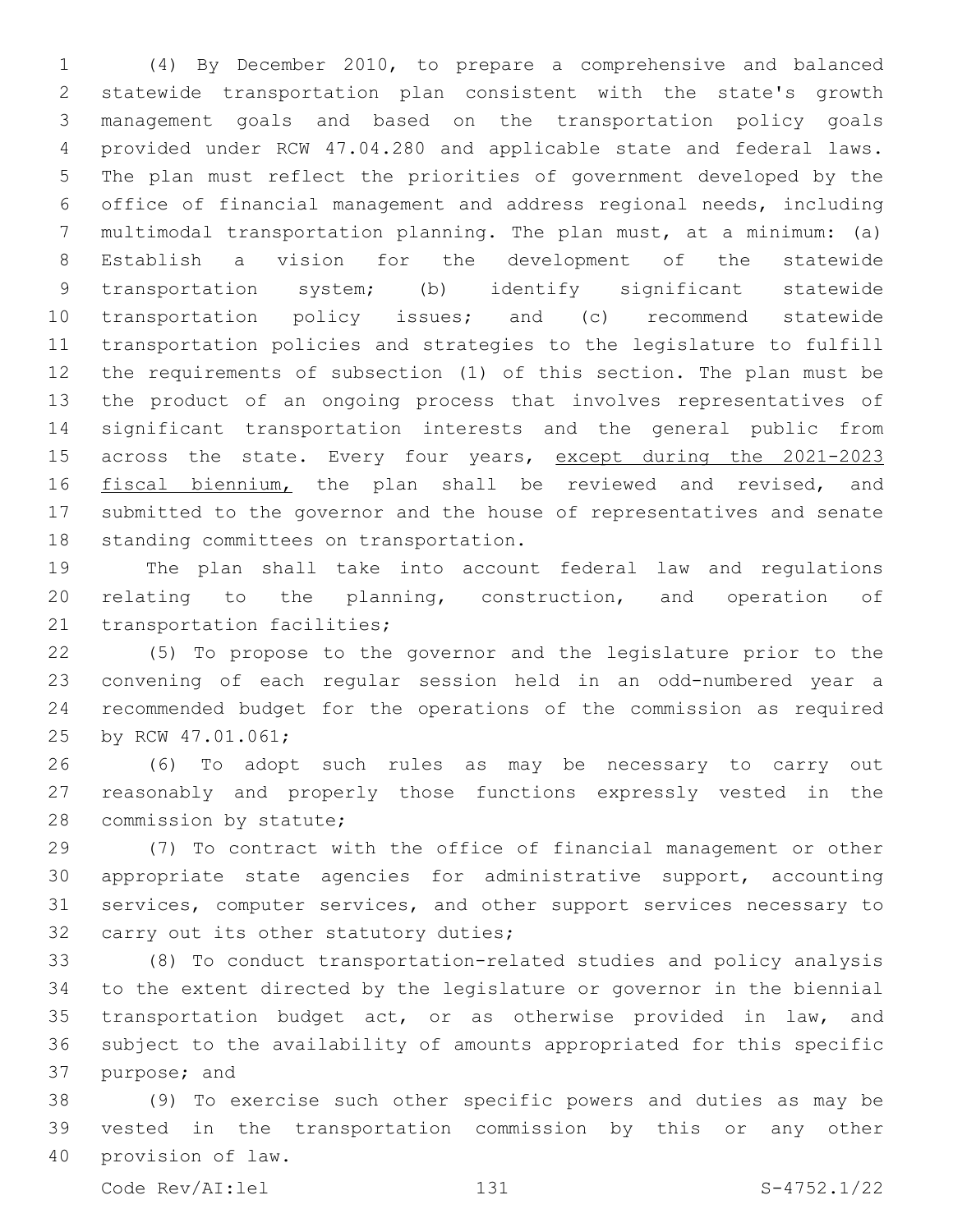**Sec. 702.** RCW 46.01.385 and 2021 c 32 s 2 are each amended to 2 read as follows:

 The agency financial transaction account is created in the state treasury. Receipts directed by law to the account from cost recovery charges for credit card and other financial transaction fees must be deposited into the account. Moneys in the account may be spent only after appropriation. Expenditures from the account may be used only for paying credit card and financial transaction fees, and other 9 related costs incurred by state agencies. During the 2021-2023 fiscal biennium, expenditures from the account may also be used for additional information technology costs related to supporting the department of licensing operations and addressing its staffing shortages.

 **Sec. 703.** RCW 47.01.505 and 2017 c 288 s 4 are each amended to 15 read as follows:

 (1) On behalf of the state, the legislature of the state of Washington invites the legislature of the state of Oregon to participate in a joint legislative action committee regarding the construction of a new Interstate 5 bridge spanning the Columbia river 20 that achieves the following purposes:

 (a) Works with both states' departments of transportation and transportation commissions and stakeholders to begin a process toward project development. It is assumed that the appropriate local and bistate entities already tasked with related work will also be included when the legislative and interagency agreements are ready to move forward. The legislative action committee must convene its first 27 meeting by December 15, 2017;

 (b) Reviews and confirms lead roles related to permitting, 29 construction, operation, and maintenance of a future Interstate 5 30 bridge project;

 (c) Establishes a process to seek public comment on the Interstate 5 bridge project development plan selected and presents final recommendations for the process and financing to both states;

 (d) Works to ensure that there are sufficient resources available to both states' departments of transportation to inventory and utilize existing data and any prior relevant work to allow for nonduplicative and efficient decision making regarding a new project;

 (e) Examines all of the potential mass transit options available 39 for a future Interstate 5 bridge project;

Code Rev/AI:lel 132 S-4752.1/22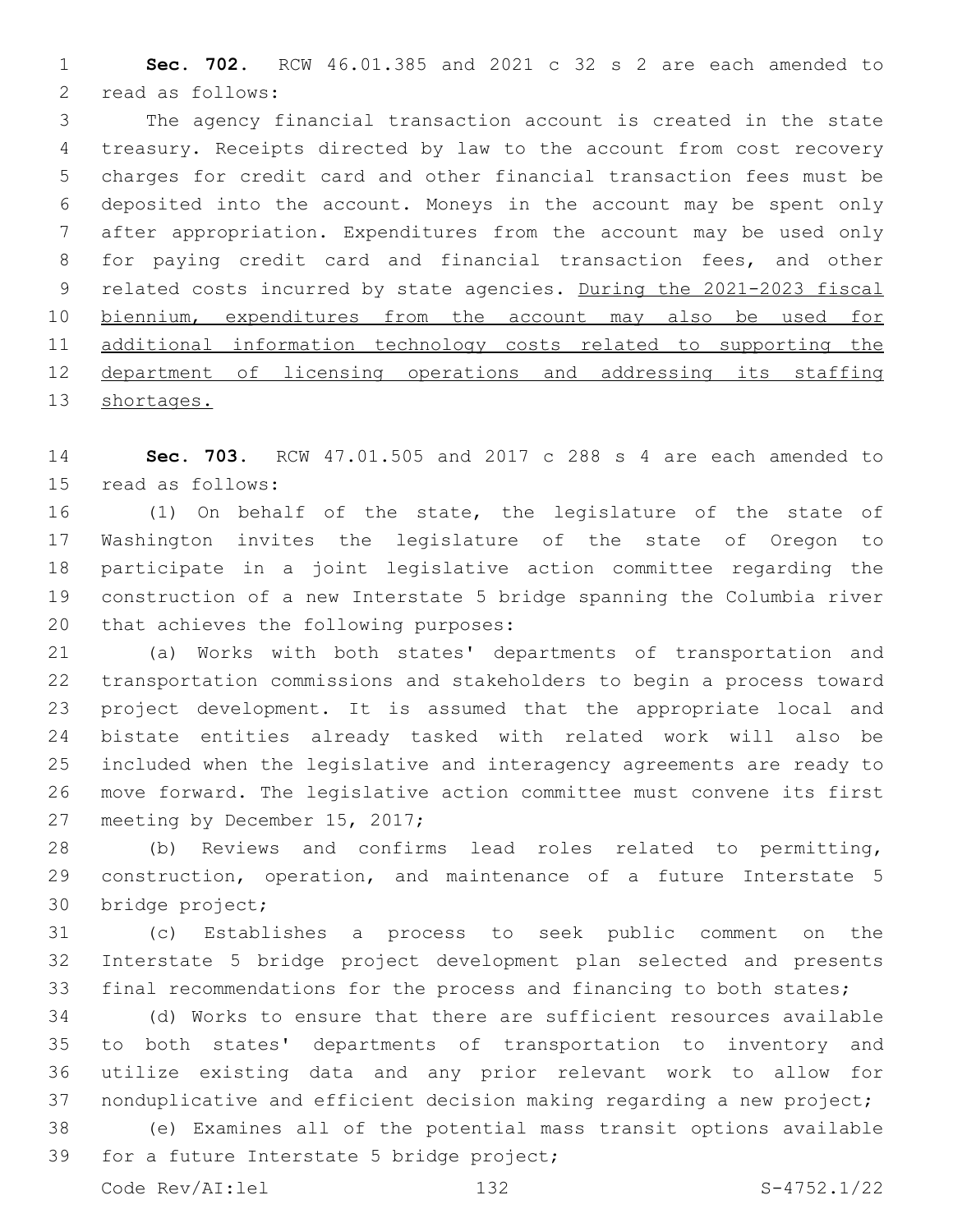(f) Utilizes design-build procurement, or an equivalent or better innovation delivery method, and determines the least costly, most efficient project management and best practices tools consistent with work already completed including, but not limited to, height, navigation needs, transparency, economic development, and other critical elements, while minimizing the impacts of congestion during 7 construction;

 (g) Considers the creation of a Columbia river bridge authority to review bridge needs for possible repair, maintenance, or new construction, prioritizing those needs and making recommendations to both states with regard to financing specific projects, timing, 12 authorities, and operations; and

 (h) Provides a report to the legislatures of each state that details the findings and recommendations of the legislative action committee by December 15, 2018. The report must also contain a recommendation as to whether the Interstate 5 project should be designated by the legislature of the state of Washington as a project of statewide significance and by the state of Oregon with an 19 equivalent designation.

 (2)(a) The joint Oregon-Washington legislative action committee is established, with sixteen members as provided in this subsection:

 (i) The speaker and minority leader of the house of representatives of each state shall jointly appoint four members, two from each of the two largest caucuses of their state's house of 25 representatives.

 (ii) The majority leader and minority leader of the senate of each state shall jointly appoint four members, two from each of the 28 two largest caucuses of their state's senate.

 (b) The legislative action committee shall choose its cochairs from among its membership, one each from the senate and the house of 31 representatives of both states.

 (c) Executive agencies, including the departments of transportation and the transportation commissions, shall cooperate with the committee and provide information and other assistance as 35 the cochairs may reasonably request.

 (d) Staff support for the legislative action committee must be provided by the Washington house of representatives office of program research, Washington senate committee services, and, contingent upon the acceptance by the legislature of the state of Oregon of the invitation in subsection (1) of this section to participate in the Code Rev/AI:lel 133 S-4752.1/22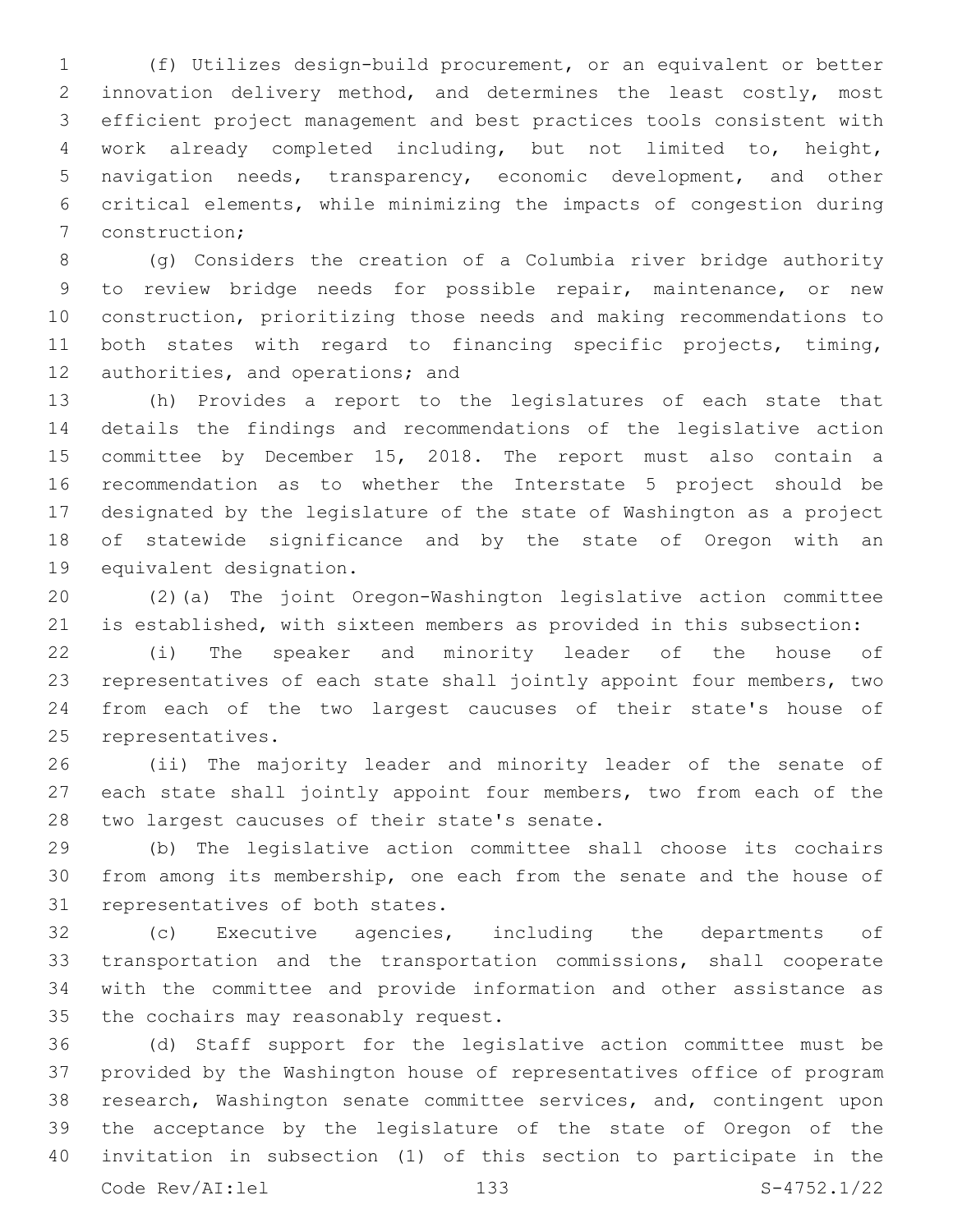legislative action committee, the Oregon legislative policy and 2 research office.

 (e) Legislative members of the legislative action committee are reimbursed for travel expenses. For Washington legislative members, this reimbursement must be in accordance with RCW 44.04.120.

 (f) The expenses of the legislative action committee must be paid jointly by both states' senate and house of representatives. In Washington, committee expenditures are subject to approval by the senate facilities and operations committee and the house of representatives executive rules committee, or their successor 11 committees.

 (g) Each meeting of the legislative action committee must allow an opportunity for public comment. Legislative action committee meetings must be scheduled and conducted in accordance with the requirements of both the senate and the house of representatives of 16 both states.

 (h) The Washington members of the joint Oregon-Washington legislative action committee shall report back to the Washington 19 state legislature, by August 1, 2022, regarding the progress of the committee and its work to advance the project to build a new 21 Interstate 5 bridge spanning the Columbia river. The report must include a description of the locally preferred alternative ultimately 23 identified as part of the interstate bridge replacement project.

 **Sec. 704.** RCW 70A.205.415 and 2009 c 261 s 3 are each amended to 25 read as follows:

 The waste tire removal account is created in the state treasury. Expenditures from the account may be used for the cleanup of unauthorized waste tire piles, measures that prevent future accumulation of unauthorized waste tire piles, and road wear related maintenance on state and local public highways. During the 2007-2009 fiscal biennium, the legislature may transfer from the waste tire removal account to the motor vehicle fund such amounts as reflect the excess fund balance of the waste tire removal account. During the 2021-2023 fiscal biennium, appropriations from the waste tire removal account may be made for the department of transportation to address the risks to safety and public health associated with homeless encampments on department owned rights-of-way.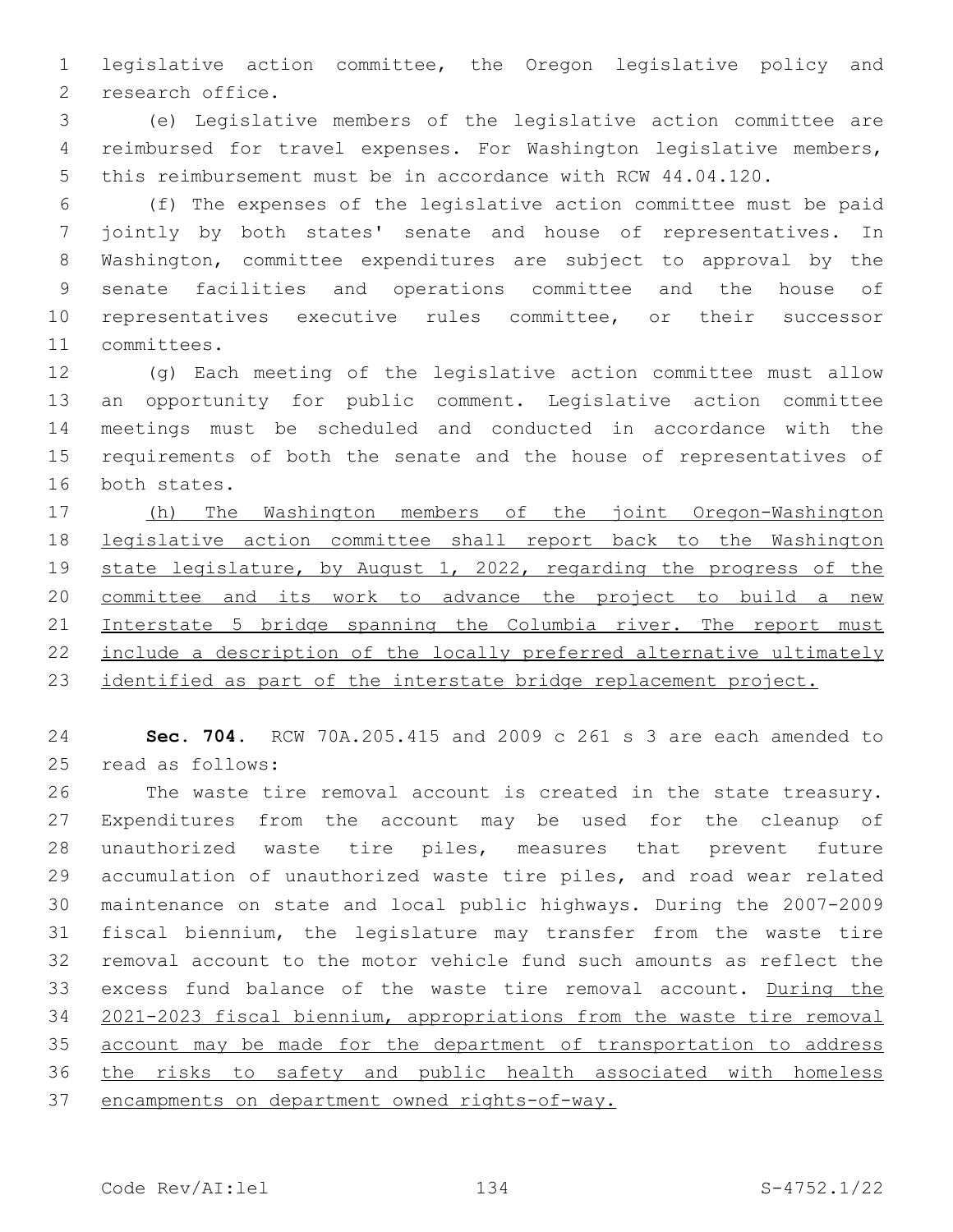**Sec. 705.** RCW 81.104.160 and 2015 3rd sp.s. c 44 s 319 are each 2 amended to read as follows:

 (1) Regional transit authorities that include a county with a 4 population of more than ((one million five hundred thousand)) 1,500,000 may submit an authorizing proposition to the voters, and if approved, may levy and collect an excise tax, at a rate approved by the voters, but not exceeding eight-tenths of one percent on the value, under chapter 82.44 RCW, of every motor vehicle owned by a resident of the taxing district, solely for the purpose of providing high capacity transportation service. The maximum tax rate under this subsection does not include a motor vehicle excise tax approved before July 15, 2015, if the tax will terminate on the date bond debt to which the tax is pledged is repaid. This tax does not apply to vehicles licensed under RCW 46.16A.455 except vehicles with an 15 unladen weight of ((six thousand)) 6,000 pounds or less, RCW 46.16A.425 or 46.17.335(2). Notwithstanding any other provision of this subsection or chapter 82.44 RCW, a motor vehicle excise tax imposed by a regional transit authority before or after July 15, 2015, must comply with chapter 82.44 RCW as it existed on January 1, 1996, until December 31st of the year in which the regional transit authority repays bond debt to which a motor vehicle excise tax was pledged before July 15, 2015. Motor vehicle taxes collected by regional transit authorities after December 31st of the year in which a regional transit authority repays bond debt to which a motor vehicle excise tax was pledged before July 15, 2015, must comply with chapter 82.44 RCW as it existed on the date the tax was approved by 27 voters.

 (2) An agency and high capacity transportation corridor area may impose a sales and use tax solely for the purpose of providing high capacity transportation service, in addition to the tax authorized by RCW 82.14.030, upon retail car rentals within the applicable jurisdiction that are taxable by the state under chapters 82.08 and 82.12 RCW. The rate of tax may not exceed 2.172 percent. The rate of tax imposed under this subsection must bear the same ratio of the 2.172 percent authorized that the rate imposed under subsection (1) of this section bears to the rate authorized under subsection (1) of this section. The base of the tax is the selling price in the case of a sales tax or the rental value of the vehicle used in the case of a 39 use tax.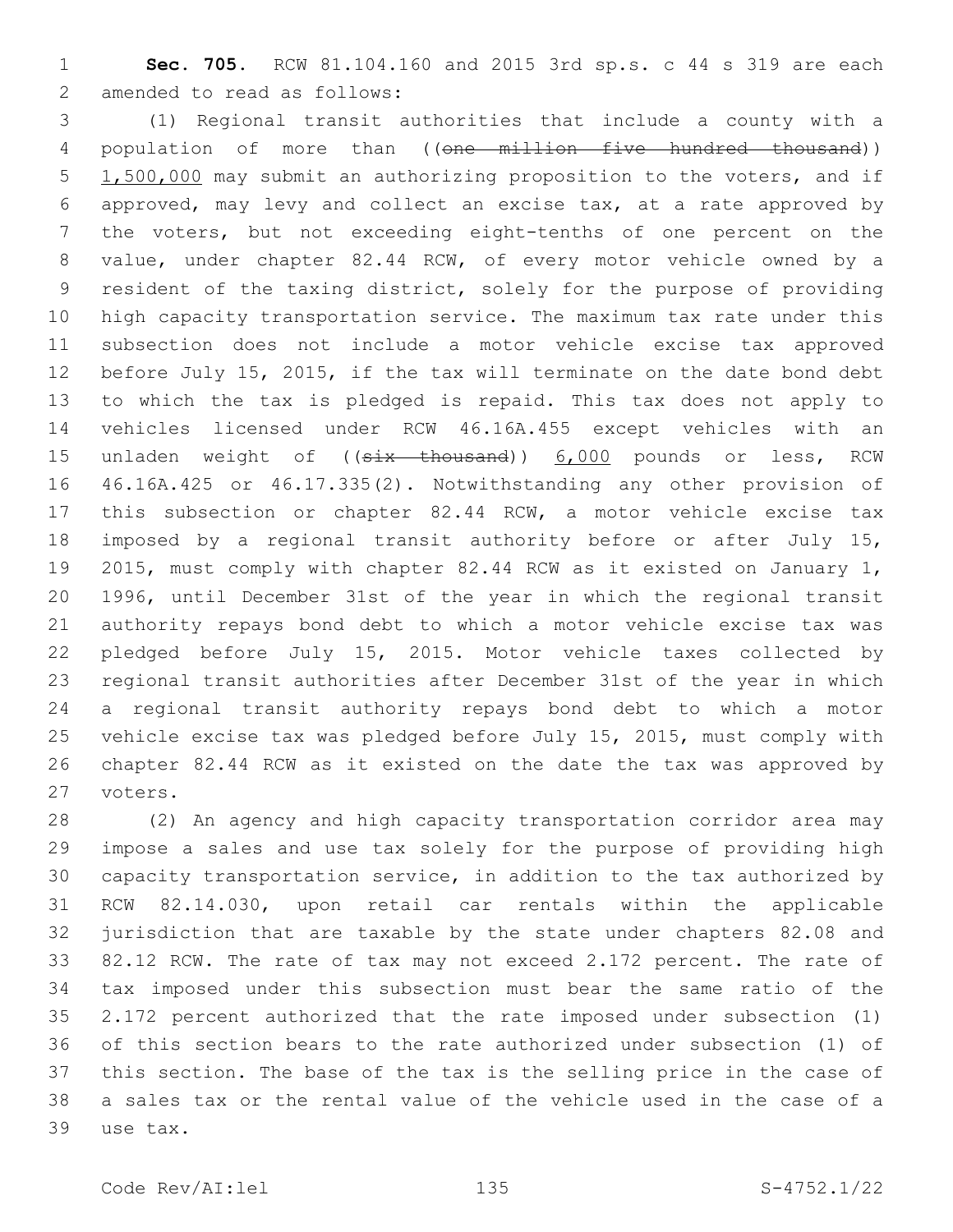(3) Any motor vehicle excise tax previously imposed under the 2 provisions of ((RCW 81.104.160(1))) subsection (1) of this section shall be repealed, terminated, and expire on December 5, 2002, except for a motor vehicle excise tax for which revenues have been contractually pledged to repay a bonded debt issued before December 5, 2002, as determined by *Pierce County et al. v. State*, 159 Wn.2d 16, 148 P.3d 1002 (2006). In the case of bonds that were previously issued, the motor vehicle excise tax must comply with chapter 82.44 9 RCW as it existed on January 1, 1996.

 (4) If a regional transit authority imposes the tax authorized under subsection (1) of this section, the authority may not receive any state grant funds provided in an omnibus transportation appropriations act except transit coordination grants created in chapter 11, Laws of 2015 3rd sp. sess. However, for the 2023-2025 grant solicitation process, occurring during the 2021-2023 fiscal biennium, a regional transit authority is eligible for regional mobility grants but only for project proposals supporting bus service and operations.

 **Sec. 706.** RCW 82.44.200 and 2021 c 300 s 5 are each amended to 20 read as follows:

 The electric vehicle account is created in the transportation infrastructure account. Proceeds from the principal and interest payments made on loans from the account must be deposited into the account. Expenditures from the account may be used only for the purposes specified in RCW 47.04.350, 82.08.9999, and 82.12.9999, and the support of other transportation electrification and alternative fuel related purposes, including RCW 47.01.520. Moneys in the account may be spent only after appropriation. During the 2021-2023 fiscal biennium, the legislature may direct the state treasurer to make transfers of moneys in the electric vehicle account to the move ahead WA flexible account.

(End of part)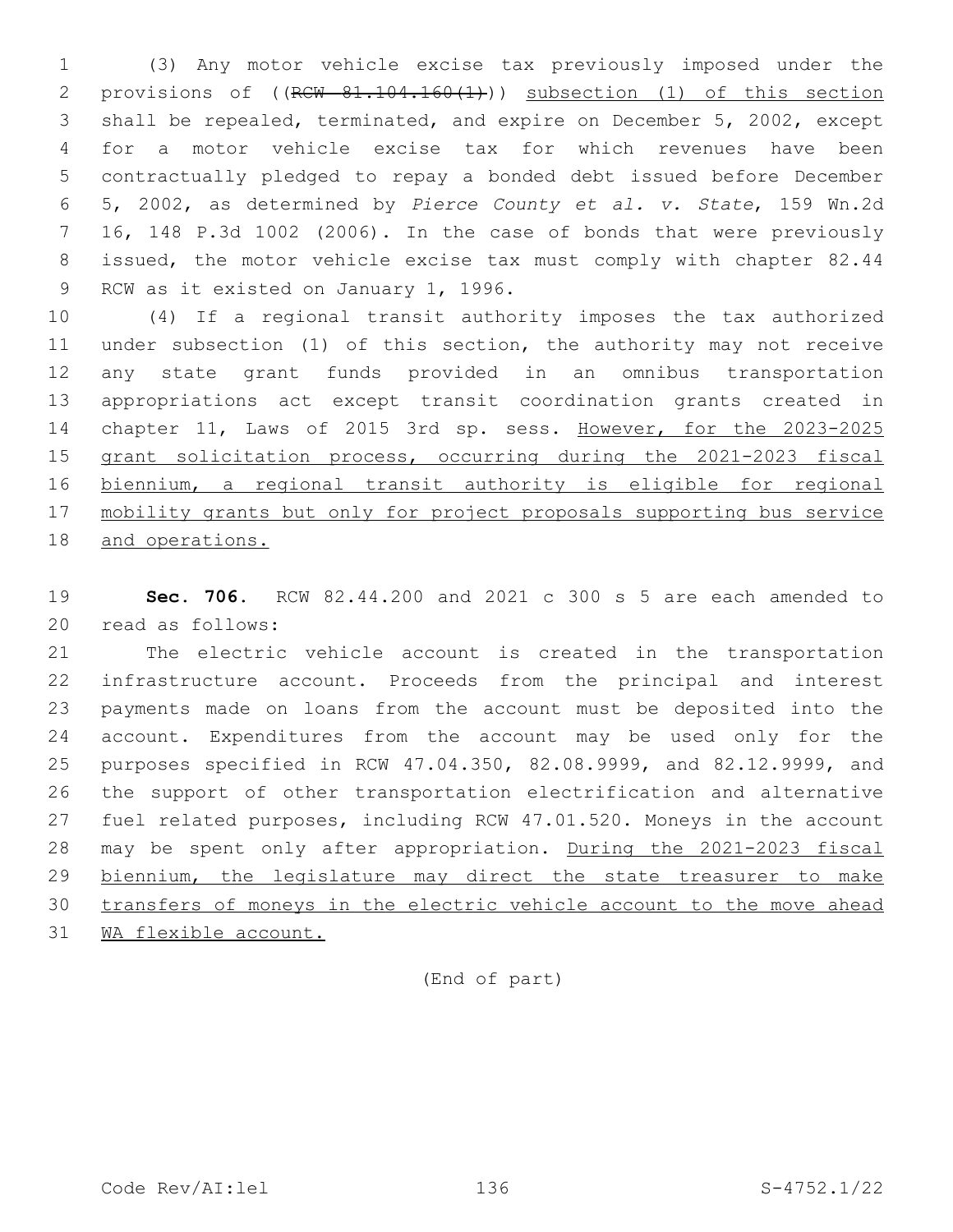#### **MISCELLANEOUS**

 NEW SECTION. **Sec. 801.** If any provision of this act or its application to any person or circumstance is held invalid, the remainder of the act or the application of the provision to other persons or circumstances is not affected.

 NEW SECTION. **Sec. 802.** This act is necessary for the immediate preservation of the public peace, health, or safety, or support of the state government and its existing public institutions, and takes effect immediately.

(End of part)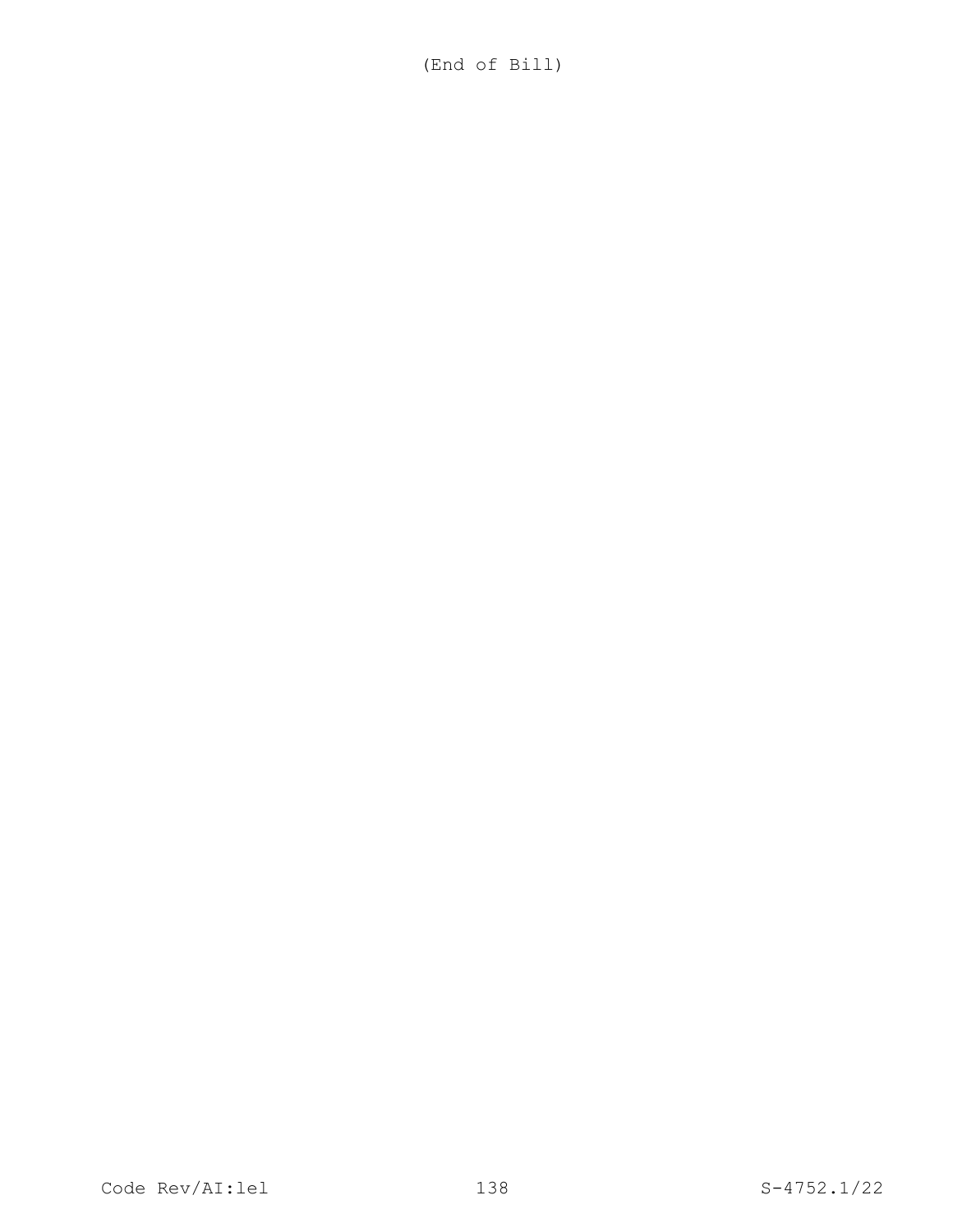| PENSION CONTRIBUTIONS.                                                                                                                      | 124 |
|---------------------------------------------------------------------------------------------------------------------------------------------|-----|
| BOARD OF PILOTAGE COMMISSIONERS.                                                                                                            | 4   |
| COLLECTIVE BARGAINING AGREEMENT                                                                                                             |     |
| COALITION OF UNIONS                                                                                                                         | 121 |
| PTE LOCAL 17.                                                                                                                               | 120 |
| WFSE.                                                                                                                                       | 120 |
| WPEA.                                                                                                                                       | 121 |
| WSP LIEUTENANTS AND CAPTAINS ASSOCIATION.                                                                                                   | 122 |
| WSP TROOPERS ASSOCIATION.                                                                                                                   | 122 |
| COLLECTIVE BARGAINING AGREEMENTS.<br>$\mathbf{r}$ , $\mathbf{r}$ , $\mathbf{r}$ , $\mathbf{r}$ , $\mathbf{r}$ , $\mathbf{r}$ , $\mathbf{r}$ | 115 |
| CARPENTERS                                                                                                                                  | 116 |
| FASPAA.                                                                                                                                     | 115 |
| TBU.                                                                                                                                        | 120 |
| MEBA-L.                                                                                                                                     | 118 |
| $MFRA - III$                                                                                                                                | 117 |
| METAL TRADES.                                                                                                                               | 117 |
| MM&P MASTERS.                                                                                                                               | 119 |
| MM&P MATES.                                                                                                                                 | 118 |
| MM&P WATCH CENTER SUPERVISORS                                                                                                               | 119 |
| OPEIU.                                                                                                                                      | 115 |
| PORT ENGINEERS.                                                                                                                             | 118 |
| SEIU LOCAL 6.                                                                                                                               | 116 |
| COMPENSATION                                                                                                                                |     |
| NONREPRESENTED EMPLOYEES-INSURANCE BENEFITS.                                                                                                | 124 |
| REPRESENTED EMPLOYEES-HEALTH CARE-COALITION-INSURANCE BENEFITS 123                                                                          |     |
| REPRESENTED EMPLOYEES-OUTSIDE HEALTH CARE COALITION-INSURANCE                                                                               |     |
| BENEFITS.                                                                                                                                   | 123 |
| COUNTY ROAD ADMINISTRATION BOARD.<br>11, 80                                                                                                 |     |
| DEPARTMENT OF AGRICULTURE.                                                                                                                  | 3   |
| DEPARTMENT OF ARCHAEOLOGY AND HISTORIC PRESERVATION. .                                                                                      | 2   |
| DEPARTMENT OF COMMERCE.                                                                                                                     | -6  |
| .27<br>DEPARTMENT OF LICENSING.                                                                                                             |     |
| TRANSFERS.                                                                                                                                  | 110 |
| DEPARTMENT OF TRANSPORTATION                                                                                                                |     |
| AVIATION-PROGRAM F.                                                                                                                         | 43  |
| CHARGES FROM OTHER AGENCIES-PROGRAM U.                                                                                                      | 64  |
| FACILITIES-PROGRAM D-CAPITAL.                                                                                                               | 81  |
| FACILITIES-PROGRAM D-OPERATING.                                                                                                             | 42  |
|                                                                                                                                             |     |

COMPENSATION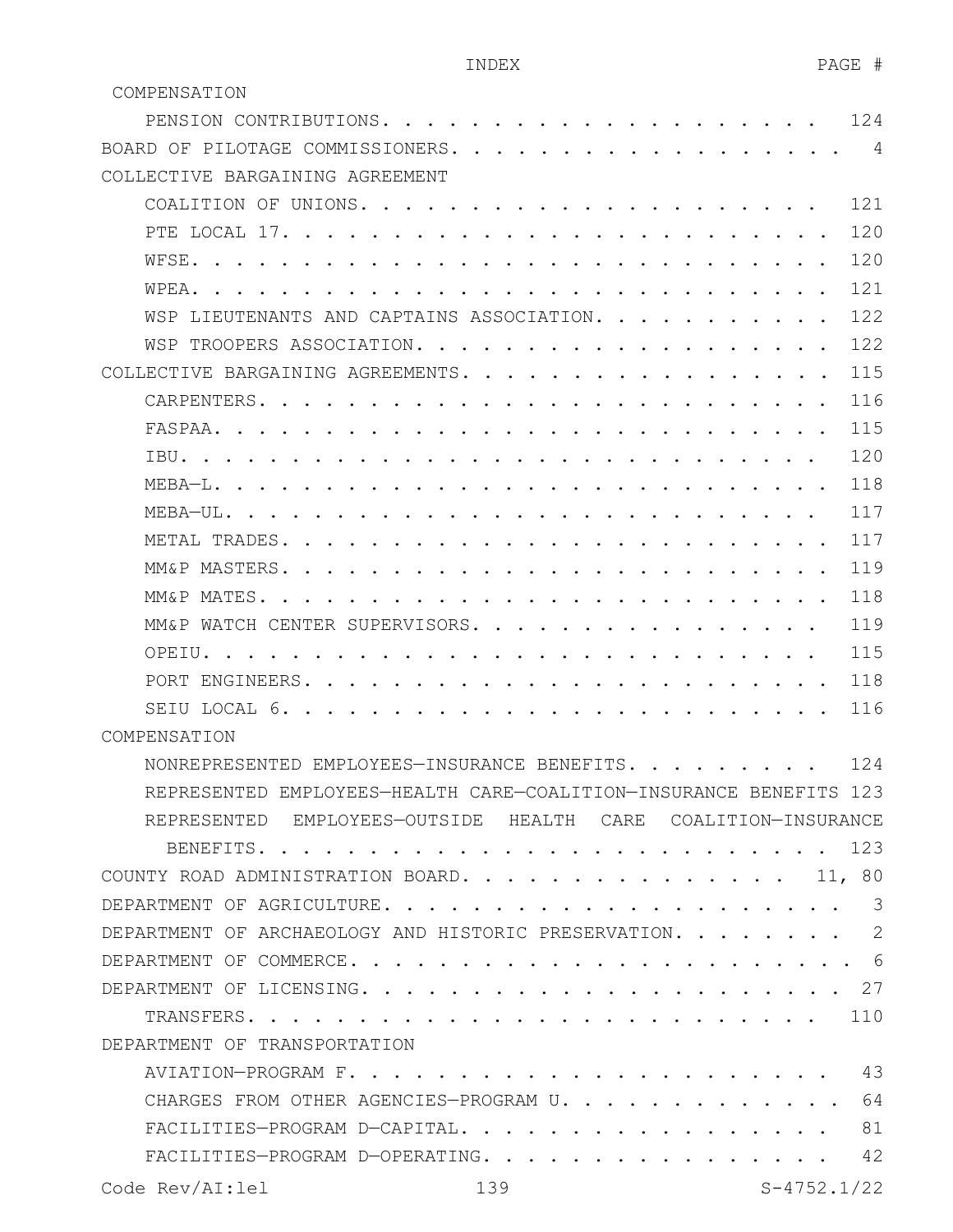| 49<br>HIGHWAY MAINTENANCE-PROGRAM M.                                         |
|------------------------------------------------------------------------------|
| 81                                                                           |
| INFORMATION TECHNOLOGY-PROGRAM C. 41                                         |
| LOCAL PROGRAMS-PROGRAM Z-CAPITAL. 103                                        |
| LOCAL PROGRAMS-PROGRAM Z-OPERATING. 75                                       |
| 70                                                                           |
|                                                                              |
| PROGRAM DELIVERY MANAGEMENT AND SUPPORT-PROGRAM H. 45                        |
| PUBLIC TRANSPORTATION-PROGRAM V. 66                                          |
| PUBLIC-PRIVATE PARTNERSHIPS-PROGRAM K. 47                                    |
|                                                                              |
| 73                                                                           |
| TOLL OPERATIONS AND MAINTENANCE-PROGRAM B. 36                                |
| 96<br>TRAFFIC OPERATIONS-PROGRAM Q-CAPITAL                                   |
| TRAFFIC OPERATIONS-PROGRAM Q-OPERATING. 53                                   |
|                                                                              |
| TRANSPORTATION MANAGEMENT AND SUPPORT-PROGRAM S. 56                          |
| TRANSPORTATION PLANNING, DATA, AND RESEARCH-PROGRAM T. 58                    |
| WASHINGTON STATE FERRIES CONSTRUCTION-PROGRAM W. 96                          |
|                                                                              |
| FREIGHT MOBILITY STRATEGIC INVESTMENT BOARD. 21, 78                          |
|                                                                              |
|                                                                              |
| JOINT LEGISLATIVE AUDIT AND REVIEW COMMITTEE. 5                              |
| 12<br>JOINT TRANSPORTATION COMMITTEE.<br>$\sim 10^{-10}$ and $\sim 10^{-10}$ |
| LEGISLATIVE EVALUATION AND ACCOUNTABILITY PROGRAM COMMITTEE. 3               |
| MANAGEMENT OF TRANSPORTATION FUNDS WHEN THE LEGISLATURE IS NOT<br>IN         |
|                                                                              |
|                                                                              |
| QUARTERLY REPORTING REQUIREMENTS FOR CAPITAL PROGRAM. 107                    |
|                                                                              |
| STATE TREASURER                                                              |
| ADMINISTRATIVE TRANSFERS. 111                                                |
| BOND RETIREMENT AND INTEREST.<br>109, 109                                    |
| BOND RETIREMENT AND INTEREST, AND ONGOING BOND REGISTRATION AND              |
| TRANSFER CHARGES: FOR DEBT TO BE PAID BY STATUTORILY PRESCRIBED              |
|                                                                              |
| STATE REVENUES FOR DISTRIBUTION. 110                                         |
| 110                                                                          |
| TRANSIT, BICYCLE, AND PEDESTRIAN ELEMENTS REPORTING. 128                     |
| $S-4752.1/22$<br>Code Rev/AI:lel<br>140                                      |